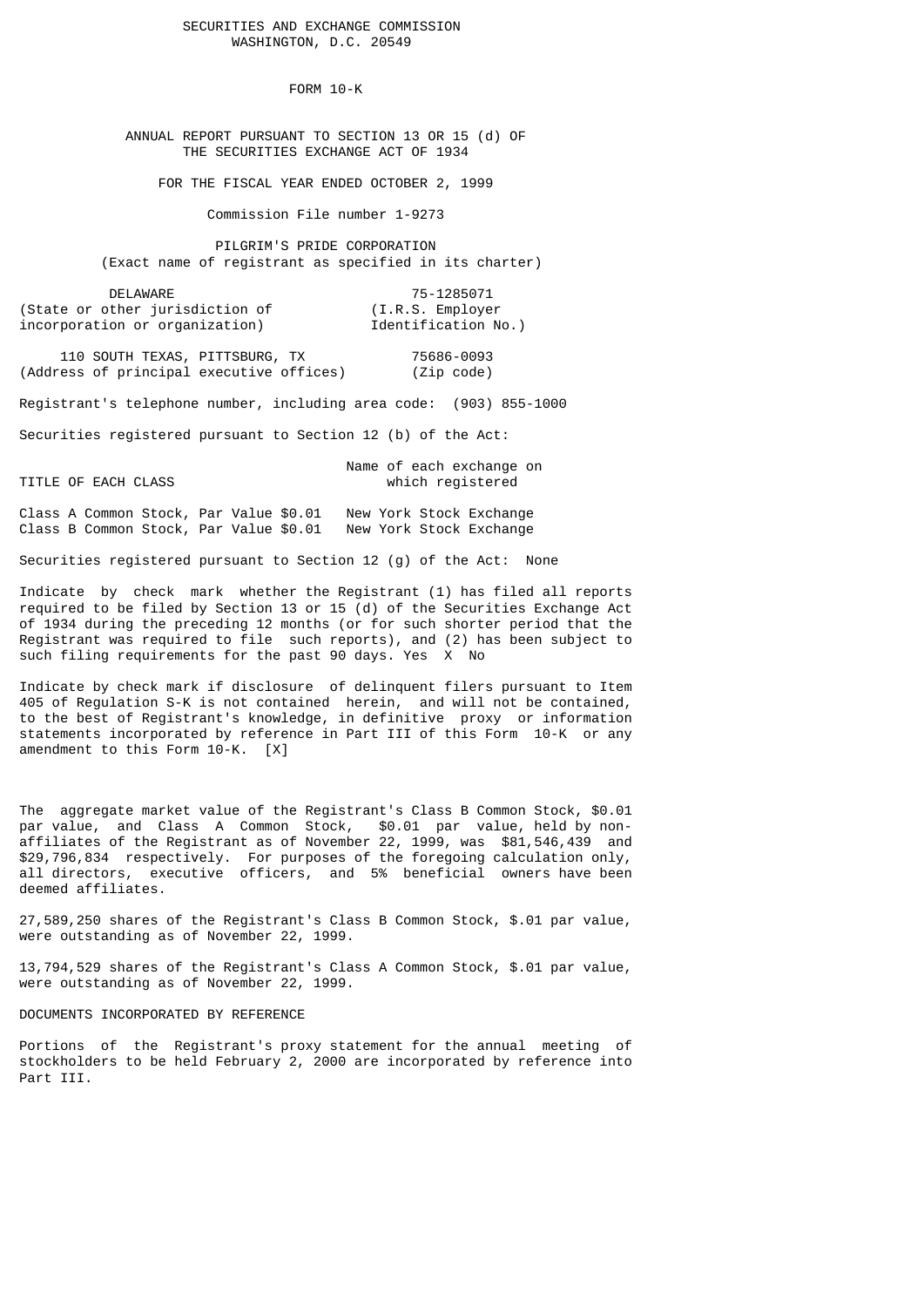### PILGRIM'S PRIDE CORPORATION FORM 10-K TABLE OF CONTENTS

# PART I

|  | PAGF                                                          |
|--|---------------------------------------------------------------|
|  |                                                               |
|  |                                                               |
|  |                                                               |
|  | Item 4. Submission of Matters to a Vote of Security Holders23 |

# PART TT

|  | Item 5. Market for Registrant's Common Stock and Related Security Holder    |
|--|-----------------------------------------------------------------------------|
|  |                                                                             |
|  |                                                                             |
|  | Item 7. Management's Discussion and Analysis of Results of Operations and   |
|  |                                                                             |
|  | Item 7a.Quantitative and Qualitative Disclosures About Market Risk31        |
|  | Item 8. Financial Statements and Supplementary Data (see Index to Financial |
|  |                                                                             |
|  | Item 9. Changes in and Disagreements with Accountants on Accounting and     |
|  |                                                                             |

# PART III

|  | Item 10. Directors and Executive Officers of Registrant36                 |
|--|---------------------------------------------------------------------------|
|  |                                                                           |
|  | Item 12. Security Ownership of Certain Beneficial Owners and Management36 |
|  | Item 13. Certain Relationships and Related Transactions36                 |

### PART IV

|  |  | Item 14. Exhibits, Financial Statement Schedules and Reports on Form 8-K36 |  |  |  |
|--|--|----------------------------------------------------------------------------|--|--|--|
|  |  |                                                                            |  |  |  |

### INDEX TO FINANCIAL STATEMENTS AND SCHEDULES

| Report of Ernst & Young LLP--Independent Auditors43                        |
|----------------------------------------------------------------------------|
| Consolidated Balance Sheets as of October 2, 1999 and September 26, 199844 |
| Consolidated Statements of Income (Loss) for the years ended               |
| October 2, 1999, September 26, 1998 and September 27, 199745               |
| Consolidated Statements of Stockholders' Equity for the years ended        |
| October 2, 1999, September 26, 1998 and September 27, 199746               |
| Consolidated Statements of Cash Flows for the years ended                  |
| $\ldots.0$ ctober 2, 1999, September 26, 1998 and September 27,199747      |
| Notes to Consolidated Financial Statements48                               |
| Schedule II - Valuation and Qualifying Accounts for the years ended        |
| October 2, 1999, September 26, 1998 and September 27, 199753               |

PART I

ITEM 1. BUSINESS

GENERAL

 Pilgrim's Pride Corporation (referred to herein as "the Company", "we", "us", "our" and similar terms) is one of the largest producers of prepared and fresh chicken products in North America and has one of the best known brand names in the chicken industry. We are the fourth largest producer of chicken in the United States and the second largest in Mexico. Through vertical integration, we control the breeding, hatching and growing of chickens and the processing, preparation, packaging and sale of our product lines. Our U.S. operations, including U.S. produced chicken products sold for export to Canada, Mexico, Eastern Europe, the Far East and other world markets, accounted for 81.3% of our net sales in fiscal 1999. The remaining 18.7% of our net sales in fiscal 1999 arose from our Mexico operations. In fiscal 1999, we sold 1.8 billion pounds of dressed chicken and generated net sales of \$1.4 billion, net income of \$65.3 million and earnings before interest, taxes and depreciation ("EBITDA") of \$142.3 million.

 Our objectives are to increase sales, profit margins and earnings and outpace the growth of the chicken industry. To achieve these goals, we plan to continue the following strategies: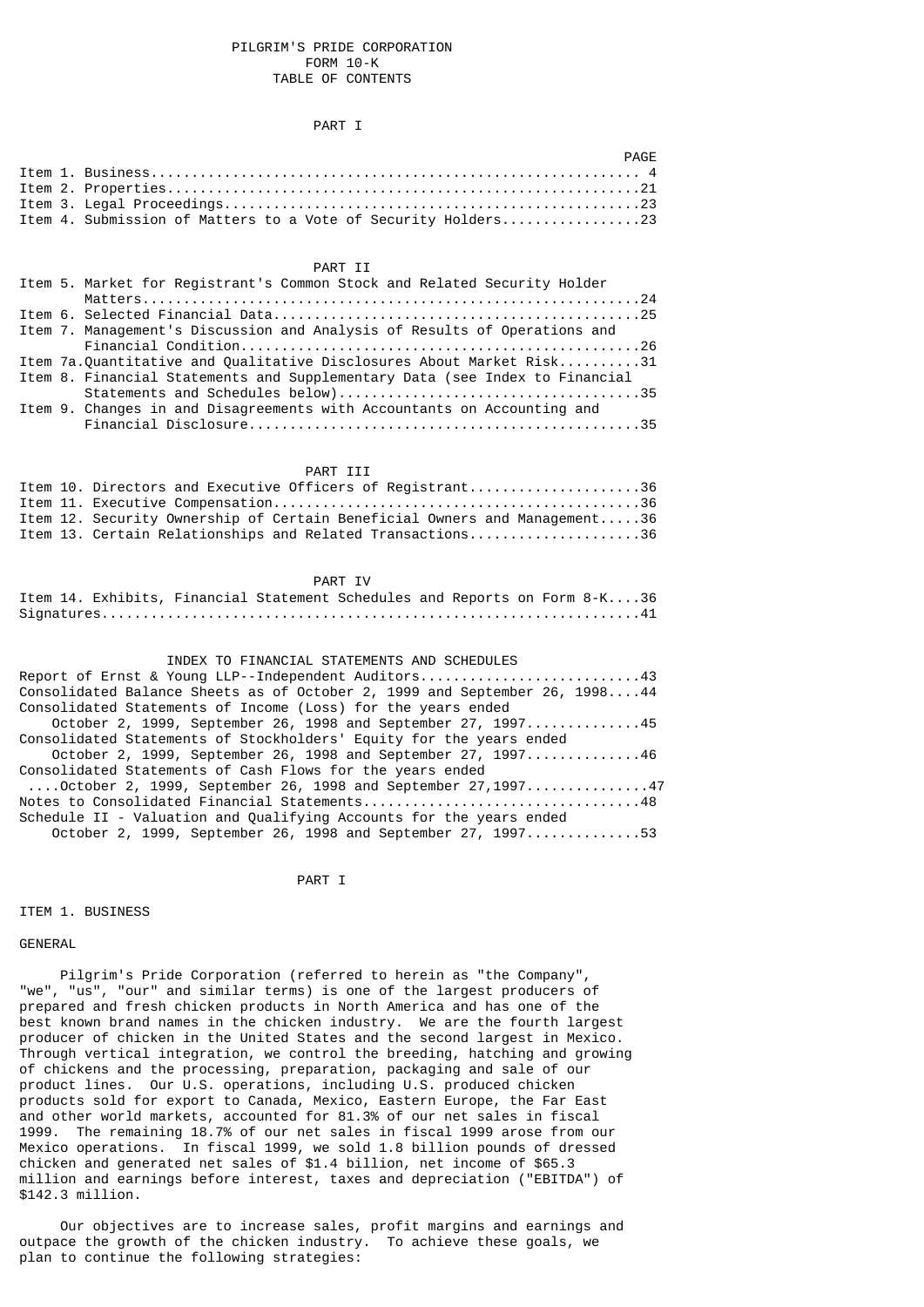- CAPITALIZE ON ATTRACTIVE U.S. PREPARED FOODS MARKET. We focus our U.S. growth initiatives on sales of prepared foods to the foodservice market because this market segment continues to be one of the fastest growing and most profitable segments in the chicken industry. Products sold to this market segment require further processing, which enables us to charge a premium for our products and also reduces the impact of feed ingredient costs on our profitability. Feed ingredient costs typically decrease from approximately 40-50% of total production cost for fresh chicken products to approximately 20-25% for prepared chicken products. Our sales of prepared food products to the foodservice market grew from \$241.6 million in fiscal 1995 to \$530.3 million in fiscal 1999, a compounded annual growth rate of 21.7%. In addition, these sales increased as a percentage of our total U.S. chicken revenues from 35.9% to 55.1% during the same five-year period.
- EMPHASIZE CUSTOMER-DRIVEN RESEARCH AND TECHNOLOGY. We have a long-standing reputation for customer-driven research and development in designing new products and implementing advanced processing technology. This enables us to better meet our customers' changing needs for product innovation, consistent quality and cost efficiency. In particular, customer-driven research and development is integral to our growth strategy for the prepared foods market where customers continue to place greater importance on value-added services. Our research and development personnel often work directly with institutional customers in developing products for these customers, which we believe helps promote long-term relationships. Approximately \$141.7 million or 21.6% of our sales to foodservice customers in fiscal 1999 consisted of products which we did not sell in fiscal 1995.
	- ENHANCE U.S. FRESH CHICKEN PROFITABILITY THROUGH VALUE-ADDED, BRANDED PRODUCTS. Our U.S. fresh chicken business is an important component of our business and grew from sales of \$279.4 million in fiscal 1995 to \$286.6 million in fiscal 1999. In addition to maintaining the sales of mature, traditional fresh chicken products, our strategy is to shift the mix of our U.S. fresh chicken products by continuing to increase sales of higher margin, faster growing products, such as marinated chicken and chicken parts. A majority of our fresh chicken products are sold under the Pilgrim's Pride brand name, which is well known in many southwestern markets for quality and freshness.
	- IMPROVE OPERATING EFFICIENCIES AND INCREASE CAPACITY ON A COST- EFFECTIVE BASIS. As production and sales have grown, we have continued to focus on improving operating efficiencies by investing in state-of-the-art technology, processes and training and continuing to implement a total quality management program. Specific initiatives include:
		- standardizing lowest-cost production processes across our various facilities;
		- centralizing purchasing and other shared services; and
		- upgrading technology where appropriate.

 We also made cost-effective acquisitions both in the U.S. and Mexico and subsequently increased the capacity and improved the efficiency of the acquired properties. As a result, according to industry data, we have consistently been one of the lowest cost producers of chicken in the U.S., and we also believe we are one of the lowest cost producers of chicken in Mexico.

- CAPITALIZE ON THE GROWING MEXICAN MARKET. We seek to leverage our leading market position and reputation for freshness and quality in Mexico by focusing on the following four objectives:
	- to be one of the most cost-efficient producers and processors of chicken in Mexico by applying technology and expertise utilized in the U.S.;
	- to continually increase our distribution of higher margin, more value-added products to national retail stores and restaurants;
	- to continue to build and emphasize brand awareness and capitalize on Mexican consumers' preference for branded products and their insistence on freshness and quality; and
	- to ensure that, as Mexican tariffs on imported chicken are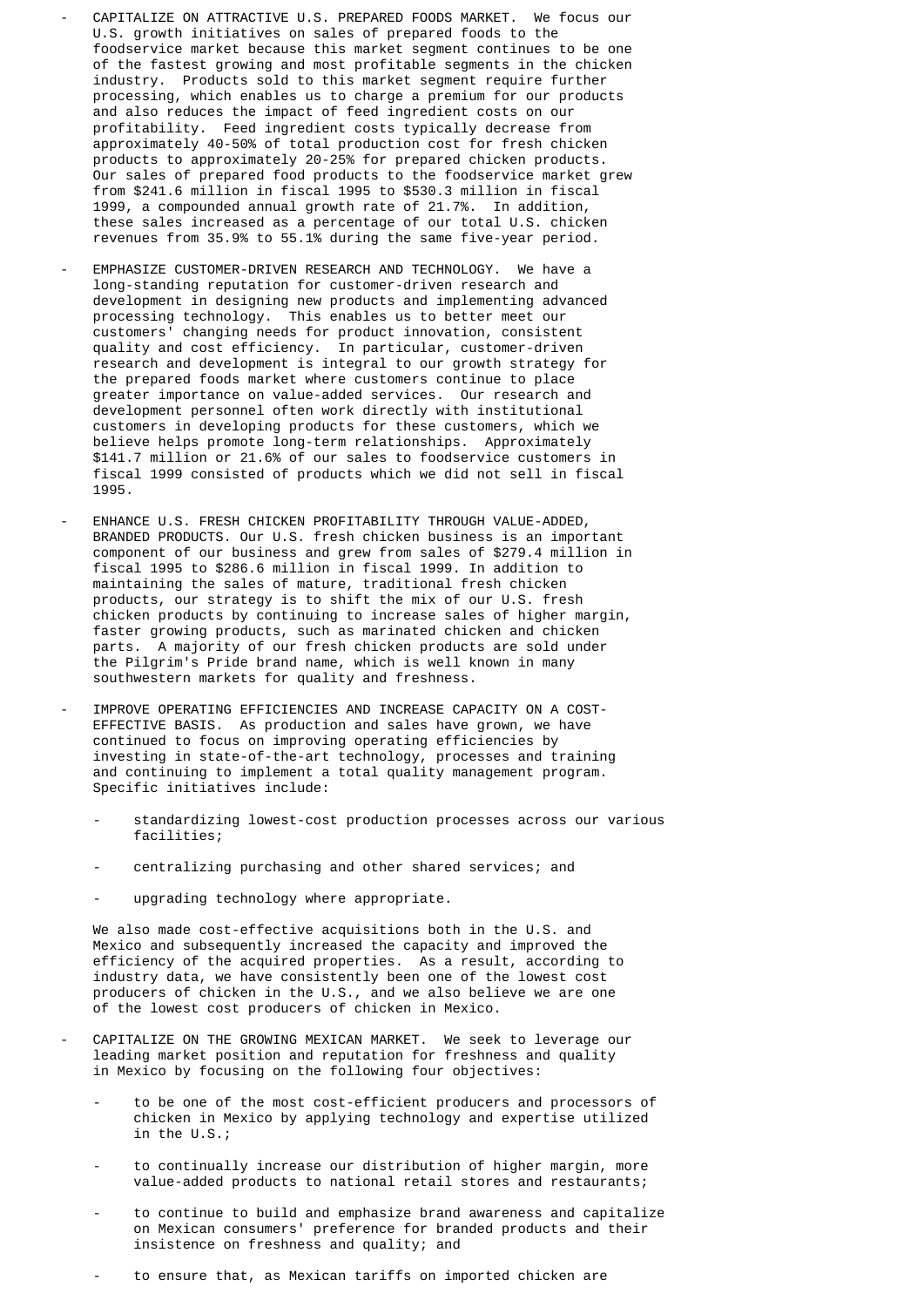eliminated by 2003, a significant portion of the chicken imported from the U.S. will be distributed through our existing and planned distribution facilities. The location of our U.S. operations in the Southwest gives us a strategic advantage to capitalize on any exports of U.S. chicken to Mexico.

Our chicken products consist primarily of:

- (1) Prepared foods, which are foods such as portion-controlled breast fillets, tenderloins and strips, formed nuggets and patties and bone-in chicken parts. Prepared foods are sold frozen and may be either fully cooked, partially cooked or raw, breaded or non-breaded, pre-marinated or non-marinated.
- (2) Fresh chicken, which is refrigerated (non-frozen) whole or cut-up chicken sold to the foodservice industry either pre marinated or non-marinated. Fresh chicken also includes prepackaged chicken, which includes various combinations of freshly refrigerated, whole chickens and chicken parts in trays, bags or other consumer packs labeled and priced ready for the retail grocer's fresh meat counter.
- (3) Export and other products, which are parts and whole chicken, either refrigerated or frozen for U.S. export or domestic use. Our Mexico products primarily consist of value added products such as eviscerated chicken and chicken parts and basic products such as New York dressed (whole chicken with only feathers and blood removed) and live birds.

Our chicken products are primarily sold to:

- (1) Foodservice customers, which are customers such as chain restaurants, frozen entree producers, institutions and distributors. We sell to our foodservice customers products ranging from portion-controlled refrigerated chicken parts to fully-cooked and frozen, breaded or non-breaded chicken parts or formed products.
- (2) Retail customers, which are customers such as grocery store chains, retail distributors and wholesale clubs. We sell to our retail customers branded, pre-packaged cut-up and whole chicken, and fresh refrigerated whole chickens and chicken parts in trays, bags or other consumer packs.

 The following table sets forth, for the periods since fiscal 1995, net sales attributable to each of our primary product lines and markets served with those products. We based the table on our internal sales reports and their classification of product types and customers.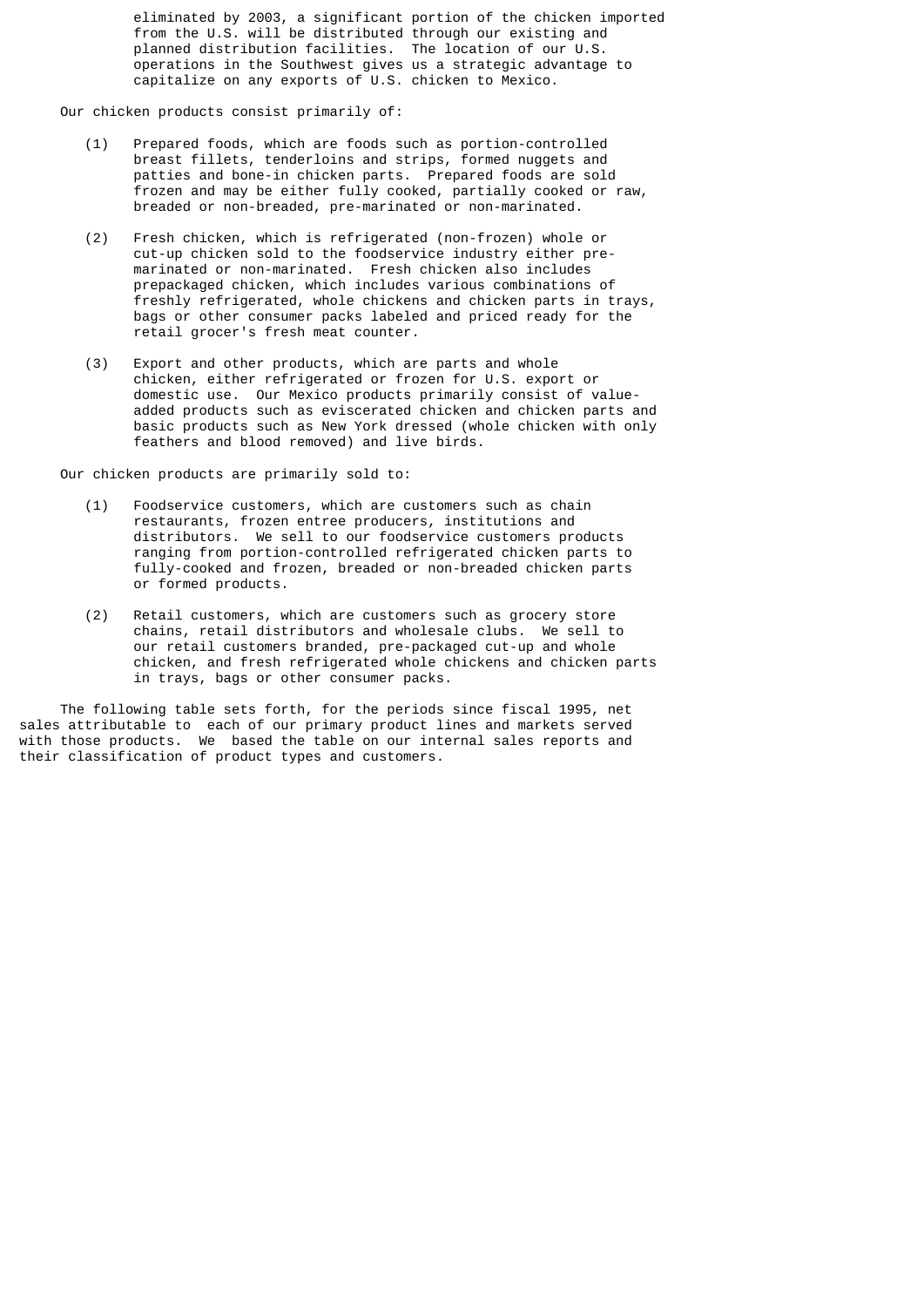|                                         |           |                           | FISCAL YEAR ENDED                |                             |               |
|-----------------------------------------|-----------|---------------------------|----------------------------------|-----------------------------|---------------|
|                                         | 1999      | Oct. 2, Sept. 26,<br>1998 | Sept. 27,<br>1997                | Sept. 28, Sept. 30,<br>1996 | 1995          |
|                                         |           |                           |                                  |                             |               |
|                                         |           |                           | (53 WEEKS) (52 WEEKS) (52 WEEKS) | (52 WEEKS) (52 WEEKS)       |               |
| U.S. Chicken Sales:                     |           |                           | (IN THOUSANDS)                   |                             |               |
| Prepared Foods:                         |           |                           |                                  |                             |               |
| Food Service \$                         | 530,340   | \$<br>420,396             | \$<br>348,961                    | \$<br>305,250               | \$<br>241,594 |
| Retail                                  | 28,254    | 46,400                    | 42,289                           | 43,442                      | 39,071        |
| Total Prepared                          |           |                           |                                  |                             |               |
| Foods                                   | 558,594   | 466,796                   | 391,250                          | 348,692                     | 280,665       |
| Fresh Chicken:                          |           |                           |                                  |                             |               |
| Food Service                            | 125,395   | 145,297                   | 174,103                          | 145,377                     | 140,433       |
| Retail                                  | 161,180   | 162,283                   | 153,554                          | 141,876                     | 138,950       |
| Total Fresh                             |           |                           |                                  |                             |               |
| Chicken                                 | 286,575   | 307,580                   | 327,657                          | 287,253                     | 279,383       |
| Export and Other                        | 118,327   | 139,976                   | 142,030                          | 140,614                     | 113,414       |
| Total U.S.                              |           |                           |                                  |                             |               |
| Chicken                                 | 963,496   | 914,352                   | 860,937                          | 776,559                     | 673,462       |
| Mexico                                  | 254,500   | 278,087                   | 274,997                          | 228,129                     | 159,491       |
| Total Chicken                           |           |                           |                                  |                             |               |
| Sales                                   | 1,217,996 | 1,192,439                 | 1,135,934                        | 1,004,688                   | 832,953       |
| Sales of Other U.S.                     |           |                           |                                  |                             |               |
| Products                                | 139,407   | 139,106                   | 141,715                          | 134,622                     | 98,853        |
| Total Net Sales \$1,357,403 \$1,331,545 |           |                           | \$1,277,649                      | \$1,139,310                 | \$931,806     |
|                                         |           |                           |                                  |                             |               |

# UNITED STATES

 The following table sets forth, since fiscal 1995, the percentage of our net U.S. chicken sales attributable to each of our primary product lines and markets serviced with those products. We based the table and related discussion on our internal sales reports and their classification of product types and customers.

|                                        |                   |                   | FISCAL YEAR ENDED |                   |                   |
|----------------------------------------|-------------------|-------------------|-------------------|-------------------|-------------------|
|                                        | Oct. $2,$<br>1999 | Sept. 26,<br>1998 | Sept. 27,<br>1997 | Sept. 28,<br>1996 | Sept. 30,<br>1995 |
| U.S. Chicken Sales:<br>Prepared Foods: |                   |                   |                   |                   |                   |
| Foodservice                            | 55.1 %            | 46.0 %            | 40.5 %            | 39.3%             | 35.9%             |
| Retail                                 | 2.9               | 5.1               | 4.9               | 5.6               | 5.8               |
| Total Prepared                         |                   |                   |                   |                   |                   |
| Foods                                  | 58.0              | 51.1              | 45.4              | 44.9              | 41.7              |
| Fresh Chicken:                         |                   |                   |                   |                   |                   |
| Foodservice                            | 13.0              | 15.9              | 20.2              | 18.7              | 20.9              |
| Retail                                 | 16.7              | 17.7              | 17.9              | 18.3              | 20.6              |
| Total Fresh                            |                   |                   |                   |                   |                   |
| Chicken                                | 29.7              | 33.6              | 38.1              | 37.0              | 41.5              |
| Export and Other                       | 12.3              | 15.3              | 16.5              | 18.1              | 16.8              |
| Total U.S. Chicken                     |                   |                   |                   |                   |                   |
| Sales Mix                              | 100.0 %           | 100.0%            | 100.0%            | 100.0%            | 100.0%            |
|                                        |                   |                   |                   |                   |                   |

#### PRODUCT TYPES

 U.S. PREPARED FOODS OVERVIEW. During fiscal 1999, \$558.6 million of our net U.S. chicken sales were in prepared food products to foodservice and retail, as compared to \$280.7 million in fiscal 1995. These numbers reflect the strategic focus for our growth. The market for prepared food products has experienced, and we believe that this market will continue to experience, greater growth and higher margins than fresh chicken products. Also, the production and sale in the U.S. of prepared food products reduce the impact of the costs of feed ingredients on our profitability. Feed ingredient costs are the single largest component of our cost of goods sold, representing approximately 30.9% of our U.S. cost of goods sold in fiscal 1999. The production of feed ingredients is positively or negatively affected primarily by weather patterns throughout the world, the global level of supply inventories and the agricultural policies of the United States and foreign governments. As further processing is performed, feed ingredient costs become a decreasing percentage of a product's total production cost, thereby reducing their impact on our profitability.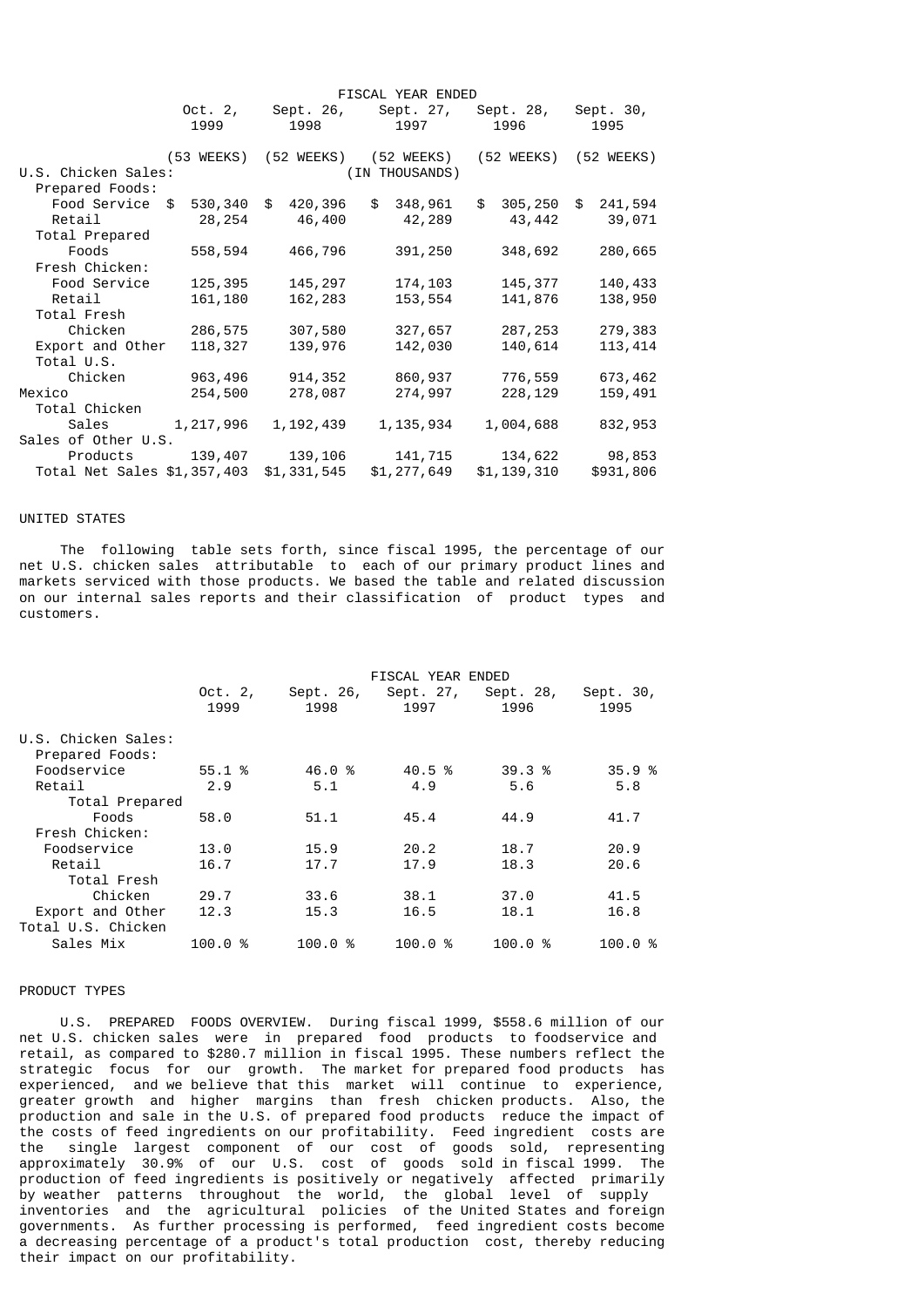We establish prices for our prepared food products based primarily upon perceived value to the customer, production costs and prices of competing products. The majority of these products are sold pursuant to agreements with varying terms that either set a fixed price for the products or set a price according to formulas based on an underlying commodity market, subject in many cases to minimum and maximum prices.

 U.S. FRESH CHICKEN OVERVIEW. Our fresh chicken business is an important component of our sales and has grown from sales of \$279.4 million in fiscal 1995 to \$286.6 million in fiscal 1999. In addition to maintaining sales of mature, traditional fresh chicken products, our strategy is to shift the mix of our U.S. fresh chicken products by continuing to increase sales of higher margin, faster growing products, such as marinated chicken and chicken parts.

 Most fresh chicken products are sold to established customers based upon certain weekly or monthly market prices reported by the USDA and other public price reporting services, plus a markup, which is dependent upon the customer's location, volume, product specifications and other factors. We believe our practices with respect to sales of fresh chicken are generally consistent with those of our competitors. Prices of these products are negotiated daily or weekly and are generally related to market prices quoted by the USDA or other public reporting services.

 EXPORT AND OTHER OVERVIEW. Our export and other products consist of whole chickens and chicken parts sold primarily in bulk, non-branded form either refrigerated to distributors in the U.S. or frozen for distribution to export markets. In fiscal 1999, approximately \$25.3 million of these sales were attributable to exports of U.S. chicken. These exports and other products have historically been characterized by lower prices and greater price volatility than our more value-added product lines.

#### MARKETS

 U.S. FOODSERVICE. The majority of our U.S. chicken sales are derived from products sold to the foodservice market. This market principally consists of chain restaurants, frozen entree producers, institutions and distributors located throughout the continental United States. We are a major supplier of chicken to Wendy's (TM) and KFC (TM), and in 1998 began selling chicken to Burger King (TM). We supply chicken products ranging from portion-controlled refrigerated chicken parts to fully cooked and frozen, breaded or non-breaded chicken parts or formed products.

 We believe Pilgrim's Pride is well-positioned to be the primary or secondary supplier to many national and international chain restaurants who require multiple suppliers of chicken products. Additionally, we are well suited to be the sole supplier for many regional chain restaurants. These regional chain restaurants often offer better margin opportunities and a growing base of business.

 We believe we have significant competitive strengths in terms of product capability, production capacity, research and development expertise, distribution and marketing experience relative to smaller and to non-vertically integrated producers. As a result of these competitive strengths, our sales to the foodservice market from fiscal 1995 through fiscal 1999 grew at a compounded annual growth rate of 14.5% and represented 59.5% of the net sales of our U.S. operations in fiscal 1999. Based on industry data, we estimate that total industry dollar sales to the foodservice market grew at a compounded annual growth rate of 6.9% during the five calendar year period from 1994 to 1998. According to the FOOD INSTITUTE REPORT, food expenditures on "food-awayfrom-home" are estimated to increase by a 4.8% compounded annual growth rate from 1999 through 2010 as a result of the growth of quick service restaurants and the continuing trend of consumers spending money on food-away-from-home rather than "food-at-home". Food-away-from-home is projected by THE FOOD INSTITUTE REPORT to account for 53% of total food expenditures by 2010, as compared with 45% in 1998.

 FOODSERVICE--PREPARED FOODS. The majority of our sales to the foodservice market consist of prepared food products. Prepared food sales to the foodservice market were \$530.3 million in fiscal 1999 compared to \$241.6 million in fiscal 1995, a compounded annual growth rate of approximately 21.7%. We attribute this growth in sales of prepared foods to the foodservice market to a number of factors:

 FIRST, there has been significant growth in the number of foodservice operators offering chicken on their menus and the number of chicken items offered.

 SECOND, foodservice operators are increasingly purchasing prepared chicken products, which allow them to reduce labor costs while providing greater product consistency, quality and variety across all restaurant locations.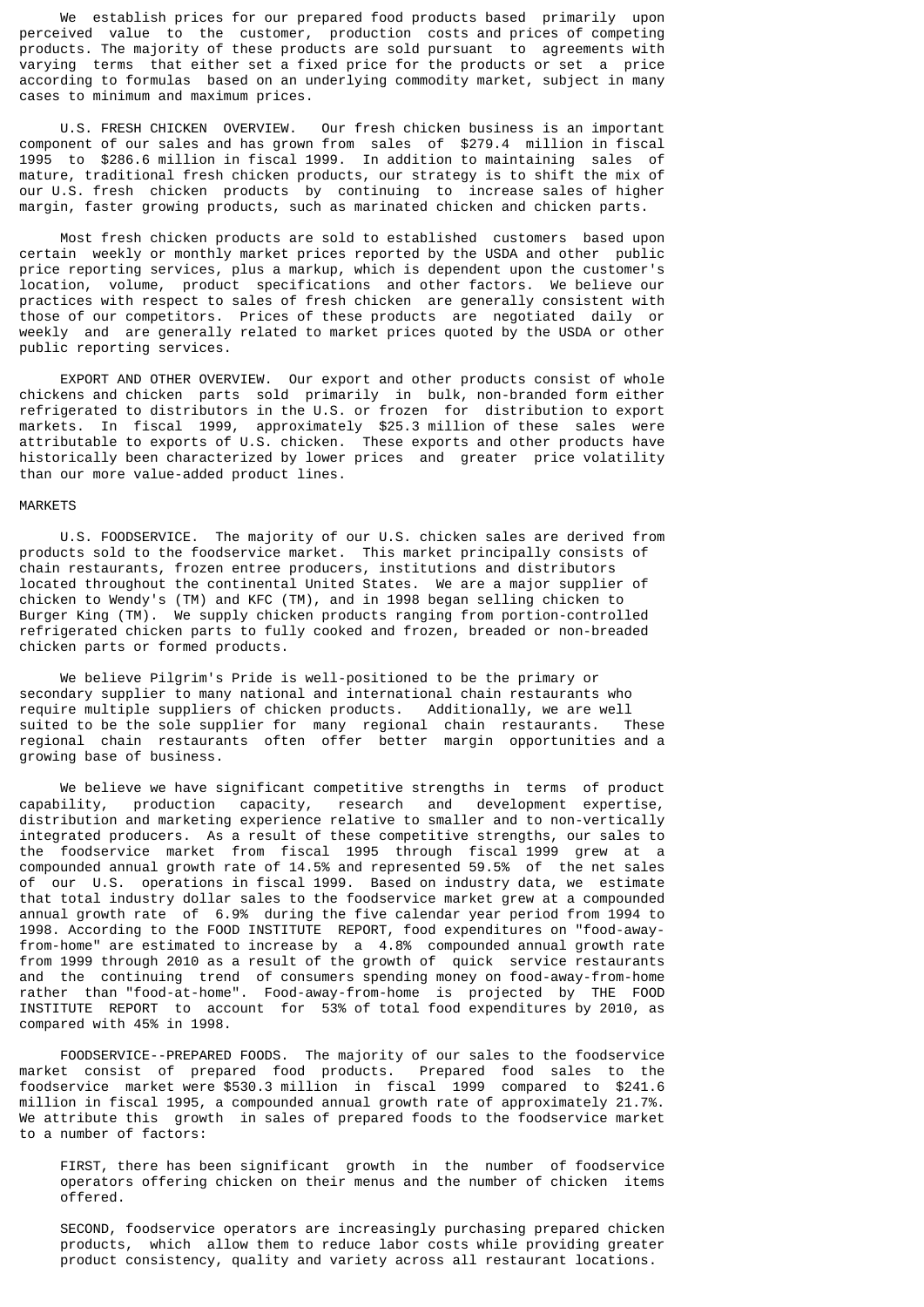THIRD, there is a strong need among larger foodservice companies for an alternative or additional supplier to our principal competitor in the prepared foods market. A viable alternative supplier must be able to ensure supply, demonstrate innovation and new product development and provide competitive pricing. We have been successful in our objective of becoming the alternative supplier of choice by being the primary or secondary prepared chicken supplier to many large foodservice companies because:

- we are vertically integrated, giving us control over our supply of chicken and chicken parts;
- our further processing facilities are particularly well suited to the high volume production runs necessary to meet the capacity and quality requirements of the U.S. foodservice market; and
- we have established a reputation for dependable quality, highly responsive service and excellent technical support.

 FOURTH, as a result of the experience and reputation developed with larger customers, we have increasingly become the principal supplier mid-sized foodservice organizations.

 FIFTH, our in-house product development group follows a customer-driven research and development focus designed to develop new products to meet customers' changing needs. Our research and development personnel often work directly with institutional customers in developing products for these customers. Approximately \$141.7 million or 21.6% of our sales to foodservice customers in fiscal 1999 consisted of new products which were not sold by us in fiscal 1995.

 SIXTH, we are a leader in utilizing advanced processing technology, which enables us to better meet our customers' needs for product innovation, consistent quality and cost efficiency.

 FOODSERVICE--FRESH CHICKEN. We produce and market fresh, refrigerated chicken for sale to U.S. quick-service restaurant chains, delicatessens and other customers. These chickens have the giblets removed, are usually of specific weight ranges, and are usually pre-cut to customer specifications. They are often marinated to enhance value and product differentiation. By growing and processing to customers' specifications, we are able to assist quick-service restaurant chains in controlling costs and maintaining quality and size consistency of chicken pieces sold to the consumer.

 U.S. RETAIL. The U.S. retail market consists primarily of grocery store chains and retail distributors. We concentrate our efforts in this market on sales of branded, prepackaged cut-up and whole chicken to grocery chains and retail distributors in the midwestern, southwestern and western regions of the United States. This regional marketing focus enables us to develop consumer brand franchises and capitalize on proximity to the trade customer in terms of lower transportation costs, more timely, responsive service, and enhanced product freshness. For a number of years, we have invested in both trade and retail marketing designed to establish high levels of brand name awareness and consumer preferences within these markets.

 We utilize numerous marketing techniques, including advertising, to develop and strengthen trade and consumer awareness and increase brand loyalty for consumer products marketed under the "Pilgrim's Pride" brand. Our founder, Lonnie "Bo" Pilgrim, is the featured spokesman in our television, radio and print advertising, and a trademark cameo of a person in a Pilgrim's hat serves as the logo on all of our primary branded products. As a result of this marketing strategy, Pilgrim's Pride is a well-known brand name in several southwestern markets, including in Dallas/Fort Worth, Houston and San Antonio, Texas, Oklahoma City, Oklahoma, Denver, Colorado, Phoenix, Arizona and Los Angeles and San Diego, California. We believe our efforts to achieve and maintain brand awareness and loyalty help to provide more secure distribution for our products. We also believe our efforts at brand awareness generate greater price premiums than would otherwise be the case in certain southwestern markets. We also maintain an active program to identify consumer preferences. The program primarily consists of testing new product ideas, packaging designs and methods through taste panels and focus groups located in key geographic markets.

 RETAIL--PREPARED FOODS. We sell retail oriented prepared foods primarily to grocery store chains located in the midwestern, southwestern and western regions of the U.S. Being a major, national competitor in retail, branded frozen foods is not a part of our current business strategy. After an absence of several years, we have again begun servicing the wholesale club industry. While traditionally this market segment has been characterized as a "highvolume, low-margin" business, with the recent acquisition of Hudson Foods by Tyson Foods, servicing this market segment has become more attractive. We believe that our growth in this market segment will remain relatively modest,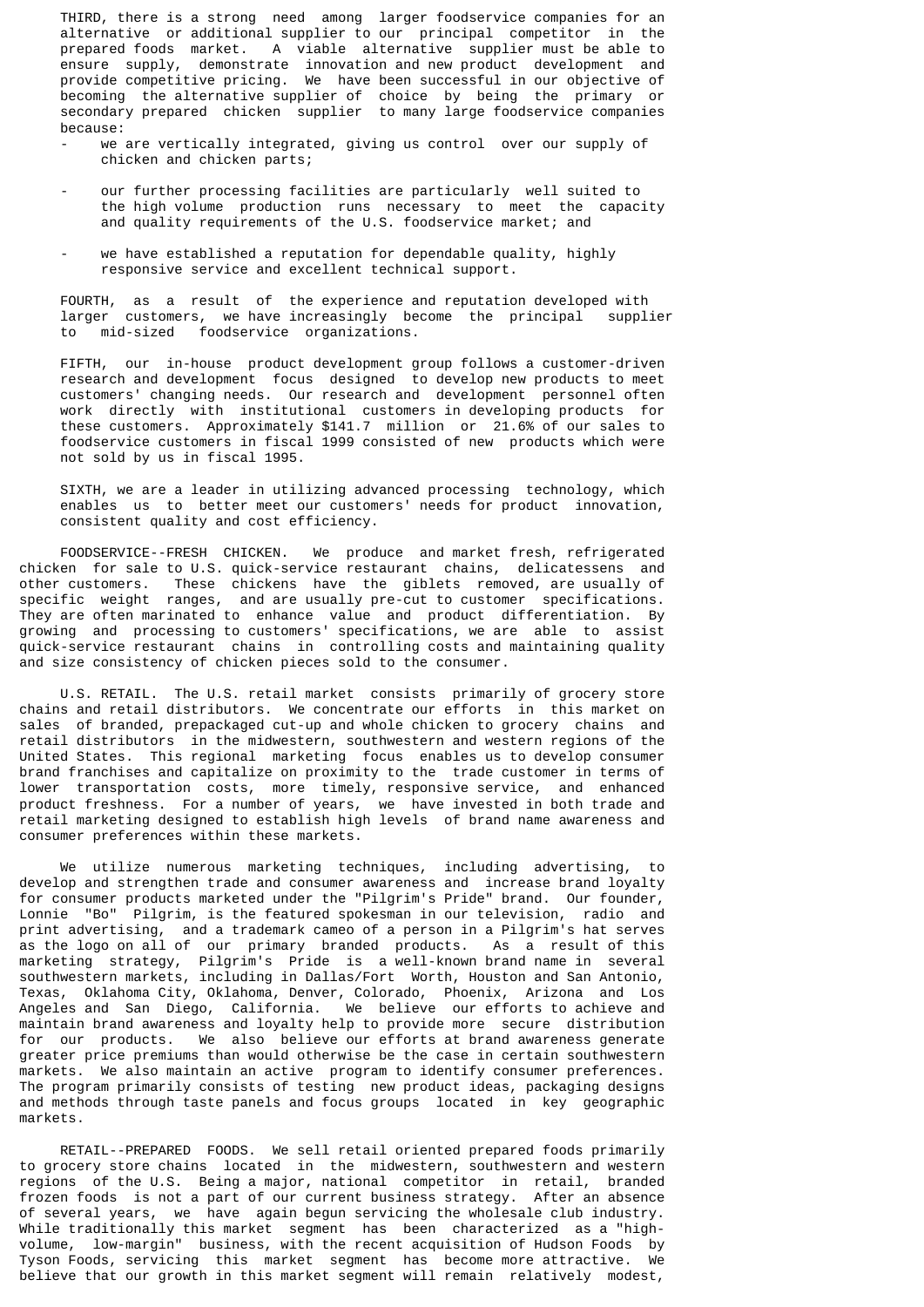however, as we concentrate our efforts primarily on faster-growing, highermargin market segments.

 RETAIL--FRESH CHICKEN. Our prepackaged retail products include various combinations of freshly refrigerated, whole chickens and chicken parts in trays, bags or other consumer packs labeled and priced ready for the retail grocer's fresh meat counter. We believe the retail, prepackaged fresh chicken business will continue to be a large and relatively stable market, providing opportunities for product differentiation and regional brand loyalty.

 EXPORT AND OTHER CHICKEN. Our export and other products consist of whole chickens and chicken parts sold primarily in bulk, non-branded form either refrigerated to distributors in the U.S. or frozen for distribution to export markets. In recent years, we have de-emphasized our marketing of bulk-packaged chicken in the U.S. in favor of more value-added products and export opportunities. In the U.S., prices of these products are negotiated daily or weekly and are generally related to market prices quoted by the USDA or other public price reporting services. We also sell U.S.-produced chicken products for export to Canada, Mexico, Eastern Europe, the Far East and other world Due to U.S. consumers' preference for a chicken's white meat, the U.S. chicken industry has traditionally targeted international markets to generate sales for a chicken's dark meat. We have also begun selling prepared food products for export to the international divisions of our U.S. chain restaurant customers. We believe that U.S. chicken exports will continue to grow as worldwide demand for high-grade, low-cost protein sources increases. We also believe that worldwide demand for higher margin prepared food products<br>will increase over the next five years. Accordingly, we believe we are well will increase over the next five years. positioned to capitalize on such growth.

 OTHER U.S. PRODUCTS. We market fresh eggs under the Pilgrim's Pride brand name as well as private labels in various sizes of cartons and flats to U.S. retail grocery and institutional foodservice customers located primarily in Texas. We have a housing capacity for approximately 2.3 million commercial egg laying hens which can produce approximately 41 million dozen eggs annually. U.S. egg prices are determined weekly based upon reported market prices. The U.S. egg industry has been consolidating over the last few years, with the 25 largest producers accounting for more than 54% of the total number of egg laying hens in service during 1999. We compete with other U.S. egg producers primarily on the basis of product quality, reliability, price and customer service. According to an industry publication, Pilgrim's Pride is the thirtyseventh largest producer of eggs in the United States.

 In 1997, we introduced a high-nutrient egg called EggsPlus (TM). This egg contains high levels of Omega-3 and Omega-6 fatty acids along with Vitamin E, making the egg a heart-friendly product. Our marketing of EggsPlus (TM) has received national recognition for our progress in being an innovator in the "functional foods" category.

 We also convert chicken by-products into protein products primarily for sale to manufacturers of pet foods. In addition, we produce and sell livestock feeds at our feed mills in Pittsburg and Mt. Pleasant, Texas and at our farm supply store in Pittsburg, Texas to dairy farmers and livestock producers in northeastern Texas.

 TOTAL QUALITY MANAGEMENT AND PRODUCTIVITY IMPROVEMENTS. Beginning in 1991, we implemented a total quality management program to increase the emphasis by all of our employees on maintaining the highest quality products and lowest cost production. The successful implementation of these initiatives for a company with a size of production base and the number of employees such as we have usually takes several years. As this new management culture has become more entrenched within Pilgrim's Pride, we have begun to experience significant gains resulting from these efforts. For example, crossgeographical business process teams have been formed and are producing significant gains in performance characteristics. The gains range from waste reductions to process yield improvements resulting in annualized cost savings in excess of \$25.0 million. Additionally, in fiscal 1999, centralizing purchasing and combining our purchasing power across company locations has successfully reduced the cost of procured materials by more than \$4.0 million. We have also employed new technology to consolidate administrative support activities such as accounts payable processing, treasury management and accounts receivable management. This consolidation has reduced the transaction costs of providing these services.

#### **MEXICO**

#### BACKGROUND

 The Mexican market represented approximately 18.7% of our net sales in 1999. We entered the Mexican market in 1979 by seasonally selling eggs to the Mexican government. Recognizing favorable long-term demographic trends and improving economic conditions in Mexico, we began exploring opportunities to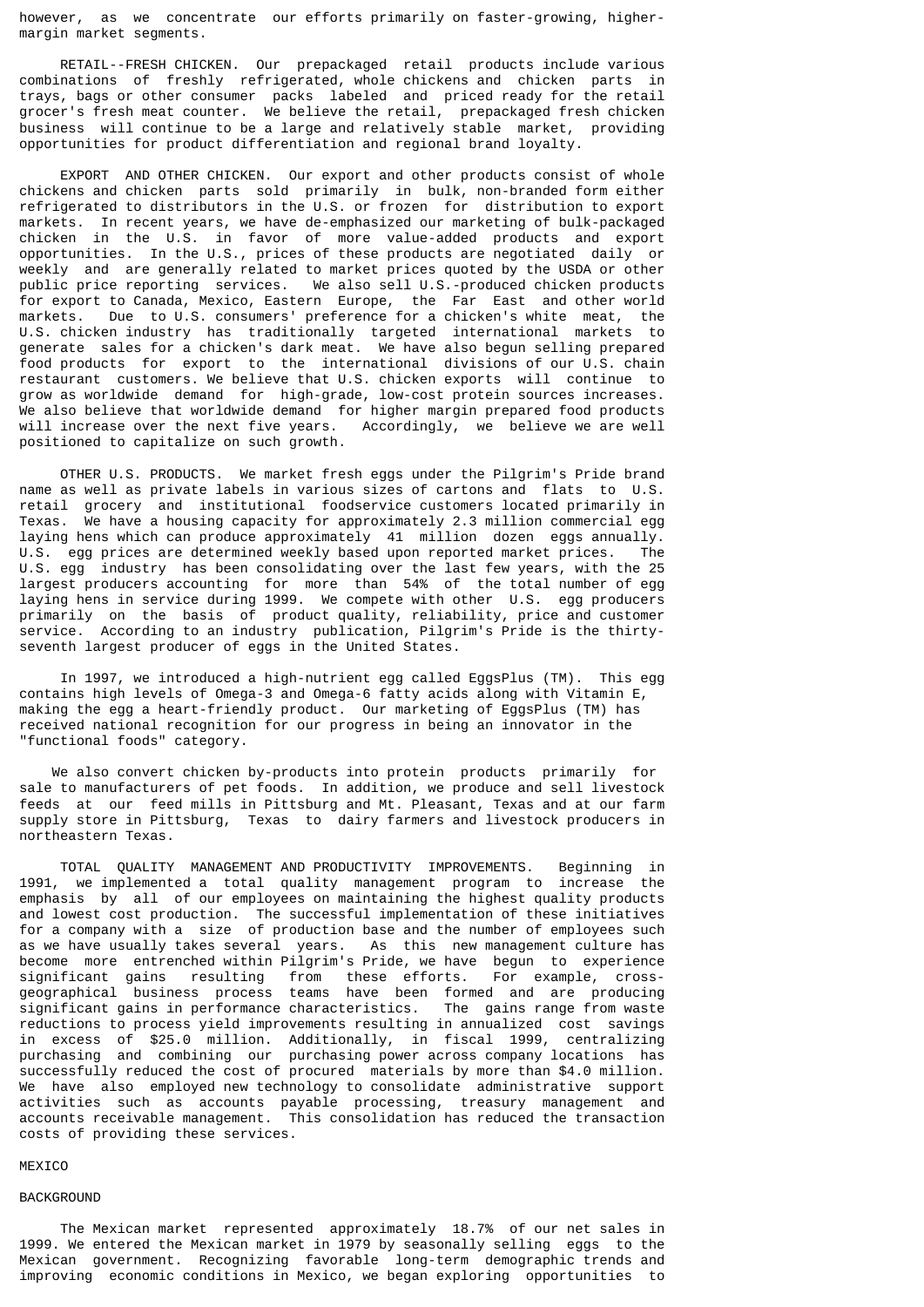produce and market chicken in Mexico. In fiscal 1988, we acquired four vertically integrated chicken production operations in Mexico for approximately \$15.1 million. From fiscal 1988 through fiscal 1999, we made acquisitions and capital expenditures in Mexico totaling \$188.7 million to expand and improve these operations. As a result of these expenditures, we have increased weekly production in our Mexican operations by over 400% since our original investment in fiscal 1988. We are now the second largest producer of chicken in Mexico. We believe our facilities are among the most technologically advanced in Mexico and that we are one of the lowest cost producers of chicken in Mexico.

#### PRODUCT TYPES

 While the market for chicken products in Mexico is less developed than in the United States, with sales attributed to fewer, more basic products, the market for value-added products is increasing. Our strategy is to lead this trend. The products currently sold by us in Mexico consist primarily of valueadded products such as eviscerated chicken and chicken parts and basic products such as New York dressed (whole chickens with only feathers and blood removed) and live birds. We have increased our sales of value-added products, primarily through national retail chains and restaurants, and it is our business strategy to continue to do so. In addition, we remain opportunistic, utilizing our low cost production to enter markets where profitable opportunities exist. For example, we have increased our sales of live birds since 1994, as many smaller producers exited this segment of the business as a result of the recession in Mexico in 1995 and 1996.

#### MARKETS

 We sell our Mexico chicken products primarily to large wholesalers and retailers. Our customer base in Mexico covers a broad geographic area from Mexico City, the capital of Mexico with a population estimated to be over 20 million, to Saltillo, the capital of the State of Coahuila, about 500 miles north of Mexico City, and from Tampico on the Gulf of Mexico to Acapulco on the Pacific, which region includes the cities of San Luis Potosi and Queretaro, capitals of the states of the same name.

### COMPETITION

 The chicken industry is highly competitive and some of our competitors have greater financial and marketing resources than we do. In the United States and Mexico, we compete principally with other vertically integrated chicken companies.

 In general, the competitive factors in the U.S. chicken industry include price, product quality, product development, brand identification, breadth of product line and customer service. Competitive factors vary by major market. In the foodservice market, competition is based on consistent quality, product development, service and price. In the U.S. retail market, we believe that product quality, brand awareness and customer service are the primary bases of competition. There is some competition with non-vertically integrated further processors in the U.S. prepared food business. We believe we have significant, long-term cost and quality advantages over non-vertically integrated further processors.

 In Mexico, where product differentiation has traditionally been limited, product quality and price have been the most critical competitive factors. The North American Free Trade Agreement, which went into effect on January 1, 1994, requires annual reductions in tariffs for chicken and chicken products in order to eliminate those tariffs by January 1, 2003. As those tariffs are reduced, increased competition from chicken imported into Mexico from the U.S. may have a material adverse effect on the Mexican chicken industry in general, or on our Mexican operations in particular.

 While the extent of the impact of the elimination of tariffs is uncertain, we believe we are uniquely positioned to benefit from this elimination for two reasons. First, we have an extensive distribution network in Mexico which distributes products to 19 of the 32 Mexican states, encompassing approximately 74% of the total population of Mexico. We believe this distribution network will be an important asset in distributing our own U.S.-produced chicken. Second, we have the largest U.S. production and distribution capacities near the Mexican border, which will provide us with cost advantages in exporting U.S. chicken into Mexico. These facilities include our processing facilities in Mt. Pleasant, Pittsburg, Lufkin, Nacogdoches, Dallas and Waco, Texas, and distribution facilities in San Antonio and El Paso, Texas and Phoenix, Arizona.

### OTHER ACTIVITIES

 We have regional distribution centers located in Arlington, El Paso, Mt. Pleasant and San Antonio, Texas; Phoenix, Arizona; and Oklahoma City, Oklahoma that distribute our own poultry products along with certain poultry and nonpoultry products purchased from third parties to independent grocers and quick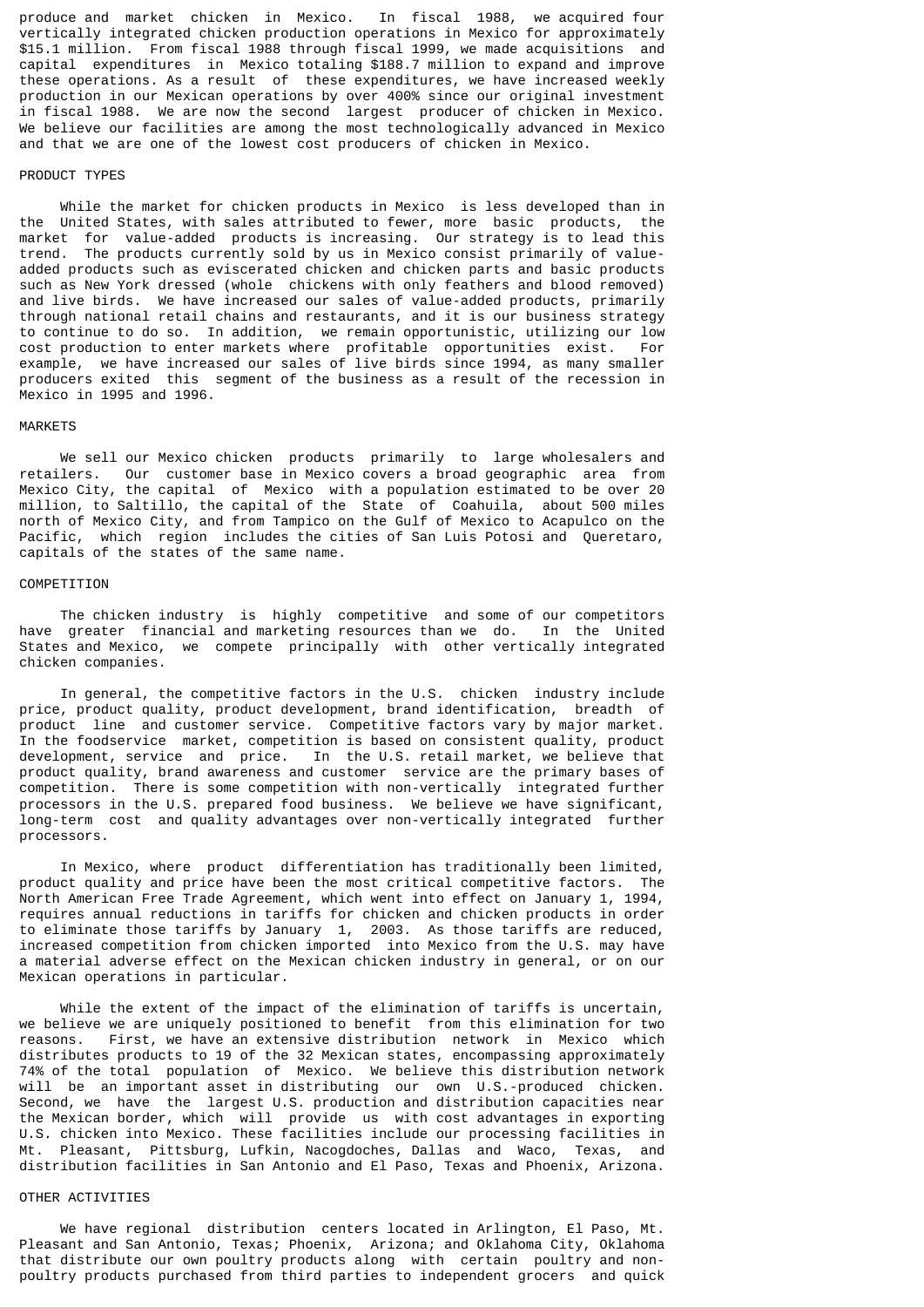service restaurants. Our non-poultry distribution business is conducted as an accommodation to our customers and to achieve greater economies of scale in distribution logistics. The store-door delivery capabilities for our own poultry products provide a strategic service advantage in selling to quick service, national chain restaurants.

### REGULATION

 The chicken industry is subject to government regulation, particularly in the health and environmental areas, including provisions relating to the discharge of materials into the environment by the Centers for Disease discharge of materials into the environment, by the Centers for Control, the United States Department of Agriculture, the Food and Drug Administration and the Environmental Protection Agency in the United States and by similar governmental agencies in Mexico. Our chicken processing facilities in the U.S. are subject to on-site examination, inspection and regulation by the USDA. The FDA inspects the production of our feed mills in the U.S. Our Mexican food processing facilities and feed mills are subject to on-site examination, inspection and regulation by a Mexican governmental agency, which performs functions similar to those performed by the USDA and FDA. Since commencement of operations by our predecessor in 1946, compliance with applicable regulations has not had a material adverse effect upon our earnings or competitive position and such compliance is not anticipated to have a materially adverse effect in the future. We believe that we are in substantial compliance with all applicable laws and regulations relating to the operations of our facilities.

 We anticipate increased regulation by the USDA concerning food safety, by the FDA concerning the use of medications in feed and by the Texas Natural Resources and Conservation Commission, the Arkansas State Veterinarian Office and the EPA concerning the disposal of chicken by-products and wastewater discharges. Although we do not anticipate any regulations having a material adverse effect upon us, we can give no assurance that such regulations will not have such a material adverse effect.

#### EMPLOYEES AND LABOR RELATIONS

 As of November 23, 1999 we employed approximately 11,200 persons in the U.S. and 3,950 persons in Mexico. Approximately 2,000 employees at our Lufkin and Nacogdoches, Texas facilities are members of collective bargaining units represented by the United Food and Commercial Workers Union. None of our other U.S. employees have union representation. Collective bargaining agreements with the United Food and Commercial Workers Union expire on August 10, 2001 with respect to our Lufkin employees and on October 6, 2001 with respect to our Nacogdoches employees. We believe that the terms of each of these agreements are no more favorable than those provided to our non-union U.S. employees. In Mexico, most of our hourly employees are covered by collective bargaining agreements, as most employees in Mexico are. We have not experienced any work stoppage since a two-day work stoppage at our Lufkin facility in May 1993, and we believe our relations with our employees are satisfactory.

#### FORWARD-LOOKING STATEMENTS

 The Private Securities Litigation Reform Act of 1995 provides a safe harbor for forward-looking statements made by (or on behalf of) the Company. Except for historical information contained herein, Management's Discussion and Analysis of Results of Operations and Financial Condition and statements included in Business elsewhere in this Form 10-K are forward-looking statements that are dependent upon a number of risks and uncertainties that could cause actual results to differ materially from those in the forward-looking<br>statement. These risks and uncertainties include changes in commodity prices These risks and uncertainties include changes in commodity prices of feed ingredients and chicken, the Company's substantial indebtedness, risks associated with the Company's foreign operations, including currency exchange rate fluctuations, trade barriers, exchange controls, expropriation and changes in laws and practices, the impact of current and future laws and regulations, the impact of the year 2000 and the other risks described in the Company's SEC filings. The Company does not intend to provide updated information about the matters referred to in these forward looking statements, other than in the context of Management's Discussion and Analysis of Results of Operations and Financial Condition and other disclosures in the Company's SEC filings.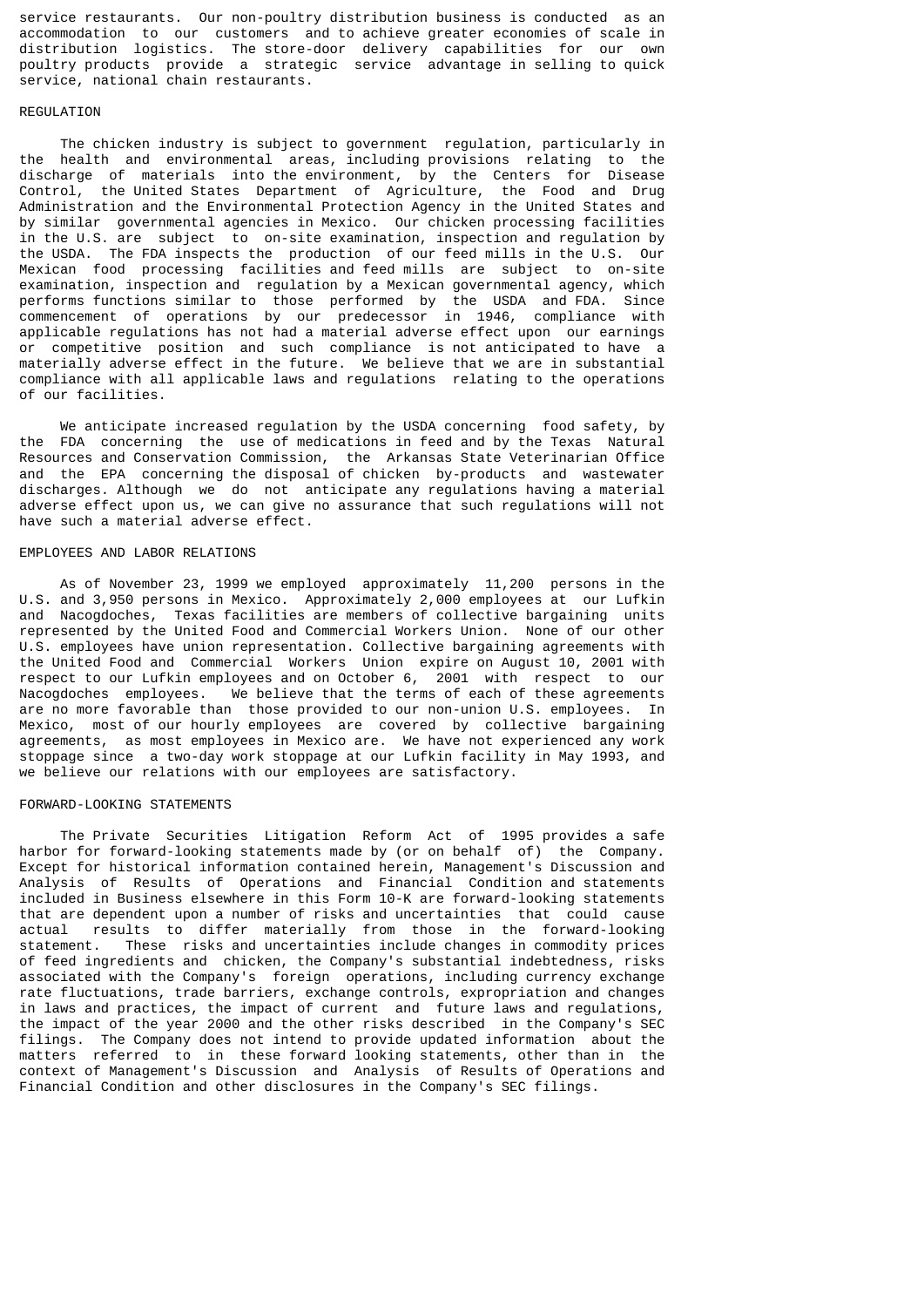# DIRECTORS AND EXECUTIVE OFFICERS

| and executive officers:           |            |                                                                                                                                               |
|-----------------------------------|------------|-----------------------------------------------------------------------------------------------------------------------------------------------|
| EXECUTIVE OFFICERS OF THE COMPANY | <b>AGE</b> | POSITIONS                                                                                                                                     |
| Lonnie "Bo" Pilgrim (1)           | 71         | Chairman of the Board                                                                                                                         |
| Clifford E. Butler                | 57         | Vice Chairman of the Board                                                                                                                    |
| David Van Hoose                   | 58         | Chief Executive Officer<br>President<br>Chief Operating Officer<br>Director<br>(Principal Executive Officer)                                  |
| Richard A. Cogdill                | 39         | Executive Vice President<br>Chief Financial Officer<br>Secretary and Treasurer<br>Director<br>(Principal Financial and<br>Accounting Officer) |
| O.B. Goolsby, Jr.                 | 52         | Executive Vice President<br>Prepared Foods Complexes                                                                                          |
| Robert L. Hendrix                 | 63         | Executive Vice President<br>Growout and Processing                                                                                            |
| Michael J. Murray                 | 41         | Executive Vice President<br>Sales and Marketing and<br>Distribution                                                                           |
| Randy P. Stroud                   | 44         | Executive Vice President<br>Mexican Operations                                                                                                |
| Ray Gameson                       | 51         | Senior Vice President<br>Human Resources                                                                                                      |
| David Hand                        | 42         | Senior Vice President<br>Sales and Marketing<br>Retail and Fresh Products                                                                     |

Set forth below is certain information relating to our current directors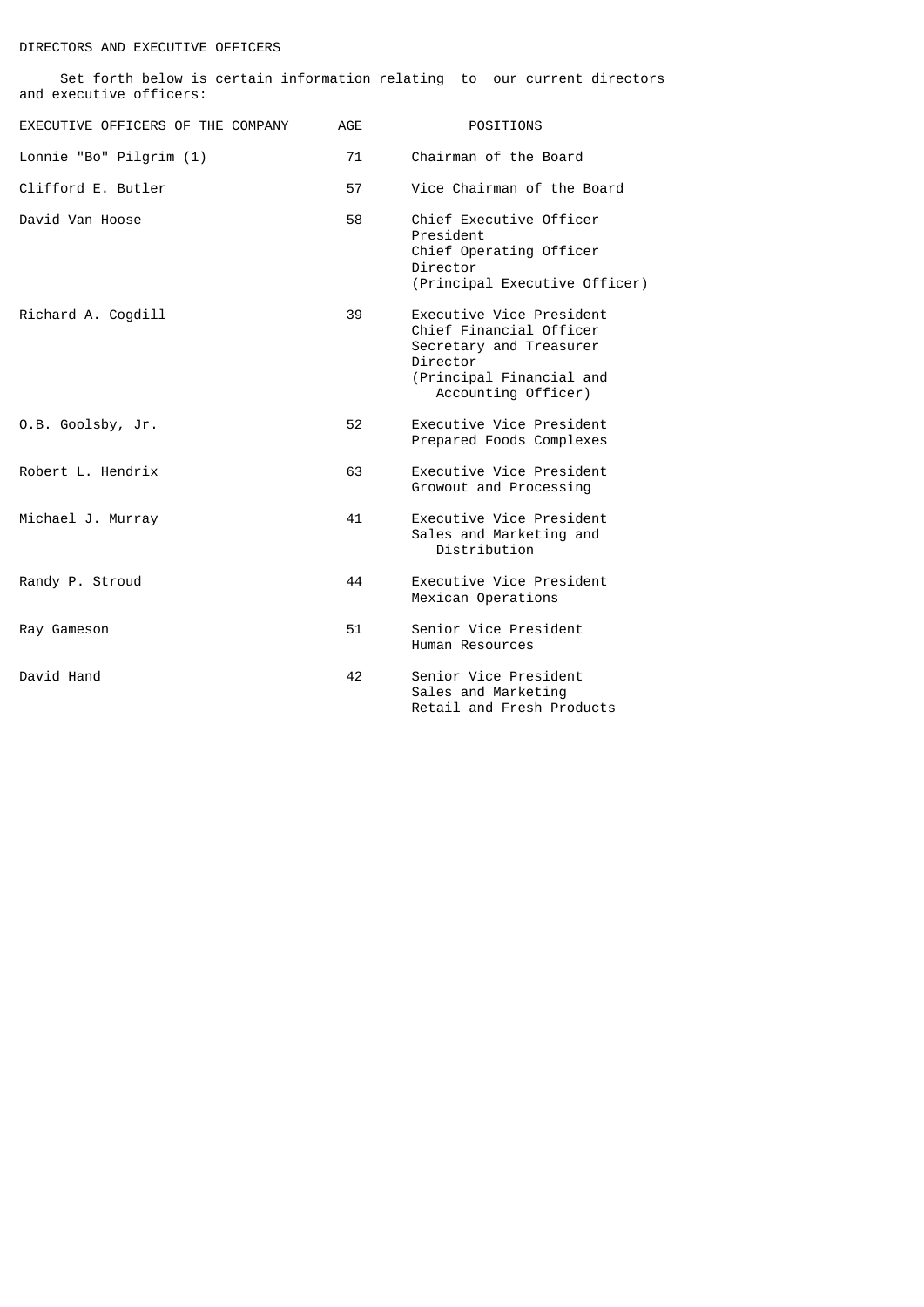| Michael D. Martin             | 45  | Senior Vice President<br>Complex Manager<br>DeQueen and Nashville<br>Arkansas Complex      |
|-------------------------------|-----|--------------------------------------------------------------------------------------------|
| James J. Miner, Ph.D.         | 71  | Senior Vice President<br>Technical Services                                                |
| Robert N. Palm                | 56. | Senior Vice President<br>Complex Manager<br>Lufkin/Nacogdoches and Center<br>Texas Complex |
| Lonnie Ken Pilgrim (1)        | 41  | Senior Vice President<br>Director of Transportation<br>Director                            |
| CHARLES L. BLACK (1) (2)      | 70  | <b>DIRECTOR</b>                                                                            |
| ROBERT E. HILGENFELD (1) (2)  | 74  | <b>DIRECTOR</b>                                                                            |
| VANCE C. MILLER, SR. (1) (2)  | 65  | <b>DIRECTOR</b>                                                                            |
| JAMES G. VETTER, JR. (1) (2)  | 65  | <b>DIRECTOR</b>                                                                            |
| DONALD L. WASS, PH.D. (1) (2) | 67  | <b>DIRECTOR</b>                                                                            |

 $\frac{1}{2}$  (1) MEMBER OF THE COMPENSATION COMMITTEE (2) MEMBER OF THE AUDIT COMMITTEE

 LONNIE "BO" PILGRIM has served as Chairman of the Board since the organization of Pilgrim's Pride in July 1968. He was previously Chief Executive Officer from July 1968 to June 1998. Prior to the incorporation of Pilgrim's Pride, Mr. Pilgrim was a partner in its predecessor partnership business founded in 1946.

 CLIFFORD E. BUTLER serves as Vice Chairman of the Board. He joined us as Controller and Director in 1969, was named Senior Vice President of Finance in 1973, became Chief Financial Officer and Vice Chairman of the board in July 1983, became Executive President in January 1997 and served in such capacity through July 1998 and continues to serve as Vice Chairman of the Board.

 DAVID VAN HOOSE serves as Chief Executive Officer, President and Chief Operating Officer, (Principal Executive Officer) of Pilgrim's Pride. He became a Director in July 1998. He was named Chief Executive Officer and Chief Operating Officer in June 1998 and President in July 1998. He was previously President of Mexico Operations from April 1993 to June 1998 and Senior Vice President, Director General, Mexico Operations from August 1990 to April 1993. Mr. Van Hoose was employed by us in September 1988 as Senior Vice President, Texas Processing. Prior to that, Mr. Van Hoose was employed by Cargill, Inc., as General Manager of one of its chicken operations.

 RICHARD A. COGDILL has served as Executive Vice President, Chief Financial Officer, Secretary and Treasurer, (Principal Financial and Accounting Officer) since January 1997. He became a Director in September 1998. Previously he served as Senior Vice President, Corporate Controller, from August 1992 through December 1996 and as Vice President, Corporate Controller from October 1991 through August 1992. Prior to October 1991 he was a Senior Manager with Ernst & Young LLP. He is a Certified Public Accountant.

 O.B. GOOLSBY, JR. has served as Executive Vice President, Prepared Foods Operations since June 1998. He was previously Senior Vice President, Prepared Foods Operations from August 1992 to June 1998 and Vice President, Prepared Foods Operations from April 1986 to August 1992 and was previously employed by us from November 1969 to January 1981.

 ROBERT L. HENDRIX has been Executive Vice President, Grow-Out and Processing, of Pilgrim's Pride since March 1994. He was a Director from March 1994 to September 1998. Prior to that he served as Senior Vice President, NETEX Processing from August 1992 to March 1994 and as President and Chief of Complex Operations from September 1988 to March 1992. He was on leave from the Company from March 1992 to August 1992. From July 1983 to March 1992 he served as a From July 1983 to March 1992 he served as a Director. He was President and Chief Operating Officer of Pilgrim's Pride from July 1983 to September 1988. He joined us as Senior Vice President in September 1981 when Pilgrim's Pride acquired Mountaire Corporation of DeQueen, Arkansas, and, prior thereto, he was Vice President of Mountaire Corporation.

 MICHAEL J. MURRAY has been Executive Vice President, Sales & Marketing and Distribution since June 1998. He previously served as Senior Vice President,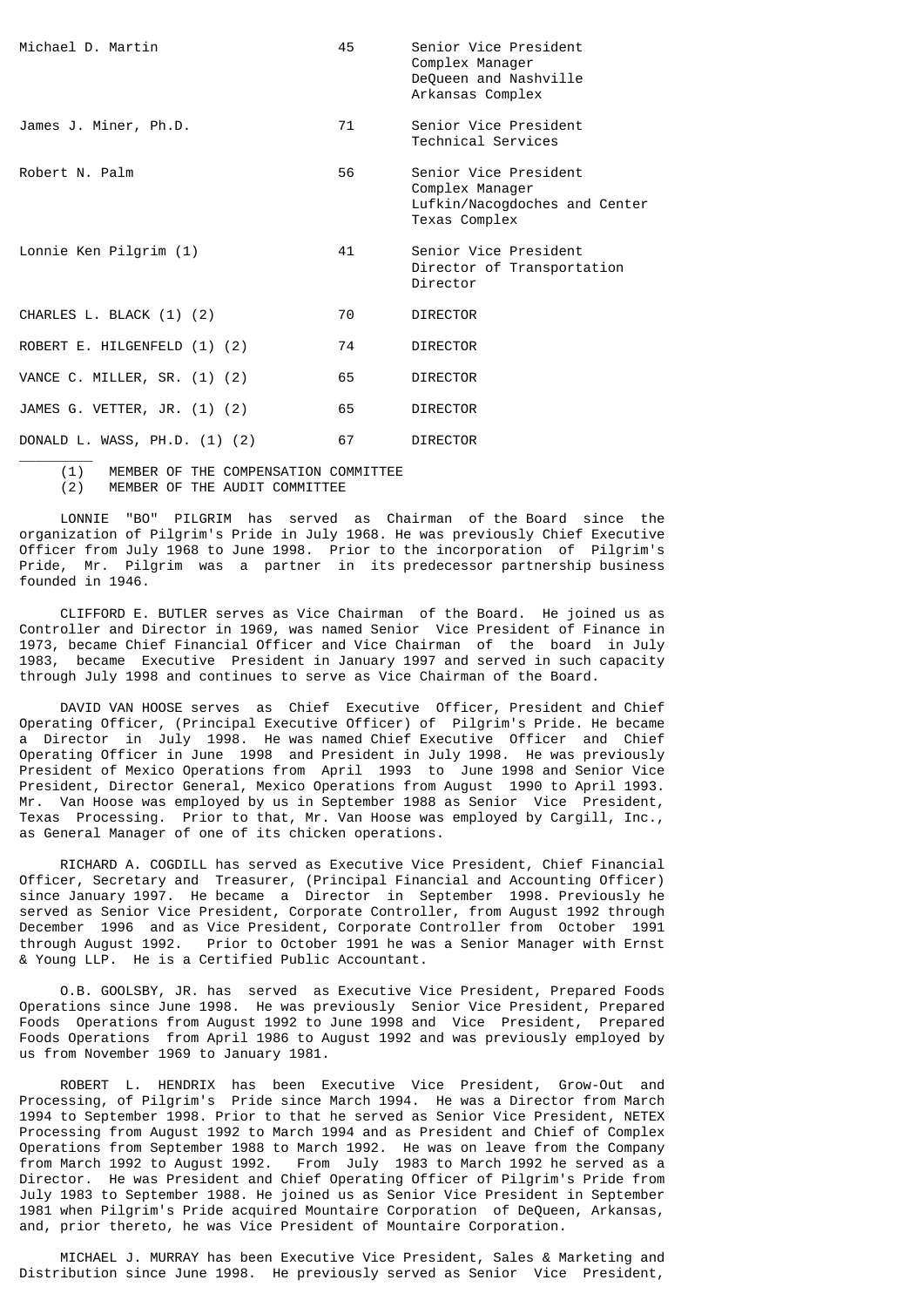Sales & Marketing, Prepared Foods from October 1994 to June 1998 and as Vice President of Sales and Marketing, Food Service from August 1993 to October 1994. From 1990 to July 1993, he was employed by Cargill, Inc. Prior to that, from March 1987 to 1990 he was employed by us as a Vice President for sales and marketing and prior thereto, he was employed by Tyson Foods, Inc.

 RANDY P. STROUD has served as Executive Vice President, Mexico Operations since August 1998. Previously he was Live Production Manager at the Lufkin, Texas Complex from May 1989 to August 1998 and as Breeder Department Manager from June 1985 to May 1989. Prior to that he was employed in various operating management positions by Plus-Tex Poultry, Inc., a Lufkin, Texas based company acquired by Pilgrim's Pride in June of 1985.

 RAY GAMESON has been Senior Vice President, Human Resources since October 1994. He previously served as Vice President of Human Resources since August 1993. From December 1991 to July 1993, he was employed by Townsends, Inc. and served as Complex Human Resource, Manager. Prior to that, he was employed by us as Complex Human Resource, Manager, at our Mt. Pleasant, Texas location.

 DAVID HAND has served as Senior Vice President of Sales and Marketing, Retail and Fresh Products since January 1998. Previously he was Vice President of Commodity and Export Sales from November 1996 to June 1998. Prior to that he was Director of Commodity and Export Sales from October 1992 to November 1996. He joined Pilgrim's Pride in June 1990 and was Export Sales Manager from June 1990 to October 1992. Prior to that he was President of Plantation Marketing and was with ConAgra from 1979 to 1986.

 MICHAEL D. MARTIN has been Senior Vice President, DeQueen, Arkansas Complex Manager since April 1993. He previously served as Plant Manager at our Lufkin, Texas operations and Vice President, Processing, at our Mt. Pleasant, Texas, operations up to April 1993. He has served in various other operating management positions in the Arkansas Complex since September 1981. Prior to that, he was employed by Mountaire Corporation of DeQueen, Arkansas, until it was acquired by the Company in September 1981.

 JAMES J. MINER, PH.D., has been Senior Vice President, Technical Services, since April 1994. He has been employed by Pilgrim's Pride and its predecessor partnership since 1966 and served as Senior Vice President responsible for live production and feed nutrition from 1968 to April 1994. He was a Director from the incorporation of the Company in 1968 through September 1998.

 ROBERT N. PALM has been Senior Vice President, Lufkin, Nacogdoches and Center, Texas Complex since June 1985 and was previously employed in various operating management positions by Plus-Tex Poultry, Inc., a Lufkin, Texas based company acquired by Pilgrim's Pride in June 1985.

 LONNIE KEN PILGRIM has been employed by the Company since 1977 and has been Senior Vice President, Transportation since August 1997. Prior to that he served as the Vice President, Director of Transportation. He has been a member<br>of the Board of Directors since March 1985. He is a son of Lonnie "Bo" of the Board of Directors since March 1985. Pilgrim.

 CHARLES L. BLACK was Senior Vice President, Branch President of NationsBank, Mt. Pleasant, Texas, from December 1981 to his retirement in February 1995. He previously was a Director of Pilgrim's Pride from 1968 to August 1992 and has served as a director since his re-election in February 1995.

 ROBERT E. HILGENFELD was elected a Director in September 1986. Mr. Hilgenfeld was a Senior Vice President, Marketing/Processing for us from 1969 to 1972 and for seventeen years prior to that worked in various sales and management positions for the Quaker Oat Company. From 1972 until April 1986, he was employed by Church's Fried Chicken Company ("Church's") as Vice President-Purchasing Group, Vice President and Senior Vice President. He was elected a Director of Church's in 1985 and retired from Church's in April 1986. Since retirement he has served as a consultant to various companies including Pilgrim's Pride.

 VANCE C. MILLER, SR. was elected a Director in September 1986. Mr. Miller has been Chairman of Vance C. Miller Interests, a real estate development company formed in 1977 and has served as the Chairman of the Board and Chief Executive Officer of Henry S. Miller Cos., a Dallas, Texas real estate services firm since 1991. Mr. Miller also serves as a director of Resurgence Properties, Inc.

 JAMES G. VETTER, JR. has practiced law in Dallas, Texas since 1966. He is a shareholder of the Dallas law firm of Godwin, White & Gruber, P.C., (formerly Godwin & Carlton, P.C.) and has served as general counsel and a Director since 1981. Mr. Vetter is a Board Certified-Tax Law Specialist and serves as a lecturer and author in tax matters.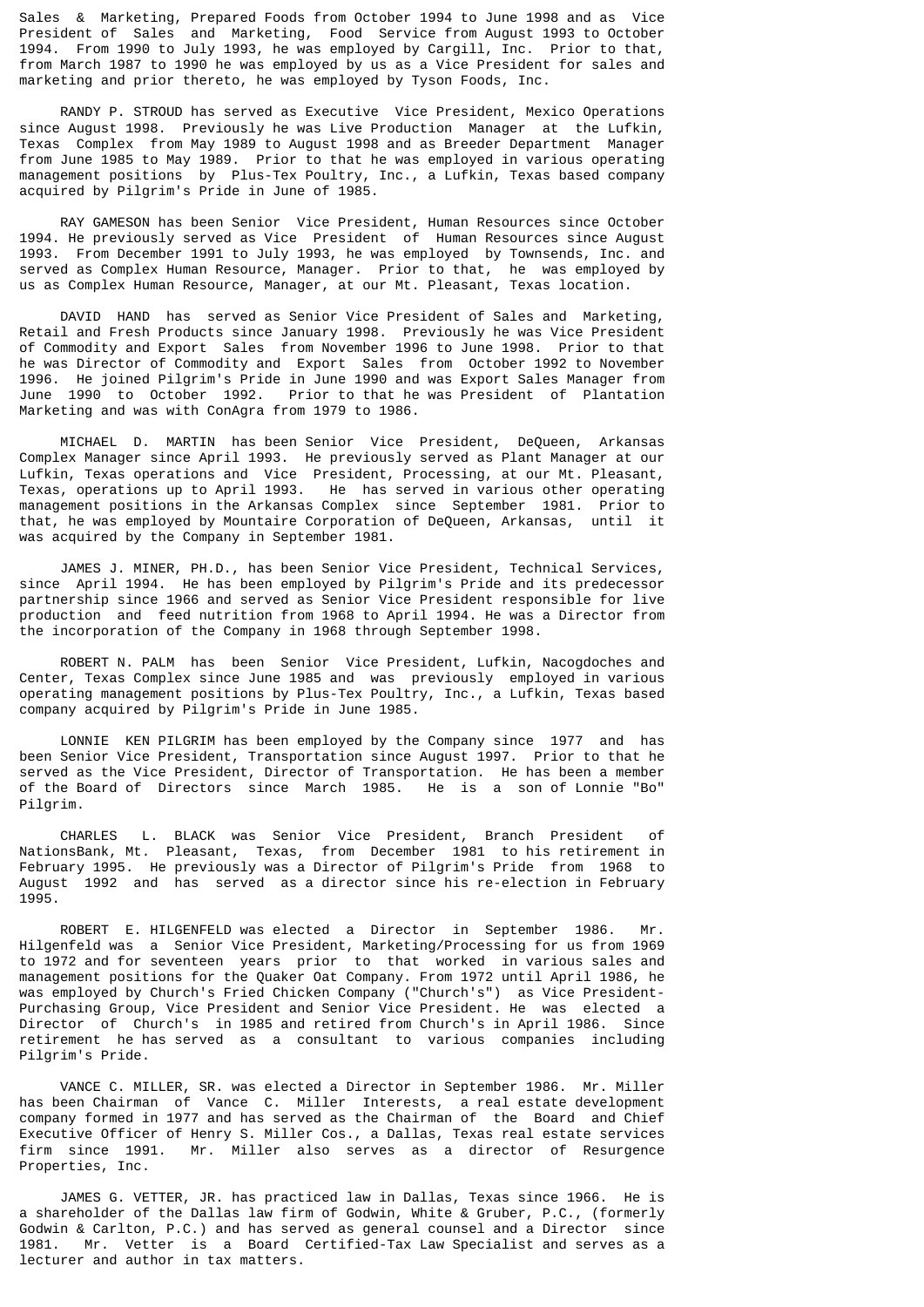DONALD L. WASS, Ph.D. was elected a Director of the Company in May 1987. He has been President of the William Oncken Company of Texas, a time management consulting company, since 1970.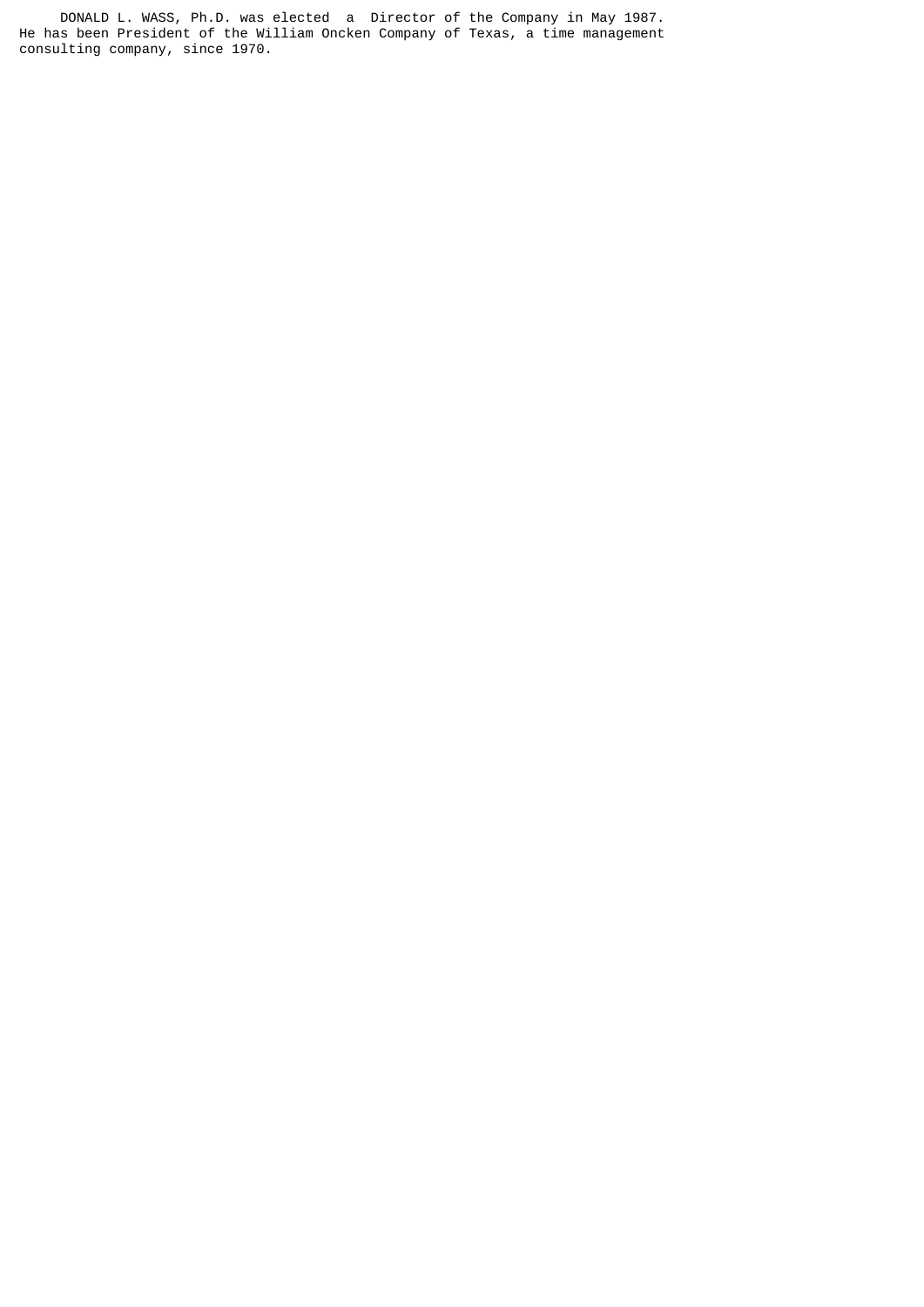#### ITEM 2. PROPERTIES

#### BREEDING AND HATCHING

 We supply all of our chicks in the U.S. by producing our own hatching eggs from domestic breeder flocks in the U.S. These flocks are owned by us, and approximately 19.0% of them are maintained on 41 company-owned breeder farms. In the U.S., we currently own or contract for approximately 10.4 million square feet of breeder housing on approximately 274 breeder farms. In Mexico, all of our breeder flocks are maintained on company-owned farms totaling approximately 3.5 million square feet.

 We own seven hatcheries in the United States. These hatcheries are located in Nacogdoches, Center and Pittsburg, Texas, and DeQueen and Nashville, Arkansas, where eggs are incubated and hatched in a process requiring 21 days. Once hatched, the day-old chicks are inspected and vaccinated against common poultry diseases and transported by our vehicles to grow-out farms. Our seven hatcheries in the U.S. have an aggregate production capacity of approximately 10.2 million chicks per week. In Mexico, we own seven hatcheries, which have an aggregate production capacity of approximately 3.3 million chicks per week.

#### GROW-OUT

We place our U.S. grown chicks on contract grow-out farms located in Texas, Arkansas and Oklahoma, some of which are owned by our affiliates. These contract grow-out farms contain approximately 3,985 chicken houses with approximately 53.4 million square feet of growing facilities. Additionally, we own and operate grow-out farms containing approximately 390 chicken houses with approximately 4.4 million square feet of growing facilities in the U.S., which account for approximately 7.6% of our total annual U.S. chicken capacity. On the contracted grow-out farms, the farmers provide the facilities, utilities and labor; we supply the chicks, the feed and all veterinary and technical services. Contract grow-out farmers are paid based on live weight under an incentive arrangement. In Mexico, we place our grown chicks on contract growout farms containing approximately 844 chicken houses with approximately 10.9 million square feet of growing facilities. Additionally, we own and operate grow-out farms containing approximately 523 chicken houses with approximately 7.9 million square feet of growing facilities in Mexico, which account for approximately 42.0% of our total annual Mexican chicken capacity. Arrangements with independent farmers in Mexico are similar to our arrangements with contractors in the United States.

# FEED MILLS

 An important factor in the production of chicken is the rate at which feed is converted into body weight. The quality and composition of the feed is critical to the conversion rate. Accordingly, we formulate and produce our own feed. We purchase feed ingredients on the open market. The primary feed ingredients include corn, milo and soybean meal, which historically have been the largest components of our total production costs. In the U.S., we operate seven feed mills located in Nacogdoches, Mt. Pleasant, Tenaha and Pittsburg, Texas and Nashville and Hope, Arkansas. In the U.S., we currently have annual feed requirements of approximately 2.4 million tons and the capacity to produce approximately 4.2 million tons. We own four feed mills in Mexico, which produce all of the requirements of our Mexico operations. Mexico's annual feed requirements are approximately 0.7 million tons with a capacity to produce approximately 0.9 million tons. In fiscal 1999, approximately 26% of the feed ingredients used by us in Mexico were imported from the United States, but this percentage fluctuates based on the availability and cost of local feed ingredient supplies.

#### PROCESSING

 Once the chickens reach processing weight, they are transported in our trucks to our processing plants. These plants utilize modern, highly automated equipment to process and package the chickens. We periodically review possible application of new processing technologies in order to enhance productivity and reduce costs. Our six U.S. processing plants, two of which are located in Mt. Pleasant, Texas, and the remainder of which are located in Dallas, Nacogdoches and Lufkin, Texas, and DeQueen, Arkansas, have the capacity, under present USDA inspection procedures, to slaughter approximately 8.2 million head of chicken per week, assuming a five-day work week. Our three processing plants located in Mexico have the capacity to slaughter approximately 2.6 million head of chicken per week, assuming a six-day work week, which is typical in Mexico.

### PREPARED FOODS PLANT

 Our prepared foods plant in Mt. Pleasant, Texas was constructed in 1986 and has been expanded significantly since that time. This facility has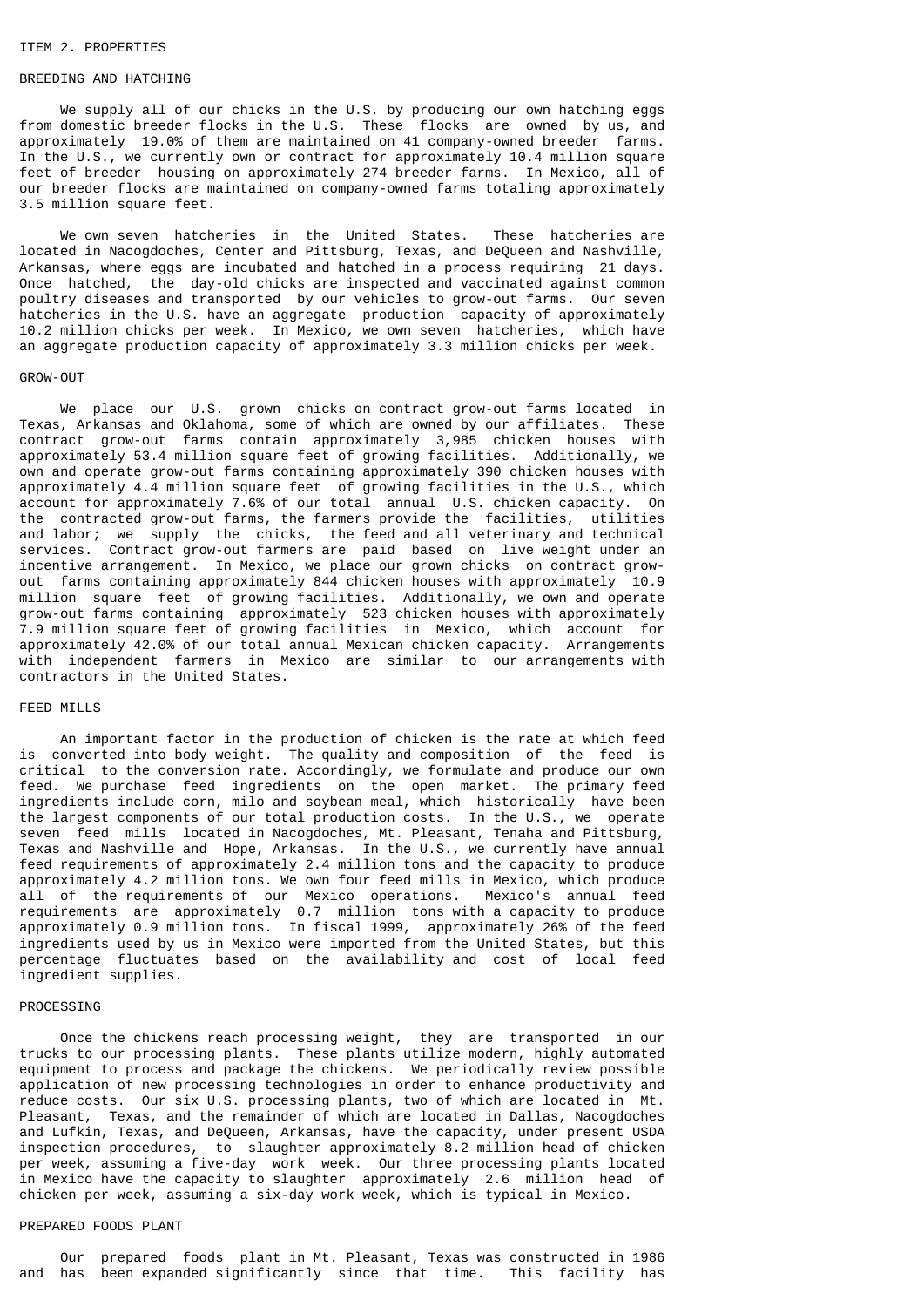deboning lines, marination systems, batter/breading systems, fryers, ovens, both mechanical and cryogenic freezers, a variety of packaging systems and cold storage. This plant is currently operating at the equivalent of two shifts a day for six days a week. If necessary, we could add additional shifts during the seventh day of the week. We completed construction of a new prepared foods facility at our Dallas, Texas location during the first quarter of fiscal 1998. Texas facility is functionally equivalent to the Mt. Pleasant, Texas facility. During the first calendar quarter of 1999, we acquired a prepared foods plant in Waco, Texas from Plantation Foods, Inc. The Waco, Texas facility is functionally equivalent to the Mt. Pleasant and Dallas, Texas facilities.

#### EGG PRODUCTION

 We produce table eggs at three farms near Pittsburg, Texas. One farm is owned by us, while two farms are operated under contract by an entity owned by our major stockholder. The eggs are cleaned, sized, graded and packaged for shipment at processing facilities located on the egg farms. The farms have a housing capacity for approximately 2.3 million producing hens and are currently housing approximately 2.0 million hens.

#### OTHER FACILITIES AND INFORMATION

 We operate a rendering plant located in Mt. Pleasant, Texas. The rendering plant currently processes by-products from approximately 8.9 million chickens weekly into protein products. These products are used in the manufacture of chicken and livestock feed and pet foods. We operate a commercial feed mill in Mt. Pleasant, Texas which produces various bulk and sacked livestock feed, which are sold to area dairies, ranches and farms. We also operate a feed supply store in Pittsburg, Texas, from which we sell various bulk and sacked livestock feed products, a majority of which is produced in our Mt. Pleasant commercial feed mill. We own an office building in Pittsburg, Texas, which houses our executive offices, and an office building in Mexico City, which houses our Mexican marketing offices.

 Substantially all of our U.S. property, plant and equipment is pledged as collateral on our secured debt.

#### ITEM 3. LEGAL PROCEEDINGS

 From time to time we are named as a defendant or co-defendant in lawsuits arising in the course of our business. We do not believe that such pending lawsuits will have a material adverse impact on us.

# ITEM 4. SUBMISSION OF MATTERS TO A VOTE OF SECURITY HOLDERS

 Pilgrim's Pride Corporation held a Special Meeting of Shareholders on July 20, 1999. The meeting was held to amend the Company's Certificate of Incorporation to permit dividends of either Class A Common Stock or Class B Common Stock of the Company, as specified by the Board of Directors of the Company, to holders of the Company's Class B Common Stock. The number of shares represented at the meeting was 20,885,680 with 417,713,600 votes. The amendment was passed with 381,515,040 voting for the amendment, 36,149,000 voting against the amendment and 49,560 votes abstaining. The measure passed and the articles are now amended.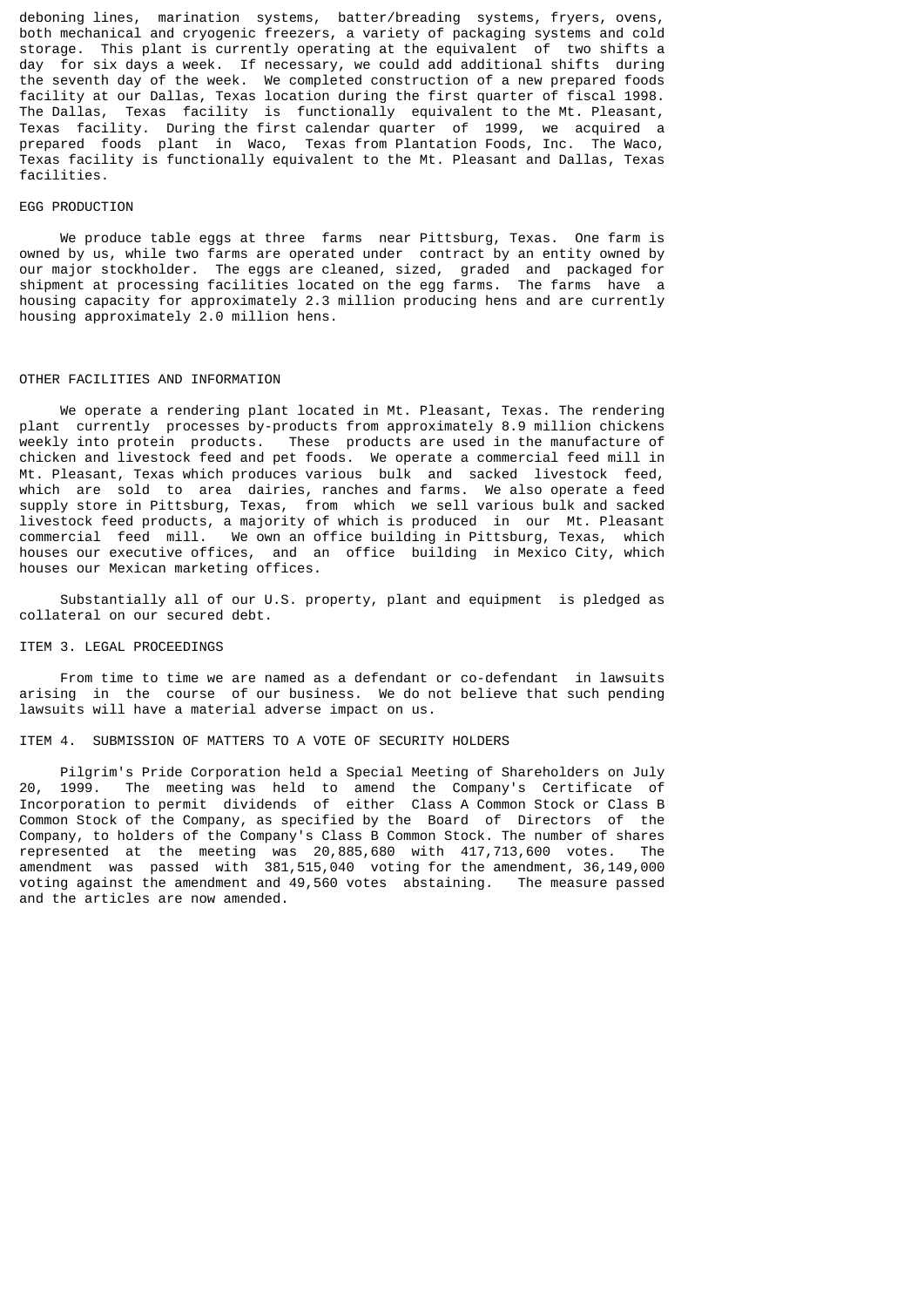ITEM 5. MARKET FOR THE REGISTRANT'S COMMON STOCK AND RELATED SECURITY HOLDER MATTERS

 QUARTERLY STOCK PRICES AND DIVIDENDS High and low sales prices of and dividends on the Company's Class B and Class A common stock for the periods indicated (as adjusted for the June 30, 1999 stock dividend referred to in Note F of the Consolidated Financial Statements) were:

|                      |                  | Prices<br>1999      | Prices<br>1998    |                   | <b>DIVIDENDS</b> |       |
|----------------------|------------------|---------------------|-------------------|-------------------|------------------|-------|
| <b>OUARTER</b>       | <b>HIGH</b>      | LOW                 | HIGH              | LOW               | 1999             | 1998  |
| Class B Common Stock |                  |                     |                   |                   |                  |       |
| First                |                  | \$16 1/16 \$11 5/16 | \$11 1/16         | \$81/2            | \$.01            | \$.01 |
| Second               | 7/8<br>15        | 109/16              | $10\,9/16$        | 7 3/16            | .01              | .01   |
| Third                | 20               | 97/8                | $13 \frac{1}{8}$  | $9 \frac{3}{16}$  | .01              | .01   |
| Fourth               | $16\frac{5}{16}$ | $6 \frac{1}{4}$     | $16 \frac{1}{16}$ | $12 \frac{3}{16}$ | .01              | .01   |
| Class A Common Stock |                  |                     |                   |                   |                  |       |
| First                | N/A              | N/A                 | N/A               | N/A               | N/A              | N/A   |
| Second               | N/A              | N/A                 | N/A               | N/A               | N/A              | N/A   |
| Third                | N/A              | N/A                 | N/A               | N/A               | N/A              | N/A   |
| Fourth(1)            | $$14 \t3/4$      | 45/8<br>\$          | N/A               | N/A               | N/A              | N/A   |

 (1) On July 2, 1999, the Company's board of directors declared a dividend of one share of the Company's Class A common stock for every two shares of the Company's Class B common stock. The additional shares were issued on July 30, 1999. The prices listed above are adjusted to reflect such dividend. Please refer to Note F of the Consolidated Financial Statements for more information regarding the stock dividend.

The Company's Class B common stock (ticker symbol "CHX") and Class A common stock (ticker symbol "CHX.A") are traded on the New York Stock Exchange. The Company estimates there were approximately 13,400 and 12,800 holders (including individual participants in security position listings) of the Company's Class B and Class A common stock, respectively, as of November 22, 1999. See Note F--Common Stock, of the Notes to Consolidated Financial Statements for additional discussion of the Company's common stock.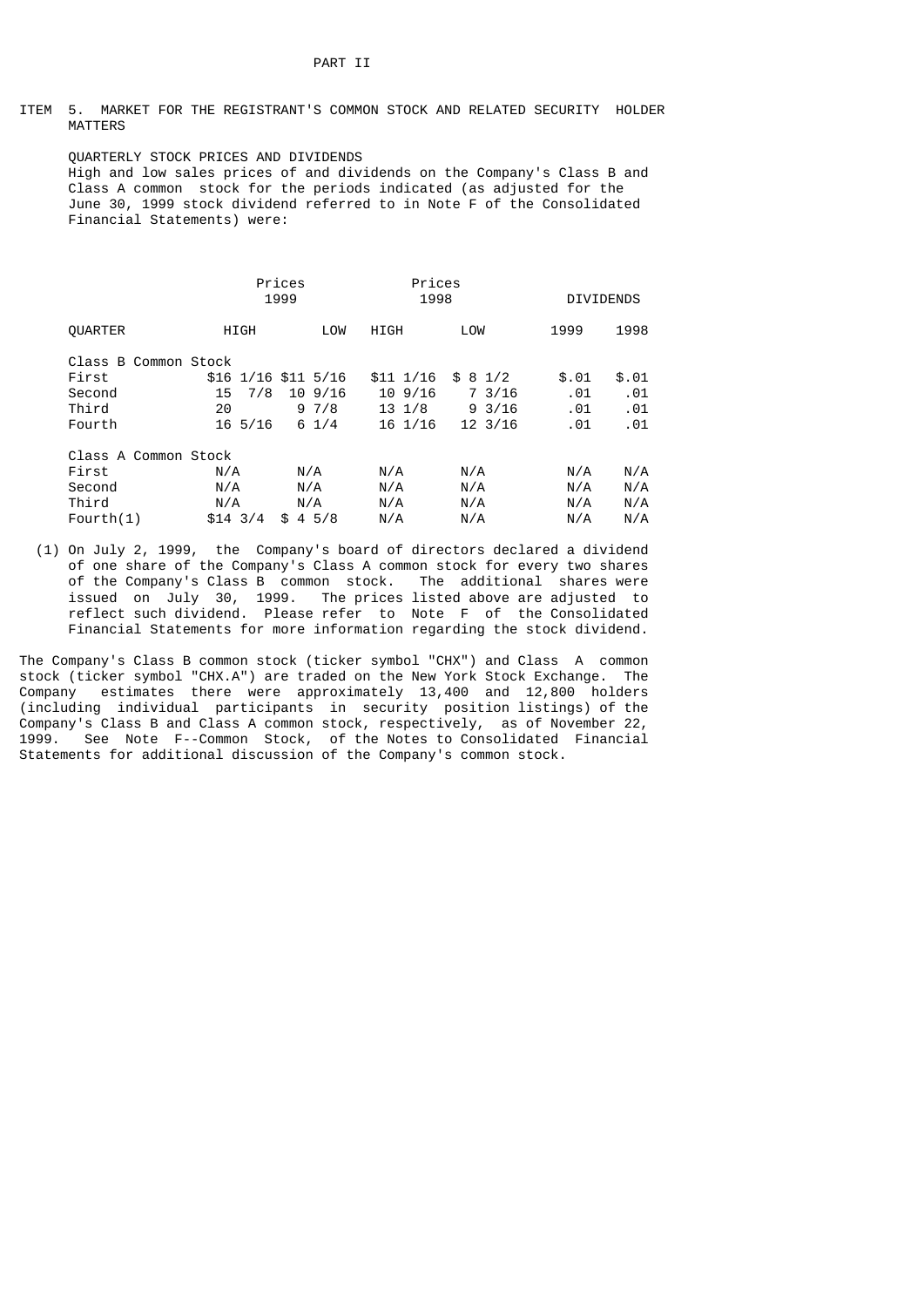Selected Financial Data Pilgrim's Pride Corporation

| (IN THOUSANDS, EXCEPT PER SHARE DATA)          |            |                                                 | TEN YEARS ENDED OCTOBER 2, 1999 |              |
|------------------------------------------------|------------|-------------------------------------------------|---------------------------------|--------------|
| 1999(a)                                        | 1998       | 1997                                            | 1996                            | 1995         |
|                                                |            |                                                 |                                 |              |
| Income Statement Data:                         |            |                                                 |                                 |              |
|                                                |            |                                                 |                                 |              |
| Net sales                                      |            | \$1,357,403 \$1,331,545 \$1,277,649 \$1,139,310 |                                 | \$931,806    |
| Gross margin<br>185,708                        | 136, 103   | 114,467                                         | 70,640                          | 74, 144      |
| Operating income (loss) 109,504                | 77, 256    | 63,894                                          | 21,504(b)                       | 24,930(b)    |
| Income (loss) before                           |            |                                                 |                                 |              |
| income taxes and                               |            |                                                 |                                 |              |
| extraordinary charge<br>90,904                 | 56,522     | 43,824                                          | 47                              | 2,091        |
| Income tax expense                             |            |                                                 |                                 |              |
| $(benefit)$ (c)<br>25,651                      | 6,512      | 2,788                                           | 4,551                           | 10,058       |
| Income (loss) before                           |            |                                                 |                                 |              |
| extraordinary charge<br>65,253                 | 50,010     | 41,036                                          | (4, 504)                        | (7, 967)     |
| Extraordinary charge -                         |            |                                                 |                                 |              |
| early repayment of debt,                       |            |                                                 |                                 |              |
| net of tax                                     |            | $- -$                                           | (2, 780)                        |              |
| Net income (loss)<br>65,253                    | 50,010     | 41,036                                          | (7, 284)                        | (7, 967)     |
|                                                |            |                                                 |                                 |              |
| Per Common Share Data: (d)                     |            |                                                 |                                 |              |
| Income (loss) before                           |            |                                                 |                                 |              |
| extraordinary charge<br>1.58<br>\$             | \$1.21     | \$<br>0.99                                      | (0.11)<br>\$                    | \$<br>(0.19) |
| Extraordinary charge -                         |            |                                                 |                                 |              |
| early repayment of debt<br>$\sim$ $  -$        | $\sim$ $-$ | $\sim$ $-$                                      | (0.07)                          | $ -$         |
| Net income (loss)<br>1.58                      | 1.21       | 0.99                                            | (0.18)                          | (0.19)       |
| Cash dividends<br>0.045                        | 0.04       | 0.04                                            | 0.04                            | 0.04         |
| Book value<br>7.11                             | 5.58       | 4.41                                            | 3.46                            | 3.67         |
|                                                |            |                                                 |                                 |              |
| Balance Sheet Summary:                         |            |                                                 |                                 |              |
| $$154, 242$ \$<br>Working captial              | 147,040 \$ | 133, 542                                        | \$88,455                        | \$88,395     |
| Total assets<br>655,762                        | 601,439    | 579,124                                         | 536,722                         | 497,604      |
| Notes payable and current                      |            |                                                 |                                 |              |
| maturities of                                  |            |                                                 |                                 |              |
| 4,353<br>long-term debt                        | 5,889      | 11,596                                          | 35,850                          | 18, 187      |
| Long-term debt, less                           |            |                                                 |                                 |              |
|                                                |            |                                                 |                                 |              |
| current maturities<br>183,753                  | 199,784    | 224,743                                         | 198,334                         | 182,988      |
| Total stockholders'                            |            |                                                 |                                 |              |
| 294,259<br>equity                              | 230,871    | 182,516                                         | 143, 135                        | 152,074      |
|                                                |            |                                                 |                                 |              |
| Key Indicators (as a percentage of net sales): |            |                                                 |                                 |              |
| Gross Margin<br>13.7%                          | 10.2%      | 9.0%                                            | 6.2%                            | 8.0%         |
| Selling, general and                           |            |                                                 |                                 |              |
| administrative expenses<br>5.6%                | 4.4%       | 4.0%                                            | 4.3%                            | 5.3%         |
| Operating income (loss)<br>8.1%                | 5.8%       | 5.0%                                            | 1.9%                            | 2.7%         |
| Interest expense, net<br>1.3%                  | 1.5%       | 1.7%                                            | 1.9%                            | 1.9%         |
| Net income (loss)<br>4.8%                      | 3.8%       | 3.2%                                            | (0.6%)                          | (0.9%)       |

| (IN THOUSANDS, EXCEPT PER SHARE DATA) |                    |           | TEN YEARS ENDED OCTOBER 2, | 1999      |           |  |  |
|---------------------------------------|--------------------|-----------|----------------------------|-----------|-----------|--|--|
|                                       |                    |           |                            |           |           |  |  |
|                                       | 1994               | 1993(a)   | 1992                       | 1991      | 1990      |  |  |
| Income Statement Data:                |                    |           |                            |           |           |  |  |
| Net Sales                             | \$922,609          | \$887,843 | \$817,361                  | \$786,651 | \$720,555 |  |  |
| Gross Margin                          | 110,827            | 106,036   | 32,802                     | 75,567    | 74,190    |  |  |
| Operating income                      |                    |           |                            |           |           |  |  |
| $(\text{loss})$                       | 59,698             | 56,345    | (12, 475)                  | 31,039    | 33,379    |  |  |
| Income (loss) before income           |                    |           |                            |           |           |  |  |
| taxes and extraordinary               |                    |           |                            |           |           |  |  |
| charge                                | 42,448             | 32,838    | (33, 712)                  | 12,235    | 20,463    |  |  |
|                                       | Income tax expense |           |                            |           |           |  |  |
| $(benefit)$ $(c)$                     | 11,390             | 10,543    | (4,048)                    | (59)      | 4,826     |  |  |
| Income (loss)                         |                    |           |                            |           |           |  |  |
| before extraordinary                  |                    |           |                            |           |           |  |  |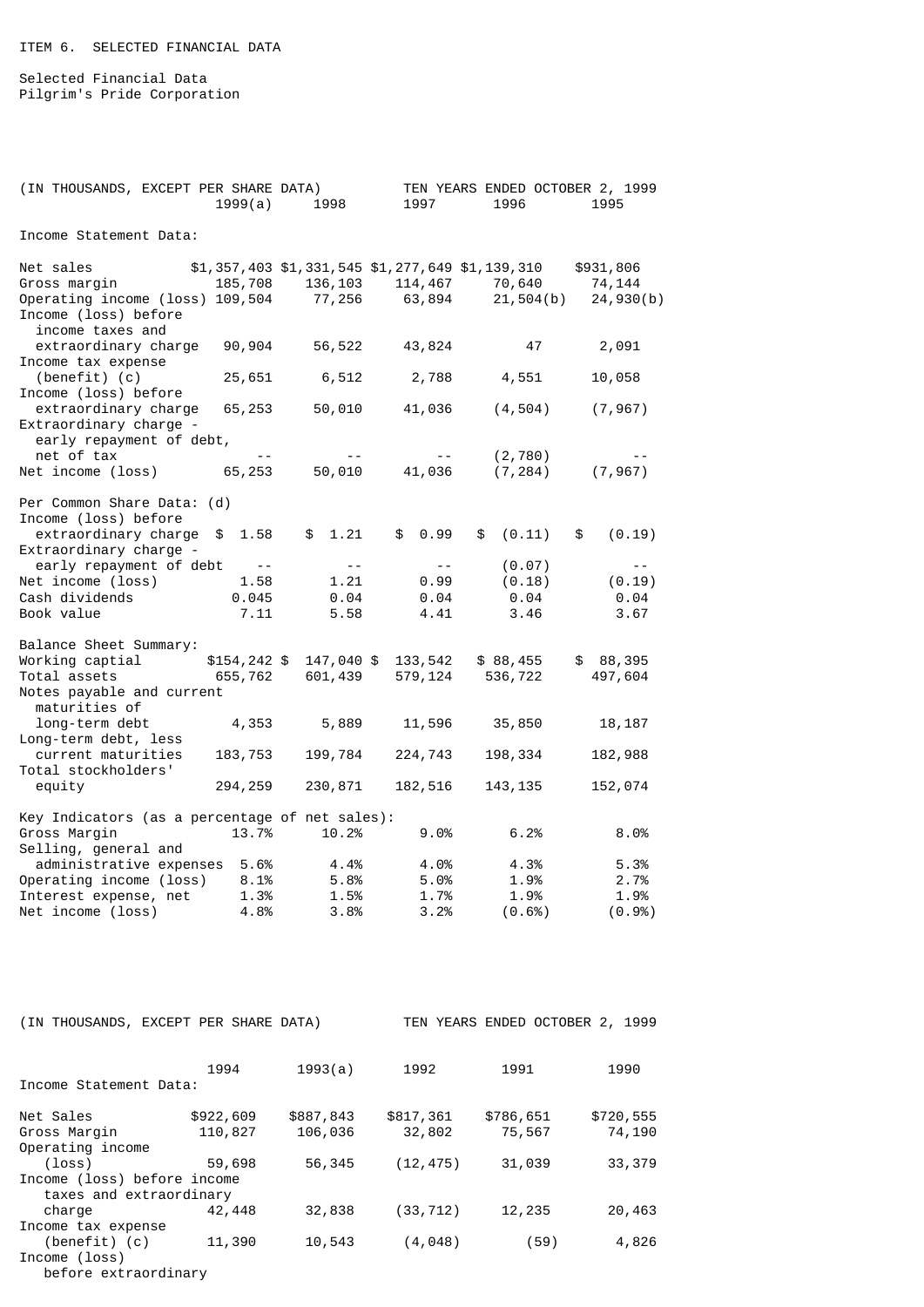| charge<br>Extraordinary charge-                      | 31,058                  | 22,295              | (29, 664)                                             | 12,294     | 15,637     |
|------------------------------------------------------|-------------------------|---------------------|-------------------------------------------------------|------------|------------|
| early repayment of                                   |                         |                     |                                                       |            |            |
| debt, net of tax                                     | $\sim 100$ km s $^{-1}$ | (1, 286)            |                                                       |            |            |
| Net income (loss)                                    | 31,058                  | 21,009              | (29, 664)                                             | 12,294     | 15,637     |
| Per Common Share Data (d)<br>Income (loss)           |                         |                     |                                                       |            |            |
| before extraordinary<br>charge<br>\$                 | 0.75                    | $$^{\circ}$<br>0.51 | (0.83)<br>\$                                          | \$<br>0.36 | \$<br>0.46 |
| Extraordinary charge-<br>early repayment of          |                         |                     |                                                       |            |            |
| debt, net of tax                                     | $\sim$ $-$              | (0.03)              |                                                       | $- -$      | $ -$       |
| Net income (loss)                                    | 0.75                    | 0.51                | (0.83)                                                | 0.36       | 0.46       |
| Cash dividneds                                       | 0.04                    | 0.02                | $\bm{\mathsf{\Theta}}$ . $\bm{\mathsf{\Theta}}\bm{4}$ | 0.04       | 0.04       |
| Book value                                           | 3.91                    | 3.20                | 2.71                                                  | 2.72       | 2.45       |
| Balance Sheet Summary:                               |                         |                     |                                                       |            |            |
| Working capital \$99,724                             |                         | \$72,688            | \$11,227                                              | \$44,882   | \$54,161   |
| Total assets   438,683   422,846   434,566   428,090 |                         |                     |                                                       |            | 379,694    |
| Notes payable and                                    |                         |                     |                                                       |            |            |
| current maturities of                                |                         |                     |                                                       |            |            |
| long-term debt                                       | 4,493                   | 25,643              | 86,424 44,756                                         |            | 30,351     |
| Long-term debt, less                                 |                         |                     |                                                       |            |            |
| current maturities 152,631                           |                         | 159,554             | 131, 534                                              | 175,776    | 154, 227   |
| Total stockholders'                                  |                         |                     |                                                       |            |            |
| equity 161,696                                       |                         | 132, 293            | 112, 112                                              | 112,353    | 101,414    |
| Key Indicators (as a percentage of net sales):       |                         |                     |                                                       |            |            |
| Gross margin                                         | 12.0%                   | 11.9%               | 4.0%                                                  | 9.6%       | 10.3%      |
| Selling, general and<br>administrative               |                         |                     |                                                       |            |            |
| expenses                                             | 5.5%                    | 5.6%                | 5.7%                                                  | 5.7%       | 5.7%       |
| Operating income (loss)                              | 6.5%                    | 6.3%                | (1.6%)                                                | 3.9%       | 4.6%       |
| Interest expense, net                                | 2.1%                    | 2.9%                | 2.8%                                                  | 2.5%       | 2.3%       |
| Net income (loss)                                    | 3.4%                    | 2.4%                | (3.6%)                                                | 1.6%       | 2.2%       |

(a) Fiscal 1999 and 1993 had 53 weeks.

(b) In addition to foreign exchange losses, the peso decline and the related economic recession in Mexico contributed significantly to the operating losses experienced by the Company's Mexico Operations of \$8.2 million and \$17.0 million for fiscal years 1996 and 1995, respectively.

(c) The Company does not include income or losses from its Mexico Operations in its determination of taxable income for U.S. income tax purposes based upon its determination that such earnings will be indefinitely reinvested in Mexico. See "Management's Discussion and Analysis of Financial Condition and Results of Operations" and Note D of the Consolidated Financial Statements of the Company.

(d) Historical per share amounts have been restated to give effect to a stock dividend issued on July 30, 1999. See Note F of the Consolidated Financial Statements of the Company.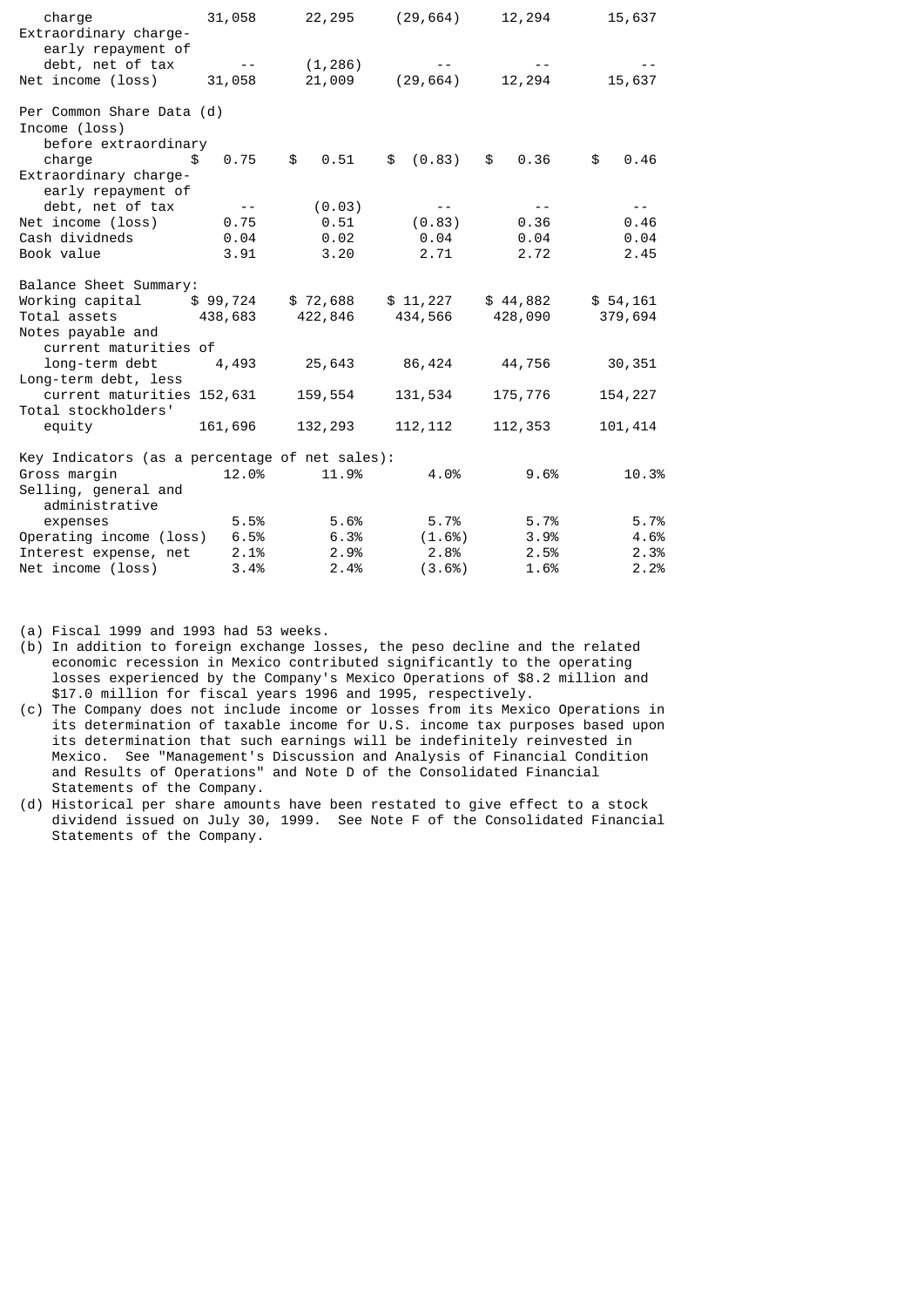ITEM 7. MANAGEMENT'S DISCUSSION AND ANALYSIS OF RESULTS OF OPERATIONS AND FINANCIAL CONDITION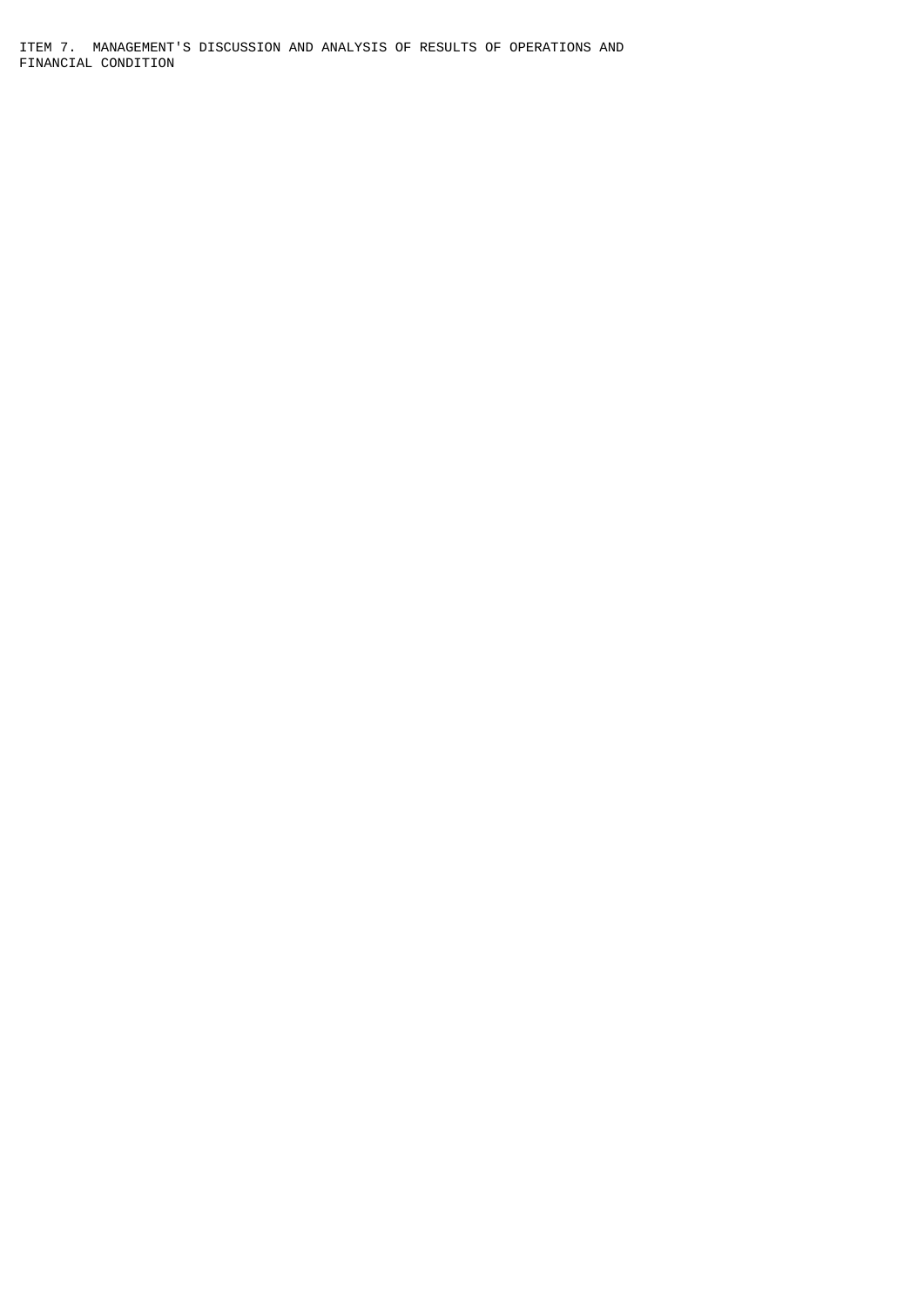# GENERAL

 Profitability in the chicken industry can be materially affected by the commodity prices of chicken, chicken parts and feed ingredients. Those commodity prices are determined largely by supply and demand. As a result, the chicken industry as a whole has been characterized by cyclical earnings. These cyclical fluctuations in earnings of individual chicken companies can be mitigated somewhat by:

- Business strategy;
- Product mix;
- Sales and marketing plans; and
- Operating efficiencies.

 In an effort to reduce price volatility and to generate higher, more consistent profit margins, we have concentrated on the production and marketing of prepared food products. Prepared food products generally have higher profit margins than our other products. Also, the production and sale in the U.S. of prepared food products reduces the impact of the costs of feed ingredients on our profitability. Feed ingredient purchases are the single largest component of our cost of goods sold, representing approximately 30.9% of our cost of goods sold in 1999. The production of feed ingredients is positively or negatively affected primarily by weather patterns throughout the world, the global level of supply inventories and the agricultural policies of the United States and foreign governments. As further processing is performed, feed ingredient costs become a decreasing percentage of a product's total production costs, thereby reducing their impact on our profitability.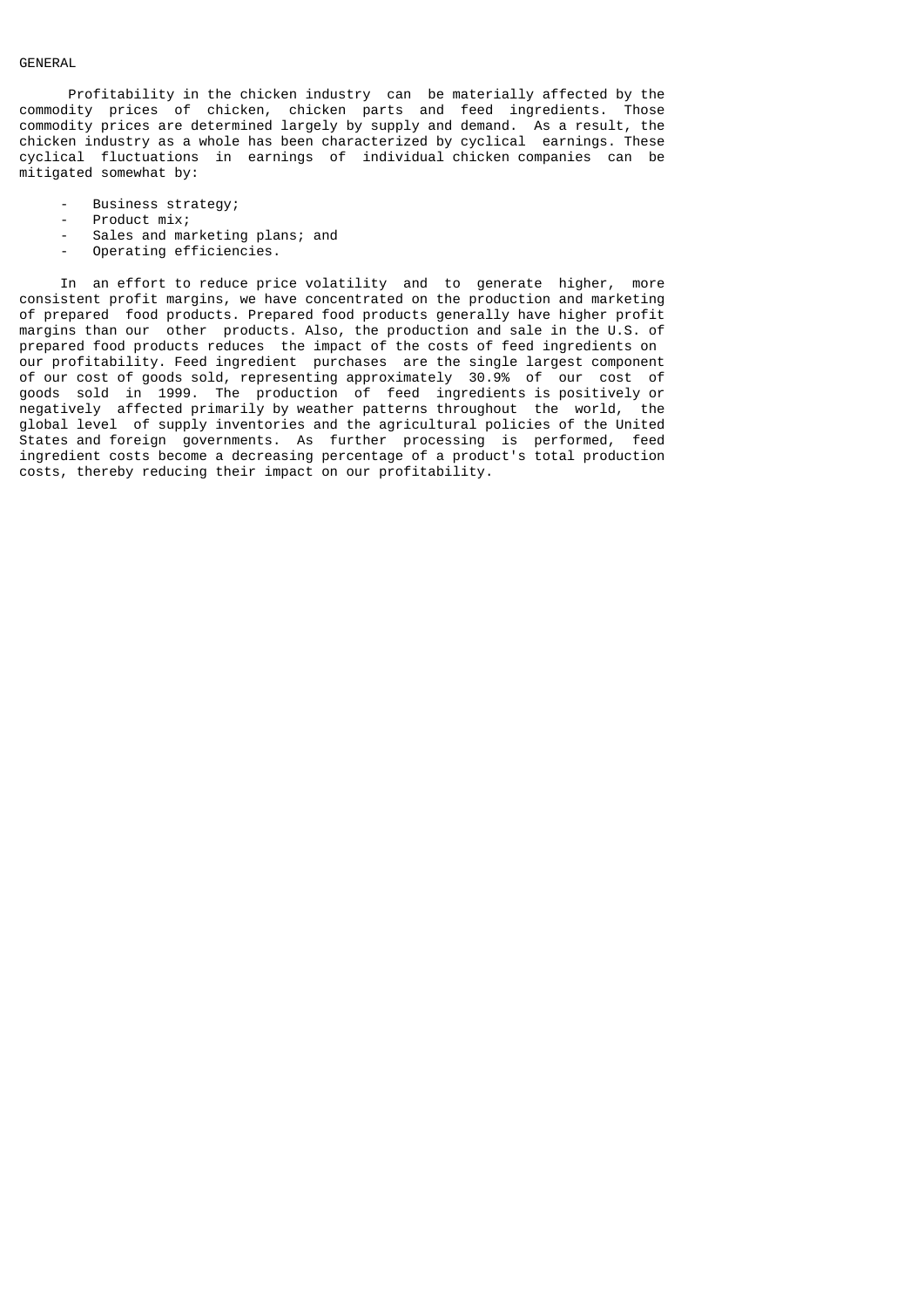The following table presents certain information regarding the Company's U.S. and Mexico operations.

|                                    | October 2, 1999      | FISCAL YEAR ENDED<br>September 26, 1998 September 27, 1997 |                      |
|------------------------------------|----------------------|------------------------------------------------------------|----------------------|
|                                    | $(53 \text{ weeks})$ | (52 weeks)<br>(in thousands)                               | $(52 \text{ weeks})$ |
| Sales to unaffiliated customers:   |                      |                                                            |                      |
| United States                      | \$1,102,903          | \$1,053,458                                                | \$1,002,652          |
| Mexico                             | 254,500              | 278,087                                                    | 274,997              |
| Total sales to                     |                      |                                                            |                      |
| unaffiliated customers \$1,357,403 |                      | \$1,331,545                                                | \$1,277,649          |
| Operating income:                  |                      |                                                            |                      |
| United States                      | \$<br>88,177         | \$<br>36,279                                               | \$<br>29,321         |
| Mexico                             | 21,327               | 40,977                                                     | 34,573               |
| Total operating income             | 109,504<br>\$        | \$<br>77,256                                               | \$<br>63,894         |

The following table presents certain items as a percentage of net sales for the periods indicated:

| 1999   | 1998   | 1997   |
|--------|--------|--------|
| 100.0% | 100.0% | 100.0% |
| 86.3   | 89.8   | 91.0   |
| 13.7   | 10.2   | 9.0    |
|        |        |        |
| 5.6    | 4.4    | 4.0    |
| 8.1    | 5.8    | 5.0    |
| 1.3    | 1.5    | 1.7    |
| 6.7    | 4.2    | 3.4    |
| 4.8    | 3.8    | 3.2    |
|        |        |        |

#### Results of Operations

# FISCAL 1999 COMPARED TO FISCAL 1998:

 Our accounting cycle resulted in 53 weeks of operations in fiscal 1999 compared to 52 weeks in fiscal 1998.

 NET SALES. Consolidated net sales were \$1.36 billion for fiscal 1999, an increase of \$25.9 million, or 1.9% from fiscal 1998. The increase in consolidated net sales resulted from a \$49.1 million increase in U.S. chicken sales to \$963.5 million and by a \$0.4 million increase of sales of other U.S. products to \$139.4 million offset by a \$23.6 million decrease in Mexico chicken sales to \$254.5 million. The increase in U.S. chicken sales was primarily due to an 8.7% increase in dressed pounds produced and partially offset by a 3.0% decrease in total revenue per dressed pound. The decrease in Mexico chicken sales was primarily due to a 19.6% decrease in revenue per dressed pound partially offset by a 13.9% increase in dressed pounds sold.

 COST OF SALES. Consolidated cost of sales was \$1.2 billion in fiscal 1999, a decrease of \$23.7 million, or 2.0% compared to fiscal 1998. The decrease resulted primarily from an \$18.4 million decrease in the cost of sales of U.S. operations and by a \$5.3 million decrease in the cost of sales in Mexico operations. The cost of sales decrease in U.S. operations of \$18.4 million was due primarily to a 22.1% decrease in feed ingredients cost per pound partially offset by an 8.7% increase in dressed pounds produced.

 The \$5.3 million cost of sales decrease in Mexico operations was primarily due to a 15.4% decrease in feed ingredient costs per pound offset partially by a 13.9% increase in dressed pounds produced.

GROSS PROFIT. Gross profit was \$185.7 million for fiscal 1999, an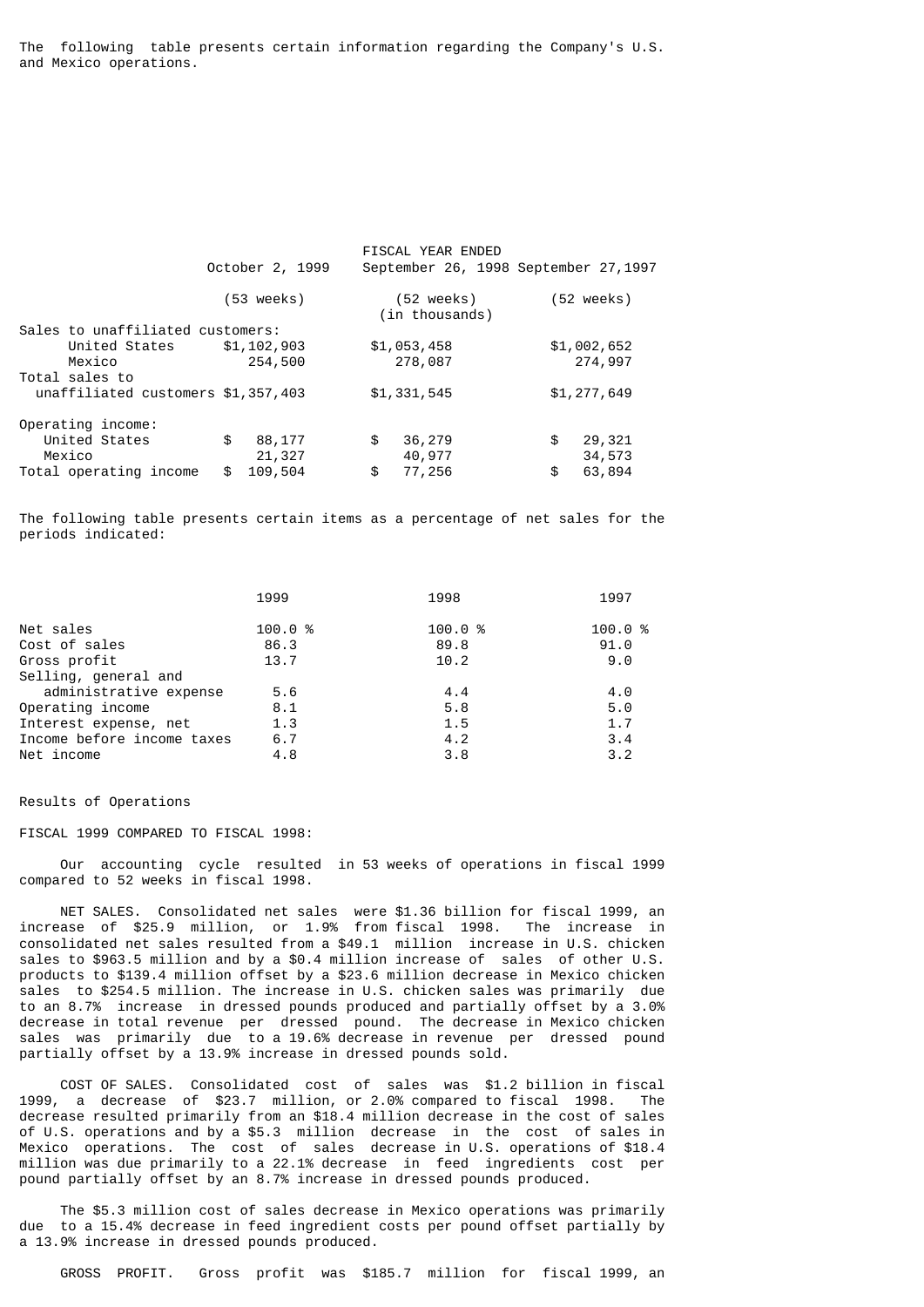increase of \$49.6 million, or 36.5% over the same period last year. Gross profit as a percentage of sales increased to 13.7% in fiscal 1999 from 10.2% in fiscal 1998. The increased gross profit resulted primarily from lower feed ingredient costs per pound and higher production volumes.

 Beginning in the fourth quarter of fiscal 1999, commodity chicken margins have been under pressure due, in part, to increased levels of chicken production in the U.S. and Mexico. To the extent that these trends continue, subsequent period's gross margins could be negatively affected to the extent not offset by other factors such as those discussed under "-General" above.

 SELLING, GENERAL AND ADMINISTRATIVE EXPENSES. Consolidated selling, general and administrative expenses were \$76.2 million in fiscal 1999 and \$58.8 million in fiscal 1998. Consolidated selling, general and administrative expenses as a percentage of sales increased in fiscal 1999 to 5.6%, compared to 4.4% in fiscal 1998, due primarily to increased retirement and variable compensation costs which are dependent upon U.S. profits.

 OPERATING INCOME. Consolidated operating income was \$109.5 million for fiscal 1999, an increase of \$32.2 million, or 41.7% when compared to fiscal 1998, resulting primarily from lower feed ingredient costs per pound and higher production volumes.

 INTEREST EXPENSE. Consolidated net interest expense decreased 12.4% to \$17.7 million in fiscal 1999, when compared to \$20.2 million for fiscal 1998, due to lower average outstanding debt levels.

 MISCELLANEOUS, NET. Consolidated miscellaneous, net, a component of Other Expenses (Income), was \$1.0 million in fiscal 1999, a \$2.7 million decrease when compared to (\$1.7) for fiscal 1998 due primarily to losses on disposal of assets.

 INCOME TAX EXPENSE. Consolidated income tax expense in fiscal 1999 increased to \$25.7 million compared to an expense of \$6.5 million in fiscal 1998. This increase resulted from higher U.S. earnings in fiscal 1999 than in fiscal 1998.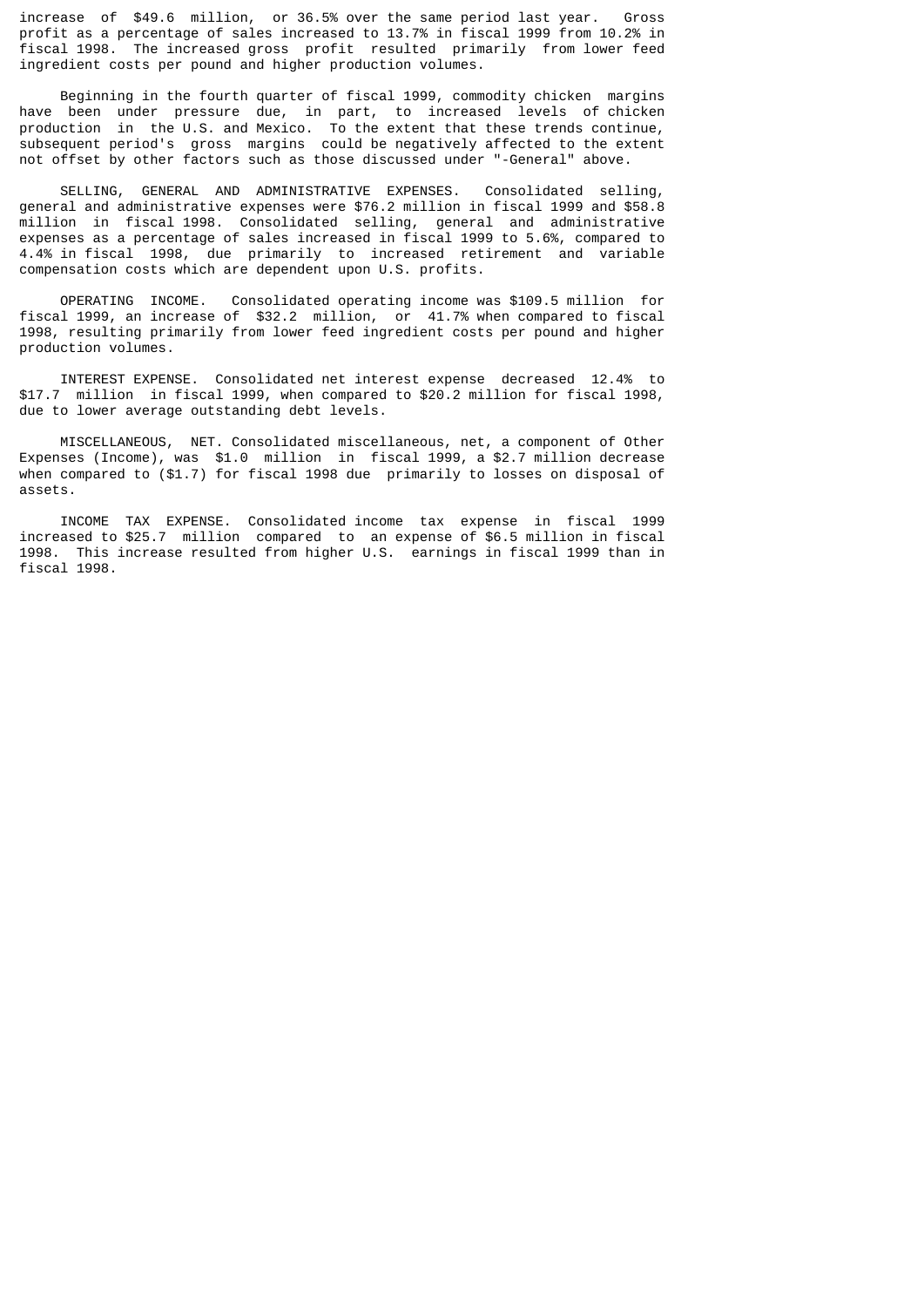# FISCAL 1998 COMPARED TO FISCAL 1997:

 NET SALES. Consolidated net sales were \$1.33 billion for fiscal 1998, an increase of \$53.9 million, or 4.2% over fiscal 1997. The increase in consolidated net sales resulted from a \$53.4 million increase in U.S. chicken sales to \$914.4 million and a \$3.1 million increase in Mexican chicken sales to \$278.1 million offset by a \$2.6 million decrease of sales of other U.S. products to \$139.1 million. The increase in U.S. chicken sales was due primarily to a 3.9% increase in dressed pounds produced resulting primarily from the Company's expansion of existing facilities and the purchase of poultry assets capable of producing 650,000 chickens per week from Green Acre Foods, Inc., on April 15, 1997, and by a 2.3% increase in total revenue per dressed pound produced. The increase in Mexico chicken sales was due primarily to a 6.5% increase in total revenue per dressed pound offset partially by a 5.0% decrease in dressed pounds produced. Increased revenues per dressed pound produced in Mexico were primarily the result of higher sales prices as well as generally improved economic conditions in Mexico compared to the previous year.

 COST OF SALES. Consolidated cost of sales was \$1.2 billion in fiscal 1998, an increase of \$32.3 million, or 2.8% over fiscal 1997. The increase resulted primarily from a \$37.4 million increase in cost of sales of U.S. operations, offset by a \$5.1 million decrease in the cost of sales in Mexico operations. The cost of sales increase in U.S. operations of \$37.4 million was due to a 3.9% increase in dressed pounds produced and increased production of higher cost and margin products in prepared foods, offset by a 16.5% decrease in the cost of feed ingredient purchases per pound during the period. The \$5.1 million cost of sales decrease in Mexico operations was due primarily to a 5.0% decrease in dressed pounds produced partially offset by a 2.9% increase in average costs of sales per dressed pound produced.

 GROSS PROFIT. Gross profit was \$136.1 million for fiscal 1998, an increase of \$21.6 million, or 18.9% over the same period last year. Gross profit as a percentage of sales increased to 10.2% in fiscal 1998 from 9.0% in fiscal 1997. The increased gross profit resulted from higher margins for poultry products in the U.S. and Mexico.

 SELLING, GENERAL AND ADMINISTRATIVE EXPENSES. Consolidated selling, general and administrative expenses were \$58.8 million in fiscal 1998 and \$50.6 million in fiscal 1997. Consolidated selling, general and administrative expenses as a percentage of sales increased in fiscal 1998 to 4.4% compared to 4.0% in fiscal 1997 due primarily to higher administration costs.

 OPERATING INCOME. Consolidated operating income was \$77.3 million for fiscal 1998, an increase of \$13.4 million, or 20.9% when compared to fiscal 1997, resulting primarily from higher margins experienced in the U.S. and Mexico operations.

 INTEREST EXPENSE. Consolidated net interest expense decreased 8.7% to \$20.2 million in fiscal 1998, compared to \$22.1 million for fiscal 1997, due to lower outstanding debt levels.

 MISCELLANEOUS, NET. Consolidated miscellaneous, net, a component of Other Expenses (Income), was (\$1.7) million in fiscal 1998, a \$0.7 million, or a 30.4% decrease when compared to (\$2.4) million for fiscal 1997. Consolidated miscellaneous, net in fiscal 1997 included a \$2.2 million final settlement of claims resulting from the January 8, 1992, fire at our prepared foods plant in Mt. Pleasant, Texas.

 INCOME TAX EXPENSE. Consolidated income tax expense in fiscal 1998 increased to \$6.5 million compared to an expense of \$2.8 million in fiscal 1997. This increase resulted from higher U.S. earnings in fiscal 1998 than in fiscal 1997. While Mexico earnings were also higher in fiscal 1998 than in fiscal 1997, Mexico earnings are not currently subject to income taxes.

### LIQUIDITY AND CAPITAL RESOURCES

 The Company maintains \$70 million in revolving credit facilities and \$30 million in secured-term borrowing facilities. The credit facilities provide for interest at rates ranging from LIBOR plus one and three-eighths percent to LIBOR plus one and three-quarters percent and are secured by inventory and fixed assets or are unsecured. As of November 23, 1999, \$63.2 million was available under the revolving credit facilities and \$28.3 million was available under the term borrowing facilities.

 On June 29, 1999, the Camp County Industrial Development Corporation issued \$25.0 million of variable-rate environmental facilities revenue bonds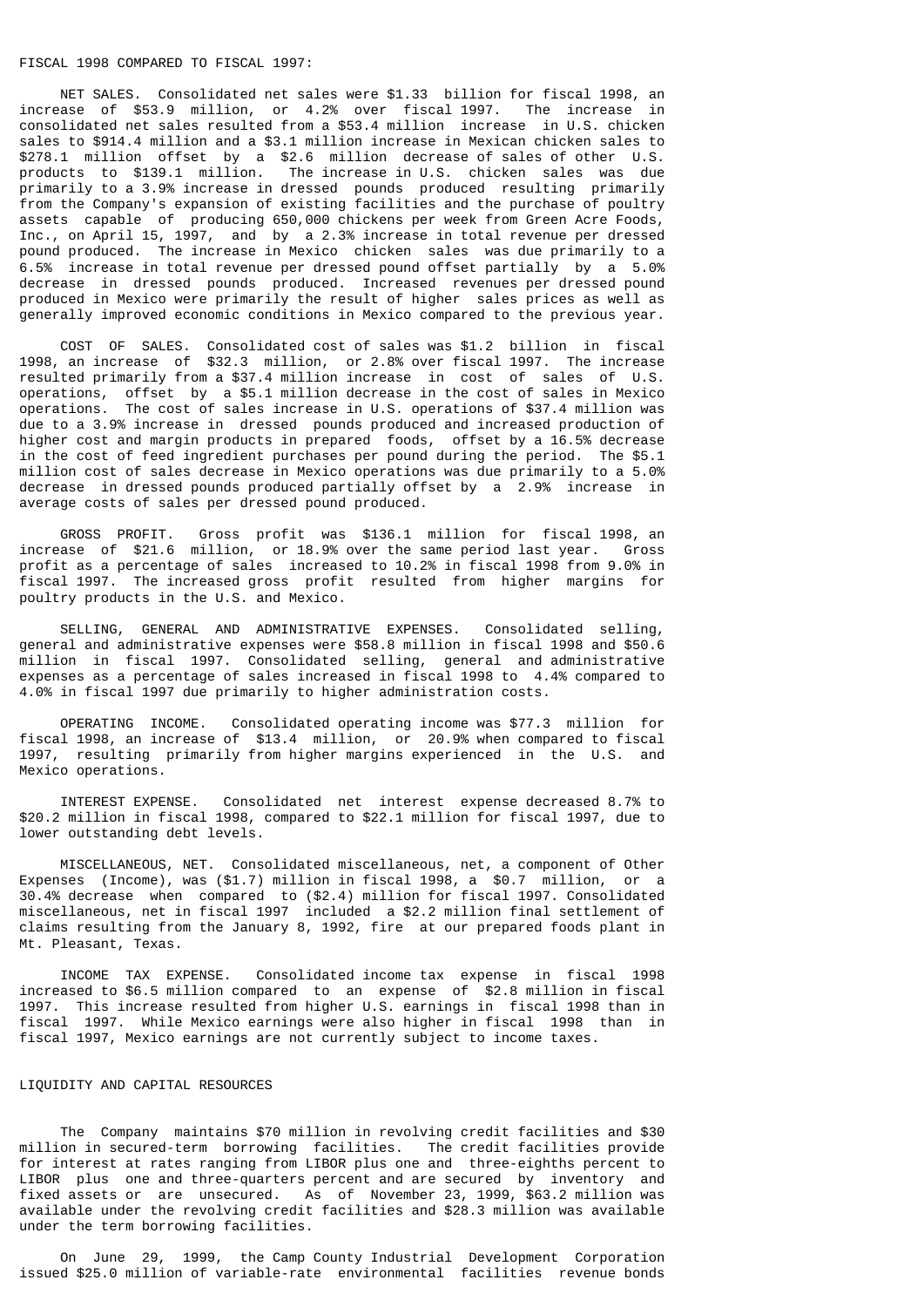supported by letters of credit obtained by the Company. We may draw from these proceeds over the construction period for our new sewage and solid waste disposal facilities at a poultry by-products plant to be built in Camp County, Texas. The Company is not required to borrow the full amount of the proceeds from the bonds. All amounts borrowed from these funds will be due in 2029. Any amounts we do not borrow by June 2002 will not be available to us. The amounts we do borrow will be reflected as debt when we receive them from the Camp County Industrial Development Corporation. It is expected that the reflection of the bonds as debt on our books will occur before June 2002. The interest rates on amounts borrowed will closely follow the tax-exempt commercial paper rates.

 On June 26, 1998 the Company entered into an asset sale agreement to sell up to \$60 million of accounts receivable. Under this agreement, we sell, on a revolving basis, certain of our trade receivables to a special purpose corporation, wholly owned by the Company, which in turn may sell a percentage ownership interest to third parties. As of October 2, 1999, no sold trade receivables were outstanding and the entire facility was available for sales of qualifying receivables.

 At October 2, 1999, the Company's working capital increased to \$154.2 million and our current ratio was 2.24 to 1 compared with working capital of \$147.0 million and a current ratio of 2.32 to 1 at September 26, 1998. Strong profits were primarily responsible for the increases in working capital.

 Trade accounts and other receivables were \$84.4 million at October 2, 1999, compared to \$81.8 million at September 26, 1998. The 3.1% increase was primarily due to an increase in sales of prepared food products, which normally have longer credit terms than fresh chicken sales.

 Inventories were \$168.0 million at October 2, 1999, compared to \$141.7 million at September 26, 1998. The \$26.4 million, or 18.6%, increase in inventories between September 26, 1998 and October 2, 1999 was due primarily to the continuing shift in the sales mix toward prepared foods, which requires a higher level of inventory relative to sales as well as increased production levels in both the U.S. and Mexico.

 Accounts payable were \$81.6 million at October 2, 1999, compared to \$70.1 million at September 26, 1998. The 16.4% increase in accounts payable between September 26, 1998 and October 2, 1999 was due primarily to higher levels of purchases needed to support the increased production levels in both U.S. and Mexico.

 Capital expenditures of \$69.6 million, \$53.5 million and \$50.2 million for fiscal years 1999, 1998 and 1997, respectively, were primarily incurred to acquire and expand certain facilities, improve efficiencies, reduce costs and for the routine replacement of equipment. We have budgeted an aggregate of approximately \$100.0 million for capital expenditures in each of fiscal years 2000, 2001 and 2002, primarily to increase capacity through either building or acquiring new facilities, to improve efficiencies and for the routine replacement of equipment. However, actual levels of capital expenditures in any fiscal year may be greater or less than those budgeted. We expect to finance such expenditures with available operating cash flows and long-term financing.

 Cash flows provided by operating activities were \$81.5 million, \$85.0 million and \$49.6 million in fiscal 1999, 1998 and 1997, respectively. The decrease in cash flows provided by operating activities for fiscal 1999, when compared to fiscal 1998, was due primarily to increased inventory levels offset by increases in payables and accrued expenses. The significant increase in cash flows provided by operating activities for fiscal 1998, when compared to fiscal 1997 was due primarily to increased net income, a reduction of inventory levels and a substantially smaller increase in accounts receivable for fiscal 1998, when compared to fiscal 1997.

 Cash flows provided by (used in) financing activities were (\$19.6) million, (\$32.5) million and \$0.3 million for fiscal years 1999, 1998 and 1997, respectively. The cash provided by (used in) financing activities primarily reflects the net proceeds (payments) from notes payable and long-term financing and debt retirements.

#### MARKET RISK SENSITIVE INSTRUMENTS AND POSITIONS

 The risk inherent in the Company's market risk sensitive instruments and positions is the potential loss arising from adverse changes in the price of feed ingredients, foreign currency exchange rates and interest rates as discussed below. The sensitivity analyses presented do not consider the effects that such adverse changes may have on overall economic activity nor do they consider additional actions management may take to mitigate its exposure to such changes. Actual results may differ.

FEED INGREDIENTS. The Company is a purchaser of certain commodities,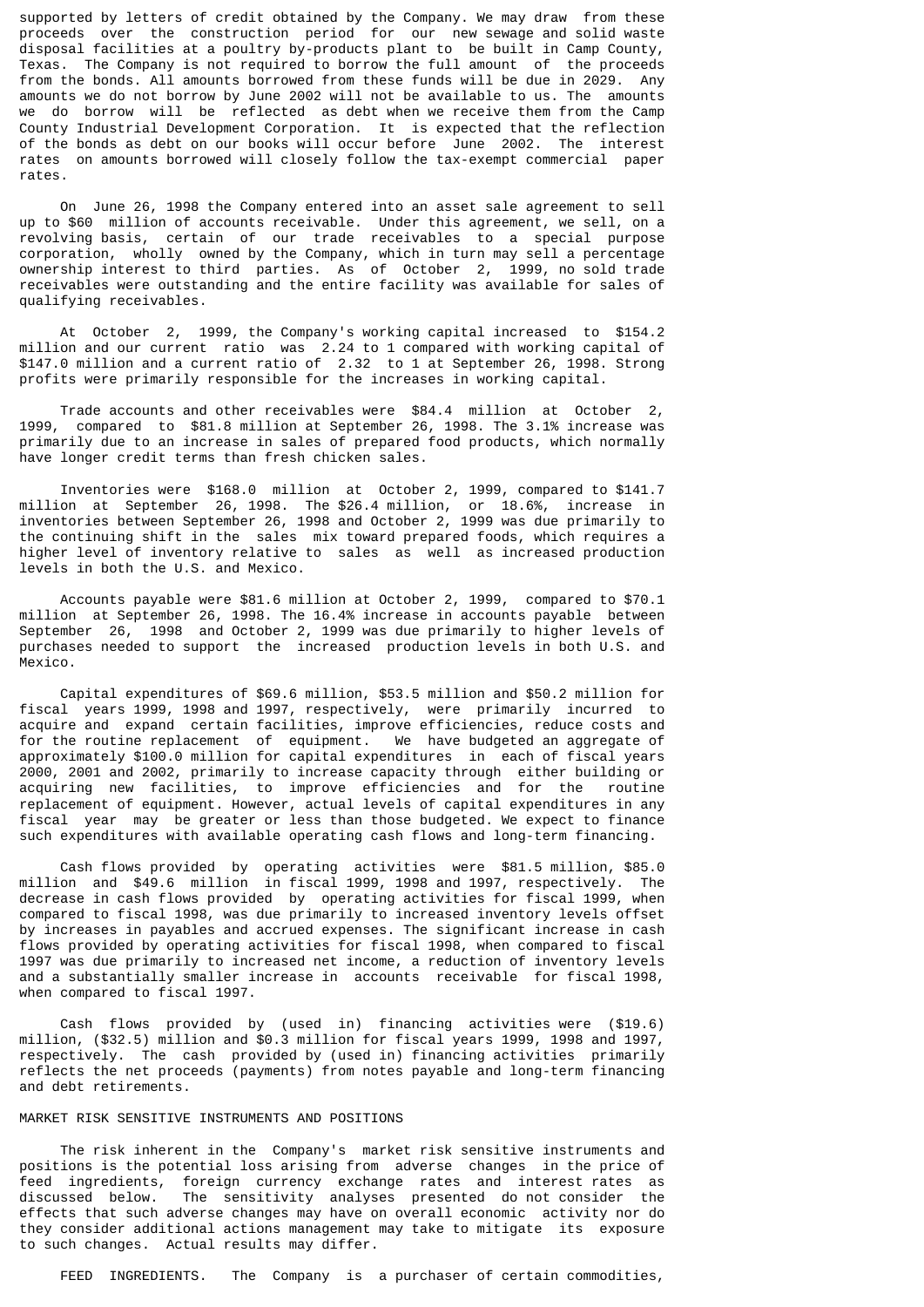primarily corn and soybean meal. As a result, the Company's earnings are affected by changes in the price and availability of such feed ingredients. As market conditions dictate, the Company from time to time will lock-in future feed ingredient prices using various hedging techniques, including forward purchase agreements with suppliers and futures contracts. The Company does not use such financial instruments for trading purposes and is not a party to any leverage derivatives. Market risk is estimated as a hypothetical 10% increase in the weighted-average cost of the Company's primary feed ingredients as of October 2, 1999. Based on projected 2000 feed consumption, such an increase would result in an increase to cost of sales of approximately \$26.6 million in fiscal 2000 after considering the effect of forward purchase commitments and future contracts outstanding as of October 2, 1999. As of October 2, 1999, the Company had hedged none of its fiscal 2000 feed requirements but had entered into forward purchase contracts for 12.7% of its fiscal 2000 feed ingredient requirements.

 FOREIGN CURRENCY. The Company's earnings are affected by foreign exchange rate fluctuations related to the Mexican peso net monetary position of its Mexico subsidiaries. The Company primarily manages this exposure by attempting to minimize its Mexican peso net monetary position, but has also from time to time considered executing hedges to help minimize this exposure. However, such instruments have historically not been economically feasible. The Company is also exposed to the effect of potential exchange rate fluctuations to the extent that amounts are repatriated from Mexico to the United States. However, the Company currently anticipates that the cash flows of its Mexico subsidiaries will continue to be reinvested in its Mexico operations. In addition, the Mexican peso exchange rate can directly and indirectly impact the Company 's results of operations and financial position in several manners, including potential economic recession in Mexico resulting from a devalued peso. The impact on the Company's financial position and results of operations of a hypothetical change in the exchange rate between the U.S. dollar and the Mexican peso cannot be reasonably estimated. Foreign currency exchange gains and losses, representing the change in the U.S. dollar value of the net monetary assets of the Company's Mexico subsidiaries, were a gain of \$0.1 million in fiscal 1999 and a loss of \$2.3 million and \$0.4 million for fiscal 1998 and 1997, respectively. On November 10, 1999, the Mexican peso closed at 9.39 to 1 U.S. dollar, a decrease from 9.41 at October 2, 1999. No assurance can be given as to the future movements in the peso that could affect future earnings of the Company.

 INTEREST RATES. The Company's earnings are also affected by changes in interest rates due to the impact those changes have on its variable-rate debt instruments. The Company has variable-rate debt instruments representing approximately 10.5% of its long-term debt at October 2, 1999. If interest rates average 25 basis points more in fiscal 2000 than they did during fiscal 1999, the Company's interest expense would be increased by \$79,374. These amounts are determined by considering the impact of the hypothetical interest rates on the Company's variable-rate long-term debt at October 2, 1999.

 Market risk for fixed-rate long-term debt is estimated as the potential increase in fair value resulting from a hypothetical 25 basis points decrease in interest rates and amounts to approximately \$1.5 million, using discounted cash flow analysis.

### NEW ACCOUNTING PRONOUNCEMENTS

 ACCOUNTING FOR DERIVATIVE INSTRUMENTS AND HEDGING ACTIVITIES. In June 1998, the Financial Accounting Standards Board (FASB) issued Statement of Financial Accounting Standards No. 133, Accounting for Derivative Instruments and Hedging Activities (SFAS 133), which is required to be adopted by the Company in fiscal years beginning after October 1, 2000. SFAS 133 permits early adoption as of the beginning of any fiscal quarter after its issuance. SFAS 133 will require the Company to recognize all derivatives on the balance sheet at fair value. Derivatives that are not hedges must be adjusted to fair value through income. If the derivative is a hedge, depending on the nature of the hedge, changes in the fair value of derivatives will either be offset against the change in fair value of the hedged assets, liabilities, or firm commitments through earnings or recognized in other comprehensive income until the hedged item is recognized in earnings. The ineffective portion of a derivative's change in fair value will be immediately recognized in earnings. The Company is currently evaluating the impact of SFAS 133; however, it is not expected to have a material adverse impact on the Company's financial condition or results of operations.

# IMPACT OF YEAR 2000

 The Year 2000 issue is the result of computer programs being written using two digits rather than four to define the applicable year. Any of the Company's computer programs that have date-sensitive software may recognize a date using "00" as the year 1900 rather than the Year 2000. This could result in a system failure or miscalculations causing disruptions of operations,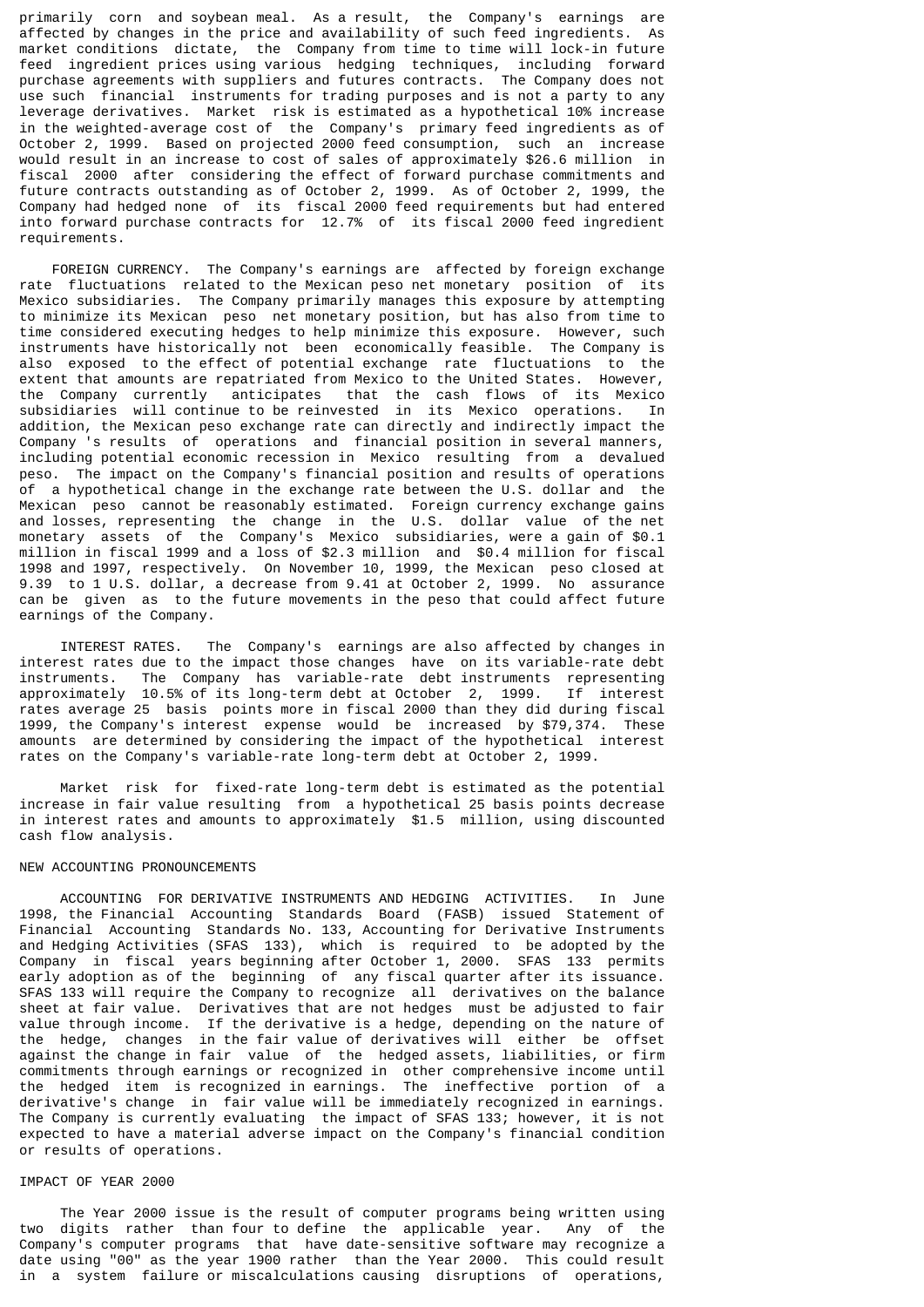including among other things, a temporary inability to process transactions, send invoices or engage in similar normal business activities.

 The Company began assessment of its future business system requirements in 1996. As a part of the Company's review, it determined that it would be required to modify or replace portions of its software and hardware so that its computer systems will function properly with respect to dates in the Year 2000 and thereafter.

 To date, the Company has tested the identified systems and updated those systems in the U.S., including the software and hardware components deemed necessary to ensure the uninterrupted fulfillment of the Company's core business processes as they relate to the timely, accurate and quality production and delivery of our products to our customers, the processing of accounting information, and the associated processing and reporting of information as required by our business partners, banks and government agencies. The Company has updated its core systems in Mexico. The Company presently believes that with these modifications and replacements, the Year 2000 issue will not pose significant operational problems for its computer systems.

 The Company has reviewed Year 2000 disclosures of the packaged software applications it uses to ensure Year 2000 readiness. The suppliers of these software products have provided approaches for the Company to ensure compliance of core software, either through program options, upgrades or new products. These solutions have been implemented and are operational.

 The Company regularly upgrades and replaces hardware platforms such as database and application servers as well as its telephone systems. The Company currently believes that all of its servers are Year 2000 ready and 100% of our core personal computers are Year 2000 compliant. There are 35 core telephone switching systems, all of which the Company believes are Year 2000 ready.

 The embedded technology in the production environment, such as programmable logic controllers, computer-controlled valves and other equipment, has been inventoried and all issues identified have been resolved. Based on current evidence, the Company believes there will be no significant exposure with regard to its production equipment.

 Systems assessments and minor system modifications were completed using existing internal resources and, as a result, incremental costs were minimal. System replacement, consisting primarily of capital projects, were initiated for other business purposes while at the same time achieving Year 2000 compliance. System replacement projects were completed primarily using external resources. The total cost of the Year 2000 project is not expected to have a material adverse effect on the Company's results of operations.

 Additionally, the Company has initiated communications will all of its significant suppliers and certain large customers to determine the extent to which the Company's interface systems are vulnerable to those third parties' failure to remediate their own Year 2000 issues. To date the significant suppliers, such as fuel, electrical, water, rail, grain and container, have responded favorably. Other key vendor and customer assessments are 98% complete with favorable responses. The Company believes it has no significant exposure from the remaining vendors or customers that have not responded. However, there can be no assurance that the systems of other parties upon which the Company relies will be converted on a timely basis. The Company's business, financial condition or results of operations could be materially adversely impacted by the failure of its systems and applications or those operated by others to properly operate or manage dates beyond 1999.

 The Company has instituted a two-fold approach to contingency planning; technical and business continuity. The technical contingency planning took place in conjunction with the implementation of the Company's new information systems in the U.S., and will continue through the end of 1999 picking up the non-core hardware and support technology in both the U.S. and Mexico. Business contingency planning is currently underway and the Company will establish contingency plans, if needed, based on supplier evaluation and assessment of risk.

 The Company believes that its initiatives and its existing business recovery plans are adequate to reasonably address likely Year 2000 issues; if unforeseen circumstances arise, the Company will attempt to develop contingency plans for these situations.

# IMPACT OF INFLATION

 Due to moderate inflation in the U.S. and the Company's rapid inventory turnover rate, the results of operations have not been significantly affected by inflation during the past three-year period.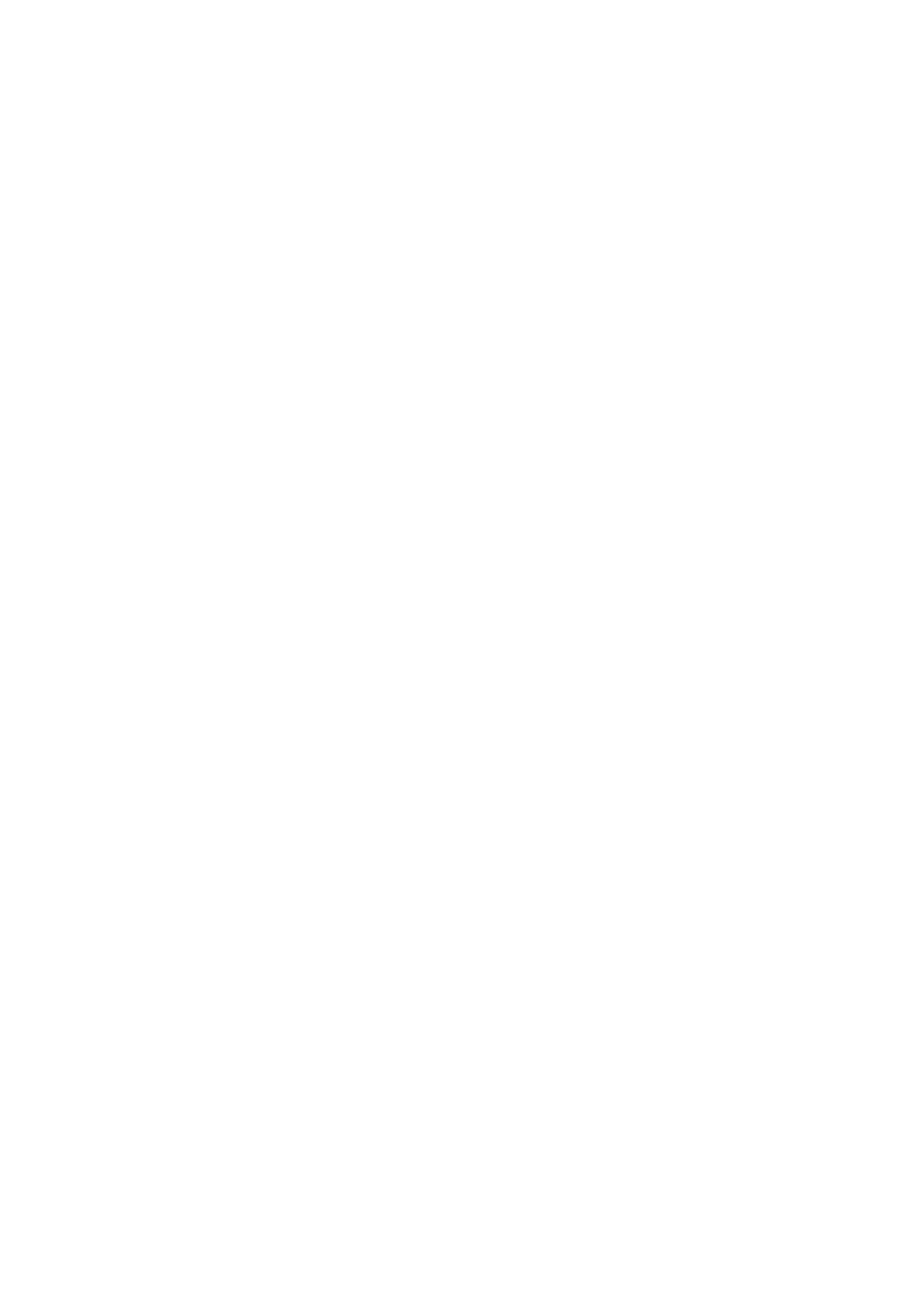# ITEM 8. FINANCIAL STATEMENTS AND SUPPLEMENTARY DATA

 The consolidated financial statements together with the report of independent auditors, and financial statement schedules are included on pages 44 through 55 of this document. Financial statement schedules other than those included herein have been omitted because the required information is contained in the consolidated financial statements or related notes, or such information is not applicable.

ITEM 9. CHANGES IN AND DISAGREEMENTS WITH ACCOUNTANTS ON ACCOUNTING AND FINANCIAL DISCLOSURE

NOT APPLICABLE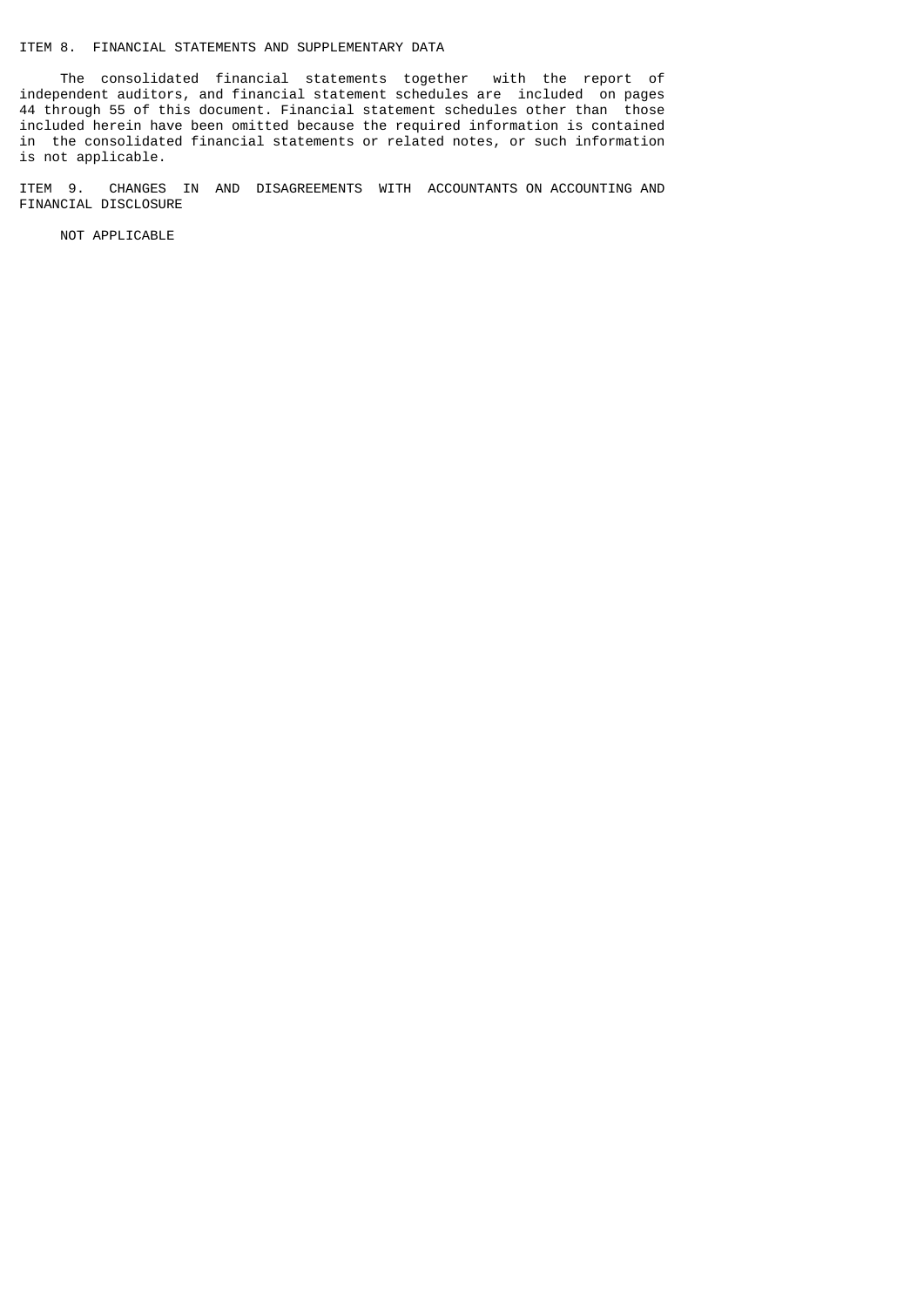# ITEM 10. DIRECTORS AND EXECUTIVE OFFICERS OF REGISTRANT

 Reference is made to "Election of Directors" on pages 3 through 5 of Registrant's Proxy Statement for its 2000 Annual Meeting of Stockholders, which section is incorporated herein by reference.

 Reference is made to "Compliance with Section 16(a) of the Exchange Act" on page 9 of Registrant's Proxy Statement for its 2000 Annual Meeting of Stockholders, which section is incorporated herein by reference.

#### ITEM 11. EXECUTIVE COMPENSATION

ITEM 12. SECURITY OWNERSHIP OF CERTAIN BENEFICIAL OWNERS AND MANAGEMENT

### ITEM 13. CERTAIN RELATIONSHIPS AND RELATED TRANSACTIONS

 Information responsive to Items 11, 12 and 13 is incorporated by reference from the sections entitled "Security Ownership", "Election of Directors", "Executive Compensation", and "Certain Transactions" of the Registrant's Proxy Statement for its 2000 Annual Meeting of Stockholders.

#### PART IV

ITEM 14. EXHIBITS, FINANCIAL STATEMENT SCHEDULES AND REPORTS ON FORM 8-K

- $(a)(1)$  The financial statements listed in the accompanying index to financial statements and schedules are filed as part of this report.
	- (2) All other schedules for which provision is made in the applicable accounting regulations of the Securities and Exchange Commission are not required under the related instructions or are not applicable and therefore have been omitted.
	- (3) The financial statements schedule entitled "Valuation and Qualifying Accounts and Reserves" is filed as part of this report on page 53.
	- (4) Exhibits
- (b) The Company filed a Form 8-K dated July 20, 1999, to report the amending of the Articles of Incorporation to permit dividends of either of its Class A Common Stock or Class B Common Stock to holders of its Class B Common Stock.

Exhibit

NUMBER

- 2.1 Agreement and Plan of Reorganization dated September 15, 1986, by and among Pilgrim's Pride Corporation, a Texas corporation; Pilgrim's Pride Corporation, a Delaware corporation; and Doris Pilgrim Julian, Aubrey Hal Pilgrim, Paulette Pilgrim Rolston, Evanne Pilgrim, Lonnie "Bo" Pilgrim, Lonnie Ken Pilgrim, Greta Pilgrim Owens and Patrick Wayne Pilgrim (incorporated by reference from Exhibit 2.1 to the Company's Registration Statement on Form S-1 (No. 33-8805) effective November 14, 1986).
- 3.1 Certificate of Incorporation of the Company (incorporated by reference from Exhibit 3.1 of the Company's Registration Statement on Form S-1 (No.33-8805) effective November 14, 1986).
- 3.2 Amended and Restated Corporate Bylaws of Pilgrim's Pride Corporation, a Delaware Corporation, effective May 14,1999 (incorporated by reference from Exhibit 3.2 of the Company's Quarterly Report on Form 10-Q for the three months ended July 3, 1999).
- 4.1 Certificate of Incorporation of the Company (incorporated by reference from Exhibit 3.1 of the Company's Registration Statement on Form S-1 (No. 33-8805) effective November 14, 1986).
- 4.2 Amended and Restated Corporate Bylaws of Pilgrim's Pride Corporation, a Delaware Corporation, effective May 14, 1999 (incorporated by reference from Exhibit 3.2 of the Company's Quarterly Report on Form 10-Q for the three months ended July 3, 1999).
- 4.3 Form of Indenture between the Company and Ameritrust Texas National Association relating to the Company's 10 7/8% Senior Subordinated Notes Due 2003 (incorporated by reference from Exhibit 4.6 of the Company's Registration Statement on Form S-1 (No. 33-59626) filed on March 16, 1993).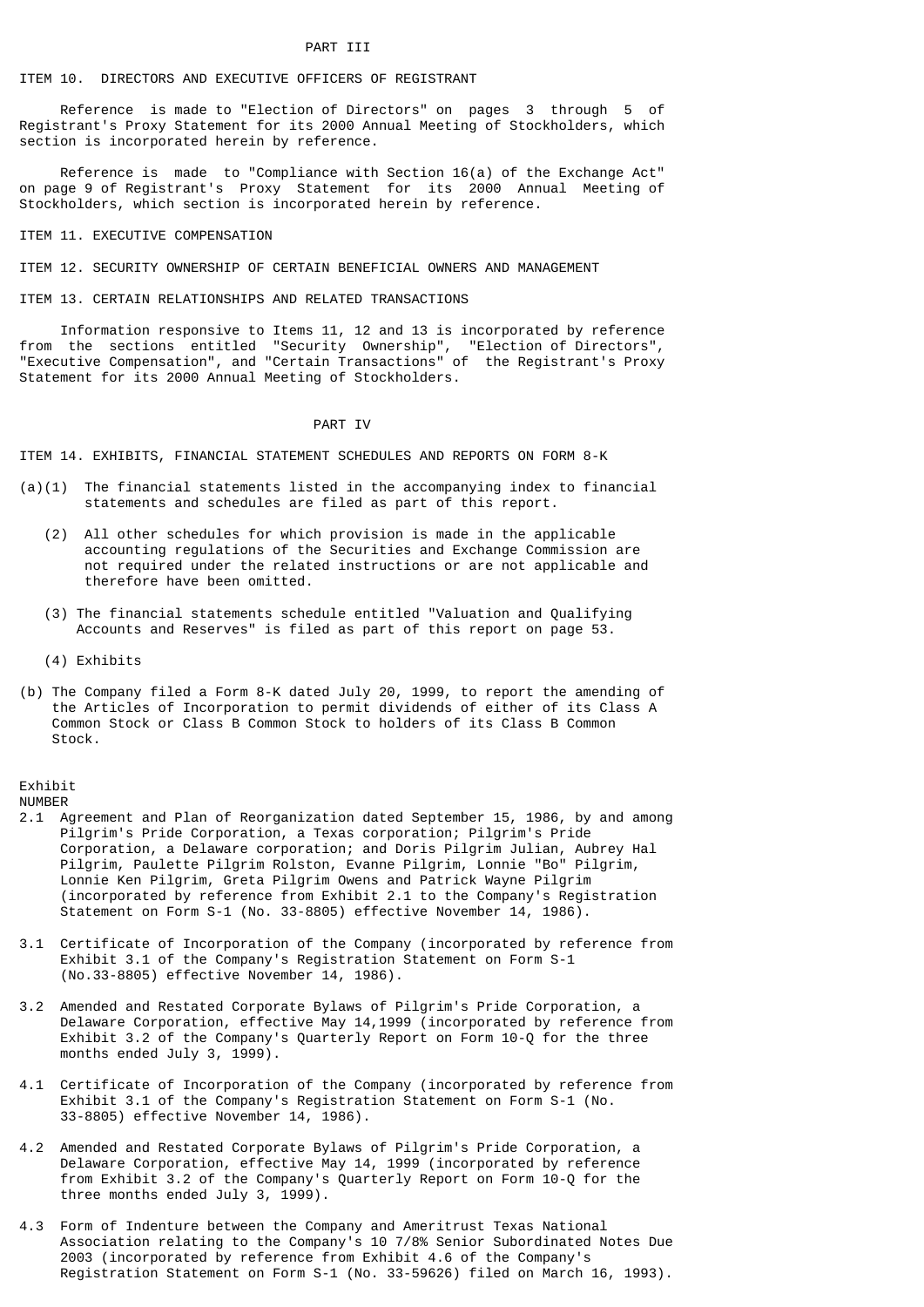- 4.4 Form of 10 7/8% Senior Subordinated Note Due 2003 (incorporated by reference from Exhibit 4.8 of the Company's Registration Statement on Form S-1 (No. 33-61160) filed on June 16, 1993).
- 10.1 Pilgrim's Industries, Inc. Profit Sharing Retirement Plan, restated as of July 1, 1987 (incorporated by reference from Exhibit 10.1 of the Company's Form 8 filed on July 1, 1992).
- 10.2 Bonus Plan of the Company (incorporated by reference from Exhibit 10.2 to the Company's Registration Statement on Form S-1 (No. 33-8805) effective November 14, 1986).
- 10.3 Employee Stock Investment Plan of the Company (incorporated by reference from Exhibit 10.28 of the Company's Registration Statement on Form S-1 (No. 33-21057) effective May 2, 1988).
- 10.4 Second Amended and Restated Loan and Security Agreement dated July 31, 1995, by and among the Company, the banks party thereto and Creditanstalt- Bankverein, as agent (incorporated by reference from Exhibit 10.38 of the Company's annual report on Form 10-K for the fiscal year ended September 28, 1996).
- 10.5 Revolving Credit Loan Agreement dated March 27, 1995 by and among the Company and Agricultural Production Credit Association (incorporated by reference from Exhibit 10.39 of the Company's annual report on Form 10-K for the fiscal year ended September 28, 1996).
- 10.6 First Supplement to Revolving Credit Loan Agreement dated July 6, 1995 by and among the Company and Agricultural Production Credit Association (incorporated by reference from Exhibit 10.40 of the Company's annual report on Form 10-K for the fiscal year ended September 28, 1996).
- 10.7 Second Supplement to Revolving Credit Loan Agreement dated June 28, 1996 by and among the Company and Agricultural Production Credit Association (incorporated by reference from Exhibit 10.44 of the Company's annual report on Form 10-K for the fiscal year ended September 28, 1996).
- 10.8 Third Supplement to Revolving Credit Loan Agreement dated August 22, 1996 by and among the Company and Agricultural Production Credit Association (incorporated by reference from Exhibit 10.45 of the Company's annual report on Form 10-K for the fiscal year ended September 28, 1996).
- 10.9 Note Purchase Agreement dated April 14, 1997 by and between John Hancock Mutual Life Insurance Company and Signature 1A (Cayman), Ltd. And the Company (incorporated by reference from Exhibit 10.46 of the Company's Quarterly Report on Form 10-Q for the three months ended March 29, 1997).
- 10.10 Aircraft Lease Extension Agreement between B.P. Leasing Co., (L.A. Pilgrim, Individually) and Pilgrim's Pride Corporation, (formerly Pilgrim's Industries, Inc.) effective November 15, 1992 (incorporated by reference from Exhibit 10.48 of the Company's Quarterly Report on Form 10-Q for the three months ended March 29, 1997).
- 10.11 Broiler Grower Contract dated May 6, 1997 between Pilgrim's Pride Corporation and Lonnie "Bo" Pilgrim (Farm 30) (incorporated by reference from Exhibit 10.49 of the Company's Quarterly Report on Form 10-Q for the three months ended March 29, 1997).
- 10.12 Commercial Egg Grower Contract dated May 7, 1997 between Pilgrim's Pride Corporation and Pilgrim Poultry G.P. (incorporated by reference from Exhibit 10.50 of the Company's Quarterly Report on Form 10-Q for the three months ended March 29, 1997).
- 10.13 Agreement dated October 15, 1996 between Pilgrim's Pride Corporation and Pilgrim Poultry G.P. (incorporated by reference from Exhibit 10.23 of the Company's Quarterly Report on Form 10-Q for the three months ended January 2, 1999).
- 10.14 Heavy Breeder Contract dated May 7, 1997 between Pilgrim's Pride Corporation and Lonnie "Bo" Pilgrim (Farms 44, 45 & 46) (incorporated by reference from Exhibit 10.51 of the Company's Quarterly Report on Form 10-Q for the three months ended March 29, 1997).
- 10.15 Broiler Grower Contract dated January 9, 1997 by and between Pilgrim's Pride and O.B. Goolsby, Jr. (incorporated by reference from Exhibit 10.25 of the Company's Registration Statement on Form S-1 (No. 333-29163) effective June 27, 1997).
- 10.16 Broiler Grower Contract dated January 15, 1997 by and between Pilgrim's Pride Corporation and B.J.M. Farms. (incorporated by reference from Exhibit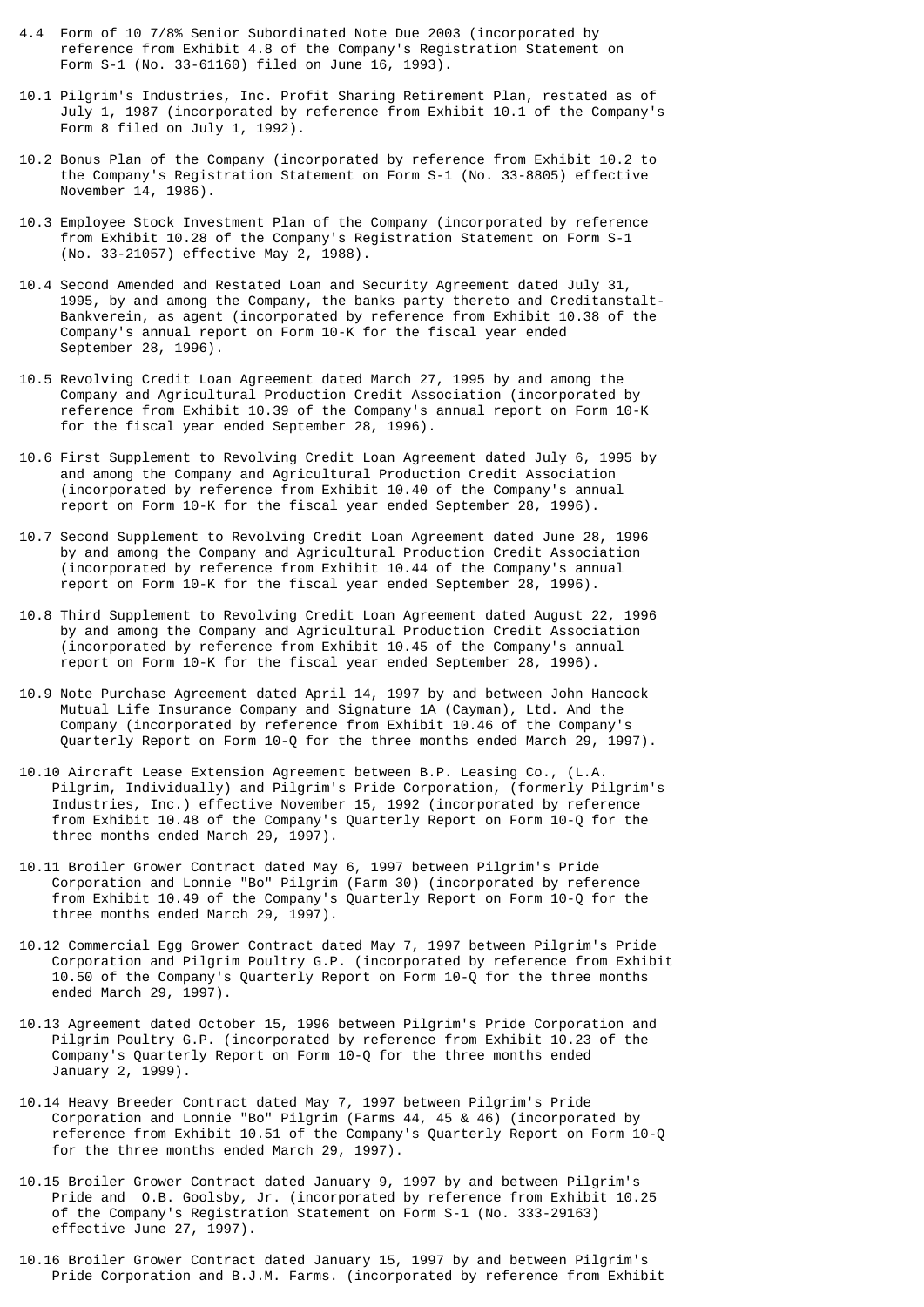10.26 of the Company's Registration Statement on Form S-1 (No. 333-29163) effective June 27, 1997).

- 10.17 Broiler Grower Agreement dated January 29, 1997 by and between Pilgrim's Pride Corporation and Clifford E. Butler (incorporated by reference from Exhibit 10.27 of the Company's Registration Statement on Form S-1 (No. 333- 29163) effective June 27, 1997).
- 10.18 Second Amendment to Second Amended and Restated Loan and Security Agreement dated September 18, 1997 by and among the Company, the banks party thereto and Creditanstalt-Bankverein, as agent.
- 10.19 Revolving Credit Agreement dated March 2, 1998 by and between Pilgrim's Pride de Mexico, S.A. de C.V., (the borrower); Avicola Pilgrim's Pride de Mexico, S.A. de C.V. (the Mexican Guarantor), Pilgrim's Pride Corporation (the U.S. Guarantor), and COAMERICA Bank (the bank), (incorporated by reference from Exhibit 10.32 of the Company's Quarterly report on form 10-Q for the three months ended March 28, 1998.
- 10.20 Receivables Purchase Agreement between Pilgrim's Pride Funding Corporation, as Seller, Pilgrim's Pride Corporation, as Servicer, Pooled Accounts Receivable Capital Corporation, as Purchaser, and Nesbitt Burns Securities Inc., as Agent (incorporated by reference from Exhibit 10.33 of the Company's Quarterly report on form 10-Q for the three months ended June 27, 1998).
- 10.21 Purchase and Contribution Agreement Dated as of June 26, 1998 between Pilgrim's Pride Funding Corporation and Pilgrim's Pride Corporation (incorporated by reference from Exhibit 10.34 of the Company's Quarterly report on form 10-Q for the three months ended June 27, 1998).
- 10.22 Second Amendment to Security Agreement Re: Accounts Receivable, Farm Products and Inventory between Pilgrim's Pride Corporation and Harris Trust and Savings Bank (incorporated by reference from Exhibit 10.35 of the Company's Quarterly report on form 10-Q for the three months ended June 27, 1998).
- 10.23 Second Amended and Restated Secured Credit Agreement between Pilgrim's Pride Corporation and Harris Trust and Savings Bank, individually and as agent and the lenders from time to time parties hereto as lenders, dated November 5, 1999.\*
- 10.24 Guaranty Fee Agreement between Pilgrim's Pride Corporation and Pilgrim Interests, LTD. Dated June 11, 1999.\*
- 10.25 Heavy Breeder Contract dated October 27, 1999 between Pilgrim's Pride Corporation and David Van Hoose (Timberlake Farms).\*
- 12 Ratio of Earnings to Fixed Charges for the years ended October 2, 1999, September 26, 1998, September 27, 1997, September 28, 1996 and September 30, 1995.
- 21 Subsidiaries of Registrant.\*
- 23 Consent of Ernst & Young LLP.\*
- Filed herewith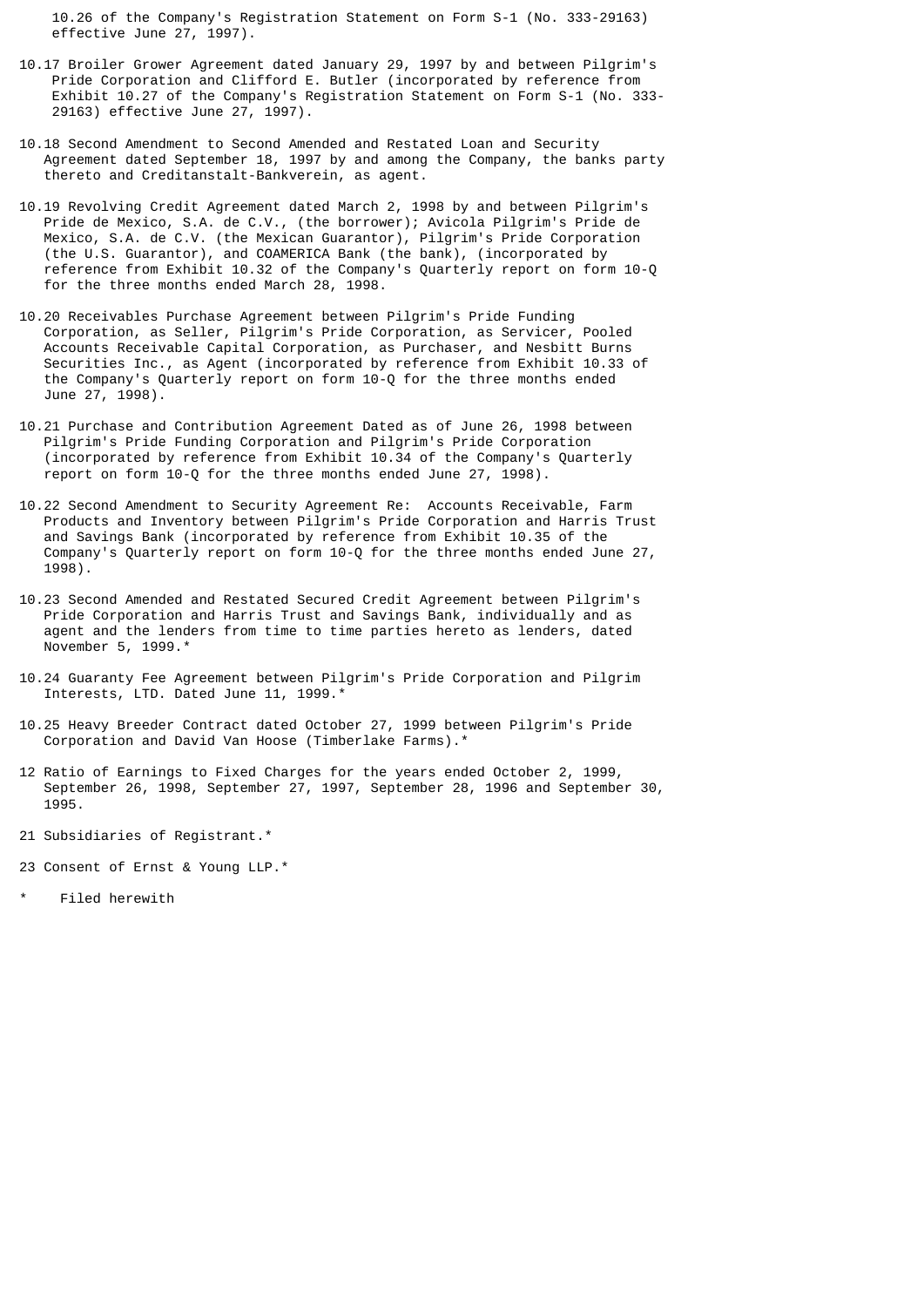Pursuant to the requirements of Section 13 or 15(d) of the Securities Exchange Act of 1934, the issuer has duly caused this report to be signed on its behalf by the undersigned, thereunto duly authorized on the 24th day of November 1999.

PILGRIM'S PRIDE CORPORATION

 /s/ Richard A. Cogdill

 By: Richard A. Cogdill Chief Financial Officer Secretary and Treasurer

Pursuant to the requirements of the Securities Exchange Act of 1934, this report has been signed below by the following persons on behalf of the Registrant and in the capacities and on the date indicated.

| <b>SIGNATURE</b>        | <b>TITLE</b>                                                                                                                               | <b>DATE</b> |
|-------------------------|--------------------------------------------------------------------------------------------------------------------------------------------|-------------|
| /s/ Lonnie "Bo" Pilgrim | Chairman of the Board                                                                                                                      | 11/24/99    |
| Lonnie "Bo" Pilgrim     |                                                                                                                                            |             |
| /s/ Clifford E. Butler  | Vice Chairman of the Board                                                                                                                 | 11/24/99    |
| Clifford E. Butler      |                                                                                                                                            |             |
| /s/ David Van Hoose     | Chief Executive Officer                                                                                                                    | 11/24/99    |
| David Van Hoose         | President<br>Chief Operating Officer<br>Director<br>(Principal Executive Officer)                                                          |             |
| /s/ Richard A. Cogdill  |                                                                                                                                            |             |
| Richard A. Cogdill      | Executive Vice President<br>Chief Financial Officer<br>Secretary and Treasurer<br>Director<br>(Principal Financial and Accounting Officer) | 11/24/99    |
| /s/ Lonnie Ken Pilgrim  |                                                                                                                                            |             |
| Lonnie Ken Pilgrim      | Senior Vice Presdient<br>Director of Transportation<br>Director                                                                            | 11/24/99    |
| Charles L. Black        | Director                                                                                                                                   | 11/24/99    |
| Robert E. Hilgenfeld    | Director                                                                                                                                   | 11/24/99    |
| Vance C. Miller, Sr.    | Director                                                                                                                                   | 11/24/99    |
| James J. Vetter, Jr.    | Director                                                                                                                                   | 11/24/99    |
|                         | Director                                                                                                                                   | 11/24/99    |

Donald L. Wass, Ph.D.

REPORT OF ERNST & YOUNG LLP, INDEPENDENT AUDITORS Pilgrim's Pride Corporation

Stockholders and Board of Directors Pilgrim's Pride Corporation

 We have audited the accompanying consolidated balance sheets of Pilgrim's Pride Corporation and subsidiaries as of October 2, 1999, and September 26, 1998, and the related consolidated statements of income, stockholders' equity and cash flows for each of the three years in the period ended October 2, 1999. Our audits also included the financial statements schedule listed in the index at Item 14(a). These financial statements and schedule are the responsibility of the Company's management.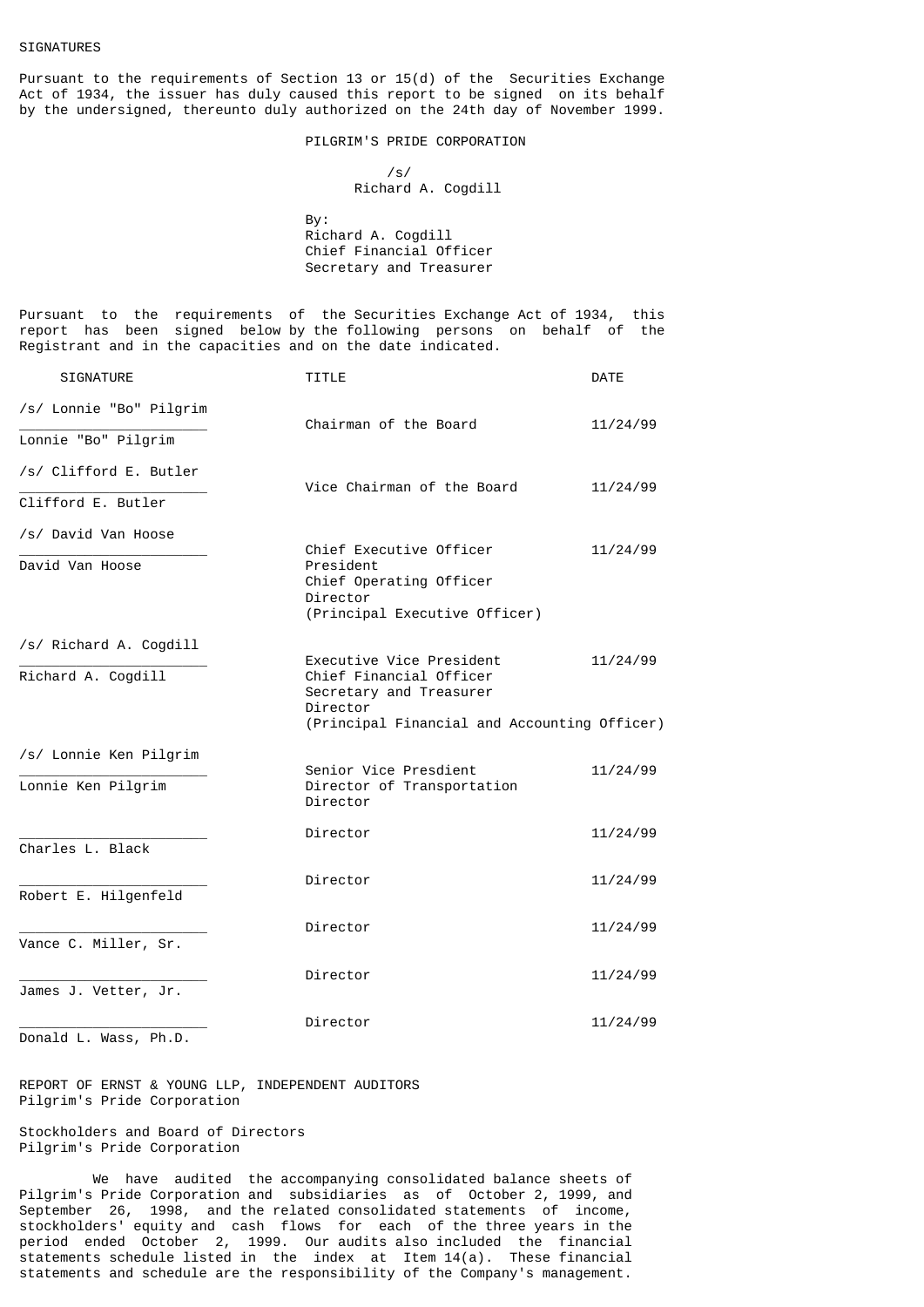Our responsibility is to express an opinion on these financial statements schedule based on our audits.

 We conducted our audits in accordance with generally accepted auditing standards. Those standards require that we plan and perform the audit to obtain reasonable assurance about whether the financial statements are free of material misstatement. An audit includes examining, on a test basis, evidence supporting the amounts and disclosures in the financial statements. An audit also includes assessing the accounting principles used and significant estimates made by management, as well as evaluating the overall financial statement presentation. We believe that our audits provide a reasonable basis for our opinion.

 In our opinion, the financial statements referred to above present fairly, in all material respects, the consolidated financial position of Pilgrim's Pride Corporation as of October 2, 1999, and September 26, 1998, and the consolidated results of its operations and its cash flows for each of the three years in the period ended October 2, 1999, in conformity with generally accepted accounting principles. Also, in our opinion, the related financial statement schedule, when considered in relation to the basic financial statements, taken as a whole, presents fairly in all material respects the information set forth therein.

ERNST & YOUNG LLP

Dallas, Texas November 2, 1999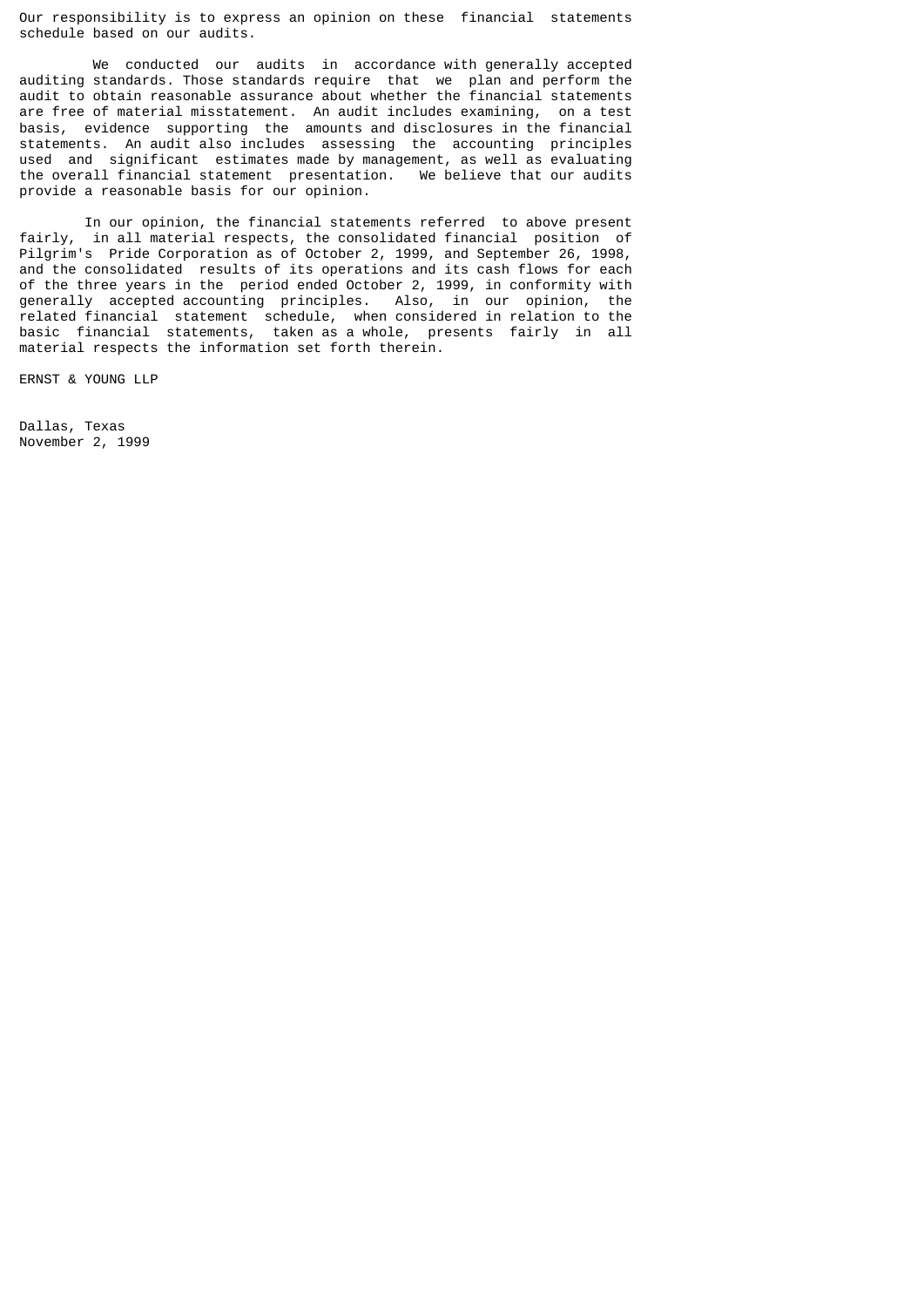#### Consolidated Balance Sheets Pilgrim's Pride Corporation

| (IN THOUSANDS)                                 | 1999         |  | TWO YEARS ENDED OCTOBER 2, 1999 | 1998      |
|------------------------------------------------|--------------|--|---------------------------------|-----------|
| Assets                                         |              |  |                                 |           |
| Current Assets:                                |              |  |                                 |           |
| Cash and cash equivalents                      | \$<br>15,703 |  | \$                              | 25, 125   |
| Trade accounts and other receivables,          |              |  |                                 |           |
| less allowance for doubtful accounts           | 84,368       |  |                                 | 81,813    |
| Inventories                                    | 168,035      |  |                                 | 141,684   |
| Deferred income taxes                          | 6,913        |  |                                 | 7,010     |
| Prepaid expenses and other                     |              |  |                                 |           |
| current assets                                 | 3,376        |  |                                 | 2,902     |
| Total Current Assets                           | 278,395      |  |                                 | 258,534   |
| Other Assets                                   | 13,632       |  |                                 | 11,757    |
| Property, Plant and Equipment:                 |              |  |                                 |           |
| Land                                           | 26, 177      |  |                                 | 26,404    |
| Buildings, machinery and equipment             | 514,984      |  |                                 | 470,763   |
| Autos and trucks                               | 38,479       |  |                                 | 35,547    |
| Construction-in-progress                       | 42,694       |  |                                 | 29,385    |
|                                                | 622, 334     |  |                                 | 562,099   |
| Less accumulated depreciation                  | 258,599      |  |                                 | 230,951   |
|                                                | 363,735      |  |                                 | 331, 148  |
|                                                | \$655,762    |  |                                 | \$601,439 |
| Liabilities and Stockholders' Equity           |              |  |                                 |           |
| Current Liabilities:                           |              |  |                                 |           |
| Accounts payable                               | \$<br>81,587 |  | \$                              | 70,069    |
| Accrued expenses                               | 38, 213      |  |                                 | 35,536    |
| Current maturities of long-term debt           | 4,353        |  |                                 | 5,889     |
| Total Current Liabilities                      | 124, 153     |  |                                 | 111,494   |
| Long-Term Debt, Less Current Maturities        | 183,753      |  |                                 | 199,784   |
| Deferred Income Taxes                          | 52,708       |  |                                 | 58,401    |
| Minority Interest in Subsidiary                | 889          |  |                                 | 889       |
| Commitments and Contingencies                  |              |  |                                 | $ -$      |
| Stockholders' Equity:                          |              |  |                                 |           |
| Preferred stock, \$.01 par value,              |              |  |                                 |           |
| authorized 5,000,000 shares; none issued       |              |  |                                 |           |
| Common stock -- Class A, \$.01 par value,      |              |  |                                 |           |
| authorized 100,000,000 shares; 1999 -          |              |  |                                 |           |
| 13,794,529 shares issued and outstanding;      |              |  |                                 |           |
| 1998 - no shares issued or outstanding         | 138          |  |                                 |           |
| Common stock -- Class B, \$.01 par value,      |              |  |                                 |           |
| authorized 60,000,000 shares; 1999 and         |              |  |                                 |           |
| 1998 - 27,589,250 issued and outstanding       | 276          |  |                                 | 276       |
| Additional paid-in capital                     | 79,625       |  |                                 | 79,763    |
| Retained earnings                              | 214,220      |  |                                 | 150,832   |
| Total Stockholders' Equity                     | 294, 259     |  |                                 | 230,871   |
|                                                | \$655,762    |  |                                 | \$601,439 |
| See Notes to Consolidated Financial Statements |              |  |                                 |           |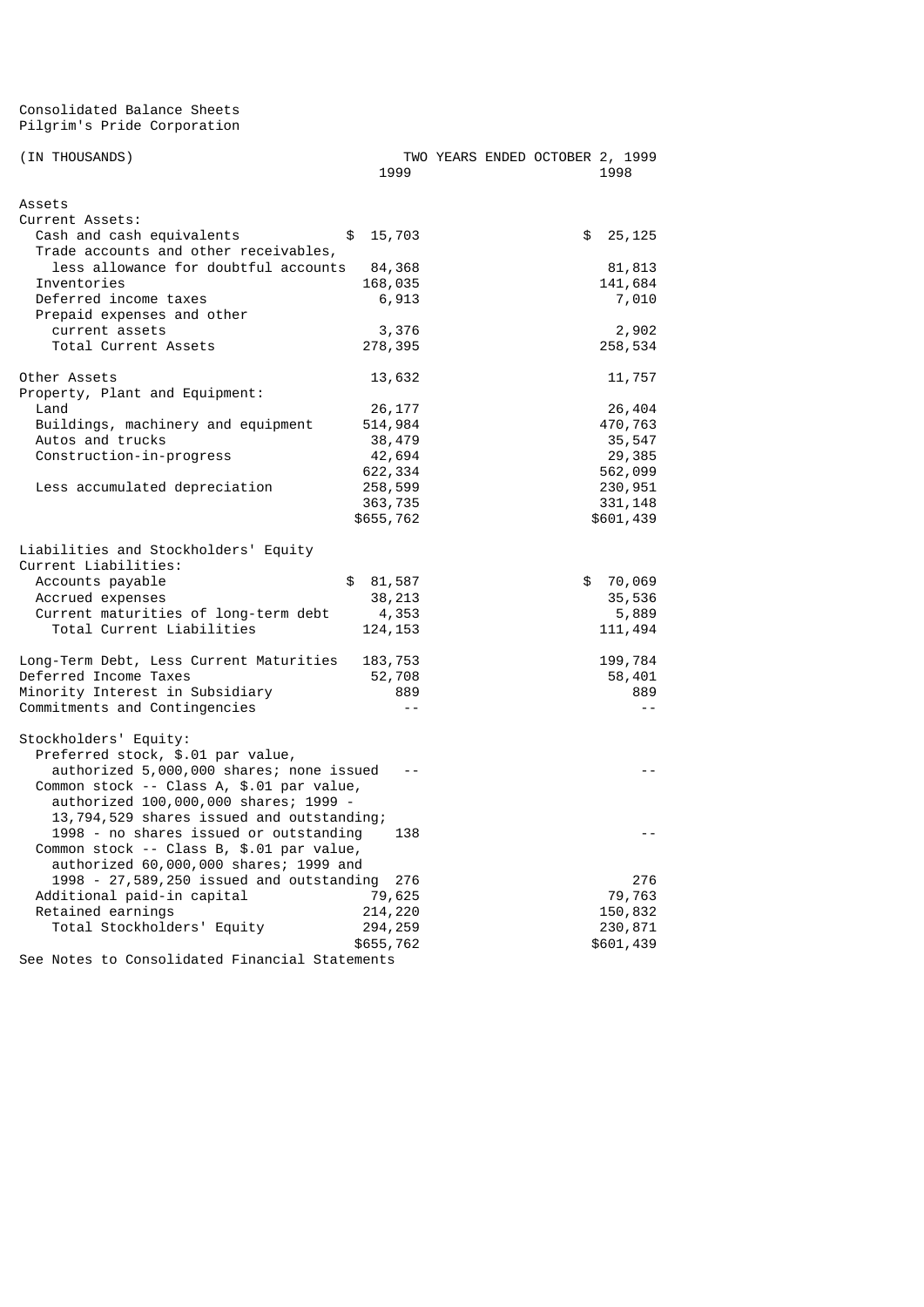# Consolidated Statements of Income Pilgrim's Pride Corporation

| (IN THOUSANDS, EXCEPT PER SHARE DATA) |             | 1999   | THREE YEARS ENDED OCTOBER 2,<br>1998 | 1999<br>1997 |
|---------------------------------------|-------------|--------|--------------------------------------|--------------|
| Net Sales                             | \$1,357,403 |        | \$1,331,545                          | \$1,277,649  |
| Cost and Expenses:                    |             |        |                                      |              |
| Cost of sales                         | 1, 171, 695 |        | 1, 195, 442                          | 1, 163, 152  |
| Selling, general and                  |             |        |                                      |              |
| administrative                        |             | 76,204 | 58,847                               | 50,603       |
|                                       | 1,247,899   |        | 1,254,289                            | 1, 213, 755  |
| Operating Income                      | 109,504     |        | 77,256                               | 63,894       |
| Other Expenses (Income):              |             |        |                                      |              |
| Interest expense, net                 |             | 17,666 | 20,148                               | 22,075       |
| Foreign exchange                      |             |        |                                      |              |
| (gain) loss                           |             | (50)   | 2,284                                | 434          |
| Miscellaneous, net                    |             | 984    | (1,698)                              | (2, 439)     |
|                                       |             | 18,600 | 20,734                               | 20,070       |
| Income Before Income Taxes            |             | 90,904 | 56,522                               | 43,824       |
| Income Tax Expense                    |             | 25,651 | 6,512                                | 2,788        |
| Net Income<br>Net Income per          | \$          | 65,253 | \$<br>50,010                         | \$<br>41,036 |
| Common Share-Basic                    |             |        |                                      |              |
| and Diluted                           | \$          | 1.58   | \$<br>1.21                           | \$<br>0.99   |

See Notes to Consolidated Financial Statements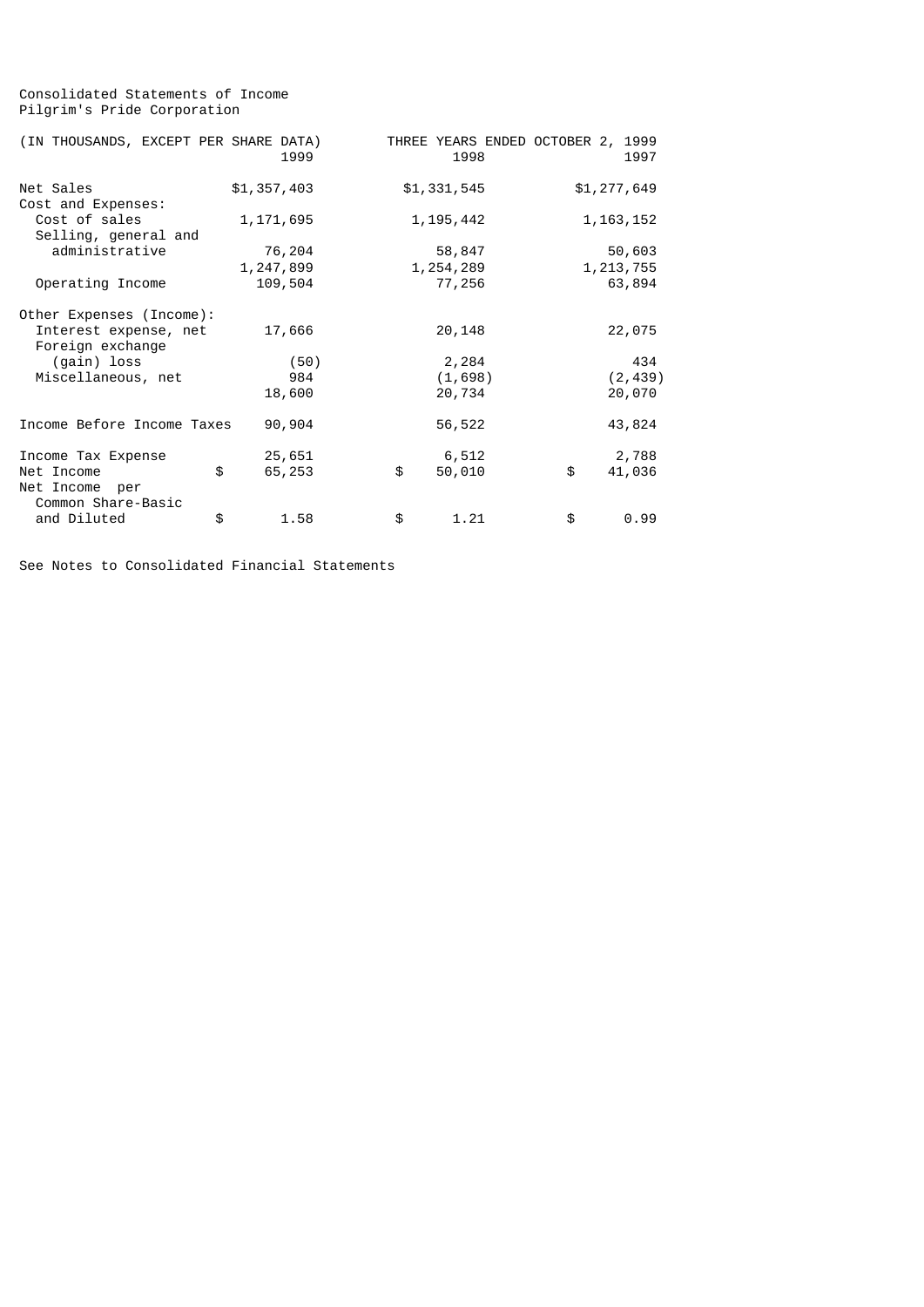### Consolidated Statements of Stockholders' Equity Pilgrim's Pride Corporation

(IN THOUSANDS, EXCEPT PER SHARE DATA)

|                                                                                                                                                       | CLASS A    | SHARES OF COMMON STOCK<br>CLASS B | <b>TOTAL</b><br><b>PAR</b><br><b>VALUE</b> | ADDITIONAL<br>PAID-IN<br>CAPITAL | RETAINED<br>EARNINGS                       | <b>TOTAL</b>                  |
|-------------------------------------------------------------------------------------------------------------------------------------------------------|------------|-----------------------------------|--------------------------------------------|----------------------------------|--------------------------------------------|-------------------------------|
| Balance at<br>September 28,<br>1996<br>Net income for year<br>Cash dividends declared<br>$($.04$ per share)                                           |            | 27,589,250                        | \$276                                      | \$79,763                         | \$63,096 \$143,135<br>41,036<br>(1, 655)   | 41,036<br>(1, 655)            |
| Balance at<br>September 27,<br>1997<br>Net income for year<br>Cash dividends declared<br>$($.04$ per share)                                           |            | 27,589,250                        | 276                                        | 79,763                           | 102,477<br>50,010<br>$(1, 655)$ $(1, 655)$ | 182,516<br>50,010             |
| Balance at<br>September 26,<br>1998<br>Dividend<br>of Class A Common<br>Stock<br>Net income for year<br>Cash dividends declared<br>(\$.045 per share) | 13,794,529 | 27,589,250                        | 276<br>138                                 | 79,763<br>(138)                  | 150,832<br>65,253<br>(1, 865)              | 230,871<br>65,253<br>(1, 865) |
| Balance at<br>October 2,<br>1999                                                                                                                      | 13,794,529 | 27,589,250                        | \$414                                      | \$79,625                         | \$214,220 \$294,259                        |                               |

See notes to Consolidated Financial Statements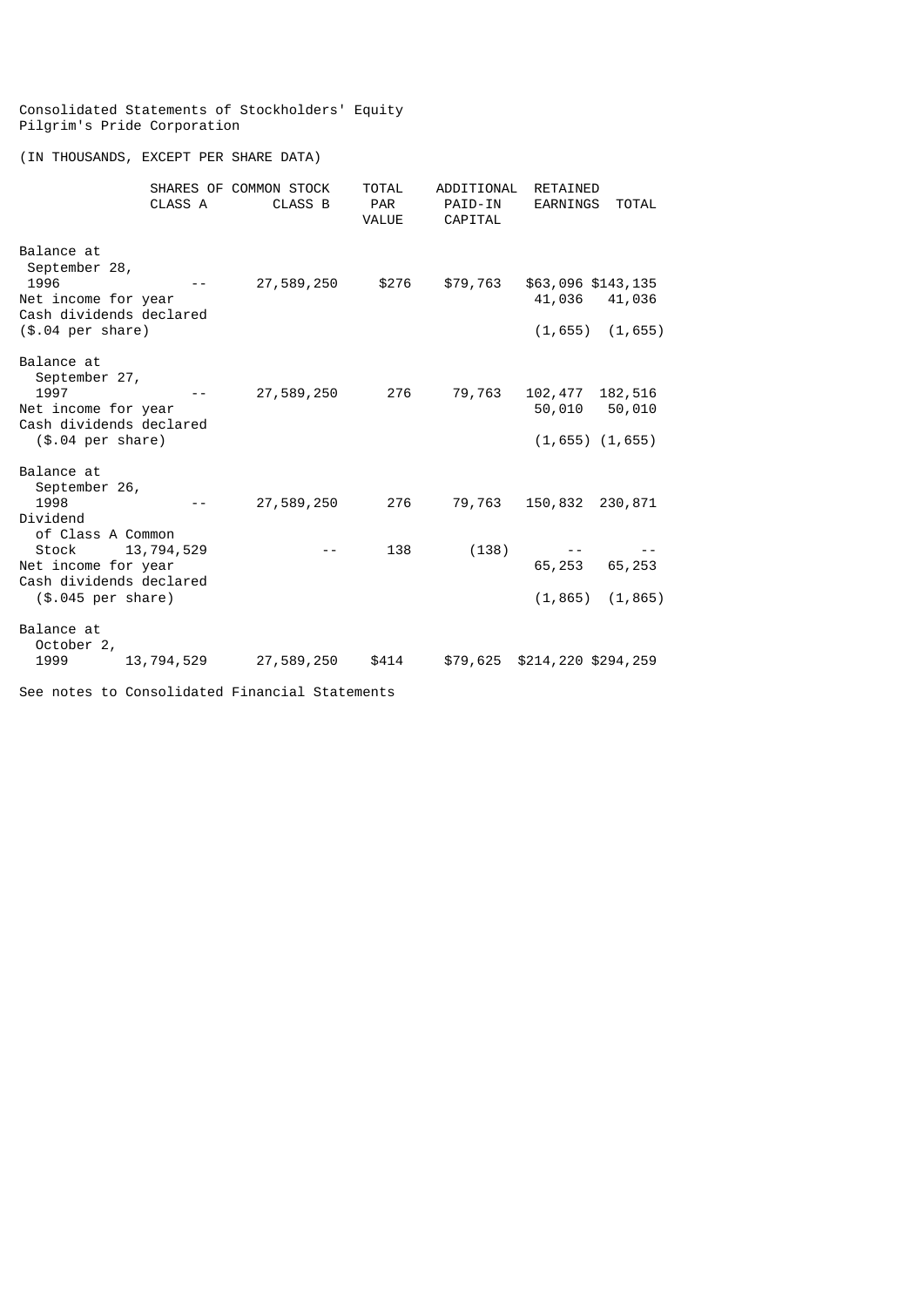Consolidated Statements of Cash Flows Pilgrim's Pride Corporation

| (IN THOUSANDS)                                                                   | 1999      | THREE YEARS ENDED OCTOBER 2, 1999<br>1998 | 1997      |
|----------------------------------------------------------------------------------|-----------|-------------------------------------------|-----------|
| Cash Flows From Operating Activities:<br>Net income                              | \$65,253  | \$50,010                                  | \$41,036  |
| Adjustments to reconcile net income to<br>cash provided by operating activities: |           |                                           |           |
| Depreciation and amortization                                                    | 34,536    | 32,591                                    | 29,796    |
| Loss on property disposals                                                       | 2,668     | 132                                       | 874       |
| Provisions for doubtful accounts                                                 | 1,122     | 409                                       | (60)      |
| Deferred income taxes                                                            | (5, 595)  | 571                                       | 2,613     |
| Changes in operating assets and liabilities:                                     |           |                                           |           |
| Accounts and other receivables                                                   | (3, 677)  | (4, 255)                                  | (15, 213) |
| Inventories                                                                      | (26, 351) | 4,496                                     | (9, 314)  |
| Prepaid expenses and                                                             |           |                                           |           |
| other current assets                                                             | (474)     | (246)                                     | (999)     |
| Accounts payable and accrued expenses                                            | 14,195    | 996                                       | 1,056     |
| Other                                                                            | (225)     | 312                                       | (174)     |
| Cash Provided by Operating Activities                                            | 81,452    | 85,016                                    | 49,615    |
| Investing Activities:                                                            |           |                                           |           |
| Acquisitions of property,                                                        |           |                                           |           |
| plant and equipment                                                              | (69,649)  | (53, 518)                                 | (50, 231) |
| Proceeds from property disposals                                                 | 1,178     | 5,629                                     | 3,853     |
| Other, net                                                                       | (2, 822)  | 595                                       | (1, 291)  |
| Cash Used in Investing Activities                                                | (71, 293) | (47, 294)                                 | (47, 669) |
| Financing Activities:                                                            |           |                                           |           |
| Proceeds from notes payable to banks                                             | 24,500    | 35,500                                    | 68,500    |
| Repayments on notes payable to banks                                             | (24, 500) | (35, 500)                                 | (95, 500) |
| Proceeds from long-term debt                                                     | 15,258    | 21, 125                                   | 39,030    |
| Payments on long-term debt                                                       | (33, 029) | (51, 968)                                 | (10, 027) |
| Cash dividends paid                                                              | (1, 865)  | (1, 655)                                  | (1, 655)  |
| Cash Provided by (Used in)                                                       |           |                                           |           |
| Financing Activities                                                             | (19, 634) | (32, 498)                                 | 348       |
| Effect of exchange rate changes on cash                                          |           |                                           |           |
| and cash equivalents                                                             | 53        | (437)                                     | 4         |
| (Decrease) increase in cash and                                                  |           |                                           |           |
| cash equivalents                                                                 | (9, 422)  | 4,787                                     | 2,298     |
| Cash and cash equivalents at                                                     |           |                                           |           |
| beginning of year                                                                | 25, 125   | 20,338                                    | 18,040    |
| Cash and Cash Equivalents                                                        |           |                                           |           |
| at End of Year                                                                   | \$15,703  | \$25,125                                  | \$20,338  |
| Supplemental Disclosure Information:                                             |           |                                           |           |
| Cash paid during the year for:                                                   |           |                                           |           |
| Interest (net of amount capitalized)                                             | \$18,130  | \$20,979                                  | \$22,026  |
| Income taxes                                                                     | \$31,835  | \$4,543                                   | \$2,021   |

See Notes to Consolidated Financial Statements.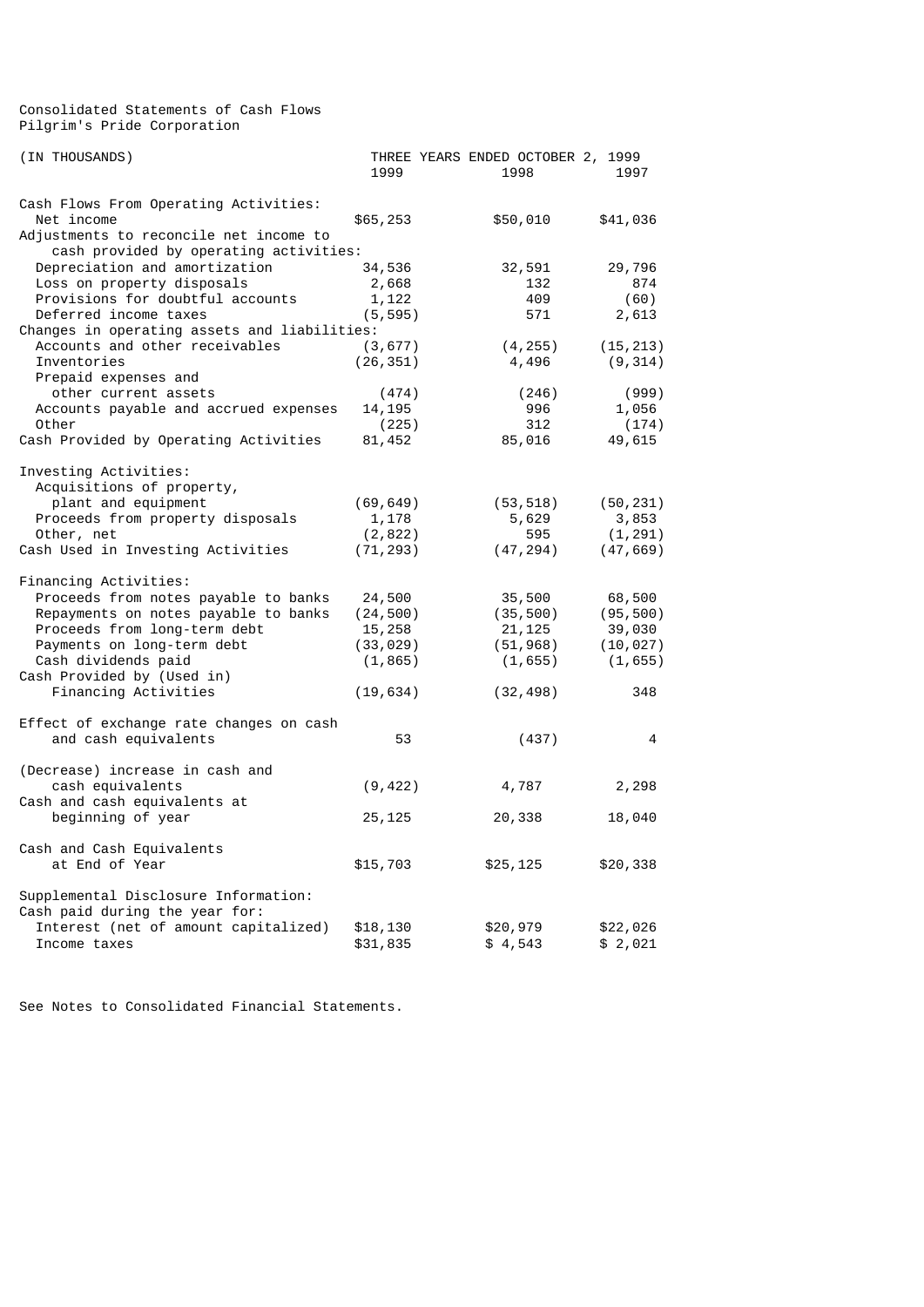Notes to Consolidated Financial Statements Pilgrim's Pride Corporation

#### Note A

### Business and Summary of Significant Accounting Policies:

Pilgrim's Pride Corporation (referred to herein as "the Company", "we", "us", "our" and similar terms) is a vertically integrated producer of chicken products, controlling the breeding, hatching and growing of chickens, and the processing, preparation and packaging of its product lines. The Company is the fourth-largest producer of chicken in the United States, with production and distribution facilities located in Texas, Arkansas, Oklahoma and Arizona, and is one of the two largest producers of chicken in Mexico, with production and distribution facilities located in Mexico City and the states of Coahuila, San Louis Potosi, Queretaro and Hidalgo. The Company's chicken products consist primarily of prepared foods, which include portion-controlled breast fillets, tenderloins and strips, formed nuggets and patties, bone-in chicken parts, fresh foodservice chicken, pre-packaged chicken and bulk packaged chicken.

### Principles of Consolidation:

The consolidated financial statements include the accounts of Pilgrim's Pride Corporation and its wholly and majority owned subsidiaries. Significant intercompany accounts and transactions have been eliminated.

The Company reports on the basis of a 52/53-week fiscal year, which ends on the Saturday closest to September 30. As a result, fiscal year 1999 had 53 weeks while fiscal years 1998 and 1997 each had 52 weeks.

The financial statements of the Company's Mexico subsidiaries are remeasured as if the U.S. dollar were the functional currency. Accordingly, assets and liabilities of the Mexico subsidiaries are translated at end-of-period exchange rates, except for non-monetary assets which are translated at equivalent dollar costs at dates of acquisition using historical rates. Operations are translated at average exchange rates in effect during the period. Foreign exchange losses are separately stated as components of "Other Expenses (Income)" in the Consolidated Statement of Income.

### Cash Equivalents:

The Company considers highly liquid investments with a maturity of three months or less when purchased to be cash equivalents.

### Accounts Receivable:

The Company does not believe it has significant concentrations of credit risk in its accounts receivable, which are generally unsecured. Credit evaluations are performed on all significant customers and updated as circumstances dictate. Allowances for doubtful accounts were \$4.7 million and \$3.7 million at October 2, 1999, and September 26, 1998, respectively.

#### Inventories:

Live chicken inventories are stated at the lower of cost or market and breeder hens at the lower of cost, less accumulated amortization, or market. The costs associated with breeder hens are accumulated up to the production stage and amortized over the productive lives using the unit-of-production method. Finished chicken products, feed, eggs and other inventories are stated at the lower of cost (first-in, first-out method) or market. Occasionally, the Company hedges a portion of its purchases of major feed ingredients using futures contracts to minimize the risk of adverse price fluctuations. The changes in market value of such agreements have a high correlation to the price changes of the feed ingredients being hedged. Gains and losses on the hedge transactions are deferred and recognized as a component of cost of sales when products are sold. Gains and losses on the futures contracts would be recognized immediately were the changes in the market value of the agreements to cease to have a high correlation to the price changes of the feed ingredients being hedged.

#### Property, Plant and Equipment:

Property, plant and equipment is stated at cost. For financial reporting purposes, depreciation is computed using the straight-line method over the estimated useful lives of these assets. Depreciation expense was \$33.4 million, \$31.5 million and \$28.7 million in 1999, 1998 and 1997, respectively.

## Net Income (Loss) Per Common Share:

Net income (loss) per share is based on the weighted average number of shares of common stock outstanding during the year. The weighted average number of shares outstanding (basic and diluted) and per-share amounts included herein was 41,383,779 as adjusted for the common stock dividend referred to in Note F.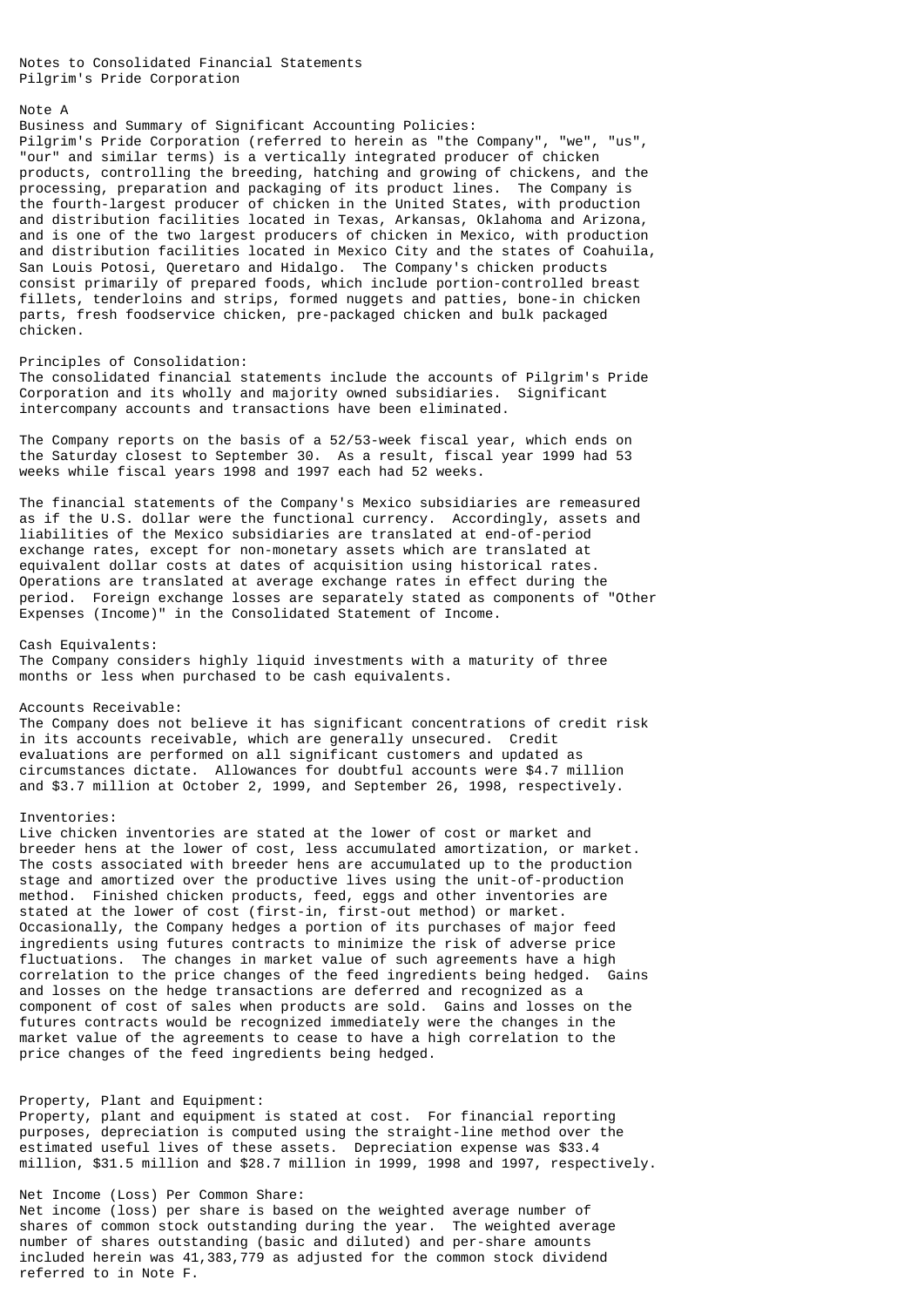Use of Estimates: The preparation of financial statements in conformity with generally accepted accounting principles requires management to make estimates and assumptions that affect the reported amounts of assets and liabilities and disclosure of contingent assets and liabilities at the date of the financial statements and the reported amounts of revenues and expenses during the reporting period. Actual results could differ from those estimates.

### Note B Inventories:

Inventories consist of the following:

| (IN THOUSANDS)            |             |           |
|---------------------------|-------------|-----------|
|                           | 1999        | 1998      |
| Live chicken and hens     | 68,116<br>£ | \$61,295  |
| Feed, eggs and other      | 48,021      | 46,199    |
| Finished chicken products | 51,898      | 34,190    |
|                           | \$168,035   | \$141,684 |

## Note C

Notes Payable and Long-Term Debt:

 The Company maintains \$70 million in revolving credit facilities and \$30 million in secured term borrowing facilities. The credit facilities provide for interest at rates ranging from LIBOR plus one and three-eights percent to LIBOR plus one and three quarters percent and are secured by inventory and fixed assets or are unsecured. At October 2, 1999, \$64.8 million was available under the revolving credit facilities and \$28.3 million was available under the term borrowing facilities. Annual maturities of long-term debt for the five years subsequent to October 2, 1999 are: 2000 -- \$4.4 million; 2001 -- \$9.0 million; 2002 -- \$9.3 million; 2003 -- \$109.9 million and 2004 -- \$5.6 million.

 On March 30, 1999, the Company borrowed \$15 million on a pre-existing secured term borrowing facility, the proceeds of which were used primarily to acquire additional production facilities.

 On June 29, 1999, the Camp County Industrial Development Corporation issued \$25.0 million of variable-rate environmental facilities revenue bonds supported by letters of credit obtained by the Company. The Company may borrow from these proceeds over the construction period of its new sewage and solid waste disposal facilities at a poultry by-products plant to be built in Camp County, Texas. The Company is not required to borrow the full amount of the proceeds from the bonds and any amounts not borrowed by June 2002 will not be available. All amounts borrowed from these funds will be due in 2029 and will be reflected as debt when received. The interest rates on amounts borrowed will closely follow the tax-exempt commercial paper rates.

 The company is required, by certain provisions of its debt agreements, to maintain levels of working capital and net worth, to limit dividends to a maximum of \$3.4 million per year, and to maintain various fixed charge, leverage, current and debt-to-equity ratios. Substantially all of the Company's domestic property, plant and equipment is pledged as collateral on its long-term debt and credit facilities.

 Total interest was \$20.8 million, \$23.2 million and \$23.4 million in 1999, 1998 and 1997, respectively. Interest related to new construction capitalized in 1999, 1998 and 1997 was \$2.0 million, \$1.7 million and \$0.5 million, respectively.

 The fair value of long-term debt, at October 2, 1999, and September 26, 1998, based upon quoted market prices for the same or similar issues where available or by using discounted cash flow analysis, was approximately \$209.7 million and \$206.7 million, respectively.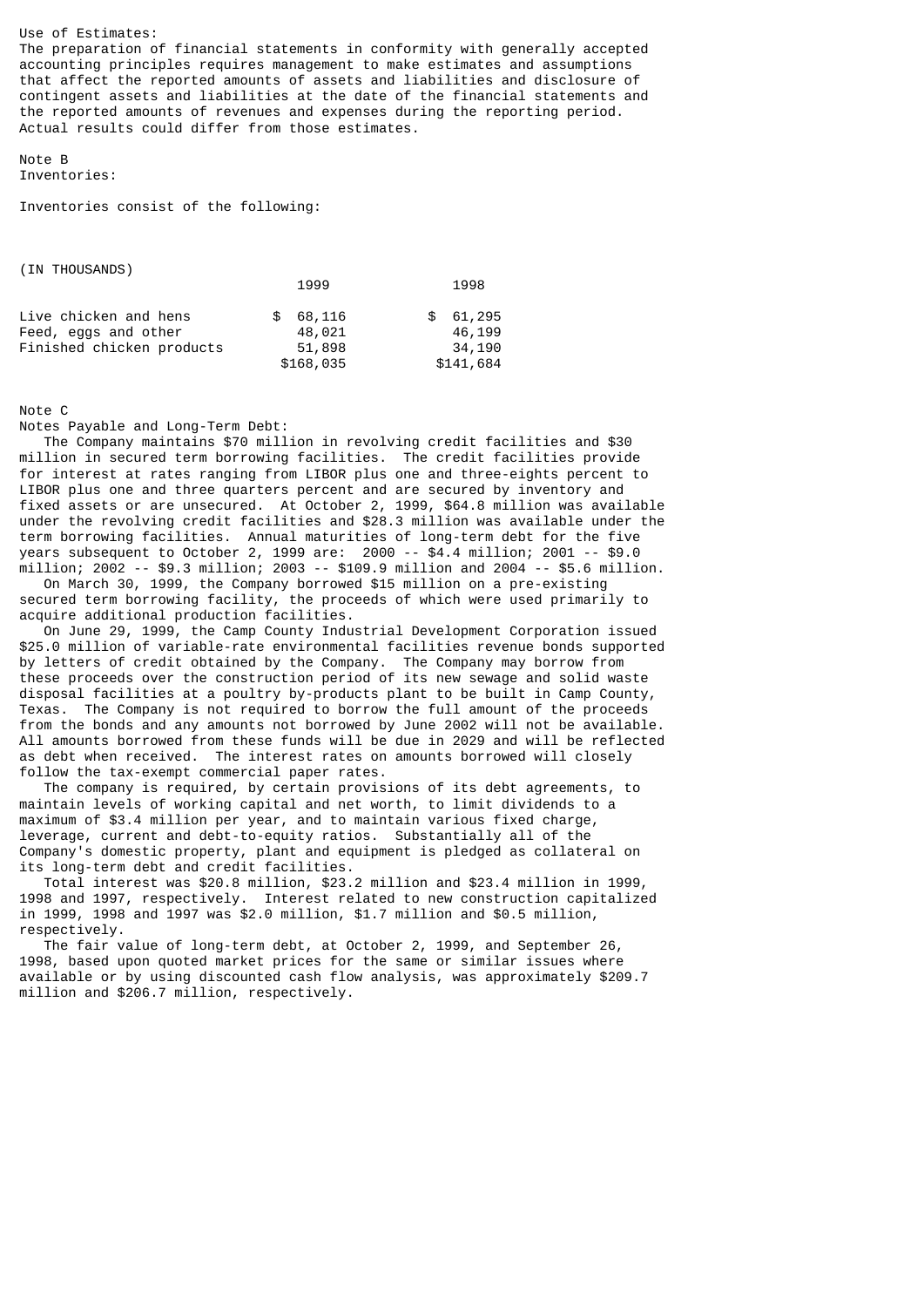| Long-term debt consists of the following:<br>(IN THOUSANDS)                                                                       | MATURITY | 1999      | 1998                   |
|-----------------------------------------------------------------------------------------------------------------------------------|----------|-----------|------------------------|
| Senior subordinated notes, interest at 10 7/8%<br>(effective rate of 11 1/8%)<br>Notes payable to an insurance company at 7.07% - |          |           | 2003 \$93,364 \$95,512 |
| 7.21%                                                                                                                             | 2006     | 67,843    | 56,554                 |
| Notes payable to bank at LIBOR plus 1.8%                                                                                          | 2003     | 18,000    | 32,000                 |
| Notes payable to an agricultural lender at a rate                                                                                 |          |           |                        |
| approximating libor plus 1.65%                                                                                                    | 2003     | 1,729     | 14,224                 |
| Other notes payable                                                                                                               | Various  | 7,170     | 7,383                  |
|                                                                                                                                   |          | 188,106   | 205,673                |
| Less current maturities                                                                                                           |          | 4,353     | 5,889                  |
|                                                                                                                                   |          | \$183,753 | \$199,784              |

Note D

Income Taxes:

 Income before income taxes after allocation of certain expenses to foreign operations for 1999, 1998 and 1997 was \$76.6 million, \$23.7 million and \$15.8 million, respectively, for U.S. operations and \$14.3 million, \$32.8 million and \$28.0 million, respectively, for foreign operations. The provisions for income taxes are based on pre-tax financial statement income.

The components of income tax expense (benefit) are set forth below:

(IN THOUSANDS)

|                 | 1999     | 1998    | 1997     |
|-----------------|----------|---------|----------|
|                 |          |         |          |
|                 | \$28,449 | \$4,985 | \$1,113  |
|                 | 318      | 948     | 245      |
| State and other | 2,480    | 8       | (1, 183) |
|                 | 31,247   | 5,941   | 175      |
|                 | (5, 596) | 571     | 2,613    |
|                 | \$25,651 | \$6,512 | \$2,788  |
|                 |          |         |          |

The following is a reconciliation between the statutory U.S. federal income tax rate and the Company's effective income tax rate:

## (IN THOUSANDS)

|                         | 1999  | 1998   | 1997   |
|-------------------------|-------|--------|--------|
| Federal income tax rate | 35.0% | 35.0%  | 35.0%  |
| State tax rate, net     | 1.3   | (0.4)  | (0.8)  |
| Difference in U.S.      |       |        |        |
| statutory tax rate and  |       |        |        |
| Mexico's effective tax  |       |        |        |
| rate                    | (8.1) | (23.1) | (27.8) |
| Other, net              |       |        |        |
|                         | 28.2% | 11.5%  | 6.4%   |

Deferred income taxes reflect the net effects of temporary differences between the carrying amounts of assets and liabilities for financial reporting purposes and the amounts used for income tax purposes.

Significant components of the Company's deferred tax liabilities and assets are as follows:

# (IN THOUSANDS)

|                                | 1999     | 1998     |
|--------------------------------|----------|----------|
| Deferred tax liabilities:      |          |          |
| Tax over book depreciation     | \$24,345 | \$25,304 |
| Prior use of cash accounting   | 30,130   | 32,905   |
| Other                          | 1,210    | 1,059    |
| Total deferred tax liabilities | 55,685   | 59,268   |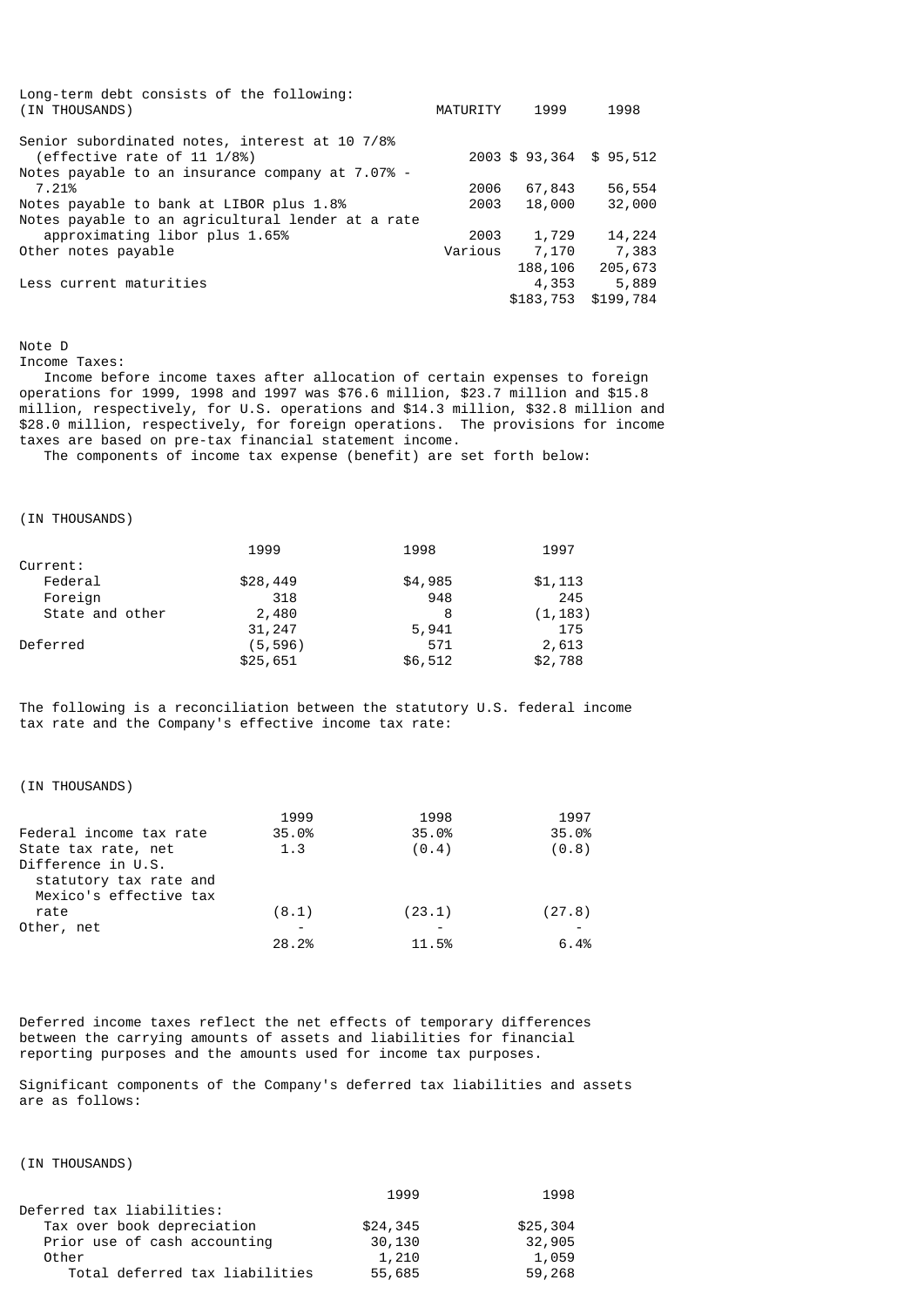| $\overline{\phantom{0}}$ | 234      |
|--------------------------|----------|
|                          |          |
| 9,889                    | 7,643    |
| 9,889                    | 7,877    |
| \$45,796                 |          |
|                          | \$51,391 |

 The Company has not provided any U.S. deferred income taxes on the undistributed earnings of its Mexico subsidiaries based upon its determination that such earnings will be indefinitely reinvested. As of October 2, 1999, the cumulative undistributed earnings of these subsidiaries were approximately \$116.2 million. If such earnings were not considered indefinitely reinvested, deferred U.S. and foreign income taxes would have been provided after consideration of estimated foreign tax credits. However, determination of the amount of deferred federal and foreign income taxes is not practical.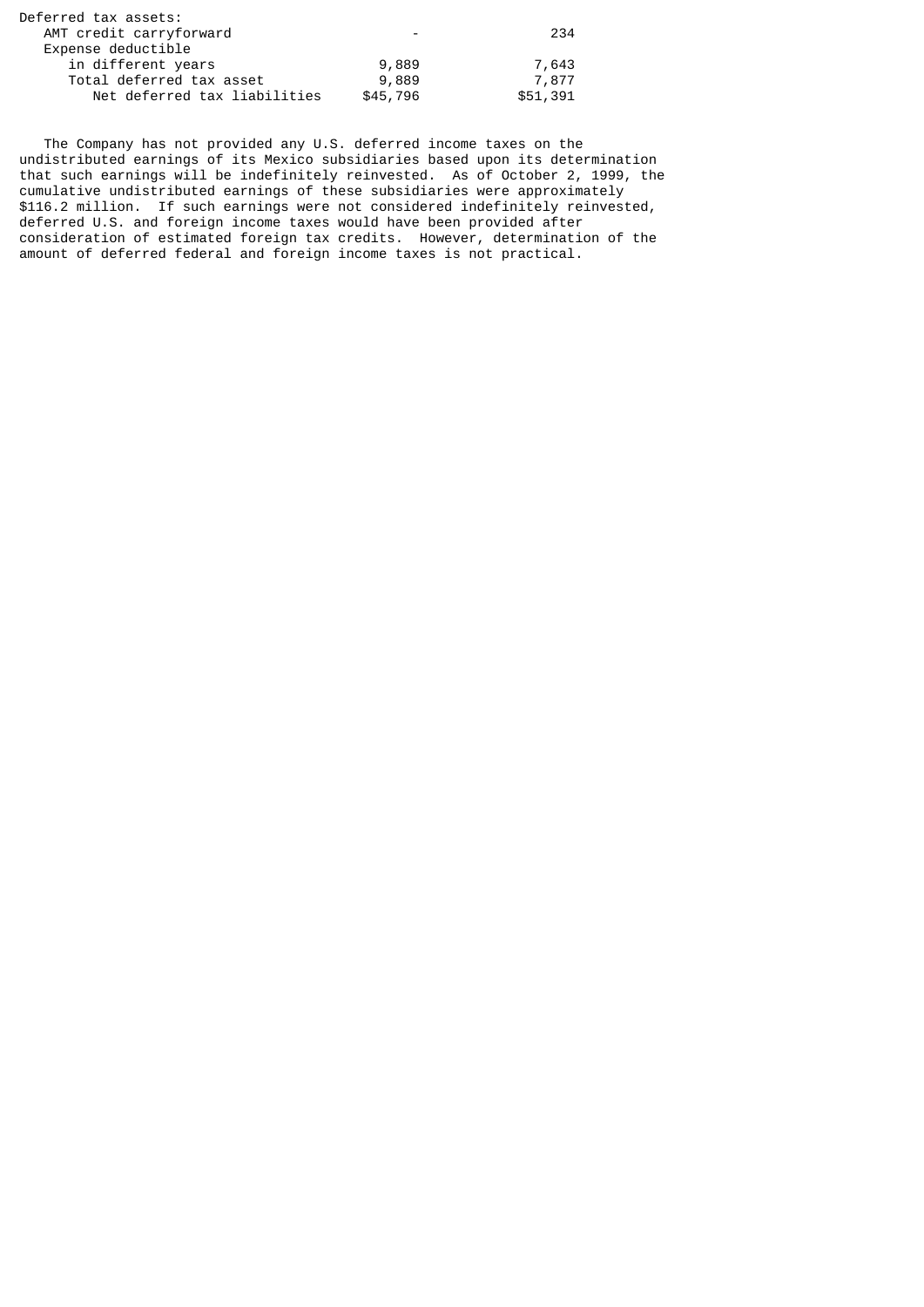Accounts Receivable:

 On June 26, 1998, the Company entered into an asset sale agreement to sell up to \$60 million of accounts receivable. Under this agreement, the Company sells on a revolving basis certain of its accounts receivable to a special purpose corporation, which in turn may sell a percentage ownership interest in the receivables to third parties. As of October 2, 1999, no interest in sold accounts receivable was outstanding and the entire facility was available for sales of qualifying receivables.

### Note F

Note E

#### Common Stock:

 The Company has two series of authorized common stock, Class A common stock and Class B common stock. The shares have substantially the same rights, powers and limitations, except that each share of Class B common stock entitles the holder thereof to 20 votes per share, except as otherwise provided by law, on any matter submitted for a stockholder vote, while each share of Class A common stock entitles the holder thereof to one vote per share on any such matter.

 On July 2, 1999, the Company's board of directors declared a stock dividend of the Company's Class A common stock. Stockholders of record on July 20, 1999 received one share of the Company's Class A common stock for every two shares of the Company's Class B common stock held as of that date. The additional shares were issued on July 30, 1999. Historical per share and weighted average shares outstanding amounts have been restated to give effect to the stock dividend.

# Note G

Savings Plan:

 The Company maintains a Section 401 (k) Salary Deferral Plan (the "Plan"). Under the Plan, eligible U.S. employees may voluntarily contribute a percentage of their compensation. The Plan provides for a contribution of up to four percent of compensation subject to an overall Company contribution limit of five percent of the U.S. operation's income before taxes. Under this plan, the Company's expenses were \$4.6 million, \$1.7 million and \$1.2 million in 1999, 1998 and 1997, respectively.

#### Note H

Related Party Transactions:

The major stockholder of the Company owns an egg laying and a chicken growing operation. Transactions with related entities are summarized as follows:

#### (IN THOUSANDS)

|                        | 1999         | 1998    | 1997        |
|------------------------|--------------|---------|-------------|
| Contract egg grower    |              |         |             |
| fees to major          |              |         |             |
| stockholder            | 4,501<br>\$. | \$4,989 | 4,926<br>\$ |
| Chick, feed and other  |              |         |             |
| sales to major         |              |         |             |
| stockholder            | 25,076       | 21,396  | 20,116      |
| Live chicken purchases |              |         |             |
| from major             |              |         |             |
| stockholder            | 26,899       | 21,883  | 20,442      |
|                        |              |         |             |

 The Company leases an airplane from its major stockholder under an operating lease agreement. The terms of the lease agreement require monthly payments of \$33,000 plus operating expenses. Lease expense was \$396,000 for each of the years 1999, 1998 and 1997. Operating expenses were \$135,786, \$52,950 and \$107,000 in 1999, 1998 and 1997, respectively. As of October 2, 1999 the Company had accounts receivable of \$1.2 million from related parties, including its major stockholder.

#### Note I

Commitments and Contingencies: The Consolidated Statements of Income include rental expense for operating leases of approximately \$17.3 million, \$14.3 million and \$11.3 million in 1999, 1998 and 1997, respectively. The Company's future minimum lease commitments under non-cancelable operating leases are as follows: 2000 -- \$16.0 million; 2001 -- \$15.3 million; 2002 -- \$13.3 million; 2003 -- \$10.8 million; 2004 -- \$7.0 million and thereafter \$11.7 million.

At October 2, 1999, the Company had \$5.2 million in letters of credit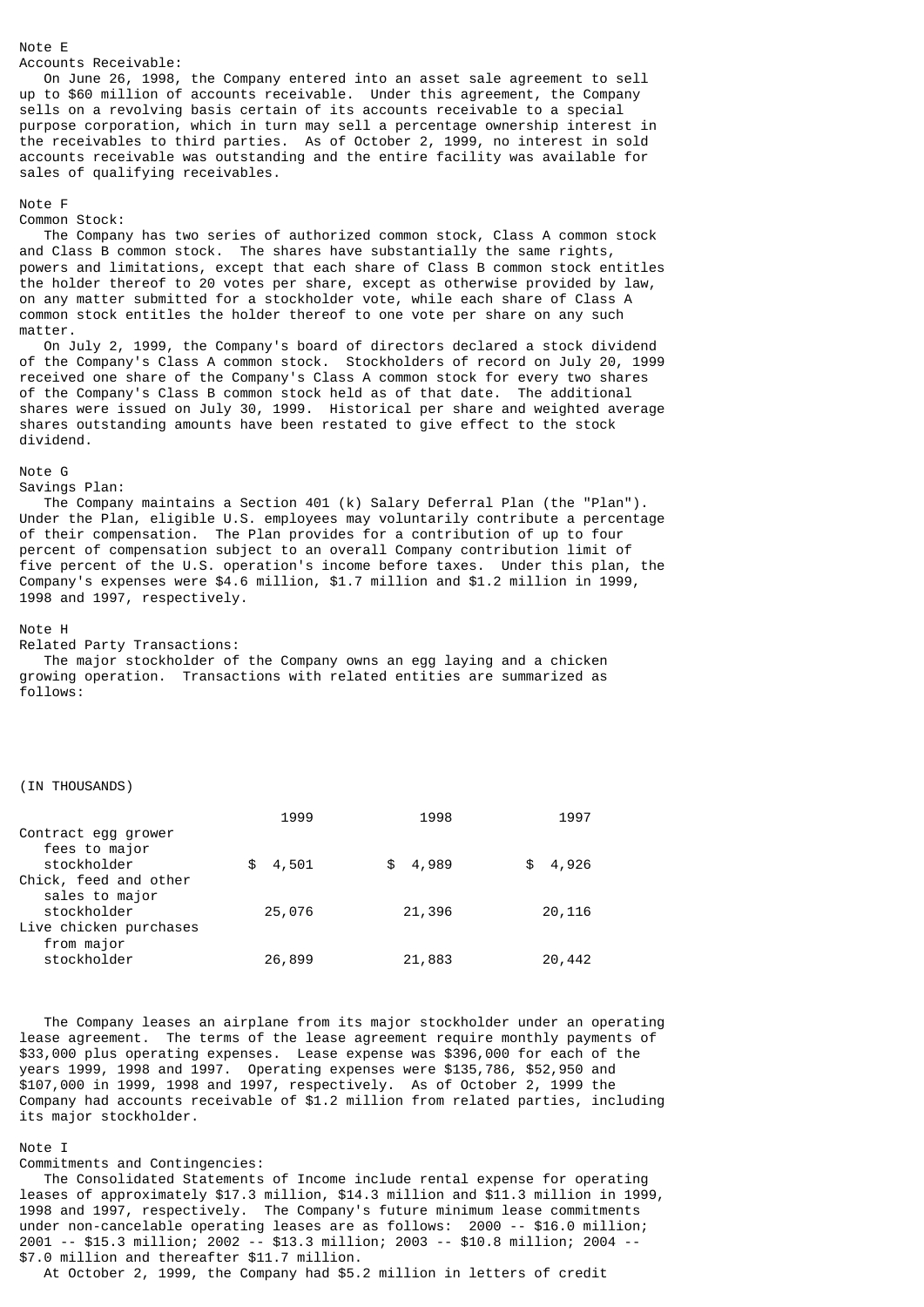outstanding relating to normal business transactions.

 The Company is subject to various legal proceedings and claims, which arise in the ordinary course of its business. In the opinion of management, the amount of ultimate liability with respect to these actions will not materially affect the financial position or results of operations of the Company.

# Note J

Business Segments:

 The Company operates in a single business segment as a producer of agricultural products and conducts separate operations in the United States and Mexico.

 Inter-area sales, which are not material, are accounted for at prices comparable to normal trade customer sales. Identifiable assets by geographic area are those assets which are used in the Company's operations in each area.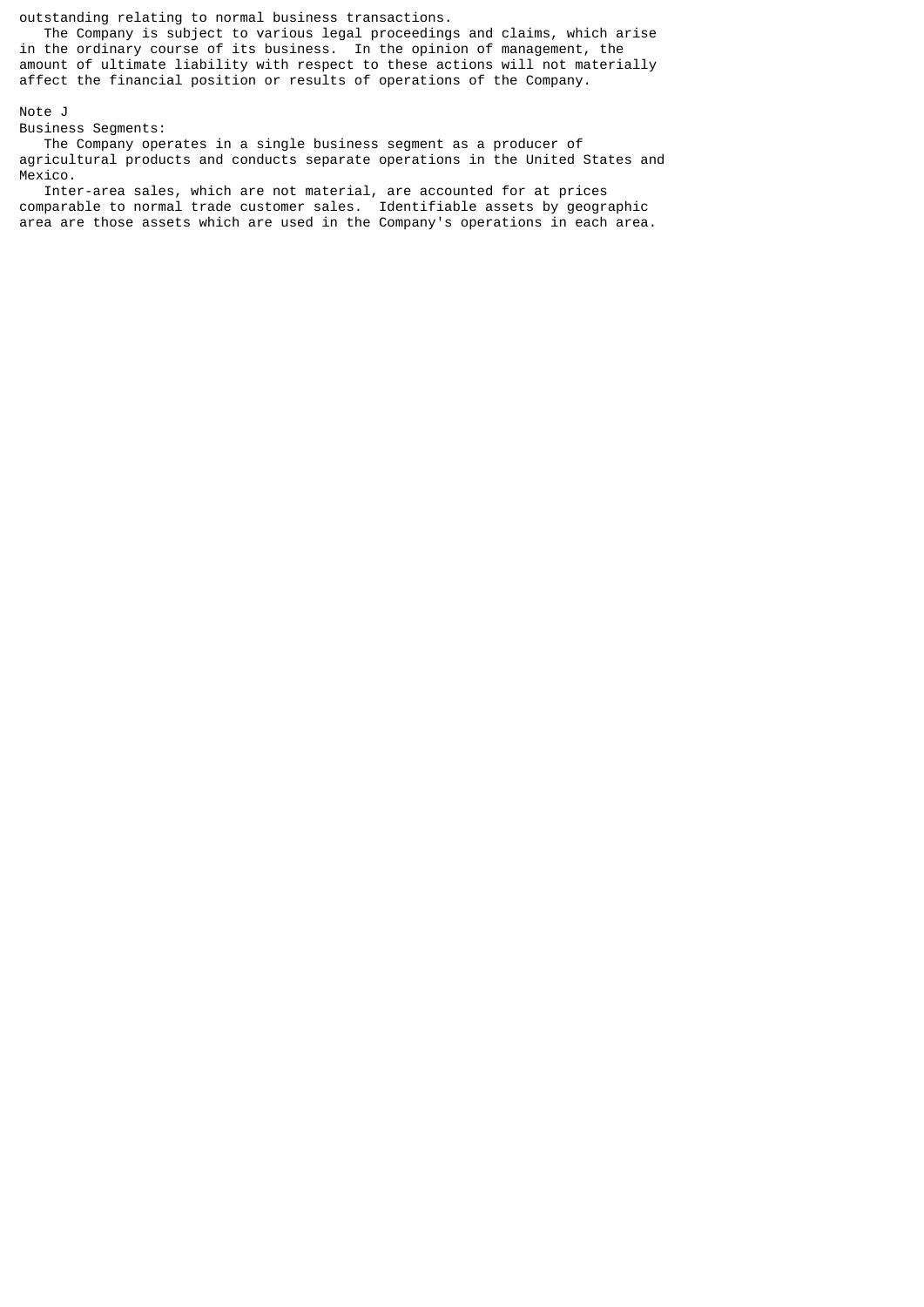Information about the Company's operations in these geographic areas is as follows:

(IN THOUSANDS)

|                                  | 1999          | 1998          | 1997          |
|----------------------------------|---------------|---------------|---------------|
| Sales to unaffiliated customers: |               |               |               |
| United States                    | \$1,102,903   | \$1,053,458   | \$1,002,652   |
| Mexico                           | 254,500       | 278,087       | 274,997       |
|                                  | \$1,357,403   | \$1,331,545   | \$1,277,649   |
| Operating income:                |               |               |               |
| United States                    | \$<br>88,177  | \$<br>36,279  | \$<br>29,321  |
| Mexico                           | 21,327        | 40,977        | 34,573        |
|                                  | \$<br>109,504 | \$<br>77,256  | \$<br>63,894  |
| Long-lived assets:               |               |               |               |
| United States                    | \$<br>260,456 | \$<br>227,273 | \$<br>214,976 |
| Mexico                           | 116,911       | 115,632       | 113,001       |
|                                  | \$<br>377,367 | \$<br>342,905 | \$<br>327,977 |

As of October 2, 1999, the Company had net assets in Mexico of \$151.7 million. During the year ended October 2, 1999, revenue from one customer represented 13.9% of Consolidated Net Sales.

Note K Quarterly Results (Unaudited)

| (IN THOUSANDS, EXCEPT PER SHARE DATA) | FIRST<br>QUARTER(A) | <b>SECOND</b><br><b>OUARTER</b> | THIRD<br><b>OUARTER</b> | <b>FOURTH</b><br><b>OUARTER</b> | YEAR ENDED OCTOBER 2, 1999<br>FISCAL<br><b>YEAR</b> |
|---------------------------------------|---------------------|---------------------------------|-------------------------|---------------------------------|-----------------------------------------------------|
| Net sales                             | \$336,088           | \$329,894                       | \$344,160 \$347,261     |                                 | \$1,357,403                                         |
| Gross profit                          | 43,901              | 46,262                          | 49,415                  | 46,130                          | 185,708                                             |
| Operating income                      | 26,186              | 25,292                          | 29,212                  | 28,814                          | 109,504                                             |
| Net income                            | 15,920              | 14,580                          | 18,317                  | 16,436                          | 65,253                                              |
| Per Share: (b)                        |                     |                                 |                         |                                 |                                                     |
| Net income                            | . 39                | . 35                            | . 44                    | .40                             | 1.58                                                |
| Cash dividends                        | .01                 | .01                             | .01                     | .015                            | .045                                                |
| Market price:                         |                     |                                 |                         |                                 |                                                     |
| Class B common stock                  |                     |                                 |                         |                                 |                                                     |
| High                                  | 16 11/16            | 15 7/8                          | 20                      | $16\,5/16$                      | 20                                                  |
| Low                                   | $11\,5/16$          | $10\,9/16$                      | 9 7/8                   | $6 \frac{1}{4}$                 | $6 \frac{1}{4}$                                     |
| Class A common stock                  |                     |                                 |                         |                                 |                                                     |
| High                                  | n/a                 | n/a                             |                         | $n/a$ 14 3/4                    | $14 \frac{3}{4}$                                    |
| Low                                   | n/a                 | n/a                             | n/a                     | $4\,5/8$                        | $4\,5/8$                                            |
|                                       |                     |                                 |                         |                                 |                                                     |

| <b>FIRST</b>         | <b>SECOND</b>    | THIRD                                 | <b>FOURTH</b>     | FISCAL                                                                                    |
|----------------------|------------------|---------------------------------------|-------------------|-------------------------------------------------------------------------------------------|
| <b>OUARTER</b>       | <b>QUARTER</b>   | <b>OUARTER</b>                        | <b>OUARTER</b>    | <b>YEAR</b>                                                                               |
| \$337,887            | \$324,446        | \$328,500                             | \$340,712         | \$1,331,545                                                                               |
| 29,380               | 26,861           | 32,736                                | 47,126            | 136,103                                                                                   |
| 15,371               | 11,398           |                                       |                   | 77,256                                                                                    |
| 11, 117              | 6,768            |                                       | 20,290            | 50,010                                                                                    |
|                      |                  |                                       |                   |                                                                                           |
| .27                  | .16              | . 29                                  | .49               | 1.21                                                                                      |
| .01                  | .01              | .01                                   | .01               | .04                                                                                       |
|                      |                  |                                       |                   |                                                                                           |
| Class B common stock |                  |                                       |                   |                                                                                           |
| 11 1/16              | $10\,9/16$       |                                       | $16 \frac{1}{16}$ | 16 1/16                                                                                   |
| $8 \frac{1}{2}$      | $7 \frac{3}{16}$ |                                       | $12 \frac{3}{16}$ | 7 3/16                                                                                    |
|                      |                  | (IN THOUSANDS, EXCEPT PER SHARE DATA) |                   | YEAR ENDED SEPTEMBER 26, 1998<br>19,043<br>31,444<br>11,835<br>13 1/8<br>$9 \frac{3}{16}$ |

(a) The first quarter of 1999 includes 14 weeks.

(b) Historical per share amounts have been restated to give effect to a stock dividend issued on July 30, 1999. See Note F of the Consolidated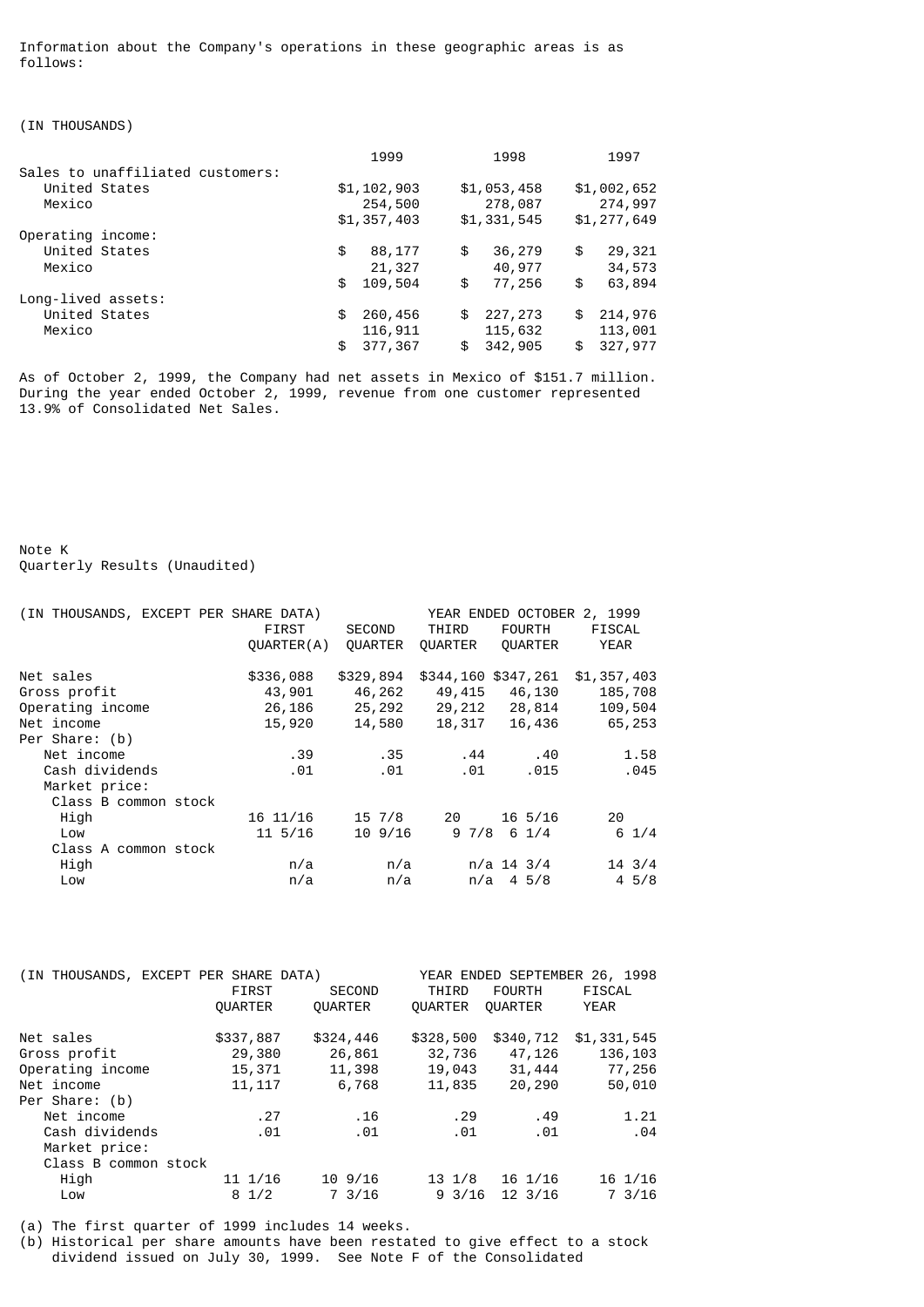Financial Statements of the Company.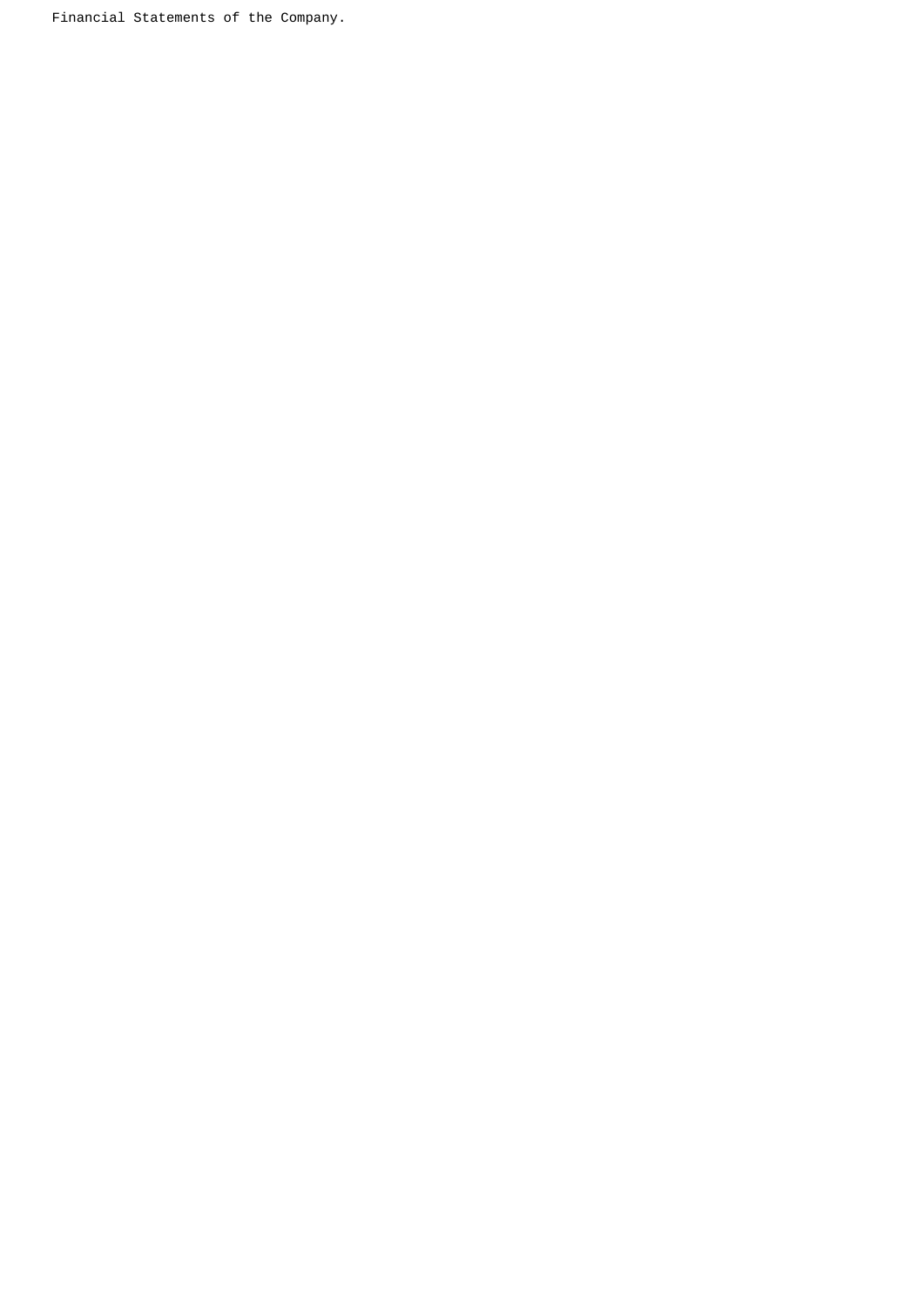# PILGRIM'S PRIDE CORPORATION AND SUBSIDIARIES SCHEDULE II-VALUATION AND QUALIFYING ACCOUNTS

| Col. A                                                                                                                                                                                                                                            | Col. B                               | Col. C<br>ADDITIONS |                                                         | Col. D                                                 | Col. E    |
|---------------------------------------------------------------------------------------------------------------------------------------------------------------------------------------------------------------------------------------------------|--------------------------------------|---------------------|---------------------------------------------------------|--------------------------------------------------------|-----------|
| DESCRIPTION                                                                                                                                                                                                                                       | Balance at<br>Beginning<br>of Period |                     | Charged to Charged to<br>Expenses Accounts-<br>Describe | Deductions- Balance<br>Costs and Other Describe at End | of Period |
| Year ended October 2, 1999:<br>Reserves and allowances deducted<br>From asset accounts:<br>Allowance for doubtful<br>accounts \$3,694,000 \$1,122,000 \$                                                                                          |                                      |                     |                                                         | \$112, 527(1) \$4, 703, 483                            |           |
| Year ended September 26, 1998:<br>Reserves and allowances deducted<br>From asset accounts:<br>Allowance for doubtful<br>accounts \$3,823,000                                                                                                      |                                      |                     | $$409,000$ \$                                           | $$538,000(1)$ \$3,694,000                              |           |
| Year ended September 27, 1997:<br>Reserves and allowances deducted<br>From asset accounts:<br>Allowance for doubtful<br>accounts \$3,985,000 \$ (60,000) \$                                                                                       |                                      |                     |                                                         | \$102,000(1) \$3,823,000                               |           |
| $\mathcal{L} \rightarrow \mathcal{L}$ , and the set of the set of the set of the set of the set of the set of the set of the set of the set of the set of the set of the set of the set of the set of the set of the set of the set of the set of |                                      |                     |                                                         |                                                        |           |

(1) Uncollectable accounts written off, net of recoveries.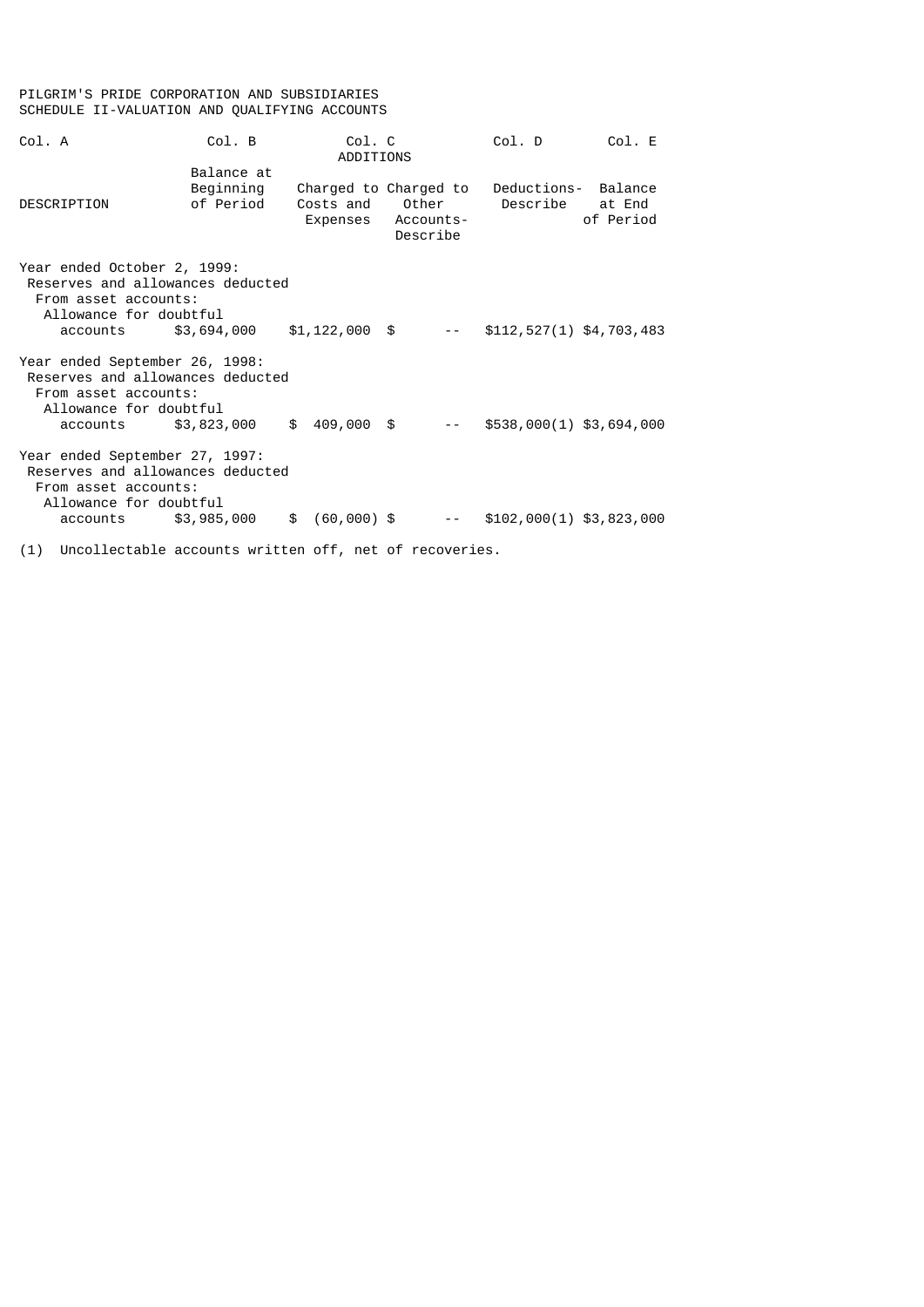|                                                                |          |          | PILGRIM'S PRIDE CORPORATION<br>COMPUTATION OF RATIO OF EARNINGS TO FIXED CHARGES<br>YEAR ENDED |          |          |
|----------------------------------------------------------------|----------|----------|------------------------------------------------------------------------------------------------|----------|----------|
|                                                                | 1999     | 1998     | OCTOBER 2, SEPTEMBER 26, SEPTEMBER 27, SEPTEMBER 28, SEPTEMBER 30,<br>1997                     | 1996     | 1995     |
|                                                                |          |          | (amounts in thousands)                                                                         |          |          |
| EARNINGS:                                                      |          |          |                                                                                                |          |          |
| Income before income taxes<br>and extraordinary<br>charge      | \$90,904 | \$56,522 | \$43,824                                                                                       | \$47     | \$2,091  |
| Add: Total fixed charges<br>(see below) 26,706                 |          | 27,987   | 27,647                                                                                         | 26,788   | 22,309   |
| Less: Interest<br>Capitalized 2,032                            |          | 1,675    | 502                                                                                            | 1,250    | 634      |
| Total<br>Earnings \$115,578                                    |          | \$82,834 | \$70,969                                                                                       | \$25,585 | \$23,766 |
| FIXED CHARGES:                                                 |          |          |                                                                                                |          |          |
| Interest(1) \$20,889                                           |          | \$23,239 | \$23,889                                                                                       | \$23,423 | \$19,076 |
| Portion of rental expense<br>representative of the<br>Interest |          |          |                                                                                                |          |          |
| factor 5,817                                                   |          | 4,748    | 3,758                                                                                          | 3,365    | 3,233    |
| Total fixed<br>charges                                         | \$26,706 | \$27,987 | \$27,647                                                                                       | \$26,788 | \$22,309 |
| Ratio of earnings to fixed<br>charges                          | 4.33     | 2.96     | 2.57                                                                                           |          | 1.07     |
| Coverage<br>deficiency                                         |          |          |                                                                                                | \$1,203  |          |

EXHIBIT 12

(1) Interest includes amortization of capitalized financing fees.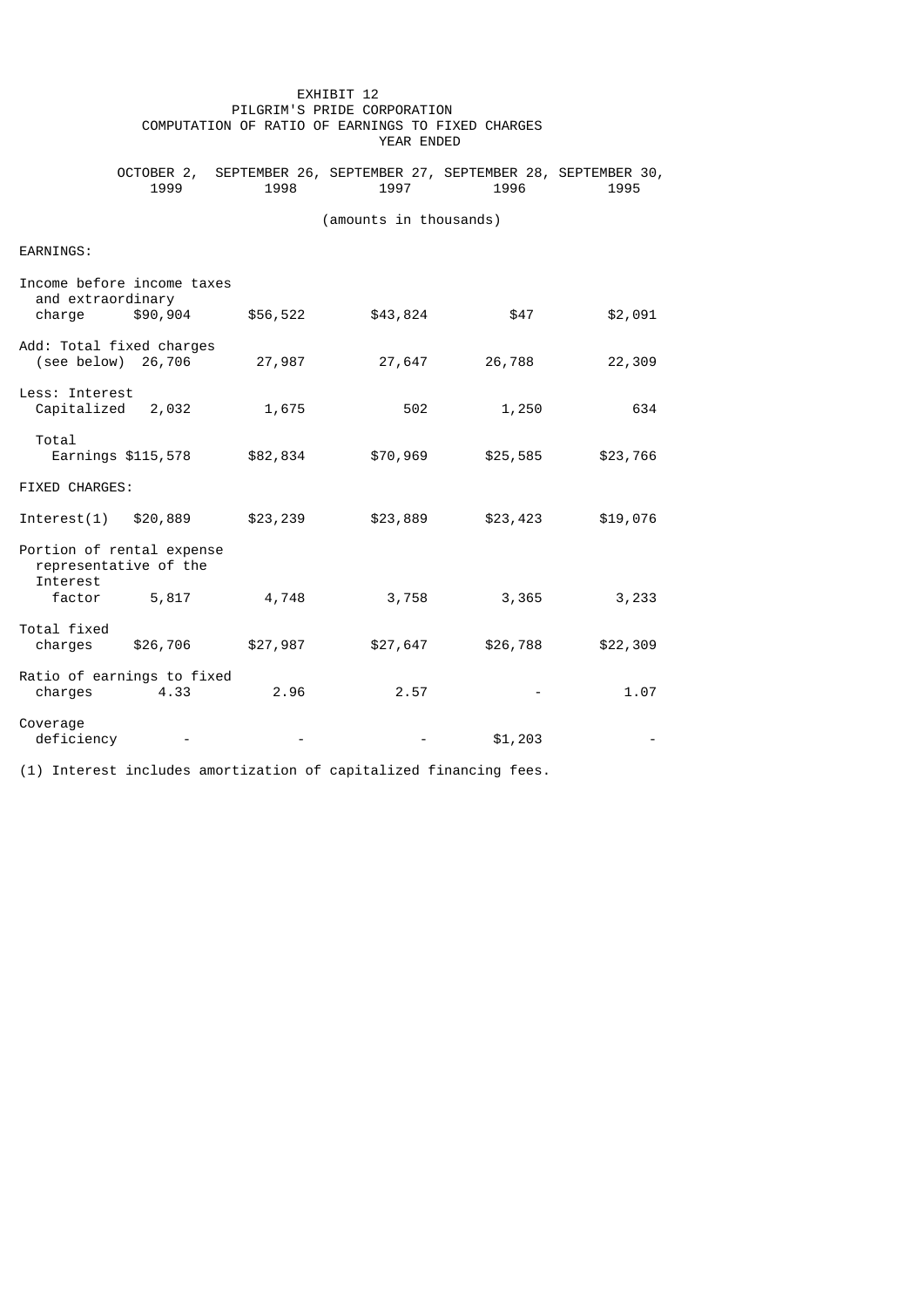- 1. AVICOLA PILGRIM'S PRIDE DE MEXICO, S.A. DE C.V.
- 2. COMPANIA INCUBADORA HIDALGO, S.A. DE C.V.
- 3. INMOBILIARIA AVICOLA PILGRIM'S PRIDE, S. DE R.L. DE C.V.
- 4. PILGRIM'S PRIDE, S.A. DE C.V.
- 5. GALLINA PESADA S.A. DE C.V.
- 6. PILGRIM'S PRIDE FUNDING CORPORATION
- 7. PILGRIM'S PRIDE INTERNATIONAL, INC.
- 8. PPC OF DELAWARE BUSINESS TRUST 9. PPC MARKETING, LTD.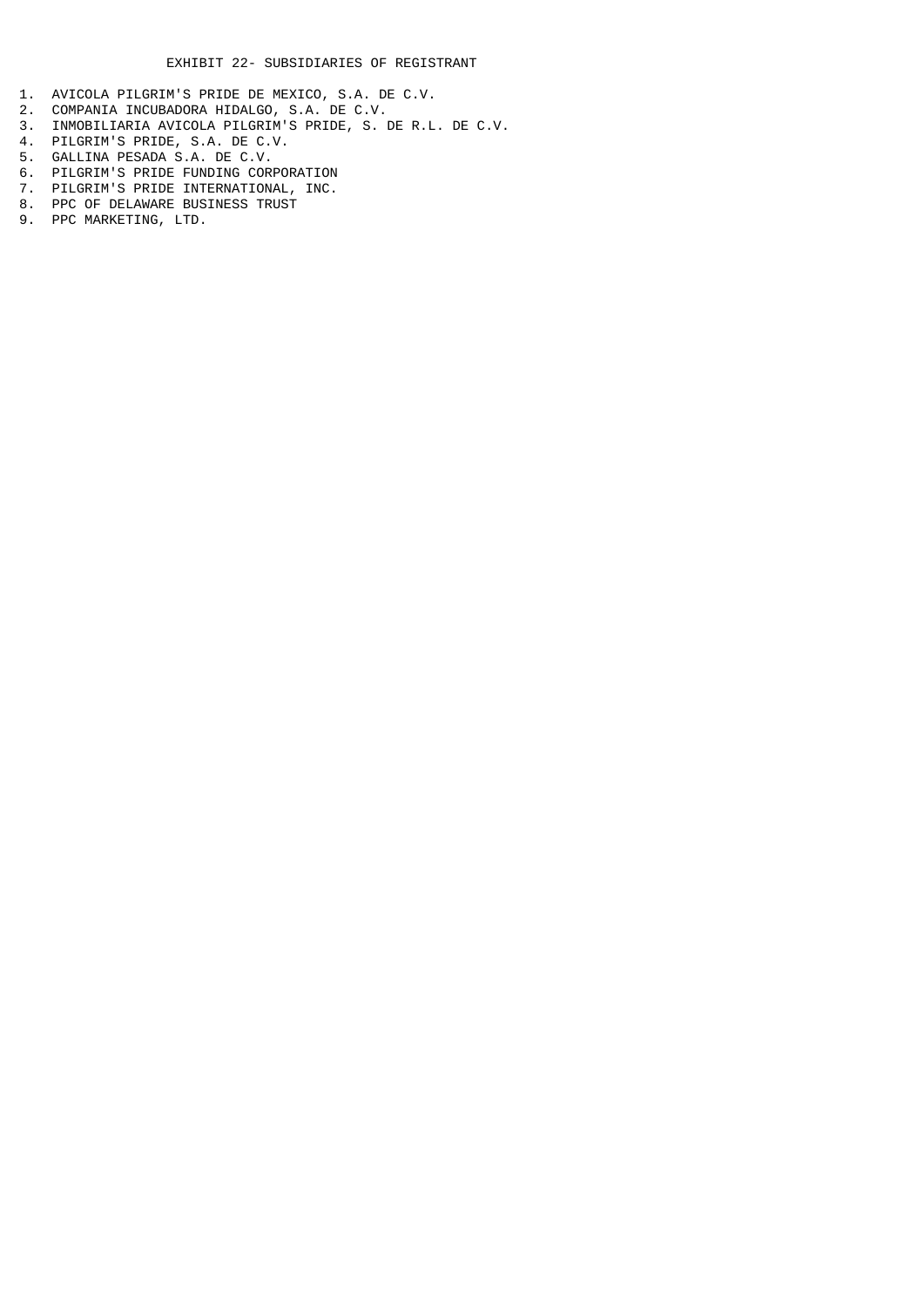# EXHIBIT 23

# CONSENT OF INDEPENDENT AUDITORS

We consent to the incorporation by reference in the Registration Statements (Form S-8 No. 3-12043 and Form S-3 No. 333-84861) of Pilgrim's Pride Corporation, and in the related Prospectuses, of our report dated November 2, 1999, with respect to the consolidated financial statements and schedule of Pilgrim's Pride Corporation included in this Annual Report (Form 10-K) for the year ended October 2, 1999.

ERNST & YOUNG LLP

Dallas, Texas November 24, 1999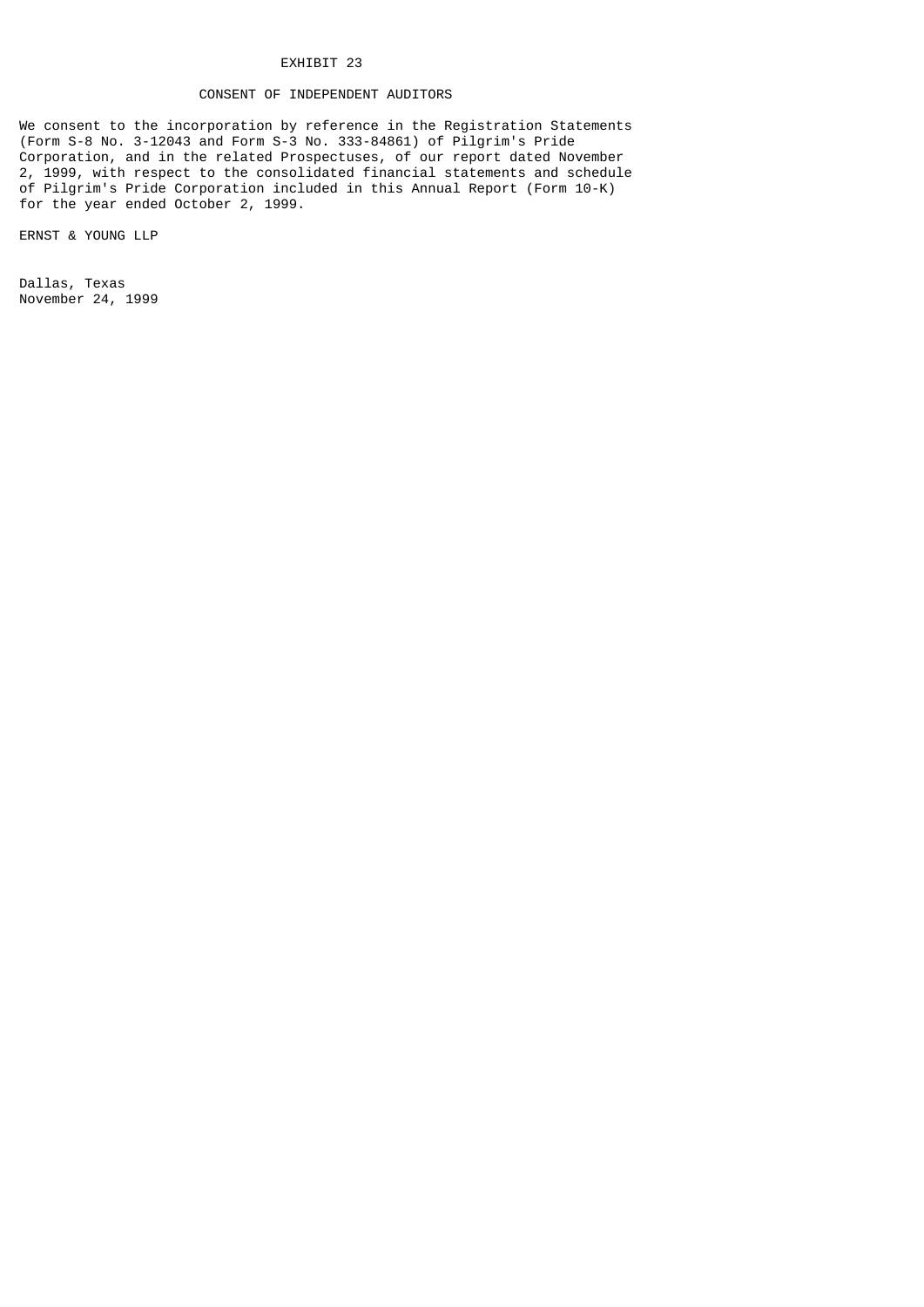YEAR OCT-02-1999 OCT-02-1999 <u>278395</u>  $\begin{matrix} 0 \\ 0 \end{matrix}$   $1.58$ о производите последница в област в селото на селото на селото на селото на селото на селото на селото на село<br>Останата на селото на селото на селото на селото на селото на селото на селото на селото на селото на селото н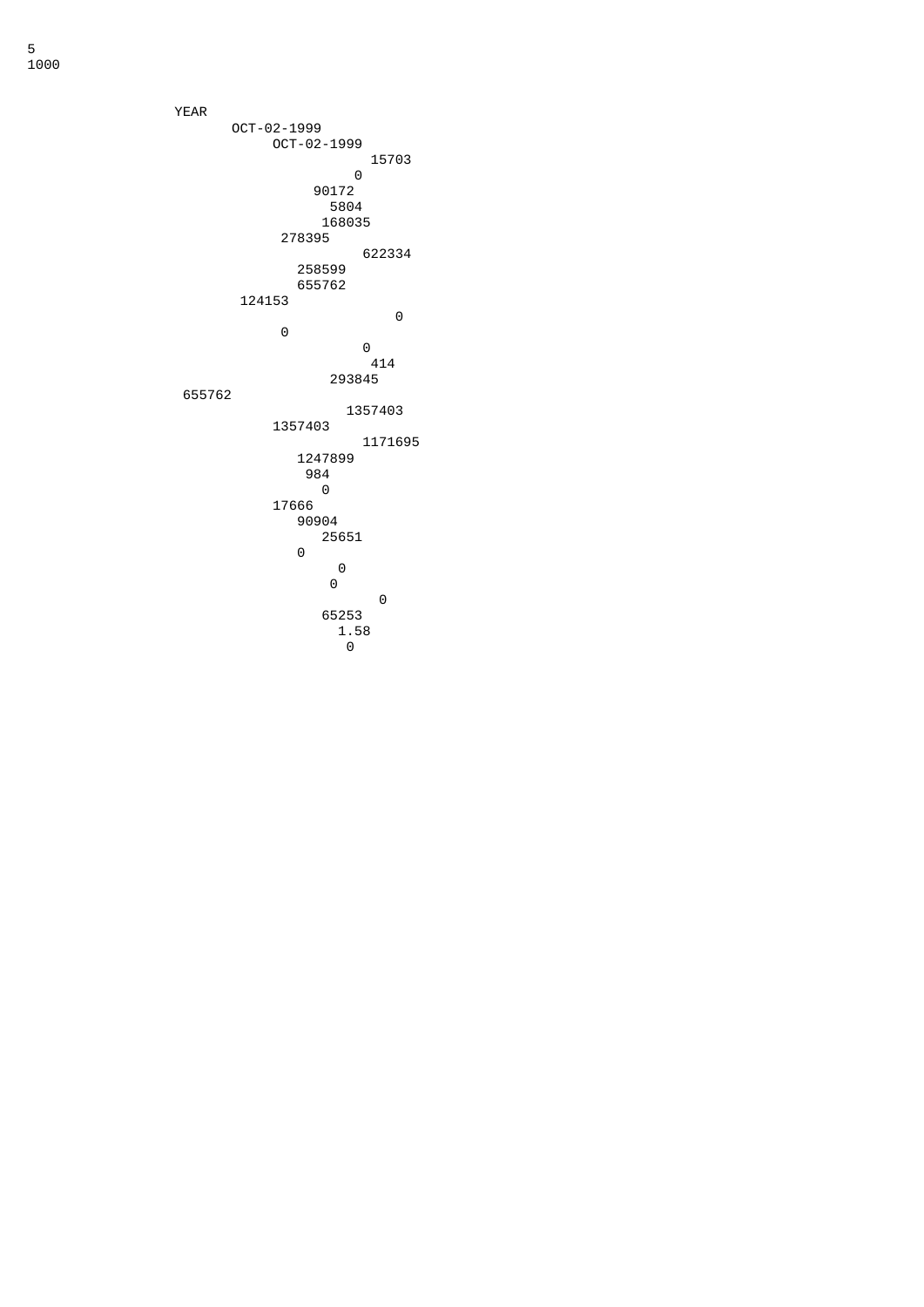SECOND AMENDED AND RESTATED SECURED CREDIT AGREEMENT

Among

# PILGRIM'S PRIDE CORPORATION

**And And And** 

## HARRIS TRUST AND SAVINGS BANK INDIVIDUALLY AND AS AGENT

AND

# The Lenders from time to time Parties Hereto AS LENDERS

Dated as of November 5, 1999

## TABLE OF CONTENTS Pilgrim's Pride Corporation SECOND AMENDED AND RESTATED SECURED CREDIT AGREEMENT

|              | SECTION 1.1. THE REVOLVING CREDIT                            |
|--------------|--------------------------------------------------------------|
|              | Section 1.2. The Notes                                       |
|              | SECTION 1.3. INTEREST RATES                                  |
|              | Section 1.4. Conversion and Continuation of Revolving Credit |
|              | Loans                                                        |
|              | SECTION 1.5. LETTERS OF CREDIT                               |
|              | Section 1.6. Reimbursement Obligation                        |
| SECTION 1.7. | MANNER OF BORROWING AND RATE SELECTION                       |
|              | Section 1.8. Participation in L/Cs                           |
|              | SECTION 1.9. CAPITAL ADEQUACY                                |
|              | Section 1.10. The Bond Letter of Credit                      |
|              | SECTION 1.11. BOND REIMBURSEMENT OBLIGATION                  |
|              | Section 1.12. Participation in the Bond L/C                  |
|              | SECTION 1.13. REDUCTIONS AND REINSTATEMENTS                  |
|              | Section 1.14. Liability of Harris                            |
|              | SECTION 1.15. RELIANCE BY HARRIS                             |
|              | Section 1.16. Notice of Default                              |
|              | SECTION 1.17. INDEMNIFICATION                                |
|              | Section 1.18. Documents and Reports                          |
|              | SECTION 1.19. AMENDMENTS                                     |
| Section 2.   | The Competitive Bid Facility                                 |
|              |                                                              |
|              | SECTION 2.1. AMOUNT AND TERM                                 |
|              | Section 2.2. Competitive Bid Requests                        |
|              | SECTION 2.3. SUBMISSION OF COMPETITIVE BIDS                  |
|              | Section 2.4. Notice of Bids                                  |
| SECTION 2.5. | ACCEPTANCE OR REJECTION OF BIDS                              |
| Section 2.6. | Notice of Acceptance or Rejection of Bid                     |
|              | SECTION 2.7. RESTRICTIONS ON BID LOANS                       |
|              | Section 2.8. Minimum Amount                                  |
|              | SECTION 2.9. THE NOTES                                       |
|              | Section 2.10. Term of and Interest on Bid Loans              |
|              | SECTION 2.11. DISBURSEMENT OF BID LOANS                      |

Section 2.12. Reliance on Telephonic Notices; Indemnity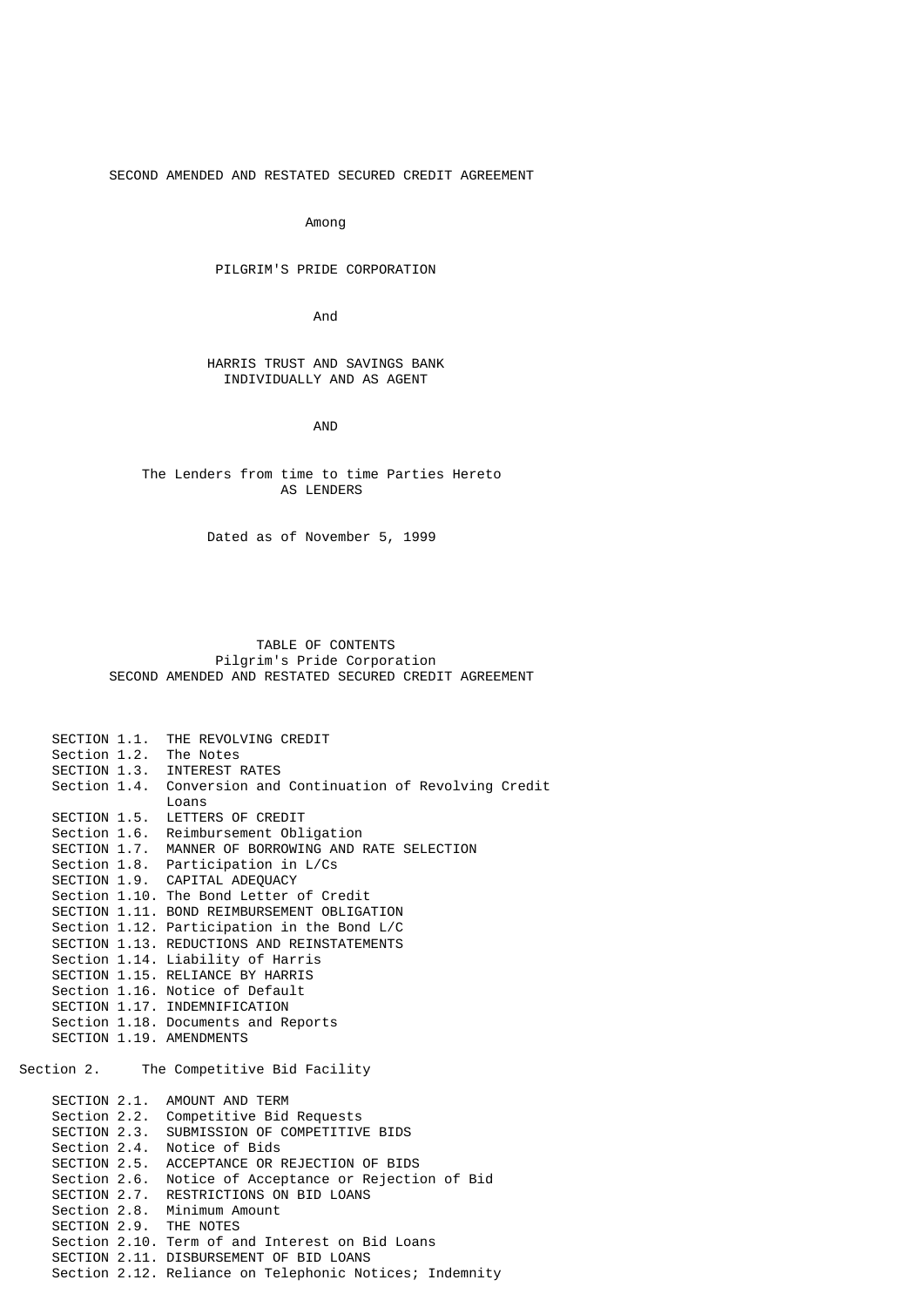Section 3. Fees, Prepayments, Terminations and Place and Application of Payments. SECTION 3.1. FACILITY FEE Section 3.2. Agent's Fee SECTION 3.3. OPTIONAL PREPAYMENTS Section 3.4. Mandatory Prepayments - Borrowing Base SECTION 3.5. PLACE AND APPLICATION OF PAYMENTS Section 4. Definitions SECTION 4.1. CERTAIN TERMS DEFINED Section 4.2. Accounting Terms SECTION 5. REPRESENTATIONS AND WARRANTIES. Section 5.1. Organization and Qualification SECTION 5.2. SUBSIDIARIES<br>Section 5.3. Financial Re Section 5.3. Financial Reports<br>SECTION 5.4. LITIGATION; TAX R LITIGATION; TAX RETURNS; APPROVALS Section 5.5. Regulation U SECTION 5.6. NO DEFAULT Section 5.7. ERISA SECTION 5.8. SECURITY INTERESTS AND DEBT Section 5.9. Accurate Information SECTION 5.10. ENVIRONMENTAL MATTERS Section 5.11. Enforceability SECTION 5.12. RESTRICTIVE AGREEMENTS Section 5.13. Labor Disputes SECTION 5.14. NO VIOLATION OF LAW Section 5.15. No Default Under Other Agreements SECTION 5.16. STATUS UNDER CERTAIN LAWS Section 5.17. Federal Food Security Act SECTION 5.18. FAIR LABOR STANDARDS ACT Section 5.19. Organization and Qualification of the Guarantor SECTION 6. CONDITIONS PRECEDENT Section 6.1. General SECTION 6.2. EACH EXTENSION OF CREDIT Section 7. Covenants SECTION 7.1. MAINTENANCE Section 7.2. Taxes SECTION 7.3. MAINTENANCE OF INSURANCE Section 7.4. Financial Reports SECTION 7.5. INSPECTION AND REVIEWS Section 7.6. Consolidation and Merger<br>SECTION 7.7. TRANSACTIONS WITH AFFILI SECTION 7.7. TRANSACTIONS WITH AFFILIATES<br>Section 7.8. Leverage Ratio Leverage Ratio SECTION 7.9. TANGIBLE NET WORTH Section 7.10. Current Ratio SECTION 7.11. NET TANGIBLE ASSETS TO TOTAL LIABILITIES Section 7.12. Fixed Charge Coverage Ratio SECTION 7.13. MINIMUM NET WORKING CAPITAL Section 7.14. Intentionally Omitted SECTION 7.15. DIVIDENDS AND CERTAIN OTHER RESTRICTED PAYMENTS Section 7.16. Liens SECTION 7.17. BORROWINGS AND GUARANTIES Section 7.18. Investments, Loans and Advances SECTION 7.19. SALE OF PROPERTY Section 7.20. Notice of Suit, Adverse Change in Business or Default SECTION 7.21. ERISA Section 7.22. Use of Loan Proceeds SECTION 7.23. CONDUCT OF BUSINESS AND MAINTENANCE OF EXISTENCE Section 7.24. Additional Information SECTION 7.25. SUPPLEMENTAL PERFORMANCE Section 7.26. Intentionally Omitted SECTION 7.27. COMPLIANCE WITH LAWS, ETC. Section 7.28. Environmental Covenant SECTION 7.29. NEW SUBSIDIARIES Section 7.30. Guaranty Fees SECTION 7.31. KEY MAN LIFE INSURANCE Section 7.32. Sale and Leasebacks SECTION 8. EVENTS OF DEFAULT AND REMEDIES.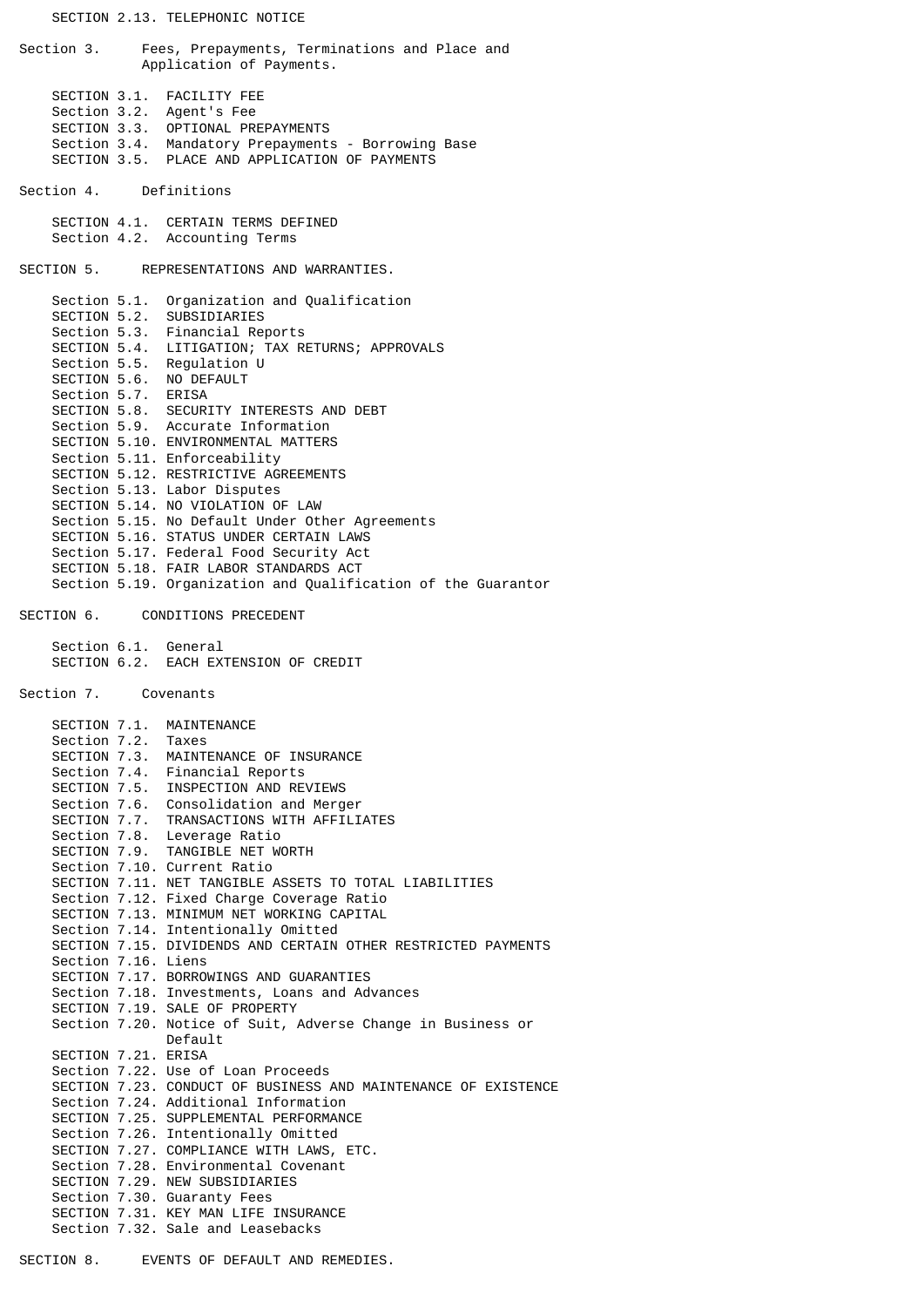Section 8.1. Definitions SECTION 8.2. REMEDIES FOR NON-BANKRUPTCY DEFAULTS Section 8.3. Remedies for Bankruptcy Defaults SECTION 8.4. L/CS Section 8.5. Remedies under the Bond Documents SECTION 9. CHANGE IN CIRCUMSTANCES REGARDING FIXED RATE LOANS Section 9.1. Change of Law SECTION 9.2. UNAVAILABILITY OF DEPOSITS OR INABILITY TO ASCERTAIN THE ADJUSTED EURODOLLAR RATE OR ADJUSTED CD RATE<br>Section 9.3. Taxes and Increas Taxes and Increased Costs SECTION 9.4. FUNDING INDEMNITY Section 9.5. Lending Branch SECTION 9.6. DISCRETION OF BANK AS TO MANNER OF FUNDING Section 10. The Agent SECTION 10.1. APPOINTMENT AND POWERS Section 10.2. Powers SECTION 10.3. GENERAL IMMUNITY Section 10.4. No Responsibility for Loans, Recitals, etc SECTION 10.5. RIGHT TO INDEMNITY Section 10.6. Action Upon Instructions of Banks. SECTION 10.7. EMPLOYMENT OF AGENTS AND COUNSEL Section 10.8. Reliance on Documents; Counsel SECTION 10.9. MAY TREAT PAYEE AS OWNER Section 10.10. Agent's Reimbursement SECTION 10.11. RIGHTS AS A LENDER Section 10.12. Bank Credit Decision SECTION 10.13. RESIGNATION OF AGENT Section 10.14. Duration of Agency SECTION 11. MISCELLANEOUS. Section 11.1. Amendments and Waivers SECTION 11.2. WAIVER OF RIGHTS Section 11.3. Several Obligations SECTION 11.4. NON-BUSINESS DAY Section 11.5. Survival of Indemnities SECTION 11.6. DOCUMENTARY TAXES Section 11.7. Representations SECTION 11.8. NOTICES Section 11.9. Costs and Expenses; Indemnity SECTION 11.10. COUNTERPARTS Section 11.11. Successors and Assigns SECTION 11.12. NO JOINT VENTURE Section 11.13. Severability SECTION 11.14. TABLE OF CONTENTS AND HEADINGS Section 11.15. Participants SECTION 11.16. ASSIGNMENT OF COMMITMENTS BY BANK Section 11.17. Sharing of Payments SECTION 11.18. JURISDICTION; VENUE Section 11.19. Lawful Rate SECTION 11.20. GOVERNING LAW Section 11.21. Limitation of Liability

 SECTION 11.22. NONLIABILITY OF LENDERS Section 11.23. No Oral Agreements.

SIGNATURE PAGE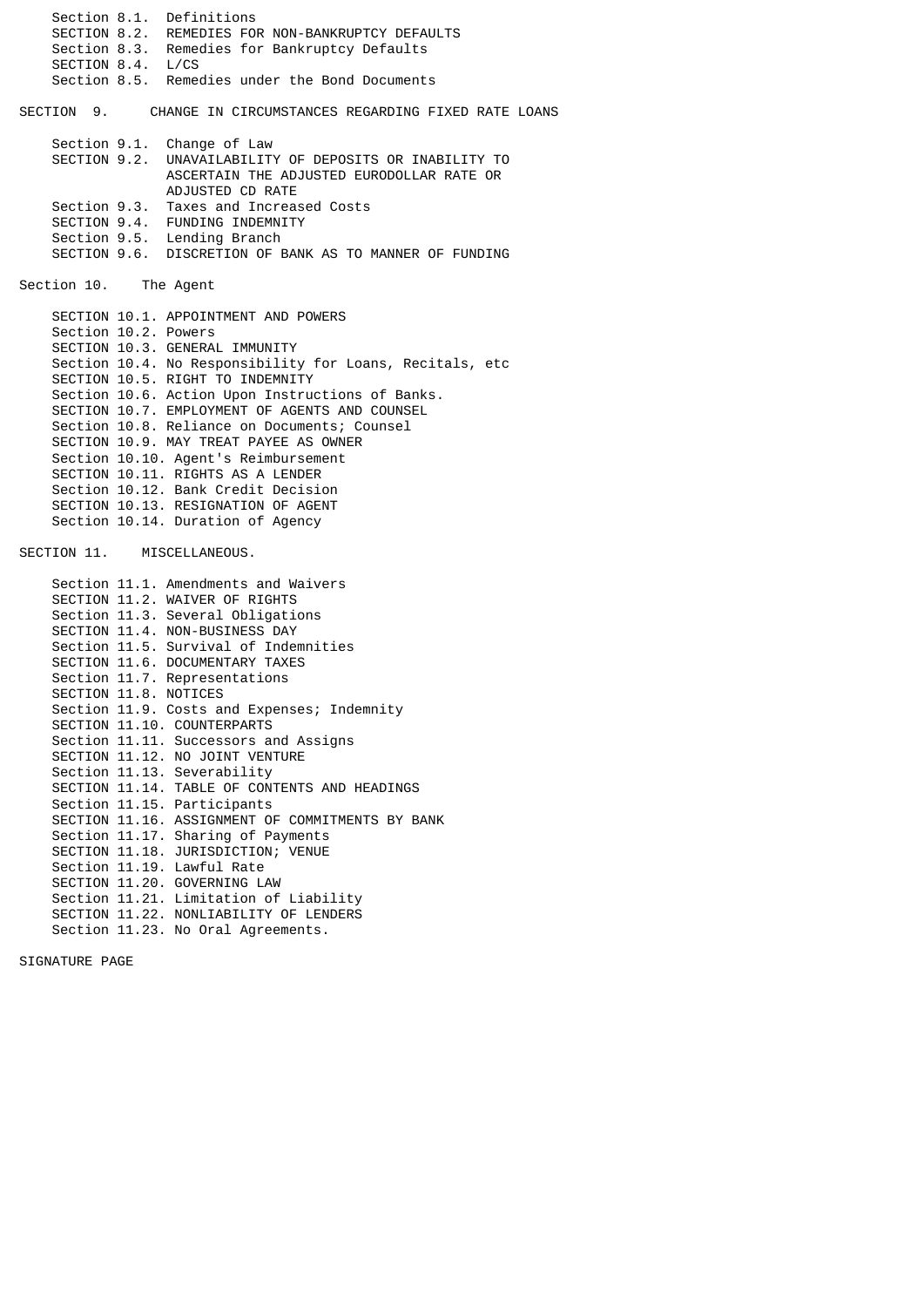- Exhibit A Secured Revolving Credit Note Exhibit B Application and Agreement for Letter of Credit Exhibit C Environmental Disclosure Exhibit D Permitted Liens Exhibit E Form of Legal Opinion Exhibit F Compliance Certificate
- Exhibit G Borrowing Base Certificate
- Exhibit H Subsidiaries
- Exhibit I Intentionally Omitted
- Exhibit J Labor Disputes
- Exhibit K Existing Investments
- Exhibit L Competitive Bid Request Confirmation
- Exhibit M Confirmation of Notice of Competitive Bid Request
- Exhibit N Confirmation of Competitive Bid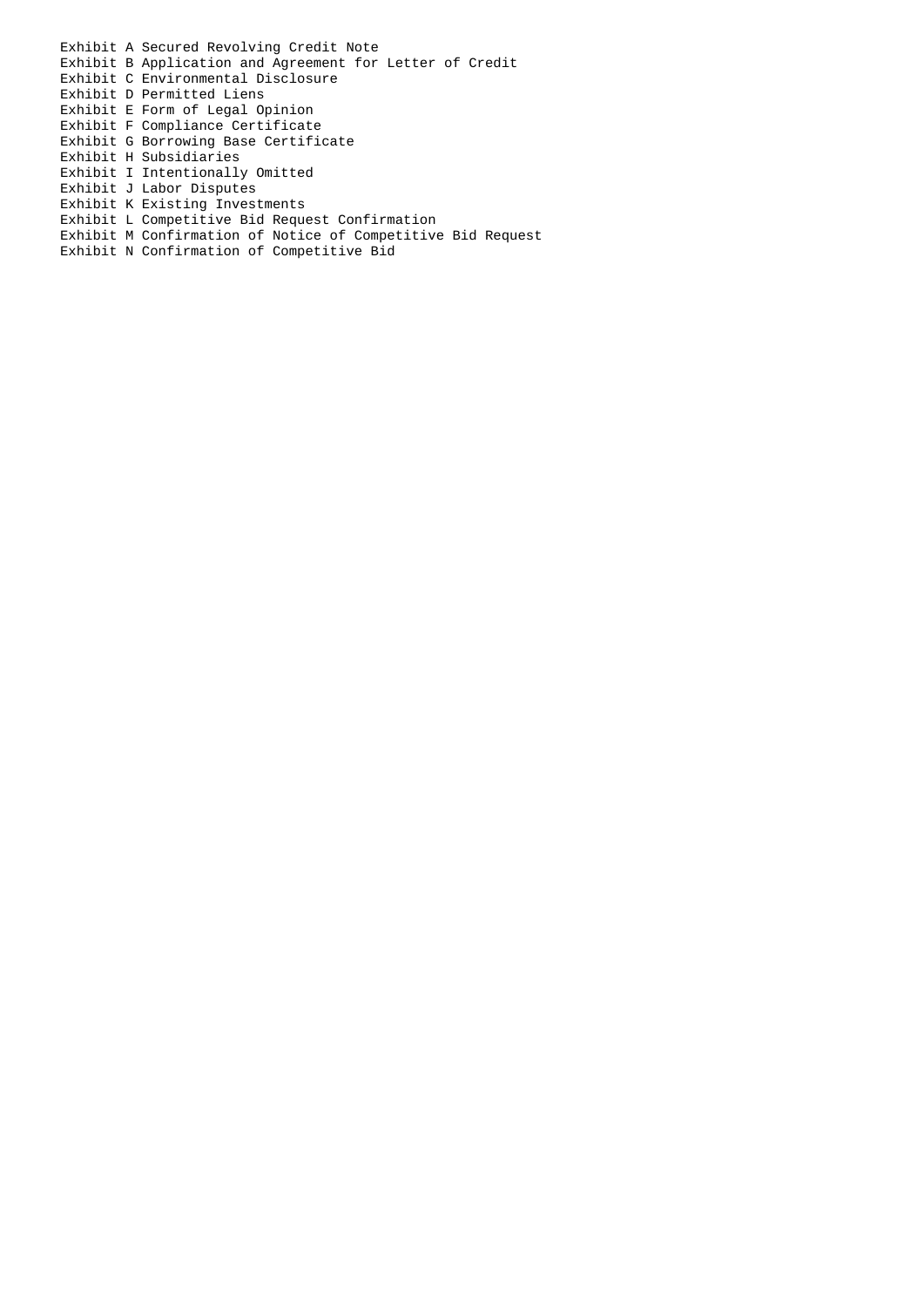SECOND AMENDED AND RESTATED Secured Credit Agreement

Harris Trust and Savings Bank Chicago, Illinois

The lenders from time to time parties hereto

## Ladies and Gentlemen:

 The undersigned, PILGRIM'S PRIDE CORPORATION, a Delaware corporation (the "COMPANY"), refers to the Amended and Restated Secured Credit Agreement dated as of August 11, 1997, as amended and currently in effect between the Company and you (such Secured Credit Agreement as so amended is hereinafter referred to as the "CREDIT AGREEMENT") pursuant to which you agreed to make a revolving credit (the "REVOLVING CREDIT") available to the Company, all as more fully set forth therein. Each of you is hereinafter referred to individually as "BANK" and collectively as "BANKS." Harris Trust and Savings Bank in its individual capacity is sometimes referred to herein as "HARRIS", and in its capacity as Agent for the Banks is hereinafter in such capacity called the "AGENT." The Company requests you to make certain further amendments to the Credit Agreement and, for the sake of convenience and clarity, to restate the Credit Agreement in its entirety as so amended. Accordingly, upon your acceptance hereof in the space provided for that purpose below and upon satisfaction of the conditions precedent to effectiveness hereinafter set forth, Section 1 through 11 of the Credit Agreement and Exhibits A through N thereto shall be amended and as so amended shall be restated in their entirety to read as follows:

SECTION 1. THE REVOLVING CREDIT.

SECTION 1.1. THE REVOLVING CREDIT. (a) Subject to all of the terms and conditions hereof, the Banks agree, severally and not jointly, to extend a Revolving Credit to the Company which may be utilized by the Company in the form of loans (individually a "REVOLVING CREDIT LOAN" and collectively the "REVOLVING CREDIT LOANS"), and L/Cs (as hereinafter defined). The aggregate principal amount of all Revolving Credit Loans under the Revolving Credit plus the aggregate principal amount of all Bid Loans outstanding under this Agreement plus the amount available for drawing under all L/Cs and the aggregate principal amount of all unpaid Reimbursement Obligations (as hereinafter defined) at any time outstanding shall not exceed the lesser of (i) the sum of the Banks' Revolving Credit Commitments (as hereinafter defined) in effect from time to time during the term of this Agreement (as hereinafter defined) or (ii) the Borrowing Base as determined on the basis of the most recent Borrowing Base Certificate. The Revolving Credit shall be available to the Company, and may be availed of by the Company from time to time, be repaid (subject to the restrictions on prepayment set forth herein) and used again, during the period from the date hereof to and including May 31, 2004 (the "TERMINATION DATE").

 (b) At any time not earlier than 120 days prior to, nor later than 60 days prior to, the date that is two years before the Termination Date then in effect (the "ANNIVERSARY DATE"), the Company may request that the Banks extend the then scheduled Termination Date to the date one year from such Termination Date. If such request is made by the Company each Bank shall inform the Agent of its willingness to extend the Termination Date no later than 20 days prior to such Anniversary Date. Any Bank's failure to respond by such date shall indicate its unwillingness to agree to such requested extension, and all Banks must approve any requested extension. At any time more than 15 days before such Anniversary Date the Banks may propose, by written notice to the Company, an extension of this Agreement to such later date on such terms and conditions as the Banks may then require. If the extension of this Agreement to such later date is acceptable to the Company on the terms and conditions proposed by the Banks, the Company shall notify the Banks of its acceptance of such terms and conditions no later than the Anniversary Date, and such later date will become the Termination Date hereunder and this Agreement shall otherwise be amended in the manner described in the Banks' notice proposing the extension of this Agreement upon the Agent's receipt of (i) an amendment to this Agreement signed by the Company and all of the Banks, (ii) resolutions of the Company's Board of Directors authorizing such extension and (iii) an opinion of counsel to the Company equivalent in form and substance to the form of opinion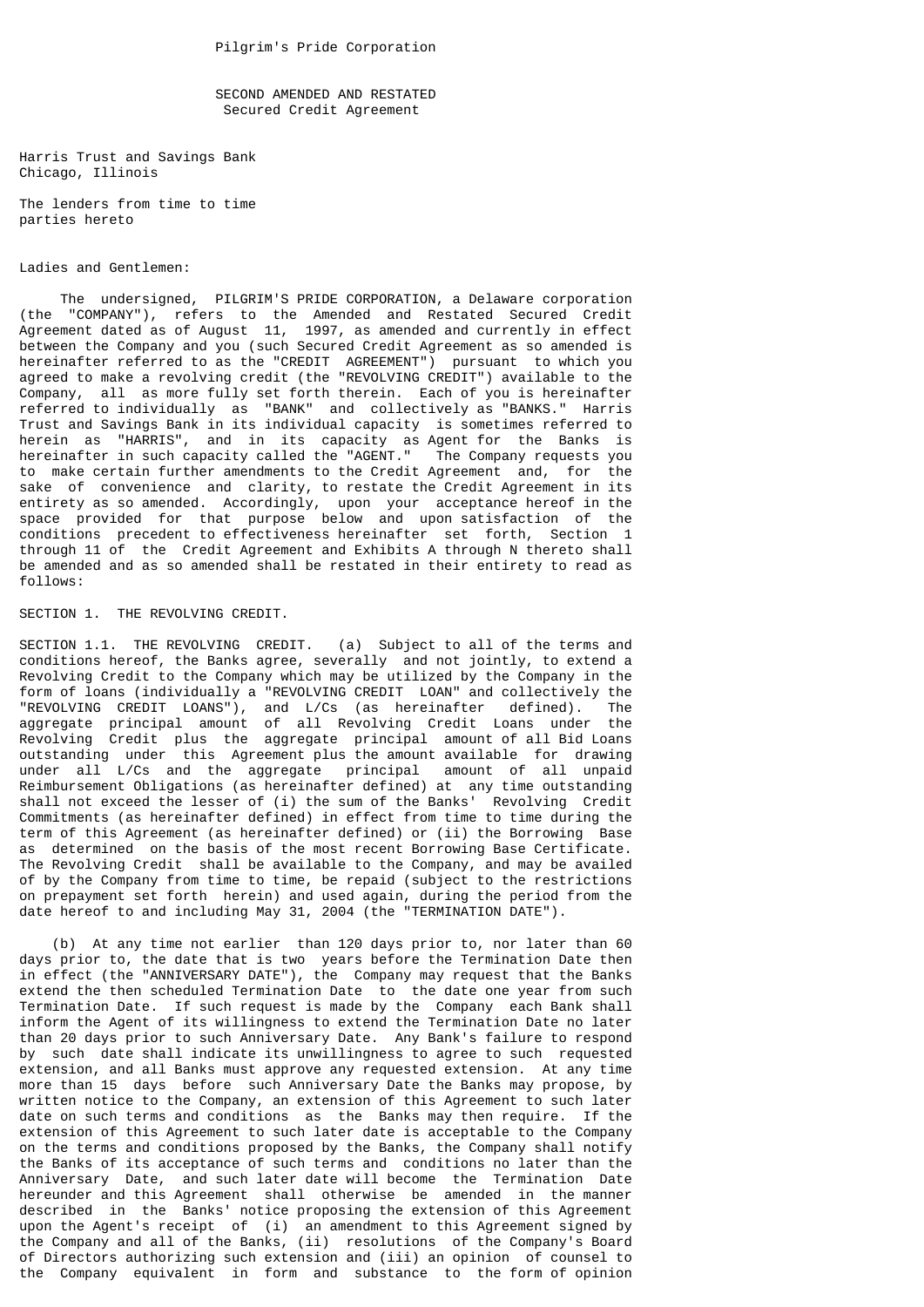attached hereto as Exhibit E and otherwise acceptable to the Banks.

 (c) The respective maximum aggregate principal amounts of the Revolving Credit at any one time outstanding and the percentage of the Revolving Credit available at any time which each Bank by its acceptance hereof severally agrees to make available to the Company are as follows (collectively, the "REVOLVING CREDIT COMMITMENTS" and individually, a "REVOLVING CREDIT COMMITMENT"):

 Harris Trust and Savings Bank \$14,285,714 28.57144% U.S. Bancorp Ag Credit, Inc. \$10,714,286 21.42857% CoBank, ACB \$10,714,286 21.42857% SunTrust Bank, Atlanta \$7,142,857 14.28571% Credit Agricole Indosuez, Chicago Branch \$7,142,857 14.28571% Total \$50,000,000 100%

Each Bank's Revolving Credit Commitment shall be reduced from time to time by the aggregate outstanding principal amount of all Bid Loans made by such Bank, and shall be increased (but in no event above the amount set forth above for each Bank) by the aggregate principal amount of each principal repayment of such Bid Loans made from time to time.

 (d) Loans under the Revolving Credit may be Eurodollar Loans, CD Rate Loans or Domestic Rate Loans. All Loans under the Revolving Credit shall be made from each Bank in proportion to its respective Revolving Credit Commitment as above set forth, as adjusted from time to time to reflect outstanding Bid Loans. Each Domestic Rate Loan shall be in an amount not less than \$3,000,000 or such greater amount which is an integral multiple of \$500,000 and each Fixed Rate Loan shall be in an amount not less than \$3,000,000 or such greater amount which is an integral multiple of \$1,000,000.

SECTION 1.2. THE NOTES. All Revolving Credit Loans made by each Bank hereunder shall be evidenced by a single Secured Revolving Credit Note of the Company substantially in the form of Exhibit A hereto (individually, a "REVOLVING NOTE" and together, the "REVOLVING NOTES") payable to the order<br>of each Bank. The aggregate principal amount of indebtedness evidenced by The aggregate principal amount of indebtedness evidenced by such Revolving Note at any time shall be, and the same is to be determined by, the aggregate principal amount of all Revolving Credit Loans and Bid Loans made by such Bank to the Company pursuant hereto on or prior to the date of determination less the aggregate amount of principal repayments on such Revolving Credit Loans and Bid Loans received by or on behalf of such Bank on or prior to such date of determination. Each Revolving Note shall be dated as of the execution date of this Agreement, and shall be expressed to mature on the Termination Date and to bear interest as provided in Section 1.3 hereof. Each Bank shall record on its books or records or on a schedule to its Revolving Note the amount of each Revolving Credit Loan and Bid Loan made by it hereunder, whether each Revolving Credit Loan is a Domestic Rate Loan, CD Rate Loan or Eurodollar Loan, and, with respect to Fixed Rate Loans and Bid Loans, the interest rate and Interest Period applicable thereto, and all payments of principal and interest and the principal balance from time to time outstanding, provided that prior to any transfer of such Revolving Note all such amounts shall be recorded on a schedule to such Revolving Note. The record thereof, whether shown on such books or records or on the schedule to the Revolving Note, shall be PRIMA FACIE evidence as to all such amounts; provided, however, that the failure of any Bank to record or any mistake in recording any of the foregoing shall not limit or otherwise affect the obligation of the Company to repay all Revolving Credit Loans and Bid Loans made hereunder together with accrued interest thereon. Upon the request of any Bank, the Company will furnish a new Revolving Note to such Bank to replace its outstanding Revolving Note and at such time the first notation appearing on the schedule on the reverse side of, or attached to, such Revolving Note shall set forth the aggregate unpaid principal amount of Revolving Credit Loans and Bid Loans then outstanding from such Bank, and, with respect to each Fixed Rate Loan, the interest rate and Interest Period applicable thereto. Such Bank will cancel the outstanding Revolving Note upon receipt of the new Revolving Note.

SECTION 1.3. INTEREST RATES. (a) DOMESTIC RATE LOANS. Each Domestic Rate Loan shall bear interest (computed on the basis of a year of 360 days and actual days elapsed) on the unpaid principal amount thereof from the date such Loan is made until maturity (whether by acceleration, upon prepayment or otherwise) at a rate per annum equal to the lesser of (i) the Highest Lawful Rate and (ii) the sum of the Applicable Margin plus the Domestic Rate from time to time in effect, payable quarterly in arrears on the last day of each calendar quarter, commencing on the first of such dates occurring after the date hereof and at maturity (whether by acceleration, upon prepayment or otherwise).

(b) EURODOLLAR LOANS. Each Eurodollar Loan under the Revolving Credit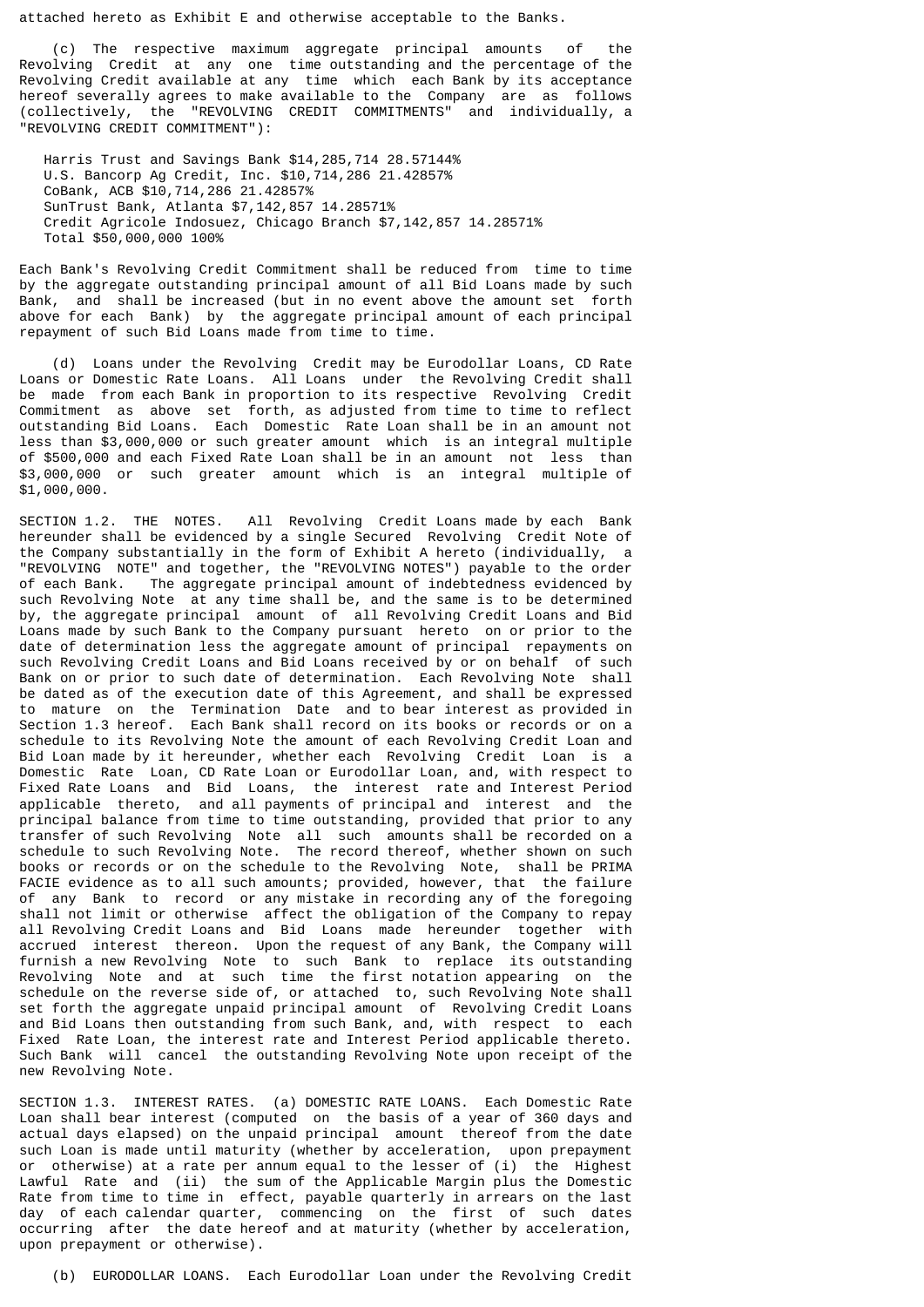shall bear interest (computed on the basis of a year of 360 days and actual days elapsed) on the unpaid principal amount thereof from the date such Loan is made until the last day of the Interest Period applicable thereto or, if earlier, until maturity (whether by acceleration or otherwise) at a rate per annum equal to the lesser of (i) the Highest Lawful Rate and (ii) the sum of the Applicable Margin plus the Adjusted Eurodollar Rate, payable on the last day of each Interest Period applicable thereto and at maturity (whether by acceleration or otherwise) and, with respect to Eurodollar Loans with an Interest Period in excess of three months, on the date occurring every three months from the first day of the Interest Period applicable thereto.

 (c) CD RATE LOANS. Each CD Rate Loan under the Revolving Credit shall bear interest (computed on the basis of a year of 360 days and actual days elapsed) on the unpaid principal amount thereof from the date such Loan is made until the last day of the Interest Period applicable thereto or, if earlier, until maturity (whether by acceleration or otherwise) at a rate per annum equal to the lesser of (i) the Highest Lawful Rate and (ii) the sum of the Applicable Margin plus the Adjusted CD Rate, payable on the last day of each Interest Period applicable thereto and at maturity (whether by acceleration of otherwise) and, with respect to CD Rate Loans with an Interest Period in excess of 90 days, on the date occurring every 90 days from the first day of the Interest Period applicable thereto.

 (d) DEFAULT RATE. During the existence of an Event of Default all Loans and Reimbursement Obligations shall bear interest (computed on the basis of a year of 360 days and actual days elapsed) from the date of such Event of Default until paid in full, payable on demand, at a rate per annum equal to the sum of 2.5% plus the Domestic Rate from time to time in effect plus the Applicable Margin.

SECTION 1.4. CONVERSION AND CONTINUATION OF REVOLVING CREDIT LOANS. (a) Provided that no Event of Default or Potential Default has occurred and is continuing, the Company shall have the right, subject to the other terms and conditions of this Agreement, to continue in whole or in part (but, if in part, in the minimum amount specified for Fixed Rate Loans in Section 1.1 hereof) any Fixed Rate Loan made under the Revolving Credit from any current Interest Period into a subsequent Interest Period, provided that the Company shall give the Agent notice of the continuation of any such Loan as provided in Section 1.7 hereof.

 (b) In the event that the Company fails to give notice pursuant to Section 1.7 hereof of the continuation of any Fixed Rate Loan under the Revolving Credit or fails to specify the Interest Period applicable thereto, or an Event of Default or Potential Default has occurred and is continuing at the time any such Loan is to be continued hereunder, then such Loan shall be automatically converted as (and the Company shall be deemed to have given notice requesting) a Domestic Rate Loan, subject to Sections 1.7(b), 8.2 and 8.3 hereof, unless paid in full on the last day of the then applicable Interest Period.

 (c) Provided that no Event of Default or Potential Default has occurred and is continuing, the Company shall have the right, subject to the terms and conditions of this Agreement, to convert Revolving Credit Loans of one type (in whole or in part) into Revolving Credit Loans of another type from time to time provided that: (i) the Company shall give the Agent notice of each such conversion as provided in Section 1.7 hereof, (ii) the principal amount of any Revolving Credit Loan converted hereunder shall be in an amount not less than the minimum amount specified for the type of Revolving Credit Loan in Section 1.1 hereof, (iii) after giving effect to any such conversion in part, the principal amount of any Fixed Rate Loan under the Revolving Credit then outstanding shall not be less than the minimum amount specified for the type of Loan in Section 1.1 hereof, (iv) any conversion of a Revolving Credit Loan hereunder shall only be made on a Banking Day, and (v) any Fixed Rate Loan may be converted only on the last day of the Interest Period then applicable thereto.

SECTION 1.5. LETTERS OF CREDIT. Subject to all the terms and conditions hereof, satisfaction of all conditions precedent to borrowing under this Agreement and so long as no Potential Default or Event of Default is in existence, at the Company's request Harris may in its discretion issue letters of credit (an "L/C" and collectively the "L/Cs") for the account of the Company subject to availability under the Revolving Credit, and the Banks hereby agree to participate therein as more fully described in Section 1.8 hereof. Each L/C shall be issued pursuant to an Application for Letter of Credit (the "L/C Agreement") in the form of Exhibit B hereto. The L/Cs shall consist of standby letters of credit in an aggregate face amount not to exceed \$20,000,000. Each L/C shall have an expiry date not more than one year from the date of issuance thereof (but in no event later than the Termination Date). The amount available to be drawn under each L/C issued pursuant hereto shall be deducted from the credit otherwise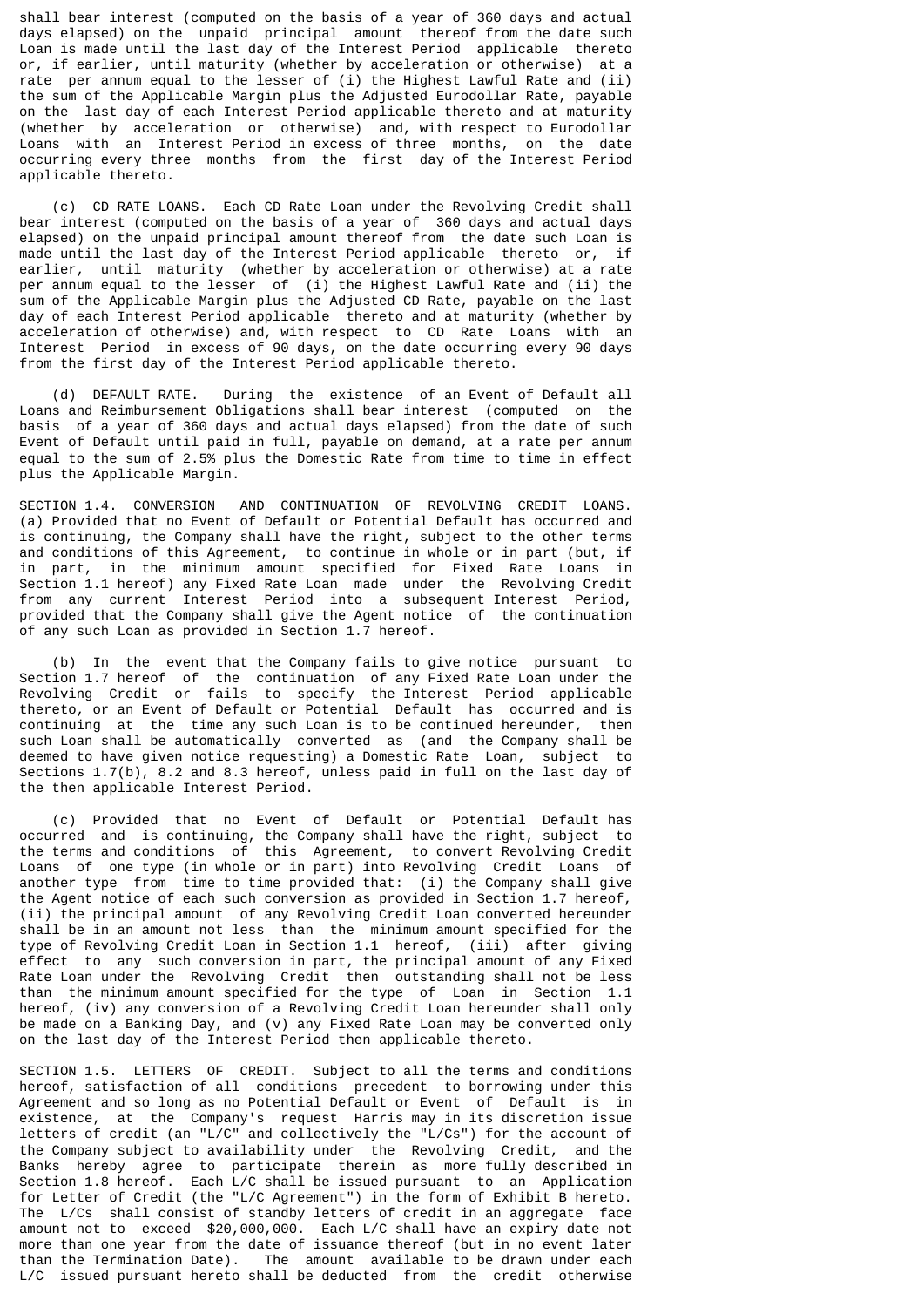available under the Revolving Credit. In consideration of the issuance of L/Cs the Company agrees to pay Harris a fee (the "L/C FEE") in the amount per annum equal to (a) 1.0% of the face amount of each Performance L/C and (b) the Applicable Margin for Eurodollar Loans MINUS one-half of one percent of the stated amount of each Financial Guarantee L/C (in each case computed on the basis of a 360 day year and actual days elapsed) of the face amount for any L/C issued hereunder. In addition the Company shall pay Harris for its own account an issuance fee (the "L/C ISSUANCE FEE") in an amount equal to one-eighth of one percent  $(0.125%)$  of the stated amount of each L/C issued by Harris hereunder. All L/C Fees shall be payable quarterly in arrears on the last day of each calendar quarter and on the Termination Date, and all L/C Issuance Fees shall be payable on the date of issuance of each L/C hereunder and on the date of each extension, if any, of the expiry date of each L/C.

SECTION 1.6. REIMBURSEMENT OBLIGATION. The Company is obligated, and hereby unconditionally agrees, to pay in immediately available funds to the Agent for the account of Harris and the Banks who are participating in L/Cs pursuant to Section 1.8 hereof the face amount of each draft drawn and presented under an L/C issued by Harris hereunder not later than 11:00 a.m. (Chicago Time) on the date such draft is presented for payment to Harris (the obligation of the Company under this Section 1.7 with respect to any L/C is a "REIMBURSEMENT OBLIGATION"). If at any time the Company fails to pay any Reimbursement Obligation when due, the Company shall be deemed to have automatically requested a Domestic Rate Loan from the Banks hereunder, as of the maturity date of such Reimbursement Obligation, the proceeds of which Loan shall be used to repay such Reimbursement Obligation. Such Loan shall only be made if no Potential Default or Event of Default shall exist and upon approval by all of the Banks, and shall be subject to availability under the Revolving Credit. If such Loan is not made by the Banks for any reason, the unpaid amount of such Reimbursement Obligation shall be due and payable to the Agent for the pro rata benefit of the Banks upon demand and shall bear interest at the rate of interest specified in Section 1.3(d) hereof.

SECTION 1.7. MANNER OF BORROWING AND RATE SELECTION. (a) The Company shall give telephonic, telex or telecopy notice to the Agent (which notice, if telephonic, shall be promptly confirmed in writing) no later than (i) 11:00 a.m. (Chicago time) on the date the Banks are requested to make each Domestic Rate Loan, (ii) 11:00 a.m. (Chicago time) on the date at least three (3) Banking Days prior to the date of (A) each Eurodollar Loan which the Banks are requested to make or continue, and (B) the conversion of any CD Rate Loan or Domestic Rate Loan into a Eurodollar Loan and (iii) 11:00 a.m. (Chicago time) on the date at least one (1) Business Day prior to the date of (A) each CD Rate Loan which the Banks are requested to make and (B) the conversion of any Eurodollar Loan or Domestic Rate Loan into a CD Rate Loan. Each such notice shall specify the date of the Revolving Credit Loan requested (which shall be a Business Day in the case of Domestic Rate Loans and CD Rate Loans and a Banking Day in the case of a Eurodollar Loan), the amount of such Revolving Credit Loan, whether the Revolving Credit Loan is to be made available by means of a Domestic Rate Loan, CD Rate Loan or Eurodollar Loan and, with respect to Fixed Rate Loans, the Interest Period applicable thereto; provided, that in no event shall the principal amount of any requested Revolving Credit Loan plus the aggregate principal or face amount, as appropriate, of all Revolving Credit Loans, L/Cs, and unpaid Reimbursement Obligations outstanding hereunder exceed the amounts specified in Section 1.1 hereof. The Company agrees that the Agent may rely on any such telephonic, telex or telecopy notice given by any person who the Agent believes is authorized to give such notice without the necessity of independent investigation and in the event any notice by such means conflicts with the written confirmation, such notice shall govern if any Bank has acted in reliance thereon. The Agent shall, no later than 12:30 p.m. (Chicago time) on the day any such notice is received by it, give telephonic, telex or telecopy (if telephonic, to be confirmed in writing within one Business Day) notice of the receipt of notice from the Company hereunder to each of the Banks, and, if such notice requests the Banks to make, continue or convert any Fixed Rate Loans, the Agent shall confirm to the Company by telephonic, telex or telecopy means, which confirmation shall be conclusive and binding on the Company in the absence of manifest error, the Interest Period and the interest rate applicable thereto promptly after such rate is determined by the Agent.

 (b) Subject to the provisions of Section 6 hereof, the proceeds of each Revolving Credit Loan shall be made available to the Company at the principal office of the Agent in Chicago, Illinois, in immediately available funds, on the date such Revolving Credit Loan is requested to be made, except to the extent such Revolving Credit Loan represents (i) the conversion of an existing Revolving Credit Loan or (ii) a refinancing of a Reimbursement Obligation, in which case each Bank shall record such conversion on the schedule to its Revolving Note, or in lieu thereof, on its books and records, and shall effect such conversion or refinancing, as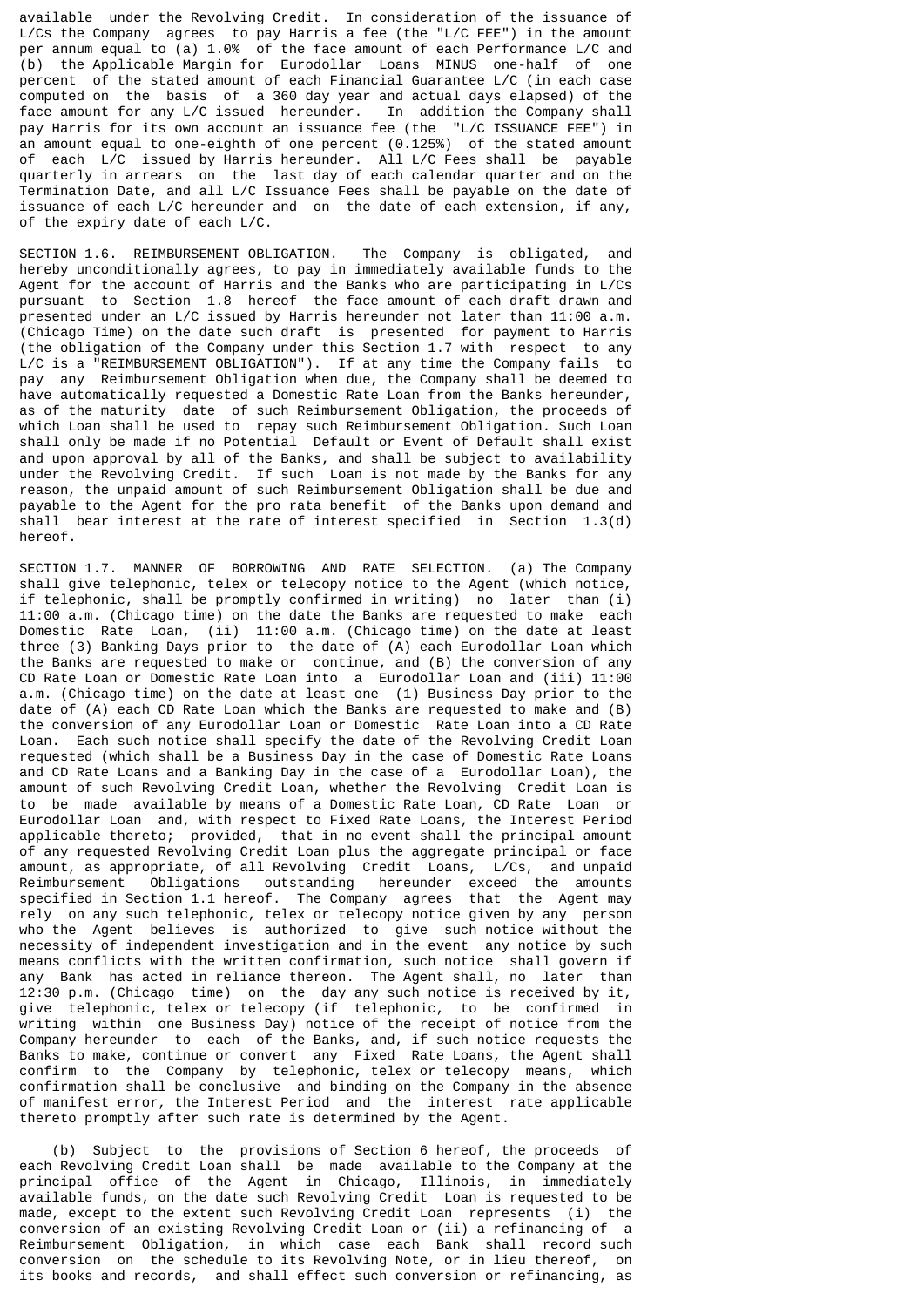the case may be, on behalf of the Company in accordance with the provisions of Section 1.4(a) hereof and 1.8 hereof, respectively. Not later than 2:00 p.m. Chicago time, on the date specified for any Revolving Credit Loan to be made hereunder, each Bank shall make its portion of such Revolving Credit Loan available to the Company in immediately available funds at the principal office of the Agent, except (i) as otherwise provided above with respect to converting or continuing any outstanding Revolving Credit Loans and (ii) to the extent such Revolving Credit Loan represents a refinancing of any outstanding Reimbursement Obligations.

 (c) Unless the Agent shall have been notified by a Bank prior to 1:00 p.m. (Chicago time) on the date a Revolving Credit Loan is to be made by such Bank (which notice shall be effective upon receipt) that such Bank does not intend to make the proceeds of such Revolving Credit Loan available to the Agent, the Agent may assume that such Bank has made such proceeds available to the Agent on such date and the Agent may in reliance upon such assumption (but shall not be required to) make available to the Company a corresponding amount. If such corresponding amount is not in fact made available to the Agent by such Bank, the Agent shall be entitled to receive such amount on demand from such Bank (or, if such Bank fails to pay such amount forthwith upon such demand, to recover such amount, together with interest thereon at the rate otherwise applicable thereto under Section 1.3 hereof, from the Company) together with interest thereon in respect of each day during the period commencing on the date such amount was made available to the Company and ending on the date the Agent recovers such amount, at a rate per annum equal to the effective rate charged to the Agent for overnight Federal funds transactions with member banks of the Federal Reserve System for each day, as determined by the Agent (or, in the case of a day which is not a Business Day, then for the preceding Business Day) (the "FED FUNDS RATE"). Nothing in this Section 1.7(c) shall be deemed to permit any Bank to breach its obligations to make Loans under the Revolving Credit or to limit the Company's claims against any Bank for such breach.

SECTION 1.8. PARTICIPATION IN L/Cs. Each of the Banks will acquire a risk participation for its own account, without recourse to or representation or warranty from Harris, in each L/C upon the issuance thereof ratably in accordance with its Commitment Percentage. In the event any Reimbursement Obligation is not immediately paid by the Company pursuant to Section 1.6 hereof, each Bank will pay to Harris funds in an amount equal to such Bank's ratable share of the unpaid amount of such Reimbursement Obligation (based upon its proportionate share relative to its percentage of the Revolving Credit (as set forth in Section 1.1 hereof)). At the election of all of the Banks, such funding by the Banks of the unpaid Reimbursement Obligations shall be treated as additional Revolving Credit Loans to the Company hereunder rather than a purchase of participations by the Banks in the related L/Cs held by Harris. The availability of funds to the Company under the Revolving Credit shall be reduced in an amount equal to any such L/C. The obligation of the Banks to Harris under this Section 1.8 shall be absolute and unconditional and shall not be affected or impaired by any Event of Default or Potential Default which may then be continuing hereunder. Harris shall notify each Bank by telephone of its proportionate share relative to its percentage of the total Banks' Revolving Credit Commitments set forth in Section 1.1 hereof (a "COMMITMENT PERCENTAGE") of such unpaid Reimbursement Obligation. If such notice has been given to each Bank by 12:00 Noon, Chicago time, each Bank agrees to pay Harris in immediately available and freely transferable funds on the same Business Day. If such notice is received after 12:00 noon, Chicago time, each Bank agrees to pay Harris in immediately available and freely transferable funds no later than the following Business Day. Funds shall be so made available at the account designated by Harris in such notice to the Banks. Upon the election by the Banks to treat such funding as additional Revolving Credit Loans hereunder and payment by each Bank, such Loans shall bear interest in accordance with Section 1.3(a) hereof. Harris shall share with each Bank on a pro rata basis relative to its Commitment Percentage a portion of each payment of a Reimbursement Obligation (whether of principal or interest) and any L/C Fee (but not any L/C Issuance Fee) payable by the Company. Any such amount shall be promptly remitted to the Banks when and as received by Harris from the Company.

SECTION 1.9. CAPITAL ADEQUACY. If, after the date hereof, any Bank or the Agent shall have determined in good faith that the adoption of any applicable law, rule or regulation regarding capital adequacy, or any change therein (including, without limitation, any revision in the Final Risk-Based Capital Guidelines of the Board of Governors of the Federal Reserve System (12 CFR Part 208, Appendix A; 12 CFR Part 225, Appendix A) or of the Office of the Comptroller of the Currency (12 CFR Part 3, Appendix A), or in any other applicable capital rules heretofore adopted and issued by any governmental authority), or any change in the interpretation or administration thereof by any governmental authority, central bank or comparable agency charged with the interpretation or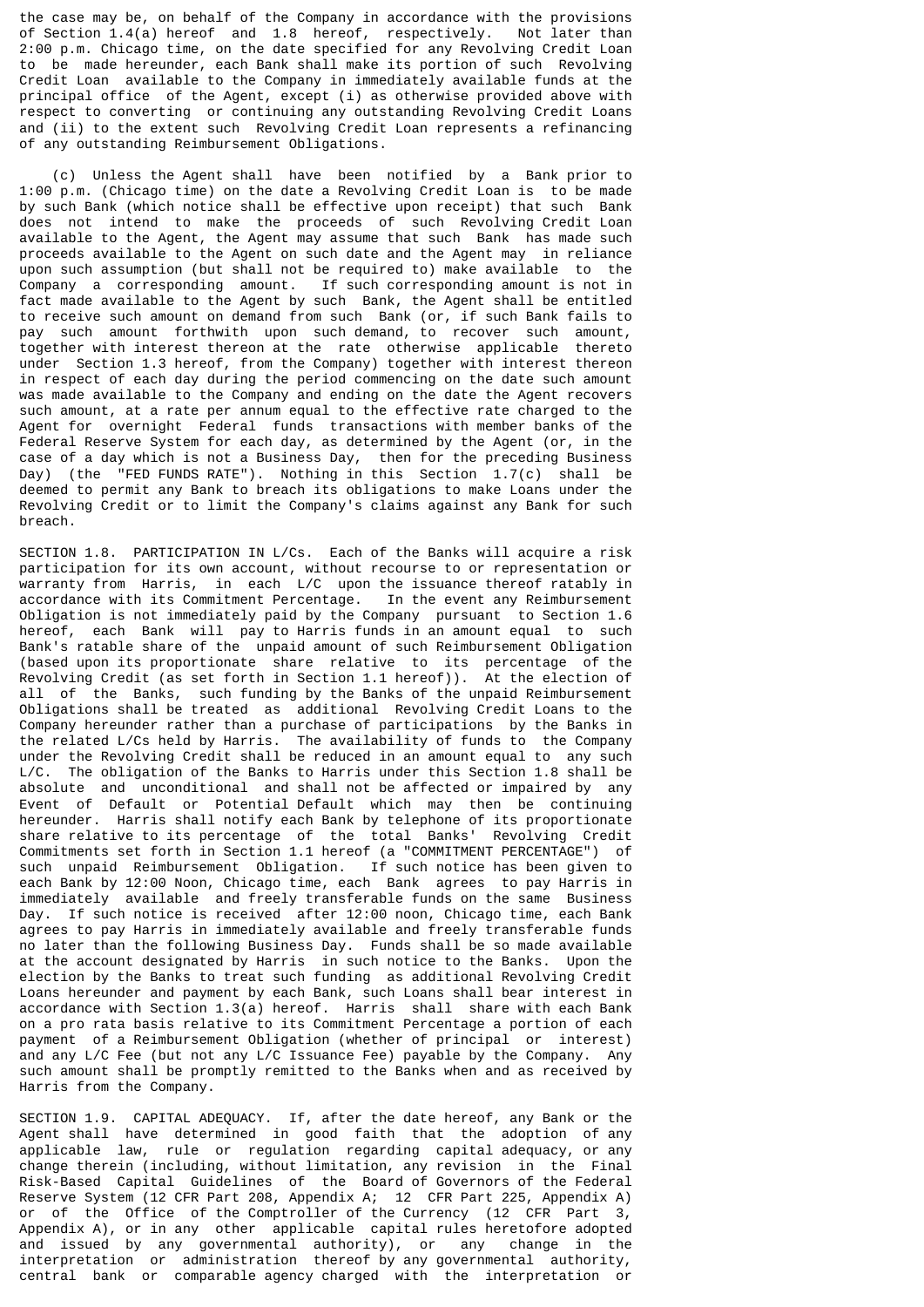administration thereof, or compliance by any Bank (or its Lending Office) with any request or directive regarding capital adequacy (whether or not having the force of law) of any such authority, central bank or comparable agency, has or would have the effect of reducing the rate of return on such Bank's capital, or on the capital of any corporation controlling such Bank, in each case as a consequence of its obligations hereunder to a level below that which such Bank would have achieved but for such adoption, change or compliance (taking into consideration such Bank's policies with respect to capital adequacy) by an amount reasonably deemed by such Bank to be material, then from time to time, within fifteen (15) days after demand by such Bank (with a copy to the Agent), the Company shall pay to such Bank such additional amount or amounts as will compensate such Bank for such reduction.

SECTION 1.10. THE BOND LETTER OF CREDIT. Subject to all the terms and conditions hereof, Harris has issued a standby letter of credit (as amended (including any amendments increasing the amount thereof) and reinstated from time to time, the "BOND L/C") in an original stated amount of up to \$25,239,727.00 (the "BOND L/C COMMITMENT") for the account of the Company. The Bond L/C Commitment shall be separate and apart from, and in addition to, the Revolving Credit Commitments. The Bond L/C was issued pursuant to a Reimbursement Agreement (the "REIMBURSEMENT AGREEMENT" ) for the purpose of supporting the Company's obligations relating to the Bonds. The Bond L/C shall have an expiry date not later than the Termination Date, subject to extension as provided in the Reimbursement Agreement. Nothing contained in this Agreement shall be deemed to require the Company to cause the Bonds to be issued, it being agreed that the issuance of Bonds shall be within the Company's sole discretion. The Company shall pay Harris for its own account an annual issuance fee (the "BOND L/C ISSUANCE FEE") in an amount equal to one-eighth of one percent (0.125%) of the stated amount of the Bond L/C, payable on the date the Bond L/C is issued by Harris and on each annual anniversary thereof.

SECTION 1.11. BOND REIMBURSEMENT OBLIGATION. The Company will pay in immediately available funds to Harris the amount of each demand for payment made under the Bond L/C immediately upon payment by Harris of each amount so demanded and on the date of each such payment by Harris (the obligation of the Company under this Section 1.11 is hereinafter referred to as a "BOND REIMBURSEMENT OBLIGATION").

SECTION 1.12. PARTICIPATION IN THE BOND L/C. Each of the Banks will acquire a risk participation for its own account, without recourse to or representation or warranty from Harris, in the Bond L/C upon the issuance thereof ratably in accordance with its Commitment Percentage. In the event any Bond Reimbursement Obligation is not immediately paid by the Company pursuant to Section 1.11 hereof, each Bank will pay to Harris funds in an amount equal to such Bank's Commitment Percentage of the unpaid amount of such Bond Reimbursement Obligation. The obligation of the Banks to Harris under this Section 1.12 shall be absolute and unconditional and shall not be affected or impaired by any Event of Default or Potential Default which may then be continuing hereunder. Harris shall notify each Bank by telephone of its Commitment Percentage of such unpaid Bond Reimbursement Obligation. If such notice has been given to each Bank by 1:00 p.m., Chicago time, each Bank agrees to pay Harris in immediately available and freely transferable funds on the same Business Day. If such notice is received after 1:00 p.m., Chicago time, each Bank agrees to pay Harris in immediately available and freely transferable funds no later than the following Business Day. Funds shall be so made available at the account designated by Harris in such notice to the Banks. Harris shall share with each Bank on a pro rata basis relative to its Commitment Percentage a portion of each payment of a Bond Reimbursement Obligation (whether of principal or interest) and any Bond L/C Fee (but not the Bond L/C Issuance Fee or any Bond L/C Administration Fee) payable by the Company. Any such amount shall be promptly remitted to the Banks when and as received by Harris from the Company.

SECTION 1.13. REDUCTIONS AND REINSTATEMENTS. The Company and the Banks recognize, acknowledge and agree that (i) the Bond L/C provides for automatic reductions and reinstatements as set forth in the provisions of such Bond L/C, and (ii) the Bond L/C provides for the beneficiary thereof to reduce from time to time the amounts available to be drawn thereon. Each Bank acknowledges that, because the interest component of the Bond L/C may be reinstated at a time when the Company has not reimbursed Harris in full for an interest drawing under the Bond L/C, the total may exceed the Bond L/C Commitment pursuant to Section 1.10 hereof and each Bank agrees to pay Harris its pro rata share of any drawing under the Bond L/C notwithstanding that any such payment may result in the aggregate principal amount owing such Bank hereunder exceeding the Bond L/C Commitment of such Bank.

SECTION 1.14. LIABILITY OF HARRIS. None of the Harris-Related Persons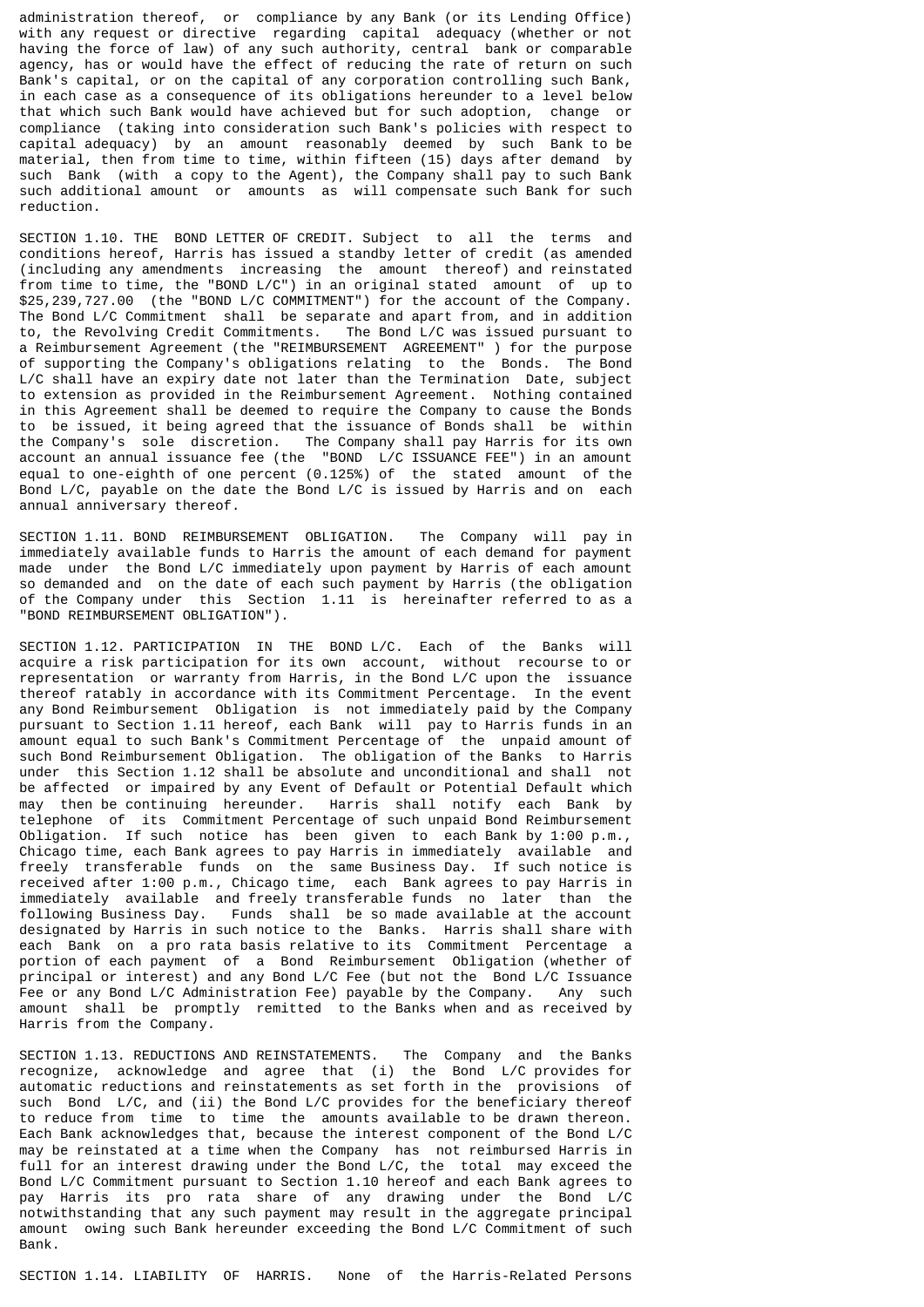shall (i) be liable for any action taken or omitted to be taken by any of them under or in connection with the Reimbursement Agreement or any Bond Document (except for its own gross negligence or willful misconduct), or (ii) be responsible in any manner to any of the Banks for any recital, statement, representation or warranty made by the Company or any Affiliate of the Company, or any officer thereof, contained in the Reimbursement Agreement or any Bond Document, or in any certificate, report, statement or other document referred to or provided for in, or received by Harris under or in connection with, the Reimbursement Agreement or any Bond Document, or for the validity, effectiveness, genuineness, enforceability or sufficiency of the Reimbursement Agreement or any Bond Document, or for any failure of the Company or any other party to the Reimbursement Agreement or any Bond Document to perform its obligations thereunder (other than for the gross negligence or willful misconduct of Harris). No Harris-Related Person shall be under any obligation to any Bank to ascertain or to inquire as to the observance or performance of any of the agreements contained in, or conditions of, the Reimbursement Agreement or any Bond Document, or to inspect the properties, books or records of the Company or any of its Affiliates.

SECTION 1.15. RELIANCE BY HARRIS. Harris shall be entitled to rely, and shall be fully protected in relying, upon any writing, resolution, notice, consent, certificate, affidavit, letter, telegram, facsimile, telex or telephone message, statement or other document or conversation believed by it to be genuine and correct and to have been signed, sent or made by the proper Person or Persons, and upon advice and statements of legal counsel (including counsel to the Company). Harris shall be fully justified in failing or refusing to take any action under the Reimbursement Agreement or any Bond Document which would otherwise require the consent of the Required Banks or all of the Banks unless it shall first receive such advice or concurrence of the Required Banks (or, if required by this Agreement, all Banks) as it deems appropriate and, if it so requests, it shall first be indemnified to its satisfaction by the Banks against any and all liability and expense which may be incurred by it by reason of taking or continuing to take any such action. Harris shall in all cases be fully protected in acting, or in refraining from acting, under the Reimbursement Agreement or any Bond Document in accordance with a request or consent of the Required Banks (or, if required by this Agreement, all Banks) and such request and any action taken or failure to act pursuant thereto shall be binding upon all of the Banks.

SECTION 1.16. NOTICE OF DEFAULT. Harris shall not be deemed to have knowledge or notice of the occurrence of any Potential Default or Event of Default under Section 8.1(1) hereof, unless Harris shall have received written notice from the Company or any other party to a Bond Document. Harris shall take such action with respect to such Potential Default or Event of Default under the Reimbursement Agreement and the Bond Documents as shall be required pursuant to Section 8 hereof; PROVIDED that unless and until Harris shall have received direction under Section 8, Harris may (but shall not be obligated to) take such action, or refrain from taking such action, with respect to such Potential Default or Event of Default as it shall deem advisable and in the best interest of the Banks, except any action resulting in the acceleration or redemption of any Bonds.

SECTION 1.17. INDEMNIFICATION. The Banks shall indemnify upon demand the Harris-Related Persons (to the extent not reimbursed by or on behalf of the Company and without limiting the obligation of the Company to do so), ratably according to such Bank's Commitment Percentage from and against any and all liabilities, obligations, losses, damages, penalties, actions, judgments, suits, costs, expenses and disbursements of any kind whatsoever which may at any time (including at any time following the termination of the Bond L/C) be imposed on, incurred by or asserted against any such Person and which are in any way relating to or arising out of this Agreement or any document contemplated by or referred to herein or the transactions contemplated hereby or thereby or any action taken or omitted by any such Person under or in connection with any of the foregoing; PROVIDED that no Bank shall be liable for the payment to the Harris-Related Persons of any portion of such liabilities, obligations, losses, damages, penalties, actions, judgments, suits, costs, expenses or disbursements resulting solely from such Person's gross negligence or willful misconduct or for the fees and expenses of counsel in connection with the preparation, execution, delivery, administration, or modification of the Reimbursement Agreement or any Bond Document or any amendments thereto. The obligation of the Banks in this Section shall survive the payment of all amounts owing by the Company hereunder.

SECTION 1.18. DOCUMENTS AND REPORTS. Harris agrees to deliver to the Banks promptly upon receipt thereof copies of all documents and reports delivered to Harris pursuant to the Reimbursement Agreement or any Bond Document.

SECTION 1.19. AMENDMENTS. Harris may enter into any amendment or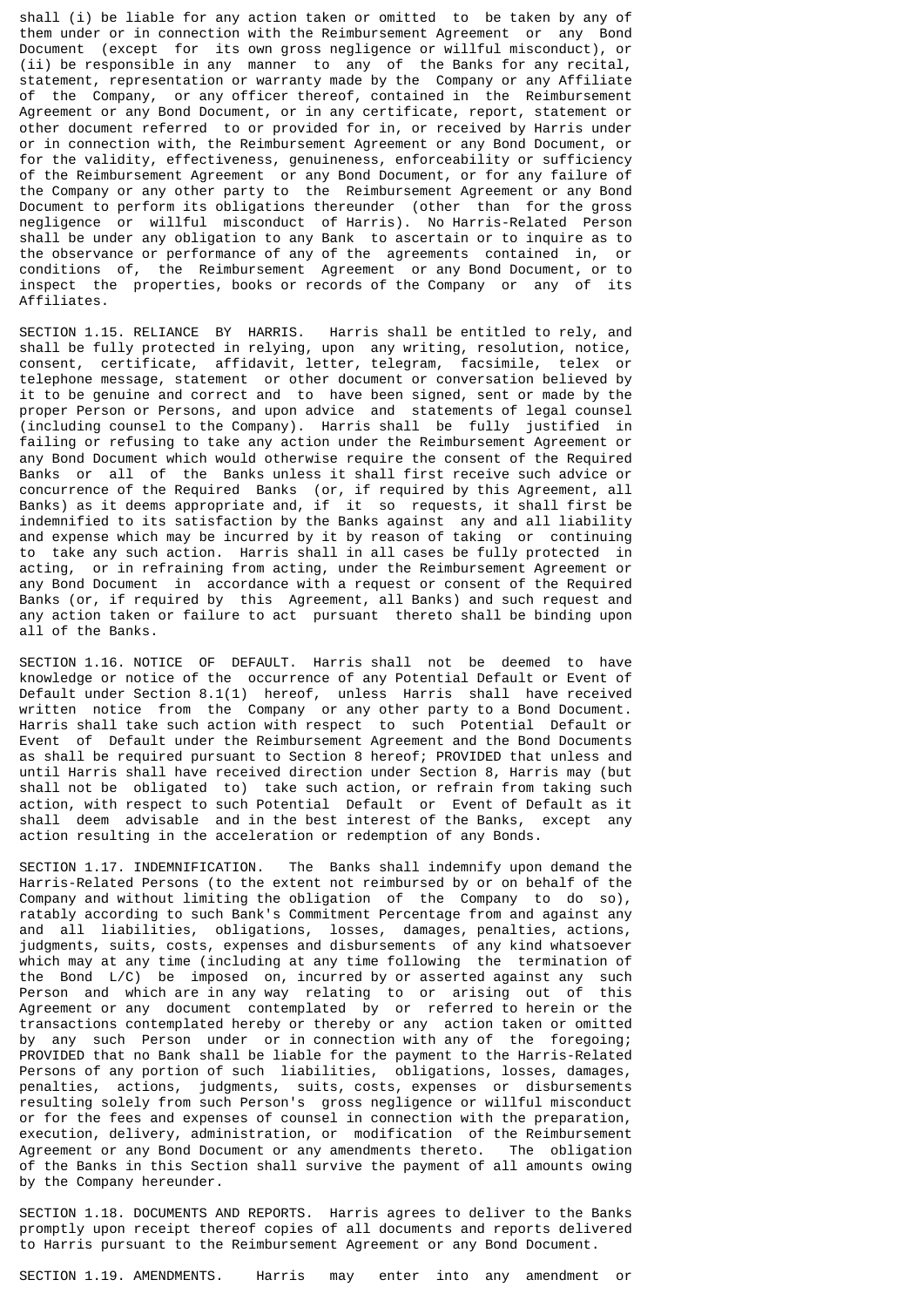modification of, or may waive compliance with the terms of any Bond Document (other than an Indenture) without the consent of any Bank; PROVIDED (a) that without the consent of the Required Banks, Harris shall not execute any instrument agreeing to any amendment or modification of, or waiver of compliance with the Reimbursement Agreement or any Bond Document, which would waive any "EVENT OF DEFAULT" arising under the Reimbursement Agreement or any Bond Document, and (b) without the consent of all of the Banks, Harris shall not execute any instrument agreeing to any amendment or modification of, or waiver of compliance with the Reimbursement Agreement or any Bond Document, (i) which would (A) reduce the principal of, or interest on, any Bond Reimbursement Obligation, (B) postpone the due date for any payment of principal of, or interest on, any Bond Reimbursement Obligation, (C) extend the stated expiration date of the Bond L/C, (D) increase in any material manner (in the reasonable opinion of Harris) the obligations of the Banks, or (E) release or otherwise adversely affect the interests of the Banks in any collateral granted under the Reimbursement Agreement or any Bond Document, or (ii) after the occurrence of a Potential Default or Event of Default.

#### SECTION 2. THE COMPETITIVE BID FACILITY.

SECTION 2.1. AMOUNT AND TERM. The Company may from time to time before the Termination Date request Competitive Bids from the Banks and the Banks may make, at their sole discretion, Bid Loans to the Company on the terms and conditions set forth in this Agreement. Notwithstanding any provision to the contrary contained in this Agreement, (a) the aggregate principal amount of all Bid Loans outstanding hereunder at any time may not exceed \$50,000,000, (b) no Bank may make Bid Loans in an aggregate principal amount in excess of the maximum amount of such Bank's Revolving Credit Commitment set forth in Section 1.1(b) of this Agreement, and (c) the aggregate principal amount of all Bid Loans outstanding hereunder at any time together with the aggregate principal amount of all Revolving Credit Loans outstanding under the Revolving Credit shall not exceed the Banks' Revolving Credit Commitments from time to time in effect. The Company may request Competitive Bids and the Banks may, in their discretion, make such Competitive Bids on the terms and conditions set forth in this Section 2.

SECTION 2.2. COMPETITIVE BID REQUESTS. In order to request Competitive Bids, the Company shall give telephonic notice to be received by the Agent no later than 11:00 A.M., Chicago time, one Business Day before the date, which must be a Business Day, on which a proposed Bid Loan is to be made (the "BORROWING DATE"), followed on the same day by a duly completed Competitive Bid Request Confirmation in the form of Exhibit L hereto to be received by the Agent not later than 11:30 A.M., Chicago time. Competitive Bid Request Confirmations that do not conform substantially to the format of Exhibit L may be rejected and the Agent shall give telephonic notice to the Company of such rejection promptly after it determines (which determination shall be conclusive) that a Competitive Bid Request Confirmation does not substantially conform to the format of Exhibit L. Competitive Bid Requests shall in each case refer to this Agreement and specify (x) the proposed Borrowing Date (which shall be a Business Day), (y) the aggregate principal amount thereof (which shall not be less than \$3,000,000 and shall be an integral multiple of \$1,000,000), and (z) up to 3 Interest Periods with respect to the entire amount specified in such Competitive Bid Request (which must be of no less than 30 and no more than 180 days duration and may not end after the Termination Date). Upon receipt by the Agent of a Competitive Bid Request Confirmation which conforms substantially to the format of Exhibit L attached hereto, the Agent shall invite, by telephone promptly confirmed in writing in the form of Exhibit M attached hereto, the Banks to bid, on the terms and conditions of this Agreement, to make Bid Loans pursuant to the Competitive Bid Request.

SECTION 2.3. SUBMISSION OF COMPETITIVE BIDS. Each Bank may, in its sole discretion, make one or more Competitive Bids to the Company responsive to the Competitive Bid Request. Each Competitive Bid by a Bank must be received by the Agent by telephone not later than 8:45 A.M., Chicago time, on the Borrowing Date, promptly confirmed in writing by a duly completed Confirmation of Competitive Bid substantially in the form of Exhibit N attached hereto to be received by the Agent no later than 9:00 A.M. on the same day; PROVIDED, HOWEVER, that any Competitive Bid made by Harris must be made by telephone to the Company no later than 8:30 A.M., Chicago time, and confirmed by telecopier to the Company no later than 8:45 A.M., Chicago time, on the Borrowing Date. Competitive Bids which do not conform precisely to the terms of this Section 2.3 may be rejected by the Agent and the Agent shall notify the Bank submitting such Competitive Bid of such rejection by telephone as soon as practicable after determining that the Competitive Bid does not conform precisely to the terms of this Competitive Bid does not conform precisely to the terms of this Section 2.3. Each Competitive Bid shall refer to this Agreement and specify (x) the maximum principal amount (which shall not be less than \$3,000,000 and shall be an integral multiple of \$1,000,000) of the Bid Loan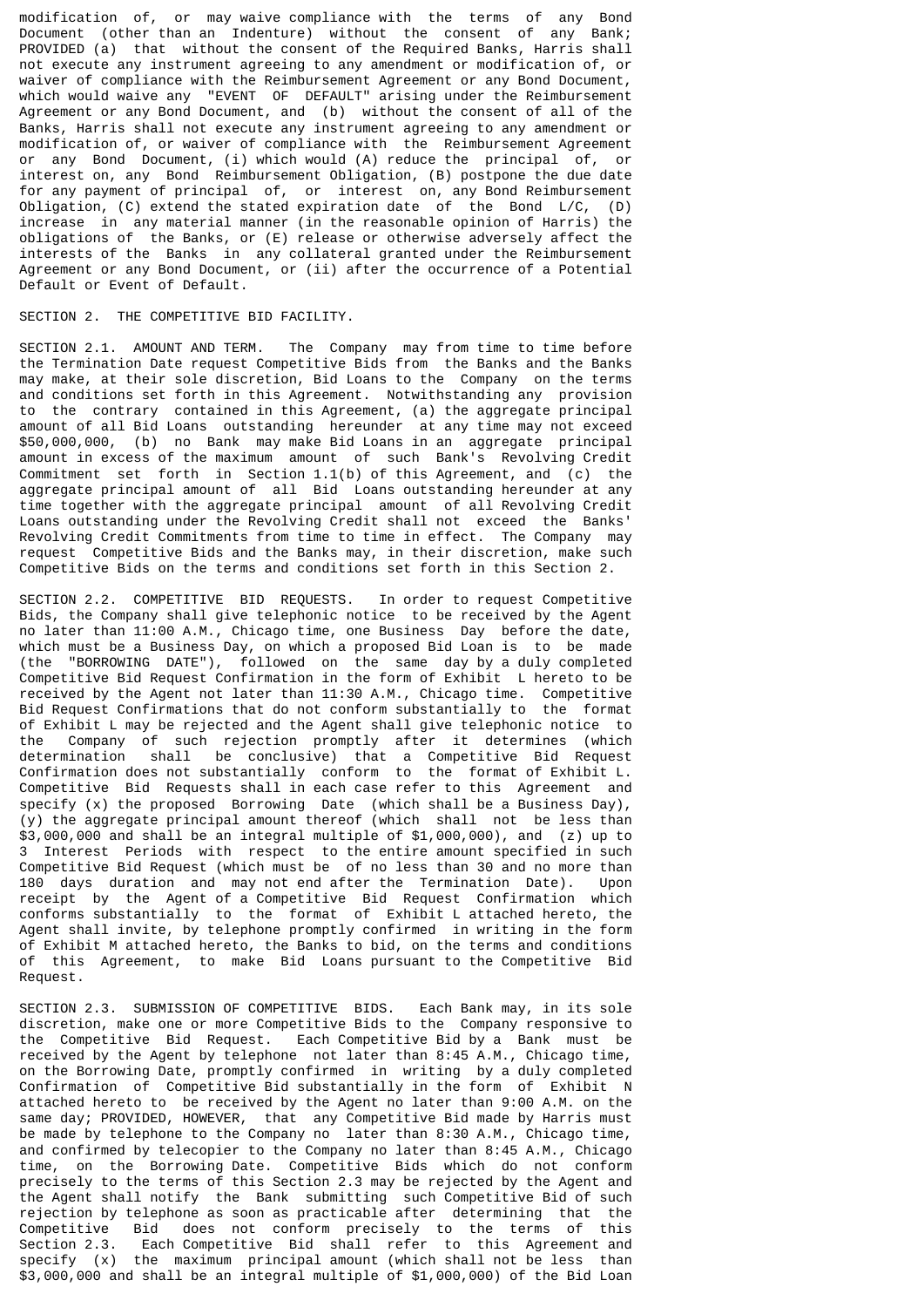that the Bank is willing to make to the Company (y) the Yield (which shall be computed on the basis of a 360-day year and actual days elapsed and for a period equal to the Interest Period applicable thereto) at which the Bank is prepared to make the Bid Loan and (z) the Interest Period applicable thereto. The Agent shall reject any Competitive Bid if such Competitive Bid (i) does not specify all of the information specified in the immediately preceding sentence, (ii) contains any qualifying, conditional, or similar language, (iii) proposes terms other than or in addition to those set forth in the Competitive Bid Request to which it responds, or (iv) is received by the Agent later than 8:45 A.M. (Chicago time). Any Competitive Bid submitted by a Bank pursuant to this Section 2.3 shall be irrevocable and shall be promptly confirmed in writing in the form of Exhibit N; PROVIDED THAT in all events the telephone Competitive Bid received by the Agent shall be binding on the relevant Bank and shall not be altered, modified, or in any other manner affected by any inconsistent terms contained in, or terms missing from, the Bank's Confirmation of Competitive Bid.

SECTION 2.4. NOTICE OF BIDS. The Agent shall give telephonic notice to the Company no later than 9:15 A.M., Chicago time, on the proposed Borrowing Date, of the number of Competitive Bids made, the Yield with respect to each proposed Bid Loan, the Interest Period applicable thereto and the maximum principal amount of each Bid Loan in respect of which a Competitive Bid was made and the identity of the Bank making each bid. The Agent shall send a summary of all Competitive Bids received by the Agent to the Company as soon as practicable after receipt of a Competitive Bid from each Bank that has made a Competitive Bid.

SECTION 2.5. ACCEPTANCE OR REJECTION OF BIDS. The Company may in its sole and absolute discretion, subject only to the provisions of this Section, irrevocably accept or reject, in whole or in part, any Competitive Bid referred to in Section 2.4 above. No later than 9:45 A.M., Chicago time, on the proposed Borrowing Date, the Company shall give telephonic notice to the Agent of whether and to what extent it has decided to accept or reject any or all the Competitive Bids referred to in Section 2.4 above, which notice shall be promptly confirmed in a writing to be received by the Agent on the proposed Borrowing Date; PROVIDED, HOWEVER, that (x) no bid shall be accepted for a Bid Loan in a minimum principal amount of less than \$3,000,000, (y) the Company shall accept bids solely on the basis of ascending Yields for each Interest Period, (z) if the Company declines to borrow, or it is restricted by other conditions hereof from borrowing, the maximum principal amount of Bid Loans in respect of which bids at such Yield have been made, then the Company shall accept a pro rata portion of each bid made at the same Yield, based as nearly as possible on the ratio of the maximum aggregate principal amounts of Bid Loans for which each such bid was made (provided that if the available principal amount of Bid Loans to be so allocated is not sufficient to enable Bid Loans to be so allocated to each such Bank in integral multiples of \$1,000,000, the Company shall select which Banks will be allocated such Bid Loans and will round allocations up or down to the next higher or lower multiple of \$1,000,000 as it shall deem appropriate but in no event shall any Bid Loan be allocated in a principal amount of less than \$3,000,000), and (w) the aggregate principal amount of all Competitive Bids accepted by the Company shall not exceed the amount contained in the related Confirmation of Competitive Bid Request. A notice given by the Company pursuant to this Section 2.5 shall be irrevocable and shall not be altered, modified, or in any other manner affected by any inconsistent terms contained in, or terms missing from, any written confirmation of such notice.

SECTION 2.6. NOTICE OF ACCEPTANCE OR REJECTION OF BID. The Agent shall promptly (but in any event no later than 10:30 A.M., Chicago time) give telephonic notice to the Banks whether or not their Competitive Bids have been accepted (and if so, in what amount and at what Yield) on the proposed Borrowing Date, and each successful bidder will thereupon become bound, subject to Section 7 and the other applicable conditions hereof, to make the Bid Loan in respect of which its bid has been accepted. Each Bank so bound shall notify the Agent upon making the Bid Loan. As soon as practicable on each Borrowing Date, the Agent shall notify each Bank of the aggregate principal amount of all Bid Loans made pursuant to a Competitive Bid Request on such Borrowing Date, the Interest Period(s) applicable thereto and the highest and lowest Yields at which such Bid Loans were made for each Interest Period.

SECTION 2.7. RESTRICTIONS ON BID LOANS. A Bid Loan shall not be made if an Event of Default or Potential Default shall have occurred and be continuing on the date on which such Bid Loan is to be made and the Company may not obtain more than three Bid Loans in any calendar week.

SECTION 2.8. MINIMUM AMOUNT. Each Bid Loan made to the Company on any date shall be in an integral multiple of \$1,000,000 and in a minimum principal amount of \$3,000,000. Bid Loans shall be made in the amounts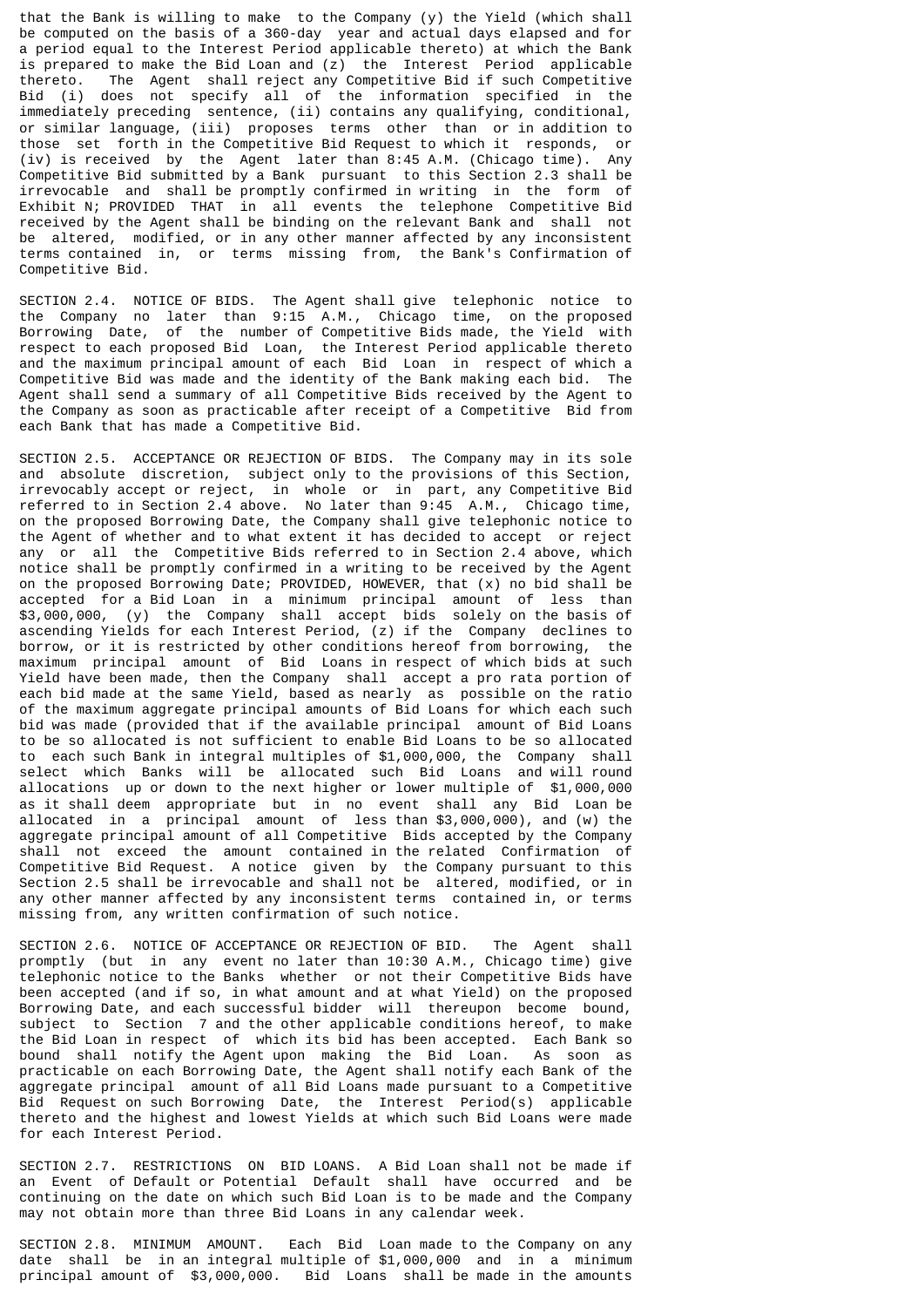accepted by the Company in accordance with Section 2.5.

SECTION 2.9. THE NOTES. The Bid Loans made by each Bank to the Company shall be evidenced by the Revolving Note of the Company payable to the order of such Bank as described in Section 1.2. The outstanding principal balance of each Bid Loan, as evidenced by a Note, shall be payable at the end of every Interest Period applicable to such Bid Loan. Each Bid Loan end of every Interest Period applicable to such Bid Loan. evidenced by each Revolving Note shall bear interest from the date such Bid Loan is made on the outstanding principal balance thereof as set forth in Section 2.10 below.

SECTION 2.10. TERM OF AND INTEREST ON BID LOANS. Each Bid Loan shall bear interest during the Interest Period applicable thereto at a rate per annum equal to the rate of interest offered in the Competitive Bid therefor submitted by the Bank making such Bid Loan and accepted by the Company pursuant to Section 2.5 above. The principal amount of each Bid Loan, together with all accrued interest thereon, shall be due and payable on the last day of the Interest Period applicable thereto and at maturity (whether by acceleration or otherwise) and, with respect to any Interest Period in excess of three months, interest on the unpaid principal amount shall be due on the date occurring every three months after the date the relevant Bid Loan was made. If any payment of principal or interest on any Bid Loan is not made when due, such Bid Loan shall bear interest (computed on the basis of a year of 360 days and actual days elapsed) from the date such payment was due until paid in full, payable on demand, at a rate per annum equal to the sum of 2.5% plus the rate of interest in effect thereon at the time of such default until the end of the Interest Period then applicable thereto, and, thereafter, at a rate per annum equal to the sum of 2.5 plus the Domestic Rate from time to time in effect.

SECTION 2.11. DISBURSEMENT OF BID LOANS. (a) Subject to the provisions of Section 6 hereof, the proceeds of each Bid Loan shall be made available to the Company by, at the Company's option, crediting an account maintained by the Company at Harris Trust and Savings Bank or by wire transfer of such proceeds to such account as the Company shall designate in writing to the Agent from time to time, in immediately available funds. Not later than 12:00 Noon, Chicago time, on the date specified for any Bid Loan to be made hereunder, each Bank which is bound to make such Bid Loan pursuant to Section 2.6 hereof shall make its portion of such Bid Loan available to the Company in immediately available funds at the principal office of the Agent in Chicago, Illinois.

 (b) Unless the Agent shall have been notified by a Bank no later than the time the Agent gives such Bank a notice pursuant to Section 2.6 hereof (which notice shall be effective upon receipt) that such Bank does not intend to make the proceeds of such Bid Loan available to the Agent, the Agent may assume that such Bank has made such proceeds available to the Agent on such date and the Agent may in reliance upon such assumption (but shall not be required to) make available to the Company a corresponding amount. If such corresponding amount is not in fact made available to the Agent by such Bank, the Agent shall be entitled to receive such amount on demand from such Bank (or, if such Bank fails to pay such amount forthwith upon such demand, to recover such amount from the Company) together with interest thereon in respect of each day during the period commencing on the date such amount was made available to the Company and ending on the date the Agent recovers such amount, at a rate per annum equal to the effective rate charged to the Agent for overnight Federal funds transactions with member banks of the Federal Reserve System for each day, as determined by the Agent (or, in the case of a day which is not a Business Day, then for the preceding Business Day). Nothing in this Section 2.11(b) shall be deemed to permit any Bank to breach its obligations to make Bid Loans hereunder, or to limit the Company's claims against any Bank for such breach.

SECTION 2.12. RELIANCE ON TELEPHONIC NOTICES; INDEMNITY. (a) The Company agrees that the Agent may rely on any telephonic notice referred to in this Section 2 and given by any person the Agent reasonably believes is authorized to give such notice without the necessity of independent investigation, and in the event any such telephonic notice conflicts with any written notice relating thereto, or in the event no such written notice is received by the Agent, such telephonic notice shall govern if the Agent or any Bank has acted in reasonable reliance thereon. The Agent's books and records shall be PRIMA FACIE evidence of all of the matters set forth in Sections 2.2, 2.3, 2.4., 2.5 and 2.6 hereof.

 (b) The Company hereby agrees to indemnify and hold the Agent harmless from and against any and all claims, damages, losses, liabilities and expenses, including court costs and legal expenses, paid or incurred by the Agent in connection with any action the Agent may take, or fail to take, in reasonable reliance upon and in accordance with any telephonic notice received by the Agent as described in this Section 2.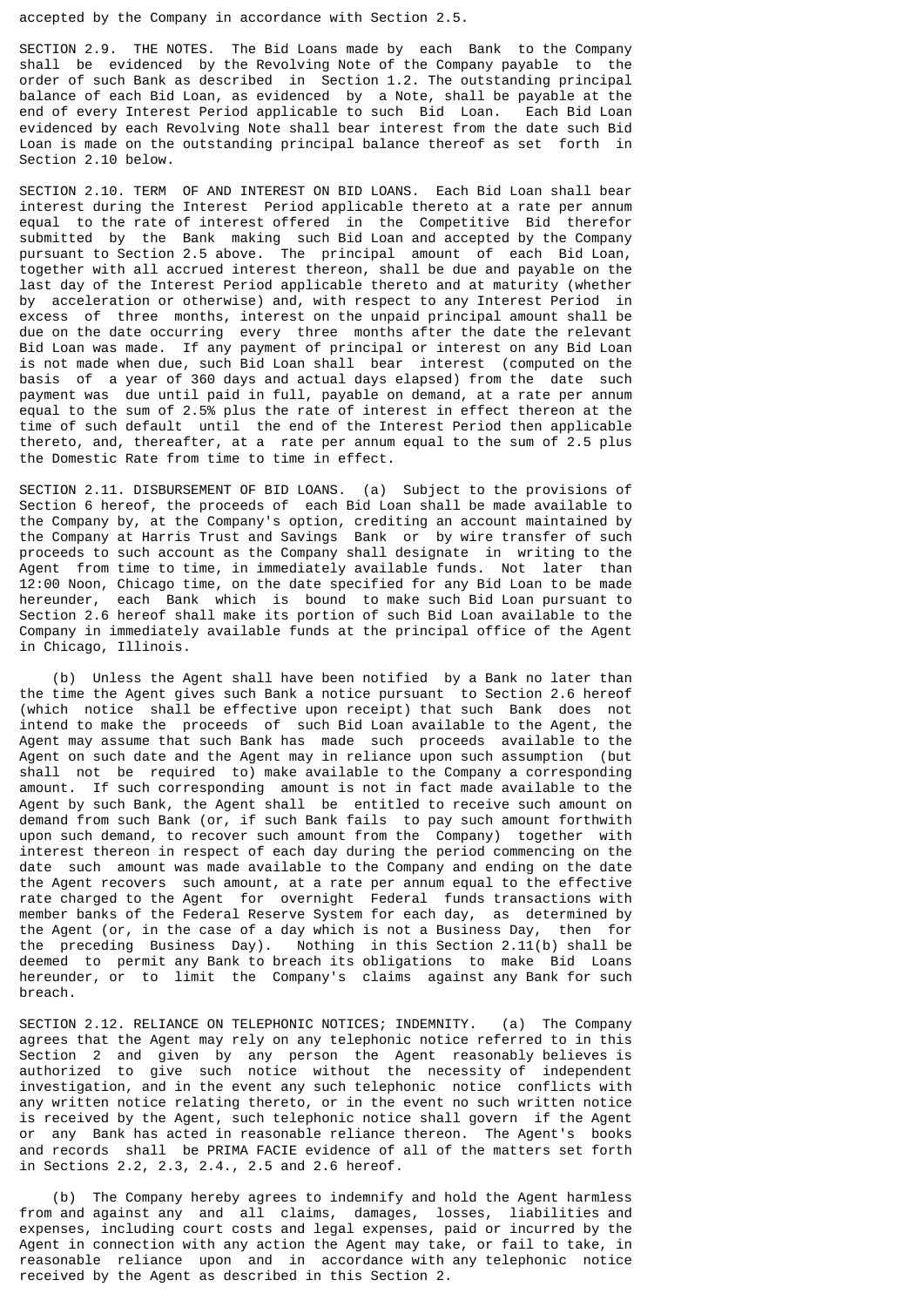(c) The Banks hereby agree to indemnify and hold the Agent harmless from and against any and all claims, damages, losses, liabilities and expenses, including court costs and legal expenses, paid or incurred by the Agent in connection with any action the Agent may take, or fail to take, in reasonable reliance upon and in accordance with any telephonic notice received by the Agent as described in this Section 2, to the extent the Agent is not promptly reimbursed therefor by the Company.

SECTION 2.13. TELEPHONIC NOTICE. Each Bank's telephonic notice to the Agent of its Competitive Bid pursuant to Section 2.3, and the Company's telephonic acceptance of any offer contained in a Bid pursuant to Section 2.5, shall be irrevocable and binding on such Bank and the Company, as applicable, and shall not be altered, modified, or in any other manner affected by any inconsistent terms contained in, or missing from, any written confirmation of such telephonic notice. It is understood and agreed by the parties hereto that the Agent shall be entitled to act, or to fail to act, hereunder in reliance on its records of any telephonic notices provided for herein and that the Agent shall not incur any liability to any Person in so doing if its records conflict with any written confirmation of a telephone notice or otherwise, provided that any such action taken or omitted by the Agent is taken or omitted reasonably and in good faith. It is further understood and agreed by the parties hereto that each party hereto shall in good faith endeavor to provide the notices specified herein by the times of day as set forth in this Section 2 but that no party shall incur any liability or other responsibility for any failure to provide such notices within the specified times; PROVIDED, HOWEVER, that the Agent shall have no obligation to notify the Company of any Competitive Bid received by it later than 8:45 A.M. (Chicago time) on the proposed Borrowing Date, and no acceptance by the Company of any offer contained in a Competitive Bid shall be effective to bind any Bank to make a Bid Loan, nor shall the Agent be under any obligation to notify any Person of an acceptance, if notice of such acceptance is received by the Agent later than 9:45 A.M. (Chicago time) on the proposed Borrowing Date.

SECTION 3. FEES, PREPAYMENTS, TERMINATIONS AND PLACE AND APPLICATION OF PAYMENTS.

SECTION 3.1. FACILITY FEE. For the period from the date hereof to and including the Termination Date, the Company shall pay to the Agent for the account of the Banks a facility fee with respect to the Revolving Credit at the rate of three-eighths of one percent (0.375%) per annum if the Company's Leverage Ratio is equal to or greater than 0.45 to 1 and onequarter of one percent (0.25%) per annum if the Company's Leverage Ratio is less than 0.45 to 1 (in each case computed in each case on the basis of a year of 360 days for the actual number of days elapsed) of the aggregate maximum amount of the Banks' Revolving Credit Commitments hereunder in effect from time to time and whether or not any credit is in use under the Revolving Credit, all such fees to be payable quarterly in arrears on the last day of each calendar quarter commencing on December 31, 1999, and on the Termination Date, unless the Revolving Credit is terminated in whole on an earlier date, in which event the facility fee for the final period shall be paid on the date of such earlier termination in whole.

SECTION 3.2. AGENT'S FEE. The Company shall pay to and for the sole account of the Agent such fees as may be agreed upon in writing from time to time by the Agent and the Company. Such fees shall be in addition to any fees and charges the Agent may be entitled to receive under Section 10 hereunder or under the other Loan Documents.

SECTION 3.3. OPTIONAL PREPAYMENTS. The Company shall have the privilege of prepaying without premium or penalty and in whole or in part (but if in part, then in a minimum principal amount of \$2,500,000 or such greater amount which is an integral multiple of \$100,000) any Domestic Rate Loan at any time upon prior telex or telephonic notice to the Agent on or before 12:00 Noon on the same Business Day. The Company may not prepay any Eurodollar Loan, CD Rate Loan or Bid Loan. Any amount prepaid under the Revolving Credit may, subject to the terms and conditions of this Agreement, be borrowed, repaid and borrowed again.

SECTION 3.4. MANDATORY PREPAYMENTS - BORROWING BASE. The Company shall not permit the sum of the principal amount of all Loans plus the amount available for drawing under all L/Cs and the aggregate principal amount of all unpaid Reimbursement Obligations at any time outstanding to exceed the lesser of (i) the sum of the Banks' Revolving Credit Commitments or (ii) the Borrowing Base as determined on the basis of the most recent Borrowing Base Certificate. In addition to the Company's obligations to pay any outstanding Reimbursement Obligations as set forth in Section 1.6 hereof, the Company will make such payments on any outstanding Loans and Reimbursement Obligations (and, if any L/Cs are then outstanding, deposit an amount equal to the aggregate amount available for drawing under all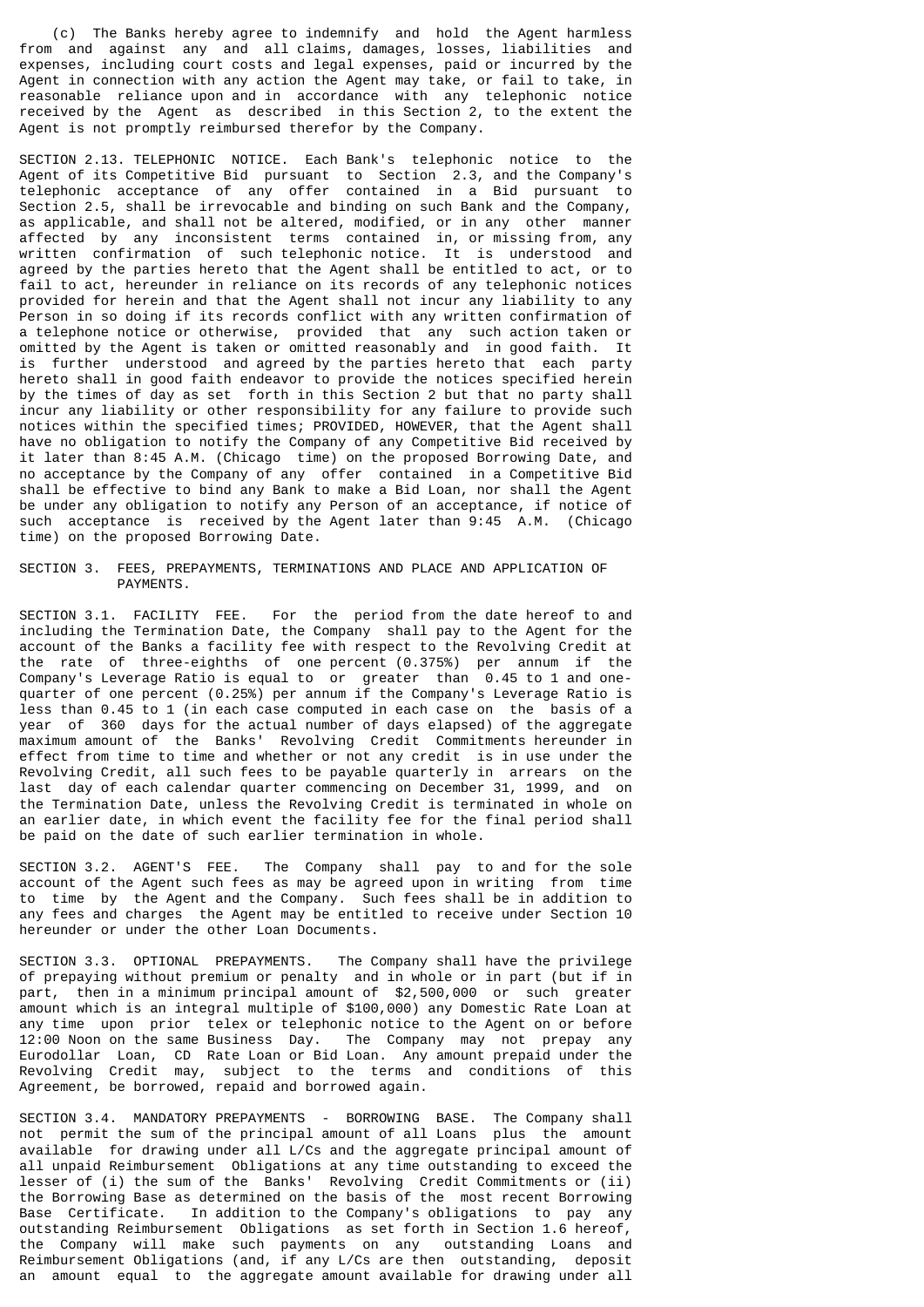L/Cs into an interest bearing account with the Agent which shall be held as additional collateral security for such L/Cs) which are necessary to cure any such excess within three Business Days after the occurrence thereof. Any amount prepaid under the Revolving Credit may, subject to the terms and conditions of this Agreement, be borrowed, prepaid and borrowed again.

SECTION 3.5. PLACE AND APPLICATION OF PAYMENTS. All payments of principal and interest made by the Company in respect of the Notes, Bond Reimbursement Obligations and Reimbursement Obligations and all fees payable by the Company hereunder, shall be made to the Agent at its office at 111 West Monroe Street, Chicago, Illinois 60690 and in immediately available funds, prior to 12:00 noon Chicago time on the date of such payment. All such payments shall be made without setoff or counterclaim and without reduction for, and free from, any and all present and future levies, imposts, duties, fees, charges, deductions withholdings, restrictions or conditions of any nature imposed by any government or any political subdivision or taxing authority thereof. Unless the Banks otherwise agree, any payments received after 12:00 noon Chicago time shall be deemed received on the following Business Day. The Agent shall remit to each Bank its proportionate share of each payment of principal, interest and facility fees, and L/C fees received by the Agent by 3:00 P.M. Chicago time on the same day of its receipt if received by the Agent by 12:00 noon, Chicago time, and its proportionate share of each such payment received by the Agent after 12:00 noon on the Business Day following its receipt by the Agent. In the event the Agent does not remit any amount to any Bank when required by the preceding sentence, the Agent shall pay to such Bank interest on such amount until paid at a rate per annum equal to the Fed Funds Rate. The Company hereby authorizes the Agent to automatically debit its account with Harris for any principal, interest and fees when due under the Notes, any L/C Agreement or this Agreement and to transfer the amount so debited from such account to the Agent for application as herein provided. All proceeds of Collateral shall be applied in the manner specified in the Security Agreement.

SECTION 4. DEFINITIONS.

SECTION 4.1. CERTAIN TERMS DEFINED. The terms hereinafter set forth when used herein shall have the following meanings:

 "ACCOUNT DEBTOR" shall mean the Person who is obligated on a Receivable.

 "ADJUSTED CD RATE" shall mean a rate per annum (rounded upwards, if necessary, to the nearest 1/100 of 1%) determined in accordance with the following formula:

CD RATE Assessment Adjusted CD Rate = 100% - CD Reserve Percentage + Rate

 "ADJUSTED EURODOLLAR RATE" means a rate per annum determined pursuant to the following formula:

Adjusted Eurodollar Rate = EURODOLLAR RATE { }100% - Reserve Percentage

 "AFFILIATE" shall mean any person, firm or corporation which, directly or indirectly controls, or is controlled by, or is under common control with, the Company. As used in this definition the term "CONTROLS" (including the terms "CONTROLLED BY" and "UNDER COMMON CONTROL WITH") shall have the meaning given below.

"AGENT" is defined in the first paragraph of this Agreement.

 "AGREEMENT" shall mean this Second Amended and Restated Secured Credit Agreement as supplemented, modified, restated and amended from time to time.

 "ALTERNATIVE CREDIT FACILITY" shall mean any irrevocable letter of credit, surety bond, insurance policy or other similar instruments, other than the Bond L/C, issued by any Person to support the Company's obligations with respect to the Bonds.

"ANNIVERSARY DATE" has the meaning specified in Section 1.1(b) hereof.

 "APPLICABLE MARGIN" shall mean, with respect to each type of Loan described in Column A below, the rate of interest per annum shown in Columns B, C, D, E and F below for the range of Leverage Ratio specified for each Column: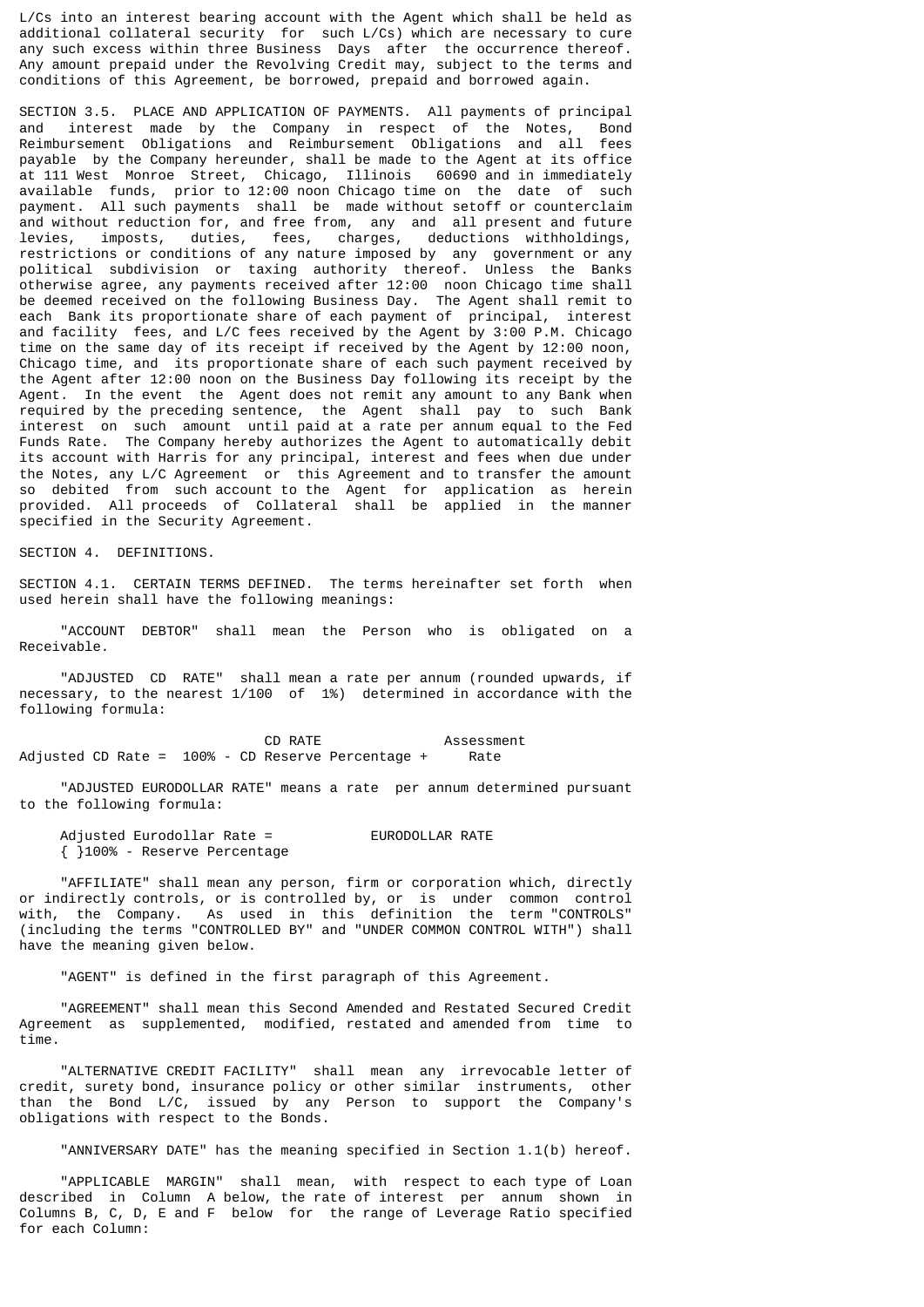0.35 to 1 >0.45 to 1 >0.50 to 1 >0.60 to 1 and and and and <0.45 to 1 <0.5 to 1 <0.60 to 1 <0.70 to 1

Eurodollar Loans 0.625% 1.00% 1.375% 1.625% 2.0% Domestic Rate Loans 0.0% 0.0% 0.125% 0.375% 0.75% CD Rate Loans 0.75% 1.125% 1.50% 1.75% 2.125%

Not later than 5 Business Days after receipt by the Agent of the financial statements called for by Section 7.4 hereof for the applicable fiscal quarter, the Agent shall determine the Leverage Ratio for the applicable period and shall promptly notify the Company and the Banks of such determination and of any change in the Applicable Margins resulting therefrom. Any such change in the Applicable Margins shall be effective as of the date the Agent so notifies the Company and the Banks with respect to all Loans outstanding on such date, and such new Applicable Margins shall continue in effect until the effective date of the next quarterly redetermination in accordance with this Section. Each determination of the Leverage Ratio and Applicable Margins by the Agent in accordance with this Section shall be conclusive and binding on the Company and the Banks absent manifest error. From the date hereof until the Applicable Margins are first adjusted pursuant hereto, the Applicable Margins shall be those set forth in column C above.

 "ASSESSMENT RATE" shall mean the assessment rate (rounded upwards, if necessary, to the nearest 1/100 of 1%) imposed by the Federal Deposit Insurance Corporation or its successors for insuring the Agent's liability for time deposits, as in effect from time to time.

 "BANK" and "BANKS" shall have the meanings specified in the first paragraph of this Agreement.

 "BANKING DAY" shall mean a day on which banks are open for business in Nassau, Bahamas, London, England, Atlanta, Georgia, Denver, Colorado, Wichita, Kansas, Dallas, Texas and Chicago, Illinois, other than a Saturday or Sunday, and dealing in United States Dollar deposits in London, England and Nassau, Bahamas.

 "BID LOAN" shall mean an advance from a Bank to the Company pursuant to the biding procedures described in Section 2 hereof.

 "BONDS" shall mean the \$25,000,000 aggregate principal amount of the Issuer's Environmental Facilities Reserve Bonds (Pilgrim's Pride Corporation Project), Series 1999.

 "BOND DOCUMENTS" shall mean the Indenture and any other instrument and documents relating to the issuance and sale of the Bonds.

"BOND L/C" shall have the meaning specified in Section 1.10 hereof.

 "BOND L/C ADMINISTRATIVE FEES" shall mean the fees payable by the Company pursuant to Sections 2.4(b) and (c) of the Reimbursement Agreement.

 "BOND L/C COMMITMENT" shall have the meaning specified in Section 1.10 hereof.

 "BOND L/C EXPOSURE" shall mean, as of any date of determination, the sum of (a) the unused amount of the Bond L/C Commitment, if any, (b) the aggregate principal amount of all outstanding Bond Reimbursement Obligations, if any, and (c) the maximum amount available to be drawn under the Bond L/C (after giving effect to any reductions thereof as provided in the Bond L/C), each determined on such date.

 "BOND L/C FEE" shall mean the fee payable by the Company pursuant to Section 2.4(a) of the Reimbursement Agreement.

 "BOND REIMBURSEMENT OBLIGATION" shall have the meaning specified in Section 1.11 hereof.

 "BORROWING BASE", as determined on the basis of the information contained in the most recent Borrowing Base Certificate, shall mean an amount equal to:

 (a) 65% of the Value of Eligible Inventory consisting of feed grains, feed and ingredients, plus

 (b) 65% percent of the Value of Eligible Inventory consisting of live and dressed broiler chickens and commercial eggs, plus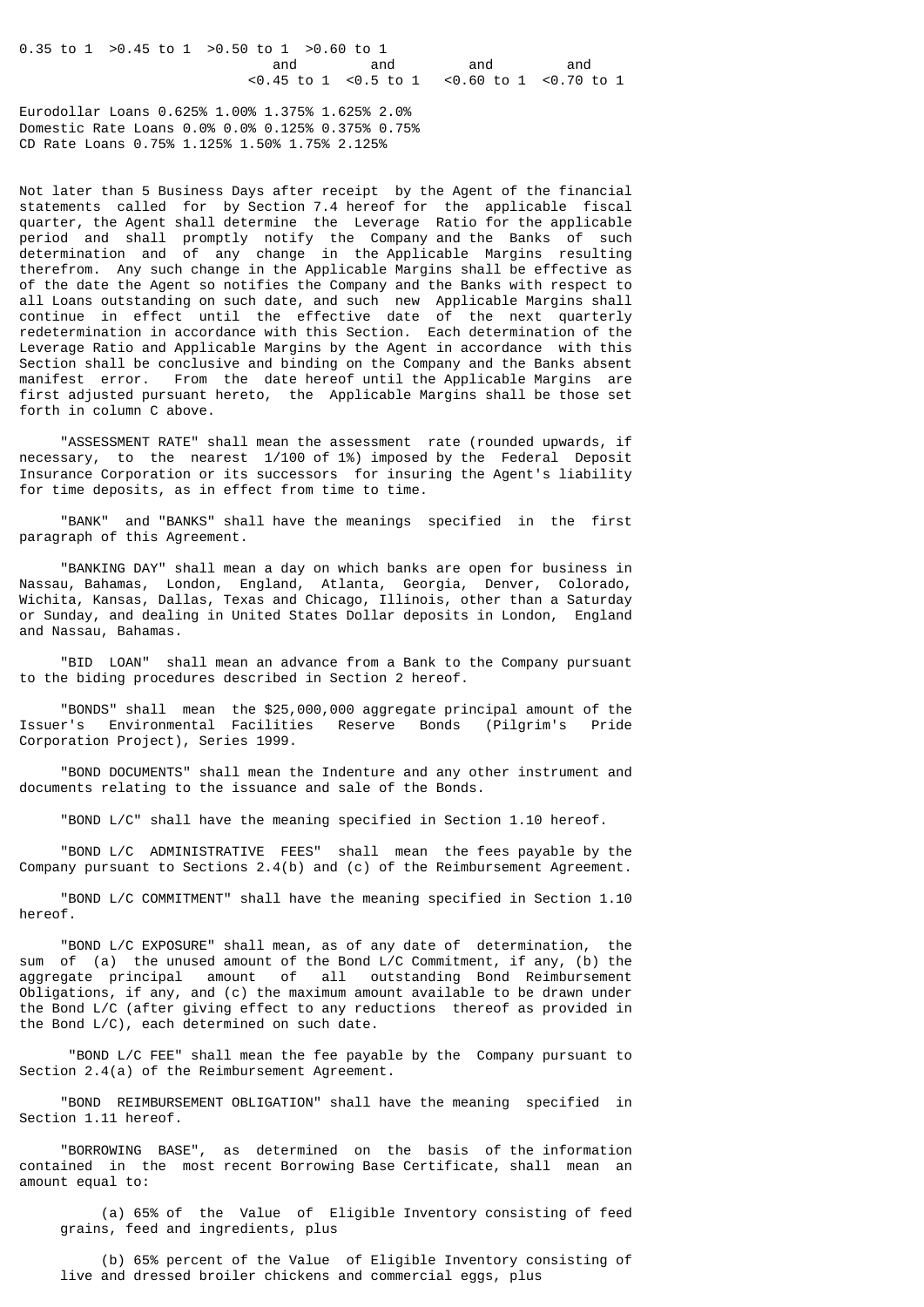(c) 65% of the Value of Eligible Inventory consisting of prepared foods, plus

 (d) 100% of the Value of Eligible Inventory consisting of breeder hens, breeder pullets, commercial hens, commercial pullets and hatching eggs, plus

 (e) 40% of the Value of Eligible Inventory consisting of packaging materials, vaccines, general supplies, and maintenance supplies, minus

 (f) the aggregate outstanding amount of all Grower Payables that are more than 15 days past due, minus

(g) the Bond L/C Exposure.

 "BORROWING BASE CERTIFICATE" shall mean the certificate in the form of Exhibit G hereto which is required to be delivered to the Banks in accordance with Section 7.4(d) hereof.

 "BUSINESS DAY" shall mean any day except Saturday or Sunday on which banks are open for business in Chicago, Illinois, Dallas, Texas, Atlanta, Georgia, Denver, Colorado and Wichita, Kansas.

 "CAPITALIZED LEASE" shall mean, as applied to any Person, any lease of any Property the discounted present value of the rental obligations of such person as lessee under which, in accordance with generally accepted accounting principles, is required to be capitalized on the balance sheet of such Person.

 "CAPITALIZED LEASE OBLIGATION" shall mean, as applied to any Person, the discounted present value of the rental obligation, as aforesaid, under any Capitalized Lease.

 "CAPITAL STOCK" means, with respect to any Person, any and all shares, interests, participations or other equivalents (however designated) of such Person's capital stock, whether or not outstanding on the date of this Agreement, including, without limitation, any option, warrant or other right relating to any such capital stock.

 "CASH EQUIVALENT" shall mean any short-term investments that are classified as cash equivalents on the Company's consolidated balance sheet in accordance with generally accepted accounting principles, consistently applied.

 "CD RATE" shall mean, with respect to each Interest Period applicable to a CD Rate Loan, the rate per annum determined by the Agent to be the arithmetic average of the rate per annum determined by the Agent to be the average of the bid rates quoted to the Agent at approximately 10:00 a.m. Chicago time (or as soon thereafter as practicable) on the first day of such Interest Period by at least two certificate of deposit dealers of recognized national standing selected by the Agent for the purchase at face value of certificates of deposit of the Agent having a term comparable to such Interest Period and in an amount comparable to the principal amount of the CD Rate Loan to be made by the Agent for such Interest Period. Each determination of the CD Rate made by the Agent in accordance with this paragraph shall be conclusive and binding on the Company except in the case of manifest error or willful misconduct.

 "CD RESERVE PERCENTAGE" shall mean the rate (as determined by the Bank) of the maximum reserve requirement (including, without limitation, any supplemental, marginal and emergency reserves) imposed on the Agent by the Board of Governors of the Federal Reserve System (or any successor) from time to time on non-personal time deposits having a maturity equal to the applicable Interest Period and in an amount equal to the unpaid principal amount of the relevant CD Rate Loan, subject to any amendments of such reserve requirement by such Board or its successor, taking into account any transitional adjustments thereto. The Adjusted CD Rate shall automatically be adjusted as of the date of any change in the CD Reserve Percentage.

 "CERCLA" shall mean the Comprehensive Environmental Response, Compensation and Liability Act of 1980, as amended.

"CERCLIS" shall mean the CERCLA Information System.

 "CHANGE IN CONTROL" means (a) a sale of all or substantially all the assets of the Company to any Person or related group of Persons as an entirety or substantially as an entirety in one transaction or series of transactions, (b) the merger or consolidation of the Company with or into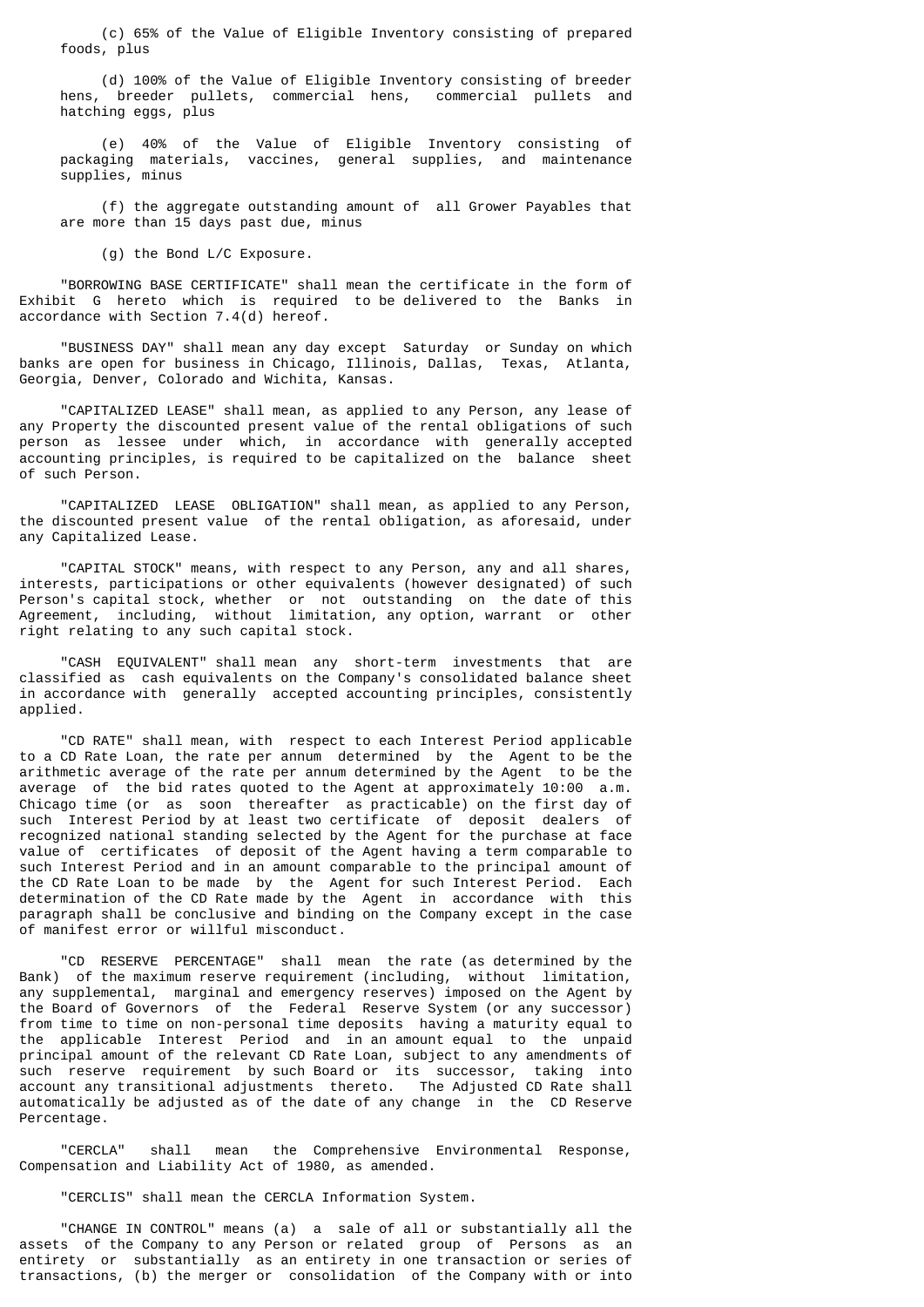another corporation or the merger of another corporation into the Company with the effect that immediately after such transaction the stockholders of the Company immediately prior to such transaction hold less than 51% of the total voting power generally entitled to vote in the election of directors, managers or trustees of the Person surviving such merger or consolidation, (c) the Guarantor or the Pilgrim Family shall cease to own legally or beneficially more than 51% of the total voting power generally entitled to vote in the election of directors, managers or trustees of the Company, (d) during any period of two consecutive years, individuals who at the beginning of such period constituted the Board of Directors of the Company (together with any new directors whose election by such Board or whose nomination for election by the stockholders of the Company was approved by a vote of a majority of the directors then still in office who were either directors at the beginning of such period or whose election or nomination for election was previously so approved) cease for any reason to constitute a majority of the Board of Directors of the Company then in office, or (e) the stockholders of the Company shall approve any plan for the liquidation or dissolution of the Company.

 "CHANGE IN LAW" shall have the meaning specified in Section 9.3 hereof.

 "COLLATERAL" shall mean the collateral security provided to the Agent for the benefit of the Banks pursuant to the Security Agreement.

 "COMMITMENT PERCENTAGE" shall have the meaning set forth in Section 1.8 hereof.

 "COMPANY" shall have the meaning specified in the first paragraph of this Agreement.

 "COMPETITIVE BID" shall mean an offer by a Bank to make a Bid Loan pursuant to Section 2 hereof.

 "COMPETITIVE BID REQUEST" shall mean a request made by the Company pursuant to Section 2.2 hereof.

 "CONTROL" or "CONTROLLED BY" or "UNDER COMMON CONTROL" shall mean possession, directly or indirectly, of power to direct or cause the direction of management or policies (whether through ownership of voting securities, by contract or otherwise); provided that, in any event any Person which beneficially owns, directly or indirectly, 10% or more (in number of votes) of the securities having ordinary voting power for the election of directors of a corporation shall be conclusively presumed to control such corporation, and provided further that any Consolidated Subsidiary shall be conclusively presumed to be controlled by the Company.

 "CURRENT ASSETS" of any Person shall mean the aggregate amount of assets of such Person which in accordance with generally accepted accounting principles may be properly classified as current assets after deducting adequate reserves where proper.

 "CURRENT LIABILITIES" shall mean all items (including taxes accrued as estimated) which in accordance with generally accepted accounting principles may be properly classified as current liabilities, and including in any event all amounts outstanding from time to time under this Agreement.

 "CURRENT RATIO" shall mean the ratio of Current Assets to Current Liabilities of the Company and its Subsidiaries.

 "DEBT" of any Person shall mean as of any time the same is to be determined, the aggregate of:

 (a) all indebtedness, obligations and liabilities of such Person with respect to borrowed money (including by the issuance of debt securities);

 (b) all guaranties, endorsements and other contingent obligations of such Person with respect to indebtedness arising from money borrowed by others;

 (c) all reimbursement and other obligations with respect to letters of credit, bankers acceptances, customer advances and other extensions of credit whether or not representing obligations for borrowed money;

 (d) the aggregate of the principal components of all leases and other agreements for the use, acquisition or retention of real or personal property which are required to be capitalized under generally accepted accounting principles consistently applied;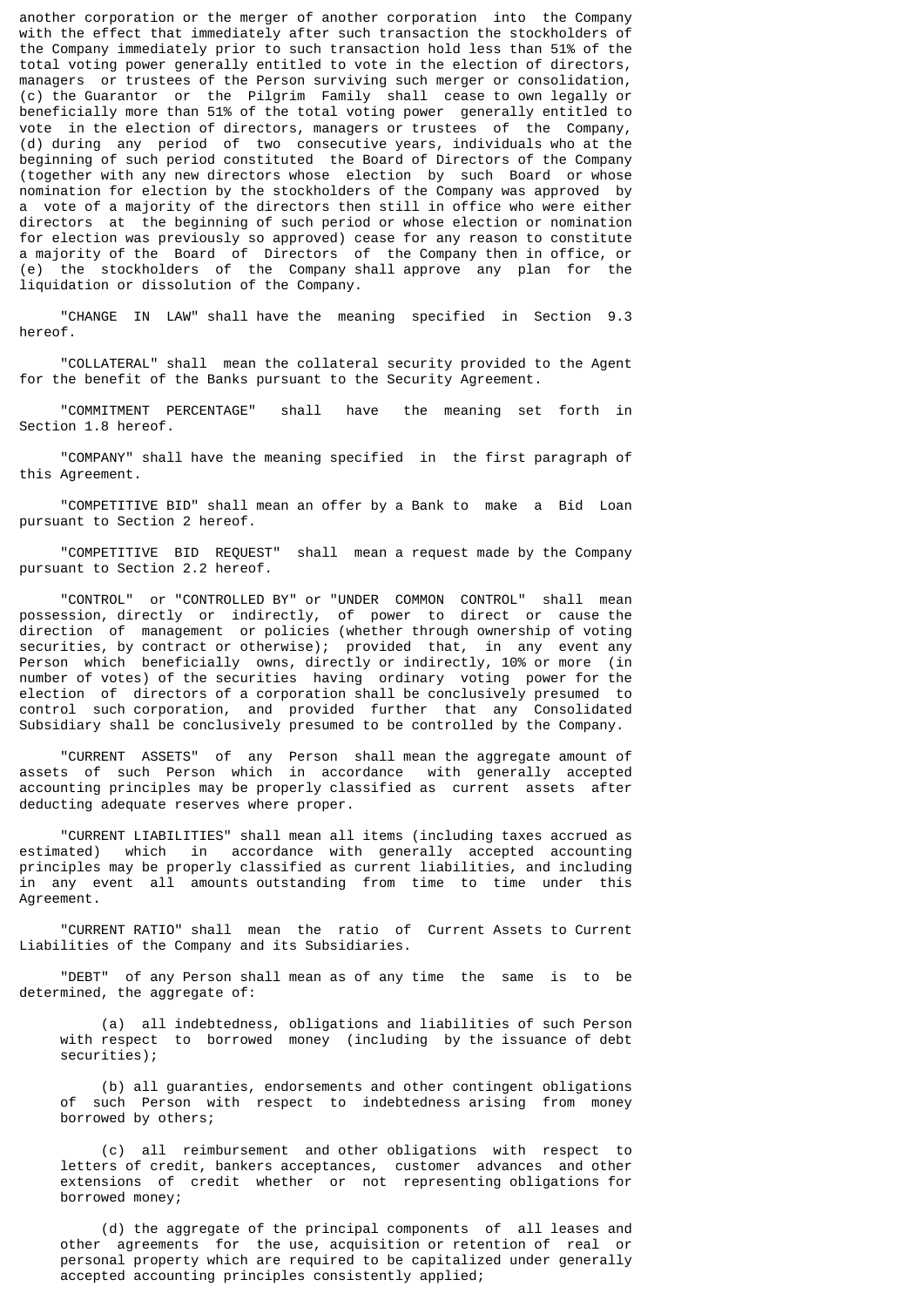(e) all indebtedness, obligations and liabilities representing the deferred purchase price of property or services (excluding trade payables incurred in the ordinary course of business); and

 (f) all indebtedness secured by a lien on the Property of such Person, whether or not such Person has assumed or become liable for the payment of such indebtedness.

 "DOMESTIC RATE" means for any day the rate of interest announced by Harris from time to time as its prime commercial rate in effect on such day, with any change in the Domestic Rate resulting from a change in said prime commercial rate to be effective as of the date of the relevant change in said prime commercial rate (the "HARRIS PRIME RATE"), provided that if the rate per annum determined by adding 1/2 of 1% to the rate at which Harris would offer to sell federal funds in the interbank market on or about 10:00 a.m. (Chicago time) on any day (the "ADJUSTED FED FUNDS RATE") shall be higher than the Harris Prime Rate on such day, then the Domestic Rate for such day and for any succeeding day which is not a Business Day shall be such Adjusted Fed Funds Rate. The determination of the Adjusted Fed Funds Rate by Harris shall be final and conclusive except in the case of manifest error or willful misconduct.

 "DOMESTIC RATE LOAN" means a Revolving Credit Loan which bears interest as provided in Section 1.3(a) hereof.

 "EBITDA" shall mean, in any fiscal year of the Company, all earnings (other than extraordinary items) of the Company before interest and income tax obligations of the Company for said year and before depreciation and amortization charges of the Company for said year, all determined in accordance with generally accepted accounting principles, consistently applied.

 "ELIGIBLE INVENTORY" shall mean any Inventory of the Company in which the Agent has a first priority perfected security interest, which the Banks in their sole judgment deem to be acceptable for inclusion in the Borrowing Base and which complies with each of the following requirements:

 (a) it consists solely of feed grains, feed, ingredients, live broiler chickens, dressed broiler chickens, commercial eggs, prepared<br>food products, breeder hens, breeder pullets, hatching eggs, food products, breeder hens, breeder pullets, hatching eggs, commercial hens, commercial pullets, packaging materials, vaccines, general supplies and maintenance supplies;

 (b) it is in first class condition, not obsolete, and is readily usable or salable by the Company in the ordinary course of its business;

 (c) it substantially conforms to the advertised or represented specifications and other quality standards of the Company, and has not been determined by the Banks to be unacceptable due to age, type, category, quality and/or quantity;

 (d) all warranties as set forth in this Agreement and the Security Agreement are true and correct with respect thereto;

 (e) it has been identified to the Banks in the manner prescribed pursuant to the Security Agreement;

 (f) it is located at a location within the United States disclosed to and approved by the Banks and, if requested by the Agent, any Person (other than the Company) owning or controlling such location shall have waived all right, title and interest in and to such Inventory in a manner satisfactory to the Banks; and

 (g) it is not subject to any other lien, security interest or counterclaim.

 "ENVIRONMENTAL LAWS" shall have the meaning specified in Section 5.10 hereof.

 "ERISA" shall mean the Employee Retirement Income Security Act of 1974, as amended.

 "EURODOLLAR LOAN" shall mean a Revolving Credit Loan which bears interest as provided in Section 1.3(b) hereof.

 "EURODOLLAR RATE" shall mean for each Interest Period applicable to a Eurodollar Loan, (a) the LIBOR Index Rate for such Interest Period, if such rate is available, and (b) if the LIBOR Index Rate cannot be determined, the arithmetic average of the rate of interest per annum (rounded upwards,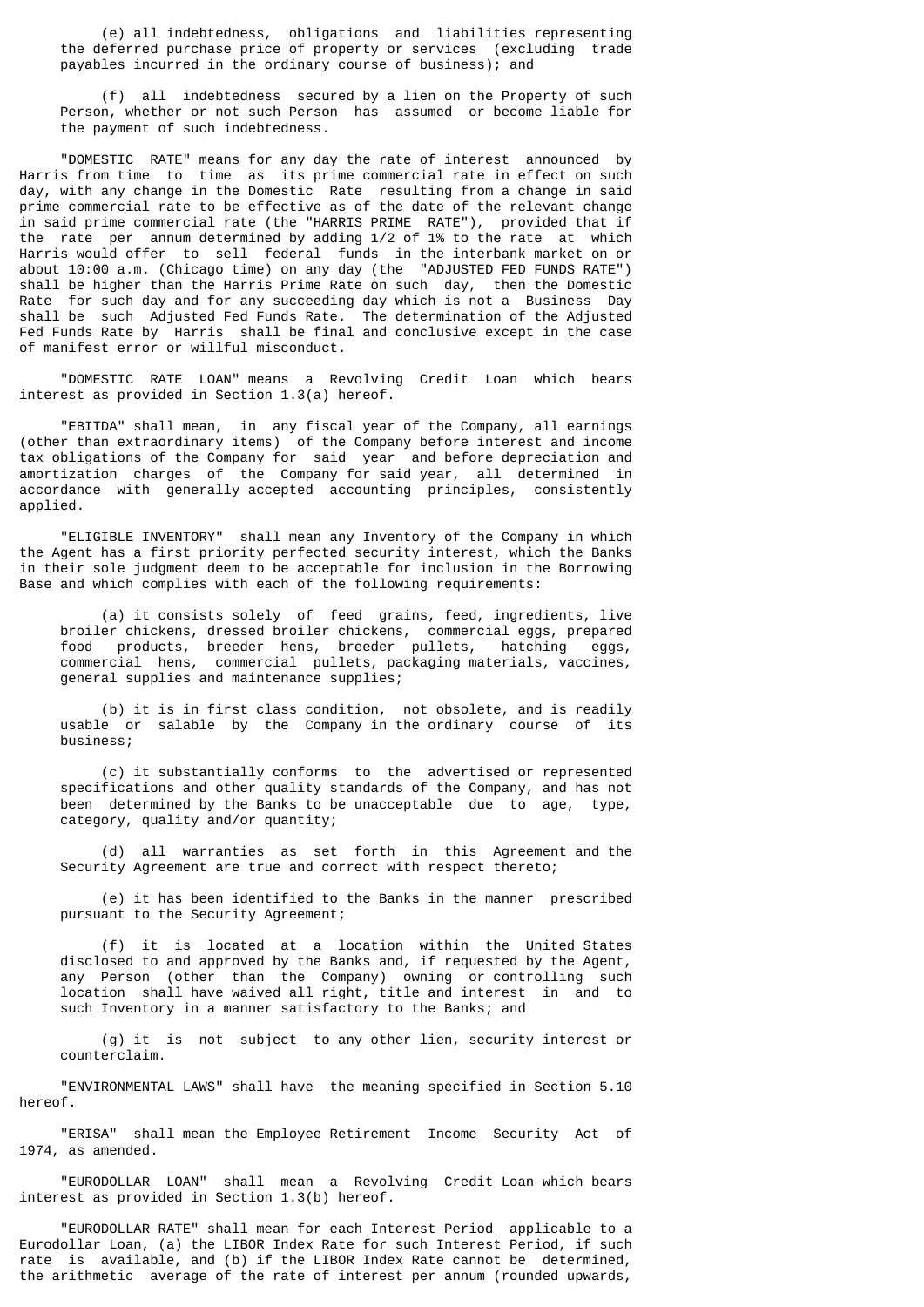if necessary, to nearest 1/100 of 1%) at which deposits in U.S. dollars in immediately available funds are offered to the Agent at 11:00 a.m. (London, England time) two (2) Business Days before the beginning of such Interest Period by major banks in the interbank eurodollar market for a period equal to such Interest Period and in an amount equal or comparable to the principal amount of the Eurodollar Loan scheduled to be made by the Agent during such Interest Period.

 "EVENT OF DEFAULT" shall mean any event or condition identified as such in Section 8.1 hereof.

 "FED FUNDS RATE" shall have the meaning specified in Section 1.7(c) hereof.

 "FINANCIAL GUARANTEE L/C" shall mean an L/C issued hereunder that constitutes a financial guaranty letter of credit under the capital adequacy requirements applicable to any of the Banks.

 "FISCAL YEAR" shall mean the 52 or 53 week period ending on the Saturday closest to September 30 in each calendar year, regardless of whether such Saturday occurs in September or October of any calendar year.

 "FIXED CHARGE COVERAGE RATIO" shall mean the ratio of (a) the sum of EBITDA and all amounts payable under all non-cancellable operating leases (determined on a consolidated basis in accordance with generally accepted accounting principles, consistently applied) for the period in question, to (b) the sum of (without duplication) (i) Interest Expense for such period, (ii) the sum of the scheduled current maturities (determined in accordance with generally accepted accounting principles consistently applied) of Funded Debt during the period in question, (iii) all amounts payable under non-cancellable operating leases (determined as aforesaid) during such period, and (iv) all amounts payable with respect to capitalized leases (determined on a consolidated basis in accordance with generally accepted accounting principles, consistently applied) for the period in question.

 "FIXED RATE" shall mean either of the Eurodollar Rate or the Adjusted CD Rate.

 "FIXED RATE LOAN" shall mean a Eurodollar Loan, a CD Rate Loan or a Bid Loan, and "FIXED RATE LOANS" shall mean any one or more of such types of Loans.

 "FUNDED DEBT," with respect to any Person shall mean all indebtedness for borrowed money of such Person and with respect to the Company all indebtedness for borrowed money of the Company, in each case maturing by its terms more than one year after, or which is renewable or extendible at the option of such Person for a period ending one year or more after, the date of determination, and shall include indebtedness for borrowed money of such maturity created, assumed or guaranteed by such Person either directly or indirectly, including obligations of such maturity secured by liens upon Property of such Person and upon which such entity customarily pays the interest, all current maturities of all such indebtedness of such maturity and all rental payments under capitalized leases of such maturity.

 "FUNDING CORP." shall mean Pilgrim's Pride Funding Corporation, a Delaware corporation.

 "GROWER PAYABLES" shall mean all amounts owed from time to time by the Company to any Person on account of the purchase price of agricultural products or services (including poultry and livestock) if the Agent reasonably determines that such Person is entitled to the benefits of any grower's lien, statutory trust or similar security arrangements to secure the payment of any amounts owed to such Person.

 "GUARANTOR" shall mean Pilgrim Interests, Ltd., a Texas limited partnership.

 "GUARANTY FEES" shall have the meaning specified in Section 7.30 hereof.

 "HARRIS" shall have the meaning specified in the first paragraph of this Agreement.

 "HARRIS - RELATED PERSONS" shall mean Harris, together with its Affiliates, and the officers, directors, employees, agents and attorneysin-fact of Harris and such Affiliates.

 "HIGHEST LAWFUL RATE" shall have the meaning specified in Section 11.19 hereof.

"INDENTURE" shall mean the Trust Indenture dated as of June 15, 1999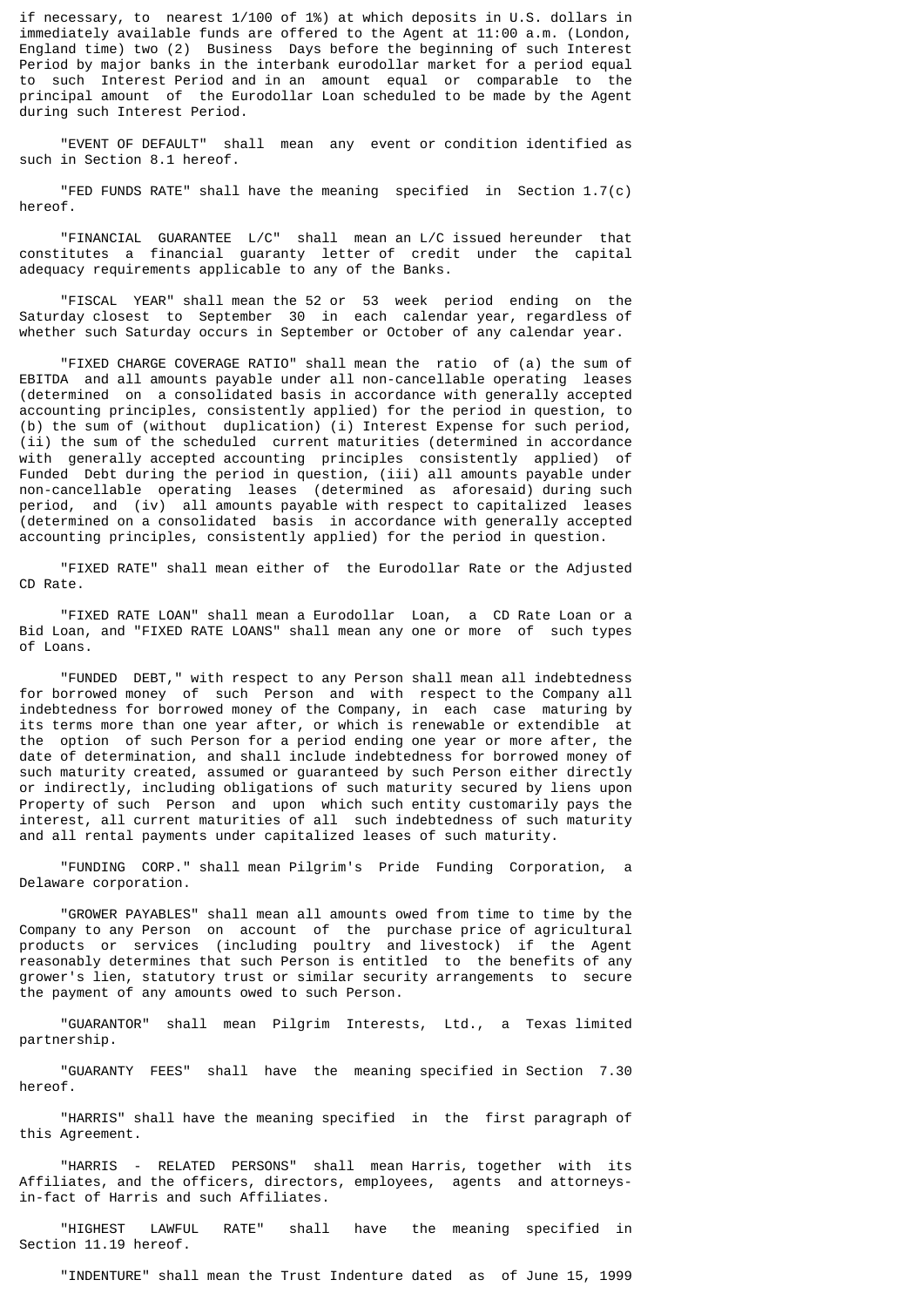between the Issuer and the Trustee, relating to the Bonds, as amended.

 "INTANGIBLE ASSETS" shall mean license agreements, trademarks, trade names, patents, capitalized research and development, proprietary products (the results of past research and development treated as long term assets and excluded from Inventory) and goodwill (all determined on a consolidated<br>basis in accordance with generally accepted accounting principles in accordance with generally accepted consistently applied).

 "INTEREST EXPENSE" for any period shall mean all interest charges during such period, including all amortization of debt discount and expense and imputed interest with respect to capitalized lease obligations, determined on a consolidated basis in accordance with generally accepted accounting principles, consistently applied.

 "INTEREST PERIOD" shall mean with respect to (a) the Eurodollar Loans, the period used for the computation of interest commencing on the date the relevant Eurodollar Loan is made, continued or effected by conversion and concluding on the date one, two, three or six months thereafter and, (b) to the CD Rate Loans, the period used for the computation of interest commencing on the date the relevant CD Rate Loan is made, continued or effected by conversion and concluding on the date 30, 60, 90 or 180 days thereafter, and (c) the Bid Loans, the period used for the computation of interest commencing on the date the relevant Bid Loan is made and ending on the date such Bid Loan is scheduled to mature, but in no event may such period have a duration of less than 30 days or more than 180 days; PROVIDED, HOWEVER, that no Interest Period for any Fixed Rate Loan may extend beyond the Termination Date. For purposes of determining an Interest Period applicable to a Eurodollar Loan, a month means a period starting on one day in a calendar month and ending on a numerically corresponding day in the next calendar month; PROVIDED, HOWEVER, that if there is no numerically corresponding day in the month in which an Interest Period is to end or if an Interest Period begins on the last day of a calendar month, then such Interest Period shall end on the last Banking Day of the calendar month in which such Interest Period is to end.

 "INVENTORY" shall mean all raw materials, work in process, finished goods, and goods held for sale or lease or furnished or to be furnished under contracts of service in which the Company or any Subsidiary now has or hereafter acquires any right.

 "ISSUER" shall mean the Camp County Industrial Development Corporation, a nonstock, nonprofit industrial development corporation existing under the laws of the State of Texas.

"L/C" shall have the meaning set forth in Section 1.5 hereof.

 "L/C Agreement" shall have the meaning set forth in Section 1.5 hereof.

"L/C FEE" has the meaning specified in Section 1.5 hereof.

"L/C ISSUANCE FEE" has the meaning specified in Section 1.5 hereof.

 "LEVERAGE RATIO" shall mean the ratio for the Company and its Subsidiaries of (a) an amount equal to the sum of the aggregate outstanding principal amount of all Debt (other than (i) Debt consisting of reimbursement and other obligations with respect to undrawn letters of credit, and (ii) the outstanding principal amount of the Company's Senior Subordinated Notes, so long as the trustee for the Senior Subordinated Notes shall hold cash in an amount sufficient to repay the Senior Subordinated Notes in full) minus the aggregate principal amount of all cash and Cash Equivalents reflected on the Company's balance sheet that is not restricted to secure the payment of off-balance sheet liabilities of the Company or any Subsidiary, to (b) the amount included in clause (a) above plus Net Worth.

 "LIBOR INDEX RATE" shall mean, for any Interest Period applicable to a Eurodollar Loan, the rate per annum (rounded upwards, if necessary, to the next higher one hundred-thousandth of a percentage point) for deposits in U.S. Dollars for a period equal to such Interest Period, which appears on the Telerate Page 3750 as of 11:00 a.m. (London, England time) on the day two Banking Days before the commencement of such Interest Period.

 "LOAN" shall mean a Revolving Credit Loan or a Bid Loan, and "Loans" shall mean any two or more Revolving Credit Loans and/or Bid Loans.

 "LOAN DOCUMENTS" shall mean this Agreement and any and all exhibits hereto, the Notes, the L/C Agreements, the Reimbursement Agreement and the Security Agreement.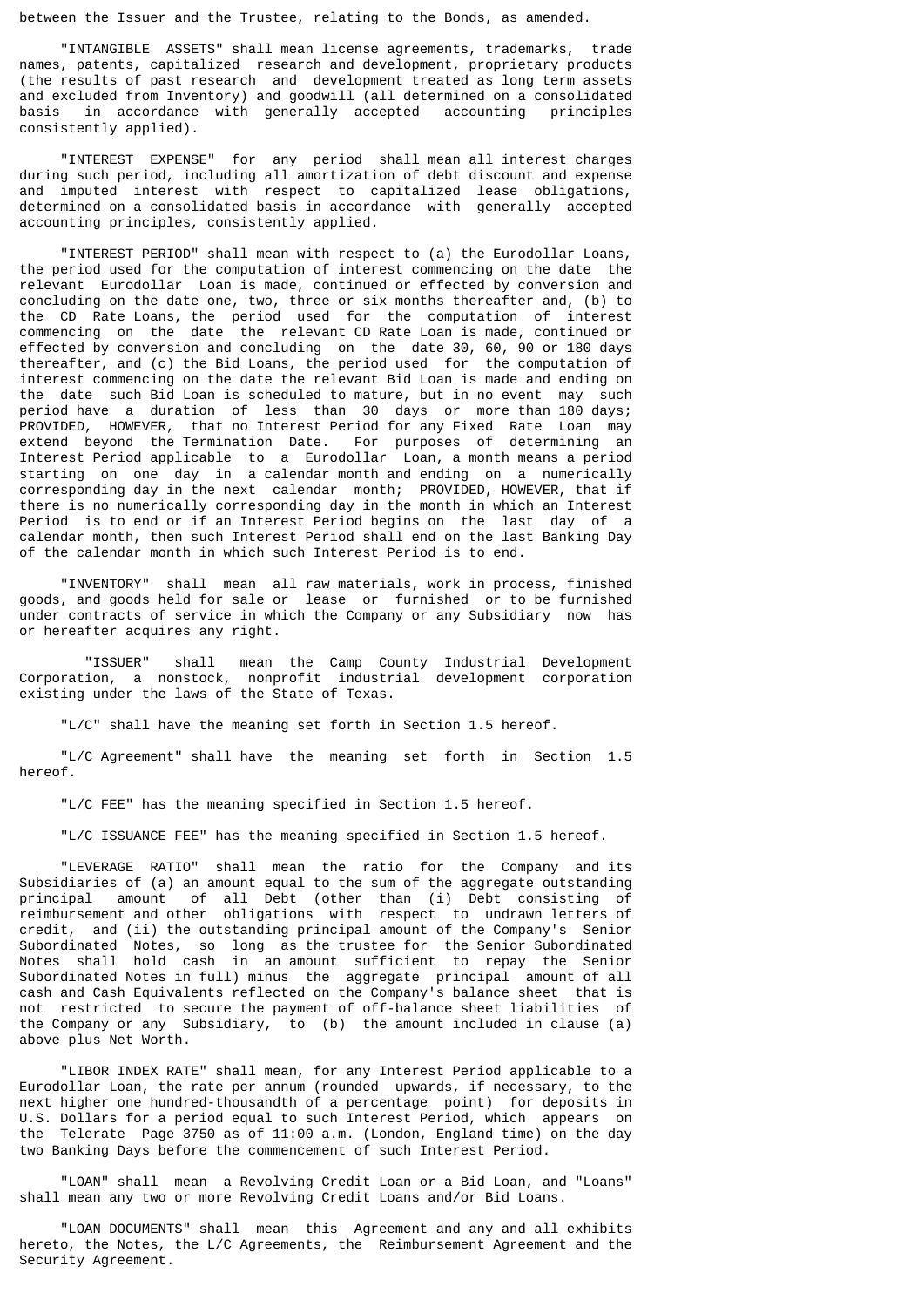"NET INCOME" shall mean the net income of the Company and its Subsidiaries determined on a consolidated basis in accordance with generally accepted accounting principles, consistently applied.

 "NET TANGIBLE ASSETS" shall mean the excess of the value of the Total Assets over the value of the Intangible Assets of the Company and its Subsidiaries.

 "NET WORKING CAPITAL" shall mean as to any Person in the excess for such Person of current assets over current liabilities, each as determined in accordance with generally accepted accounting principles in the jurisdiction of such Person (or residence, in the case of an individual).

 "NET WORTH" shall mean the Total Assets minus the Total Liabilities of the Company and its Subsidiaries, all determined on a consolidated basis in accordance with generally accepted accounting principles, consistently applied.

 "NOTES" shall mean the Revolving Notes, and "NOTE" means any of the Notes.

 "PAR CAPITAL" shall mean Pooled Accounts Receivable Capital Corporation.

 "PARTNERSHIP GUARANTY" shall mean the Guaranty Agreement from the Guarantor to the Banks, as the same may be supplemented and amended from time to time.

"PBGC" shall mean the Pension Benefit Guaranty Corporation.

 "PERFORMANCE L/C" shall mean any L/C issued hereunder that does not constitute a Financial Guarantee L/C.

 "PERSON" shall mean and include any individual, sole proprietorship, joint venture, trust, unincorporated organization, association, corporation, institution, entity, party or government (whether national, federal, state, county, city, municipal, or otherwise, including, without limitation, any instrumentality, division, agency, body or department thereof).

 "PILGRIM FAMILY" means Lonnie A. "Bo" Pilgrim, his spouse, his issue, his estate and any trust, partnership or other entity primarily for the benefit of his spouse and/or issue.

 "PLAN" shall mean any employee benefit plan covering any officers or employees of the Company or any Subsidiary, any benefits of which are, or are required to be, guaranteed by the PBGC.

 "POTENTIAL DEFAULT" shall mean any event or condition which, with the lapse of time, or giving of notice, or both, would constitute an Event of Default.

 "PPAHC" shall mean Pilgrim's Pride Affordable Housing Corp., a Nevada corporation.

 "PROPERTY" shall mean any interest in any kind of property or asset, whether real, personal or mixed or tangible or intangible.

 "RECEIVABLES" shall mean all accounts, contract rights, instruments, documents, chattel paper and general intangibles in which the Company now has or hereafter acquires any right.

 "RECEIVABLES SECURITIZATION PROGRAM" shall mean any receivables securitization program to which the Company is a party which provides for the sale by the Company, without recourse, of its Receivables for a cash consideration of not less than 70% of the unpaid value of such Receivables, and including in any event the receivables securitization program pursuant to which the Company will sell to Funding Corp. all or substantially all of the Company's receivables and Funding Corp. will in turn sell an undivided interest in all of such Receivables to PAR Capital.

 "REIMBURSEMENT AGREEMENT" shall have the meaning specified in Section 1.10 hereof.

 "REIMBURSEMENT OBLIGATION" has the meaning specified in Section 1.6 hereof.

 "REQUIRED BANKS" shall mean any Bank or Banks which in the aggregate hold at least 66-2/3% of the aggregate unpaid principal balance of the Loans, Bond Reimbursement Obligations and Reimbursement Obligations or, if no Loans are outstanding hereunder, any Bank or Banks in the aggregate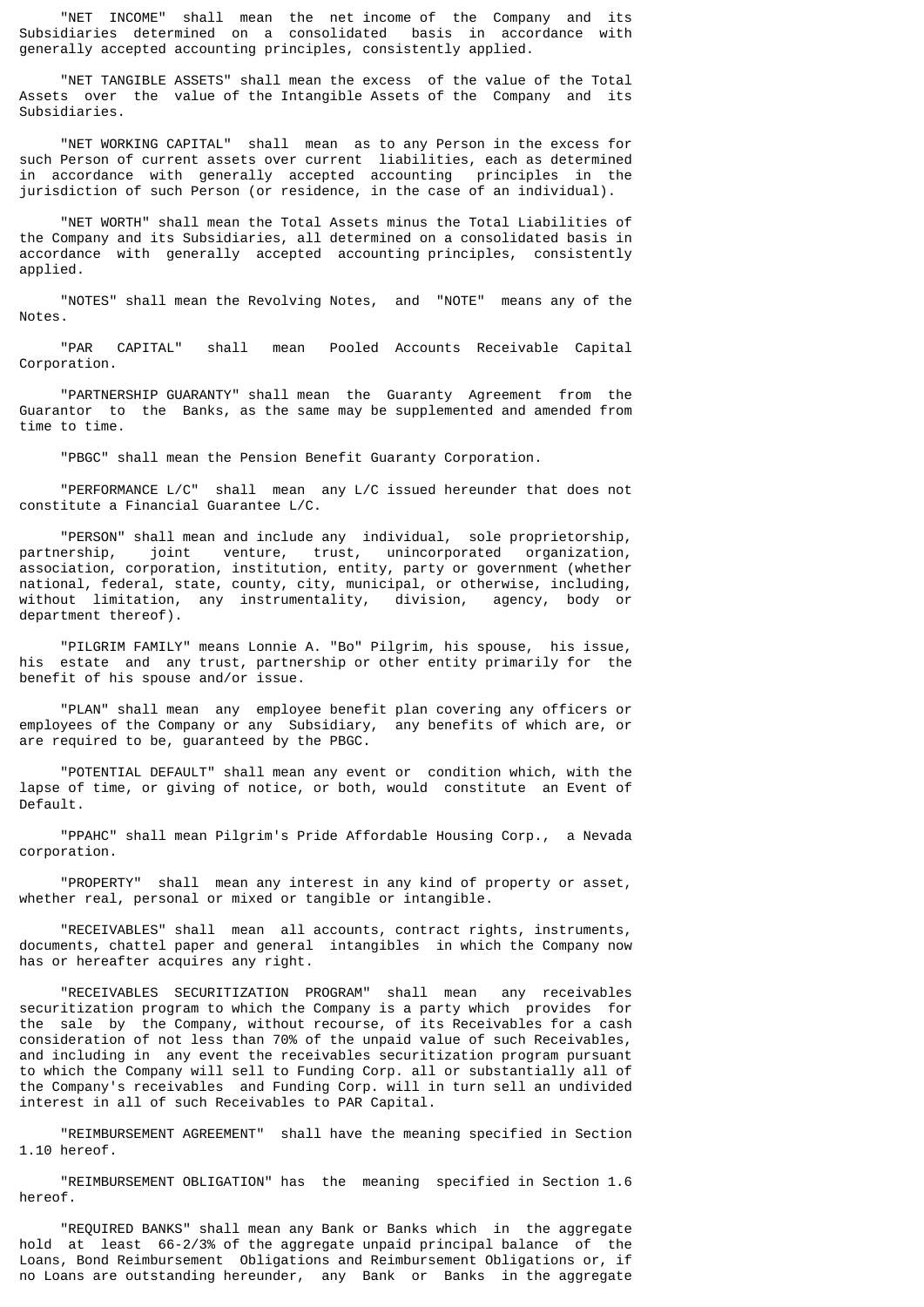having at least 66-2/3% of the Revolving Credit Commitments.

 "RESERVE PERCENTAGE" means the daily arithmetic average maximum rate at which reserves (including, without limitation, any supplemental, marginal and emergency reserves) are imposed on member banks of the Federal Reserve System during the applicable Interest Period by the Board of Governors of the Federal Reserve System (or any successor) under Regulation D on "EUROCURRENCY LIABILITIES" (as such term is defined in Regulation D), subject to any amendments of such reserve requirement by such Board or its successor, taking into account any transitional adjustments thereto. For purposes of this definition, the Eurodollar Loans shall be deemed to be eurocurrency liabilities as defined in Regulation D without benefit or credit for any prorations, exemptions or offsets under Regulation D.

 "REVOLVING CREDIT" shall have the meaning specified in the first paragraph of this Agreement.

 "REVOLVING CREDIT COMMITMENT" and "REVOLVING CREDIT COMMITMENTS" shall have the meanings specified in Section 1.1(c) hereof.

 "REVOLVING CREDIT LOAN" and "REVOLVING CREDIT LOANS" shall have the meanings specified in Section 1.1(a) hereof.

 "REVOLVING NOTE" or "REVOLVING NOTES" shall have the meanings specified in Section 1.1(d) hereof.

 "SECURITY AGREEMENT" shall mean that certain Security Agreement Re: Accounts Receivable, Farm Products and Inventory, dated as of May 27, 1993, from the Company to Harris, as Agent, as such agreement may be supplemented and amended from time to time.

 "SUBORDINATED DEBT" shall mean indebtedness for borrowed money of the Company which is subordinate in right of payment to the prior payment in full of the Company's indebtedness, obligations and liabilities to the Banks under the Loan Documents pursuant to written subordination provisions satisfactory in form and substance to the Banks.

 "SUBSIDIARY" shall mean collectively any corporation or other entity at least a majority of the outstanding voting equity interests (other than directors' qualifying shares) of which is at the time owned directly or indirectly by the Company or by one of more Subsidiaries or by the Company and one or more Subsidiaries. The term "CONSOLIDATED SUBSIDIARY" shall mean any Subsidiary whose accounts are consolidated with those of the Company in accordance with generally accepted accounting principles. The term "FOREIGN SUBSIDIARY" shall mean any Subsidiary substantially all of whose assets, operations and business are located outside of the United States and the term "MEXICAN SUBSIDIARY" shall mean a Foreign Subsidiary substantially all of whose assets, business and operations are located in the Republic of Mexico. The term "MATERIAL SUBSIDIARY" shall mean any Subsidiary whose assets total 5% or more of the Total Assets of the Company.

 "TANGIBLE NET WORTH" shall mean the Net Worth minus the amount of all Intangible Assets of the Company and its Subsidiaries, determined on a consolidated basis in accordance with generally accepted accounting principles, consistently applied.

 "TELERATE PAGE 3750" shall mean the display designated as "PAGE 3750" on the Telerate Service (or such other page as may replace Page 3750 on that service or such other service as may be nominated by the British Bankers' Association as the information vendor for the purpose of displaying British Bankers' Association Interest Settlement Rates for U.S. Dollar deposits).

 "TERMINATION DATE" shall have the meaning set forth in Section 1.1(a) hereof.

 "TOTAL ASSETS" shall mean at any date, the aggregate amount of assets of the Company and its Subsidiaries determined on a consolidated basis in accordance with generally accepted accounting principles consistently applied.

 "TOTAL LIABILITIES" shall mean at any date, the aggregate amount of all liabilities of the Company and its Subsidiaries determined on a consolidated basis in accordance with generally accepted accounting principles, consistently applied.

 "TRUSTEE" shall mean Harris Trust and Savings Bank, as Trustee under the Indenture, and any successor trustee thereunder.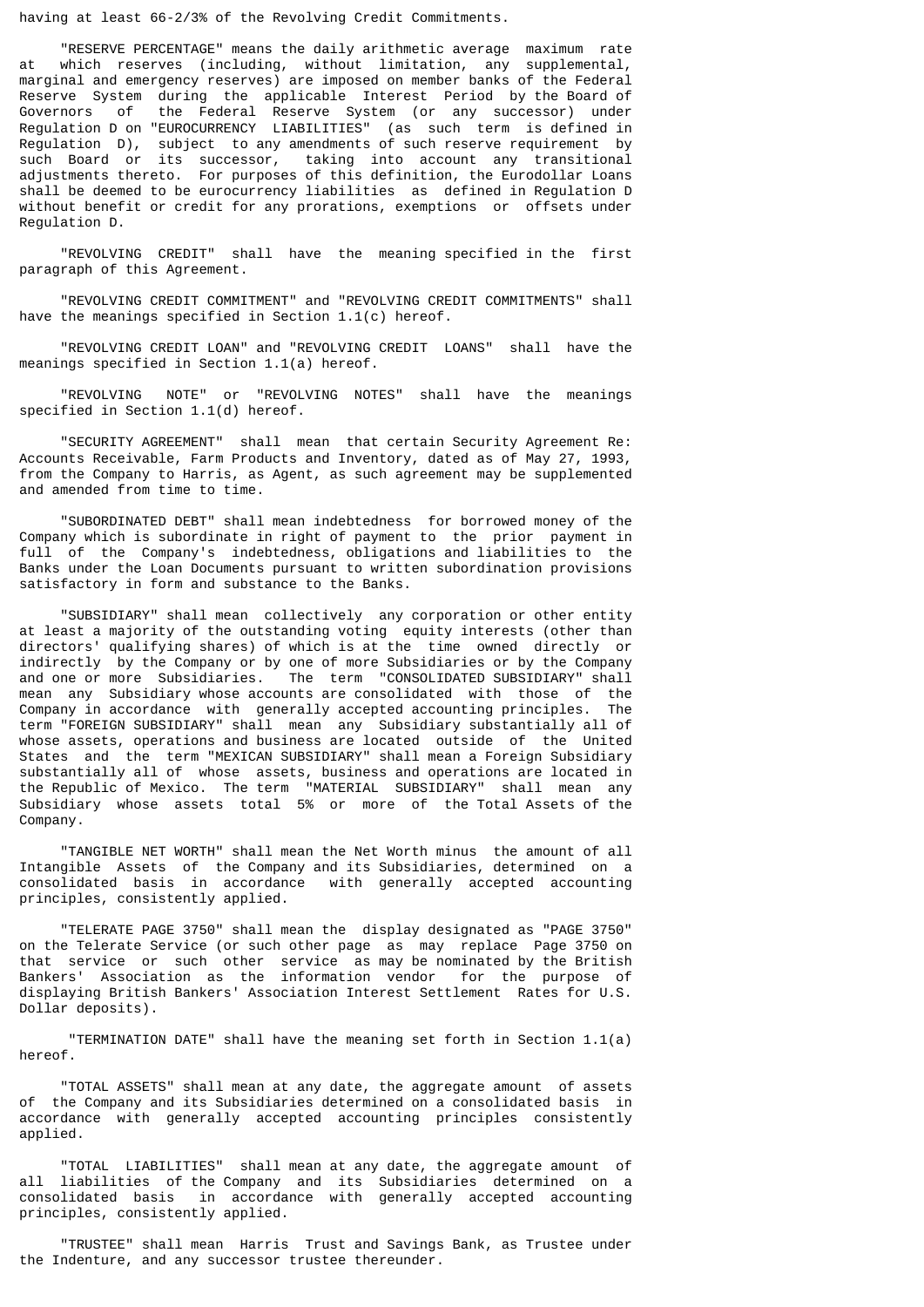"VALUE OF ELIGIBLE INVENTORY" shall mean as of any given date with respect to Eligible Inventory:

 (a) With respect to Eligible Inventory consisting of feed grains, feed, ingredients, dressed broiler chickens and commercial eggs, an amount equal to the lower of (i) costs determined on a first-in-first-out inventory basis (determined in accordance with generally accepted accounting principles consistently applied), or (ii) wholesale market value;

 (b) With respect to Eligible Inventory consisting of live broiler chickens, a price per pound equal to 75% of (i) the price quoted on the Los Angeles Majority Market on the date of calculation minus (ii) \$0.085, rounded up to the nearest 1/4 cent;

 (c) With respect to Eligible Inventory consisting of prepared food products, the standard cost value;

 (d) With respect to Eligible Inventory consisting of: breeder hens, \$1.50 per head; breeder pullets, \$1.00 per head; commercial hens, \$0.70 per head; commercial pullets, \$0.40 per head; and hatching eggs, \$1.25 a dozen; or in each case such other values as may be agreed upon by the Company and the Required Banks; and

 (e) With respect to Eligible Inventory consisting of packaging materials, vaccines, general supplies and maintenance supplies, actual costs.

SECTION 4.2. ACCOUNTING TERMS. Any accounting term or the character or amount of any asset or liability or item of income or expense required to be determined under this Agreement, shall be determined or made in accordance with generally accepted accounting principles at the time in effect, to the extent applicable, except where such principles are inconsistent with the requirements of this Agreement.

SECTION 5. Representations and Warranties.

The Company represents and warrants to the Banks as follows:

SECTION 5.1. ORGANIZATION AND QUALIFICATION. The Company is a corporation duly organized and existing and in good standing under the laws of the State of Delaware, has full and adequate corporate power to carry on its business as now conducted, is duly licensed or qualified in all jurisdictions wherein the nature of its activities requires such licensing or qualification except where the failure to be so licensed or qualified would not have a material adverse effect on the condition, financial or otherwise, of the Company, has full right and authority to enter into this Agreement and the other Loan Documents, to make the borrowings herein provided for, to issue the Notes in evidence thereof, to encumber its assets as collateral security for such borrowings and to perform each and all of the matters and things herein and therein provided for; and this Agreement does not, nor does the performance or observance by the Company of any of the matters or things provided for in the Loan Documents, contravene any provision of law or any charter or by-law provision or any covenant, indenture or agreement of or affecting the Company or its Properties.

SECTION 5.2. SUBSIDIARIES. Each Subsidiary is duly organized and existing under the laws of the jurisdiction of its incorporation or organization, has full and adequate corporate or other organizational power to carry on its business as now conducted and is duly licensed or qualified in all jurisdictions wherein the nature of its business requires such licensing or qualification and the failure to be so licensed or qualified would have a material adverse effect upon the business, operations or financial condition of such Subsidiary and the Company taken as a whole. As of the date hereof, the only Subsidiaries of the Company are set forth on Exhibit H hereto.

SECTION 5.3. FINANCIAL REPORTS. The Company has heretofore delivered to the Banks a copy of the Audit Report as of September 26, 1998 of the Company and its Subsidiaries and unaudited financial statements (including a balance sheet, statement of income and retained earnings, statement of cash flows, footnotes and comparison to the comparable prior year period) of the Company as of, and for the period ending July 3, 1999. Such audited financial statements have been prepared in accordance with generally accepted accounting principles on a basis consistent, except as otherwise noted therein, with that of the previous fiscal year or period and fairly reflect in all material respects the consolidated financial position of the Company and its Subsidiaries as of the dates thereof, and the consolidated results of its operations for the periods covered thereby. The Company and its Subsidiaries have no material contingent liabilities other than as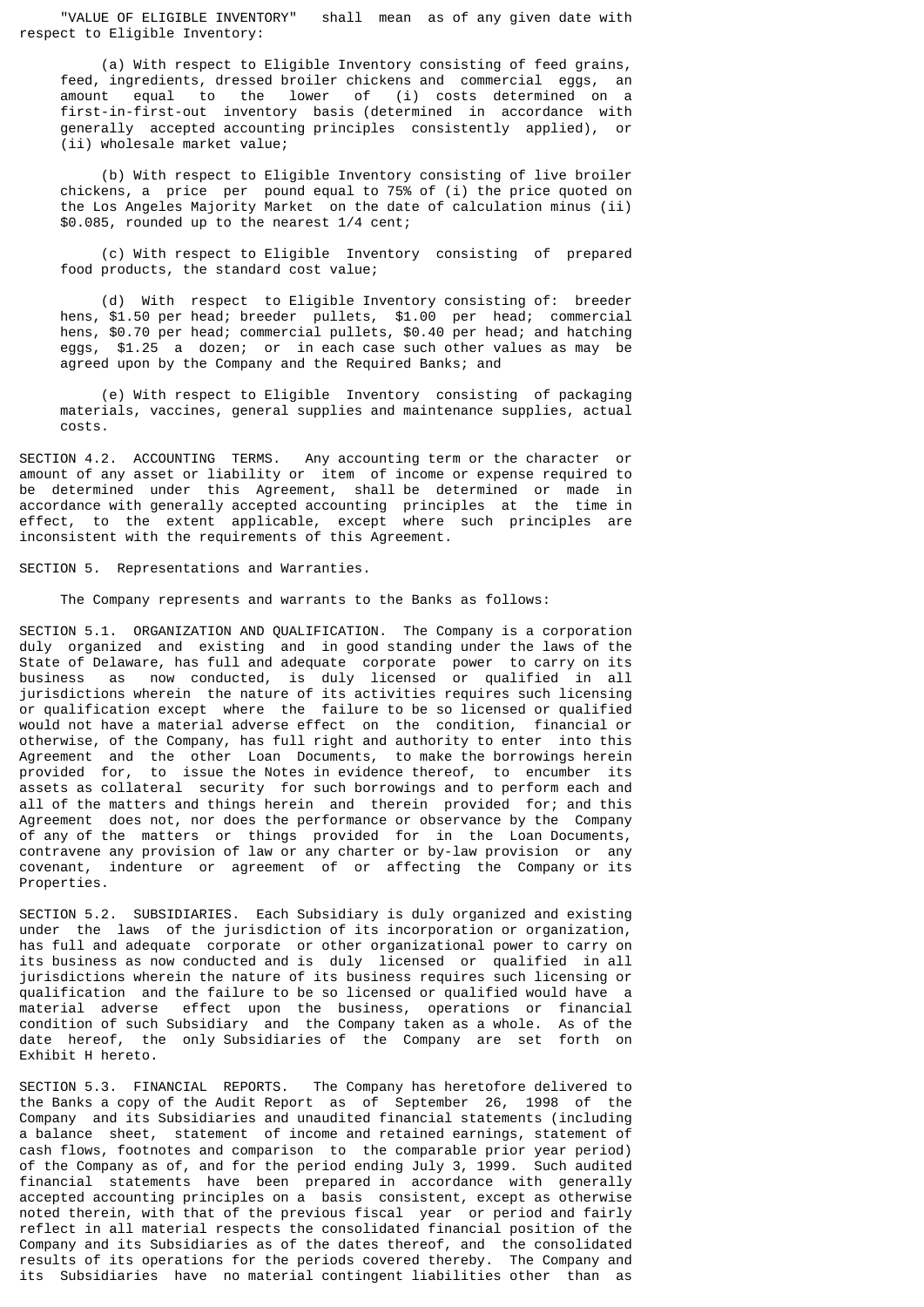indicated on said financial statements and since said date of September 26, 1998 there has been no material adverse change in the condition, financial or otherwise, of the Company and its Subsidiaries, taken as a whole that has not been disclosed in writing to the Banks.

SECTION 5.4. LITIGATION; TAX RETURNS; APPROVALS. There is no litigation or governmental proceeding pending, nor to the knowledge of the Company threatened, against the Company or any Subsidiary which, if adversely determined, is likely to result in any material adverse change in the Properties, business and operations of the Company and its Subsidiaries, taken as a whole. All income tax returns for the Company required to be filed have been filed on a timely basis, all amounts required to be paid as shown by said returns have been paid except where the failure to make such filing or payment could not reasonably be expected to have a material adverse effect on the business, operations, Property or condition adverse effect on the business, operations, Property or condition (financial or otherwise) of the Company and its Subsidiaries, taken as a whole. There are no pending or, to the best of the Company's knowledge, threatened objections to or controversies in respect of the United States federal income tax returns of the Company for any fiscal year except such objection or controversies that could not reasonably be expected to have a material adverse effect on the business, operations, Property or condition (financial or otherwise) of the Company and its Subsidiaries, taken as a whole or are being contested in good faith by appropriate proceedings and adequate reserves have been provided therefor in accordance with generally accepted accounting principles consistently applied. No authorization, consent, license, exemption or filing (other than the filing of financing statements) or registration with any court or governmental department, agency or instrumentality, is or will be necessary to the valid execution, delivery or performance by the Company of the Loan Documents.

SECTION 5.5. REGULATION U. Neither the Company nor any Subsidiary is engaged in the business of extending credit for the purpose of purchasing or carrying margin stock (within the meaning of Regulation U of the Board of Governors of the Federal Reserve System) and no part of the proceeds of any Loan made hereunder will be used to purchase or carry any margin stock or to extend credit to others for such a purpose.

SECTION 5.6. NO DEFAULT. As of the date of this Agreement, the Company is in full compliance with all of the terms and conditions of this Agreement, and no Potential Default or Event of Default is existing under this Agreement.

SECTION 5.7. ERISA. The Company and its Subsidiaries are in compliance in all material respects with ERISA to the extent applicable to them and have received no written notice to the contrary from the PBGC or any other governmental entity or agency.

SECTION 5.8. SECURITY INTERESTS AND DEBT. There are no security interests, liens or encumbrances on any of the Property of the Company or any Subsidiary except such as are permitted by Section 7.16 of this Agreement, and the Company and its Subsidiaries have no Debt except such as is permitted by Section 7.17 of this Agreement.

SECTION 5.9. ACCURATE INFORMATION. No information, exhibit or report furnished by the Company to the Banks in connection with the negotiation of the Loan Documents contained any misstatement of material fact or omitted to state a material fact or any fact necessary to make the statements contained therein not misleading in light of the circumstances in which made.

SECTION 5.10. ENVIRONMENTAL MATTERS. (a) Except as disclosed on EXHIBIT C, the Company has not received any written notice to the effect, or has any knowledge, that its or any Subsidiary's Property or operations are not in compliance with any of the requirements of applicable federal, state and local environmental, health and safety statutes and requlations local environmental, health and safety statutes and regulations ("ENVIRONMENTAL LAWS") or are the subject of any federal or state investigation evaluating whether any remedial action is needed to respond to a release of any toxic or hazardous waste or substance into the environment, which non-compliance or remedial action could reasonably be expected to have a material adverse effect on the business, operations, Property, assets or conditions (financial or otherwise) of the Company and its Subsidiaries, taken as a whole;

 (b) there have been no releases of hazardous materials at, on or under any Property now or previously owned or leased by the Company or any Subsidiary that, singly or in the aggregate, have, or may reasonably be expected to have, a material adverse effect on the financial condition, operations, assets, business or Properties of the Company and its Subsidiaries, taken as a whole;

(c) there are no underground storage tanks, active or abandoned,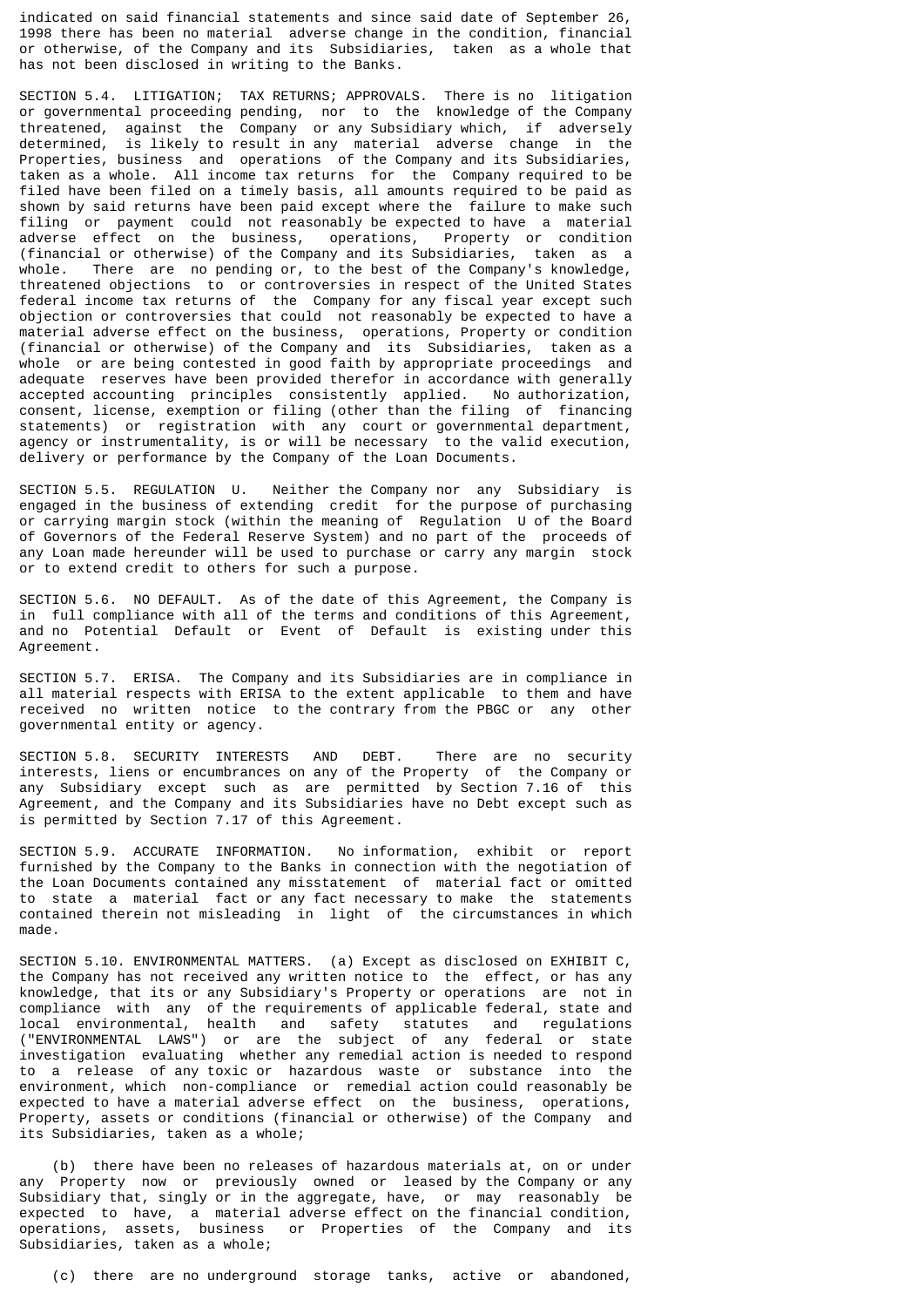including petroleum storage tanks, on or under any property now or previously owned or leased by the Company or any Subsidiary that, singly or in the aggregate, have, or may reasonably be expected to have, a material adverse effect on the financial condition, operations, assets, business or Properties of the Company and its Subsidiaries, taken as a whole;

 (d) neither the Company nor any Subsidiary has directly transported or directly arranged for the transportation of any hazardous material to any location which is listed or proposed for listing on the National Priorities List pursuant to CERCLA, on the CERCLIS or on any similar state list or which is the subject of federal, state or local enforcement actions or other investigations which could reasonably be expected to lead to material claims against the Company or any Subsidiary thereof for any remedial work, damage to natural resources or personal injury, including claims under CERCLA; and

 (e) no conditions exist at, on or under any Property now or previously owned or leased by the Company or any Subsidiary which, with the passage of time, or the giving of notice or both, would give rise to any material liability under any Environmental Law.

SECTION 5.11. ENFORCEABILITY. This Agreement and the other Loan Documents are legal, valid and binding agreements of the Company, enforceable against it in accordance with their terms, except as may be limited by (a) bankruptcy, insolvency, reorganization, fraudulent transfer, moratorium or other similar laws or judicial decisions for the relief of debtors or the limitation of creditors' rights generally; and (b) any equitable principles relating to or limiting the rights of creditors generally.

SECTION 5.12. RESTRICTIVE AGREEMENTS. Neither the Company nor any Subsidiary is a party to any contract or agreement, or subject to any charge or other corporate restriction, which adversely affects its ability to execute, deliver and perform the Loan Documents to which it is a party and repay its indebtedness, obligations and liabilities under the Loan Documents or which materially and adversely affects or, insofar as the Company can reasonably foresee, could reasonably be expected to materially and adversely affect, the property, business, operations or condition (financial or otherwise) of the Company and its Subsidiaries, taken as a whole, or would in any respect materially and adversely affect the Collateral, the repayment of the indebtedness, obligations and liabilities under the Loan Documents, or any Bank's or the Agent's rights under the Loan Documents.

SECTION 5.13. LABOR DISPUTES. Except as set forth on EXHIBIT J, (a) as of the date hereof, there is no collective bargaining agreement or other labor contract covering employees of the Company or any of its Subsidiaries; (b) no such collective bargaining agreement or other labor contract is scheduled to expire during the term of this Agreement; (c) no union or other labor organization is seeking to organize, or to be recognized as, a collective bargaining unit of employees of the Company or any of its Subsidiaries; and (d) there is no pending or (to the best of the Company's knowledge) threatened strike, work stoppage, material unfair labor practice claim or other material labor dispute against or affecting the Company or any of its Subsidiaries or their respective employees.

SECTION 5.14. NO VIOLATION OF LAW. Neither the Company nor any Subsidiary is in violation of any law, statute, regulation, ordinance, judgment, order or decree applicable to it which violation could reasonably be expected to in any respect materially and adversely affect the Collateral, the repayment of the indebtedness, obligations and liabilities under the Loan Documents, any Bank's or the Agent's rights under the Loan Documents, or the Property, business, operations or condition (financial or otherwise) of the Company and its Subsidiaries, taken as a whole.

SECTION 5.15. NO DEFAULT UNDER OTHER AGREEMENTS. Neither the Company nor any Subsidiary is in default with respect to any note, indenture, loan agreement, mortgage, lease, deed, or other agreement to which it is a party or by which it or its Property is bound, which default could reasonably be expected to materially and adversely affect the Collateral, the repayment of the indebtedness, obligations and liabilities under the Loan Documents, any Bank's or the Agent's rights under the Loan Documents or the Property, business, operations or condition (financial or otherwise) of the Company and its Subsidiaries, taken as a whole.

SECTION 5.16. STATUS UNDER CERTAIN LAWS. Neither the Company nor any of its Subsidiaries is an "INVESTMENT COMPANY" or a person directly or indirectly controlled by or acting on behalf of an "INVESTMENT COMPANY" within the meaning of the Investment Company Act of 1940, as amended, or a "HOLDING COMPANY," or a "SUBSIDIARY COMPANY" of a "HOLDING COMPANY," or an "AFFILIATE" of a "HOLDING COMPANY" or a "SUBSIDIARY COMPANY" of a "HOLDING COMPANY," within the meaning of the Public Utility Holding Company Act of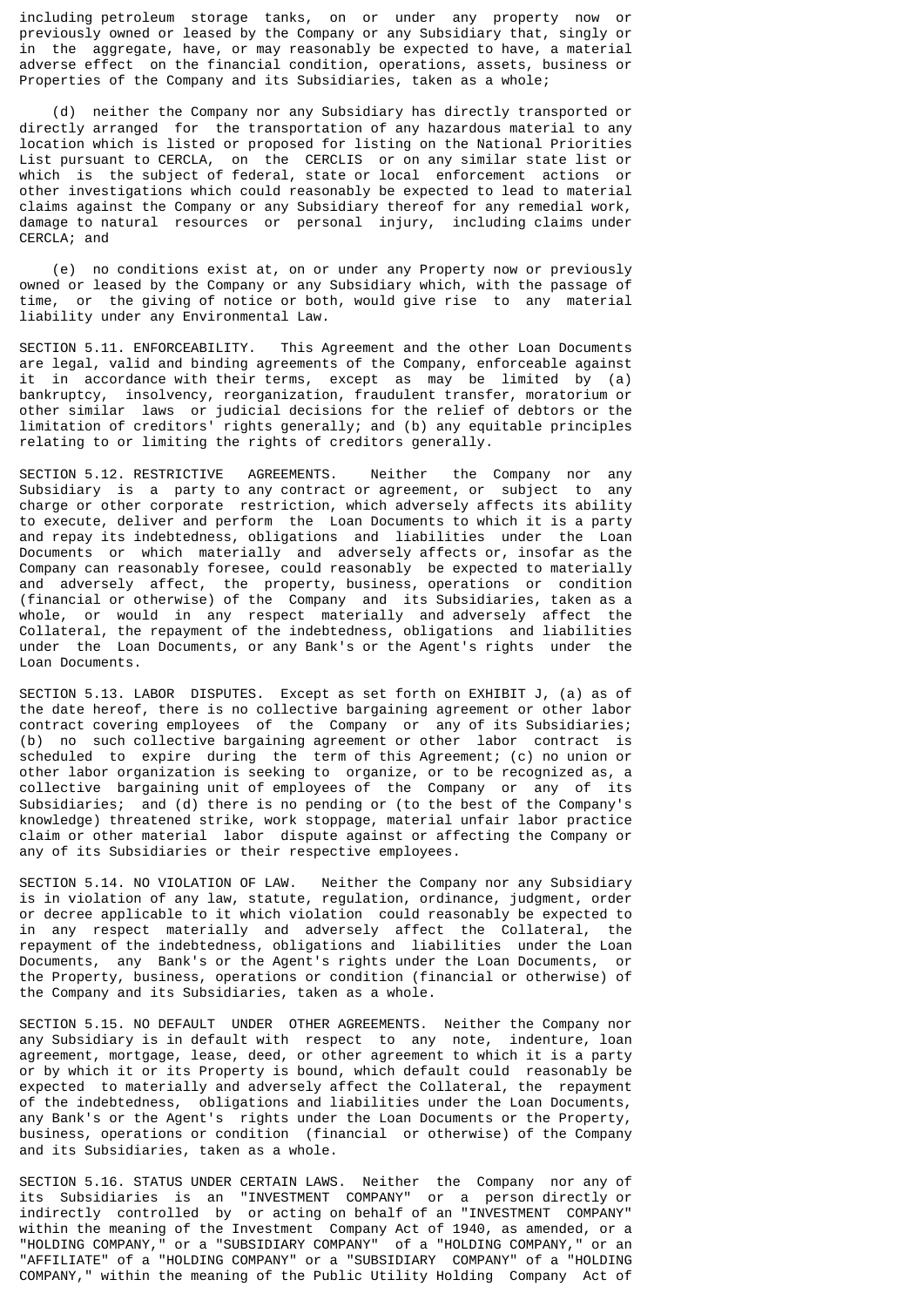1935, as amended.

SECTION 5.17. FEDERAL FOOD SECURITY ACT. The Company has received no written notice given pursuant to Section  $1324(e)(1)$  or (3) of the Federal Food Security Act and there has not been filed any financing statement or notice, purportedly in compliance with the provisions of the Federal Food Security Act, purporting to perfect a security interest in farm products purchased by the Company in favor of a secured creditor of the seller of such farm products. The Company has registered, pursuant to Section 1324(c)(2)(D) of the Federal Food Security Act, with the Secretary of State of each State in which are produced farm products purchased by the Company and which has established or hereafter establishes a central filing system, as a buyer of farm products produced in such State; and each such registration is in full force and effect.

Section 5.18. FAIR LABOR STANDARDS ACT. The Company and each Subsidiary has complied in all material respects with, and will continue to comply with, the provisions of the Fair Labor Standards Act of 1938, 29 U.S.C. section201, ET SEQ., as amended from time to time (the "FLSA"), including specifically, but without limitation, 29 U.S.C. section215(a). This representation and warranty, and each reconfirmation hereof, shall constitute written assurance from the Company, given as of the date hereof and as of the date of each reconfirmation, that the Company and each Subsidiary has complied in all material respects with the requirements of the FLSA, in general, and Section 15(a)(1), 29 U.S.C. section 215(a)(1), thereof, in particular.

SECTION 5.19. ORGANIZATION AND QUALIFICATION OF THE GUARANTOR. The Guarantor is a limited partnership duly organized and existing and in good standing under the laws of the State of Texas, has full and adequate partnership power to carry on its business as now conducted, is duly licensed or qualified in all jurisdictions wherein the nature of its activities requires such licensing or qualification except where the failure to be so licensed or qualified would not have a material adverse effect on the condition, financial or otherwise, of the Guarantor, has full right and authority to enter into the Partnership Guaranty, to guaranty the payment when due of the Company's indebtedness, obligations and liabilities to the Banks under the Loan Documents pursuant to the Partnership Guaranty and to perform each and all of the matters and things therein provided for; and the Partnership Guaranty does not, nor does the performance or observance by the Guarantor of any of the matters or things provided for in the Partnership Guaranty, contravene any provision of law or any provision of the Guarantor's certificate of limited partnership or its limited partnership agreement or any covenant, indenture or agreement of or affecting the Guarantor or its Properties.

SECTION 6. CONDITIONS PRECEDENT.

 The obligation of the Banks to make any Loan pursuant hereto or to issue any L/C shall be subject to the following conditions precedent:

SECTION 6.1. GENERAL. The Agent shall have received the notice of borrowings and requests for L/Cs and the Notes hereinabove provided for.

SECTION 6.2. EACH EXTENSION OF CREDIT. As of the time of the making of each Loan and the issuance of each L/C hereunder (including the initial Loan or L/C, as the case may be):

 (a) each of the representations and warranties set forth in Section 5 hereof shall be and remain true and correct as of said time as if made at said time, except that (i) the representations and warranties made under Section 5.3 shall be deemed to refer to the most recent financial statements furnished to the Banks pursuant to Section 7.4 hereof and (ii) with respect to the Company's Foreign Subsidiaries the representations and warranties made under Section 5.13(d) shall be deemed to refer only to material strikes, work stoppages, unfair labor practice claims or other material labor disputes;

 (b) the Company shall be in full compliance with all of the terms and conditions hereof, and no Potential Default or Event of Default shall have occurred and be continuing;

 (c) after giving effect to the requested extension of credit and to each Loan that has been made and L/C issued hereunder, the aggregate principal amount of all Loans, the amount available for drawing under all L/Cs and the aggregate principal amount of all Reimbursement Obligations then outstanding shall not exceed the lesser of (i) the sum of the Banks' Revolving Credit Commitments then in effect and (ii) the Borrowing Base as determined on the basis of the most recent Borrowing Base Certificate, except as otherwise agreed by the Company and all of the Banks; and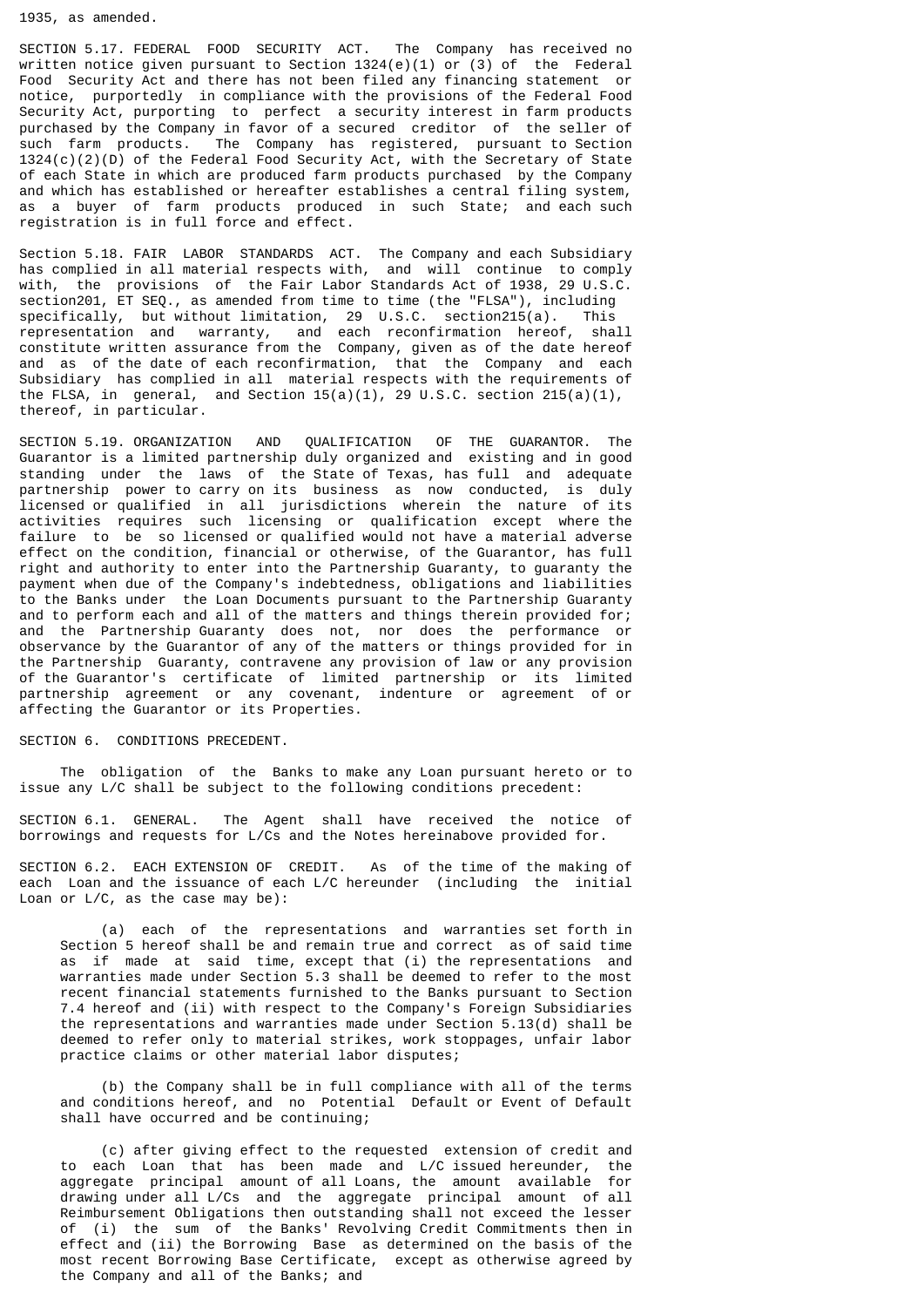(d) no change shall have occurred in the condition or operation of the Company or any Subsidiary since the date of the financial statements (quarterly or annual, as applicable) most recently provided by the Company to the Banks pursuant to Sections 7.4(a) or (b), as applicable, which, when considered in the aggregate, could reasonably be expected to have a material adverse effect on the business, operations, Property or condition (financial or otherwise) of the Company and its Subsidiaries taken as a whole;

and the request by the Company for any Loan or L/C pursuant hereto shall be and constitute a warranty to the foregoing effects.

## SECTION 7. COVENANTS.

 It is understood and agreed that so long as credit is in use or available under this Agreement or any amount remains unpaid on any Note, Reimbursement Obligation, L/C, Bond Reimbursement Obligation or Bond L/C, except to the extent compliance in any case or cases is waived in writing by the Required Banks:

SECTION 7.1. MAINTENANCE. The Company will, and will cause each Subsidiary to, maintain, preserve and keep its plant, Properties and equipment in good repair, working order and condition and will from time to time make all needful and proper repairs, renewals, replacements, additions and betterments thereto so that at all times the efficiency thereof shall be preserved and maintained in all material respects, normal wear and tear excepted.

SECTION 7.2. TAXES. The Company will, and will cause each Subsidiary to, duly pay and discharge all taxes, rates, assessments, fees and governmental charges upon or against the Company or its Subsidiaries or against their respective Properties in each case before the same become delinquent and before penalties accrue thereon unless and to the extent that the same are being contested in good faith and by appropriate proceedings diligently conducted and for which adequate reserves in form and amount reasonably satisfactory to the Required Banks have been established or where the failure to make such payment could not reasonably be expected to have a material adverse effect on the business, operations, Property or condition (financial or otherwise) of the Company and its Subsidiaries, taken as a whole, provided that the Company shall pay or cause to be paid all such taxes, rates, assessments, fees and governmental charges forthwith upon the commencement of proceedings to foreclose any lien which is attached as security therefor, unless such foreclosure is stayed by the filing of an appropriate bond in a manner satisfactory to the Required Banks.

SECTION 7.3. MAINTENANCE OF INSURANCE. The Company will, and will cause each Subsidiary to, maintain insurance coverage by good and responsible insurance underwriters in such forms and amounts and against such risks and hazards as are customary for companies engaged in similar businesses and owning and operating similar Properties, provided that the Company and its Subsidiaries may self-insure for workmen's compensation, group health risks and their live chicken inventory in accordance with applicable industry standards. In any event, the Company will insure any of its Property which is insurable against loss or damage by fire, theft, burglary, pilferage and loss in transit, all in amounts and under policies containing loss payable clauses to the Agent as its interest may appear (and, if the Required Banks request, naming the Agent as additional insured therein) and providing for advance notice to the Agent of cancellation thereof, issued by sound and reputable insurers accorded a rating of A-XII or better by A.M. Best Company, Inc. or A or better by Standard & Poor's Corporation or Moody's Investors Service, Inc. and all premiums thereon shall be paid by the Company and certificates summarizing the same delivered to the Agent.

SECTION 7.4. FINANCIAL REPORTS. The Company will, and will cause each Subsidiary to, maintain a standard and modern system of accounting in accordance with sound accounting practice and will furnish to the Banks and their duly authorized representatives such information respecting the business and financial condition of the Company and its Subsidiaries as may be reasonably requested and, without any request, will furnish to the Banks:

 (a) as soon as available, and in any event within 45 days after the close of each quarterly fiscal period of the Company a copy of the consolidated balance sheet, statement of income and retained earnings, statement of cash flows, and the results of operations of the Company and its Subsidiaries, for such period of the Company and its Subsidiaries, and unaudited consolidating balance sheets, statement of income and retained earnings and the results of operations for the Company and its Material Subsidiaries, in each case, together with all such information for the year to date, all in reasonable detail,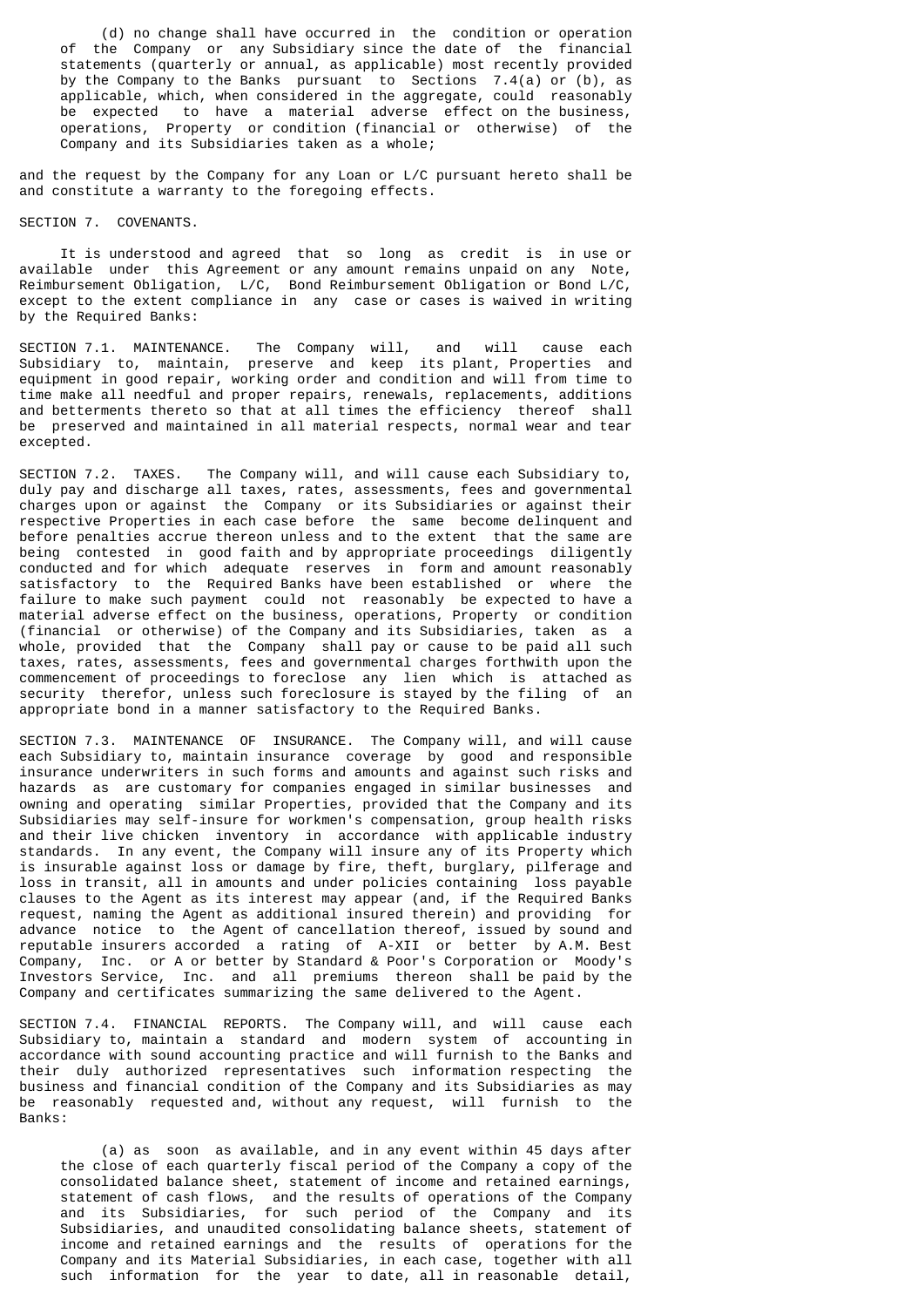prepared by the Company and certified on behalf of the Company by the Company's chief financial officer;

 (b) as soon as available, and in any event within 90 days after the close of each fiscal year, a copy of the audit report for such year and accompanying financial statements, including a consolidated balance sheet, a statement of income and retained earnings, and a statement of cash flows, together with all footnotes thereto, for the Company and its Subsidiaries, and unaudited consolidating balance sheets, statement of income and retained earnings and statements of cash flows for the Company and its Material Subsidiaries, in each case, showing in comparative form the figures for the previous fiscal year of the Company, all in reasonable detail, accompanied by an unqualified opinion of Ernst & Young or other independent public accountants of nationally recognized standing selected by the Company and reasonably satisfactory to the Required Banks, such opinion to that such statements are prepared in accordance with generally accepted accounting principles;

 (c) each of the financial statements furnished to the Banks pursuant to paragraph (a) and (b) above shall be accompanied by a Compliance Certificate in the form of Exhibit F hereto signed on behalf of the Company by its chief financial officer;

 (d) within 30 days after the end of each month, a Borrowing Base Certificate in the form of Exhibit G hereto, setting forth a computation of the Borrowing Base as of that month's end date, certified as correct on behalf of the Company by the Company's chief financial officer and certifying that as of the last day of the preceding monthly period the signer thereof has re-examined the terms and provisions of this Agreement and the Security Agreement and that to the best of his knowledge and belief, no Potential Default or Event of Default has occurred or, if any such Potential Default or Event of Default has occurred, setting forth the description of such Potential Default or Event of Default and specifying the action, if any, taken by the Company to remedy the same;

 (e) promptly upon their becoming available, copies of all registration statements and regular periodic reports, if any, which the Company shall have filed with the Securities and Exchange Commission or any governmental agency substituted therefor, or any national securities exchange, including copies of the Company's form 10-K annual report, including financial statements audited by Ernst & Young or other independent public accountants of nationally recognized standing selected by the Company and reasonably satisfactory to the Bank, its form 10-Q quarterly report to the Securities and Exchange Commission and any Form 8-K filed by the Company with the Securities and Exchange Commission; and

 (f) promptly upon the mailing thereof to the shareholders of the Company generally, copies of all financial statements, reports and proxy statements so mailed.

SECTION 7.5. INSPECTION AND REVIEWS. The Company shall, and shall cause each Subsidiary to, permit the Agent and the Banks, by their representatives and agents, to inspect any of the properties, corporate books and financial records of the Company and its Subsidiaries, to review and make copies of the books of accounts and other financial records of the Company and its domestic Subsidiaries, and to discuss the affairs, finances and accounts of the Company and its Subsidiaries with, and to be advised as to the same by, its officers at such reasonable times and intervals as the Agent or the Banks may designate. In addition to any other compensation or reimbursement to which the Agent and the Banks may be entitled under the Loan Documents, after the occurrence of an Event of Default and during the continuation thereof the Company shall pay to the Agent from time to time upon demand the amount necessary to compensate it for all fees, charges and expenses incurred by the Agent or its designee in connection with the audits of Collateral, or inspections or review of the books, records and accounts of the Company or any domestic Subsidiary conducted by the Agent or its designee or any of the Banks.

SECTION 7.6. CONSOLIDATION AND MERGER. The Company will not, and will not permit any Subsidiary to, consolidate with or merge into any Person, or permit any other Person to merge into it, or acquire (in a transaction analogous in purpose or effect to a consolidation or merger) all or substantially all the Property of the other Person, or acquire substantially as an entirety the business of any other Person, without the prior written consent of the Required Banks; PROVIDED, HOWEVER, that (a) if no Potential Default or Event of Default shall have occurred and be continuing or shall result therefrom (including compliance on a pro forma basis with Sections 7.8, 7.9, 7.10, 7.11, 7.12 and 7.13) the Company may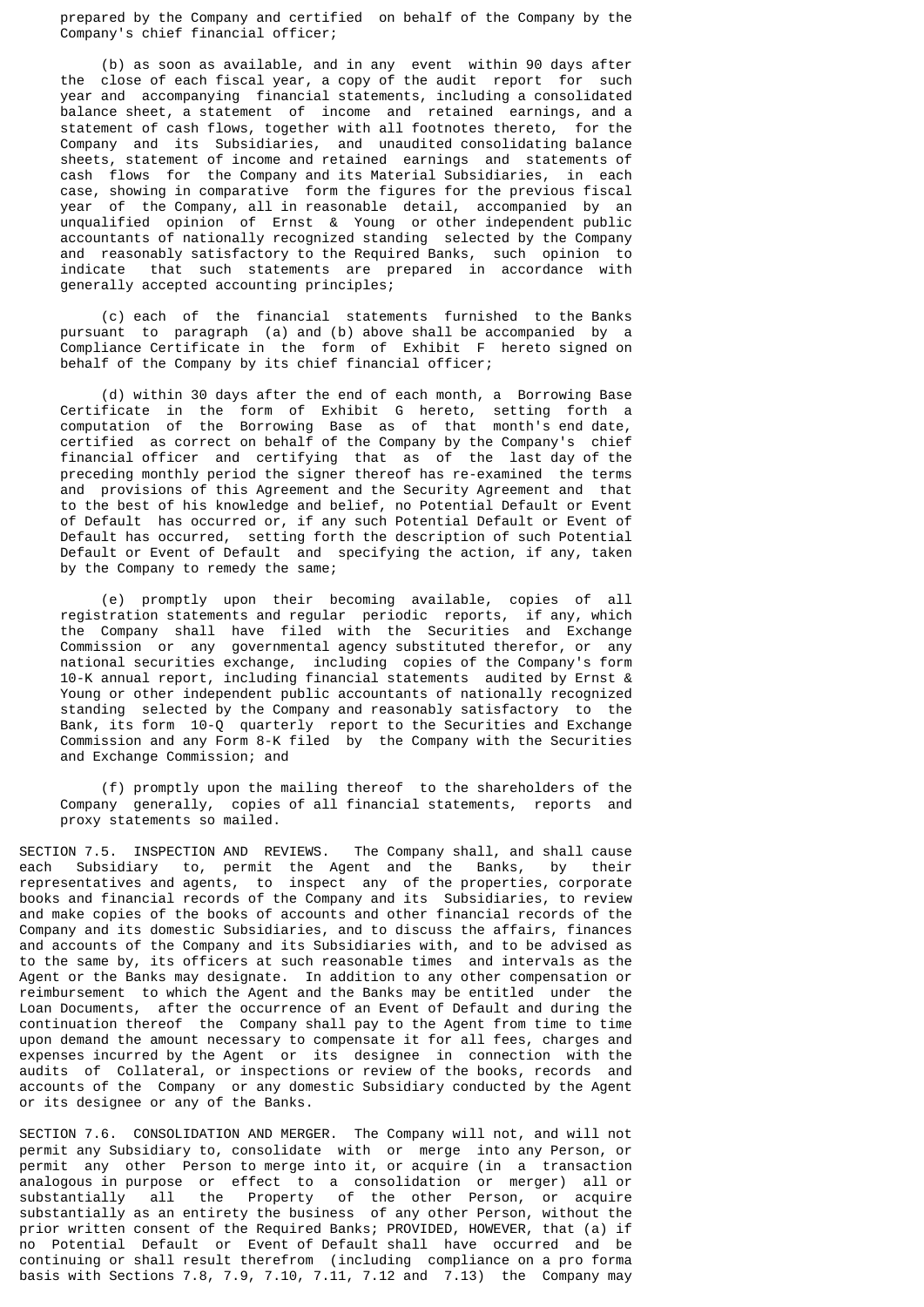acquire all or substantially all the Property of the other Person, or acquire substantially as an entirety the business of any other Person if the aggregate fair market value of all consideration paid or payable by the Company in all such acquisitions made in any Fiscal Year does not exceed \$50,000,000 and (b) a Subsidiary or the Company may acquire, merge with or into or consolidate with another Subsidiary so long as, in the case of an acquisition, a merger or a consolidation involving the Company, the Company is the surviving or resulting entity.

SECTION 7.7. TRANSACTIONS WITH AFFILIATES. The Company will not, and will not permit any Subsidiary to, enter into any transaction, including without limitation, the purchase, sale, lease or exchange of any Property, or the rendering of any service, with any Affiliate of the Company or such Subsidiary except (a) in the ordinary course of and pursuant to the reasonable requirements of the Company's or such Subsidiary's business and upon fair and reasonable terms not materially less favorable to the Company than would be obtained in a comparable arm's-length transaction with a Person not an Affiliate of the Company or such Subsidiary; PROVIDED, that in the case of any such transaction involving the Company or a Subsidiary, on the one hand, and another Subsidiary, on the other hand, such transaction is in the ordinary course and pursuant to the reasonable requirements of the Company's or such Subsidiary's business, (b) on-going transactions with Affiliates of the type disclosed in the Company's proxy statement for its Fiscal Year ended September 26, 1998; (c) the sale of all or substantially all of the Company's Receivables pursuant to a Receivables Securitization Program; and (d) the guaranties and environmental indemnities described in Section 7.17(o) hereof.

SECTION 7.8. LEVERAGE RATIO. The Company will not permit its Leverage Ratio at any time to exceed 0.625 to 1.

SECTION 7.9. TANGIBLE NET WORTH. The Company shall maintain its Tangible Net Worth at all times during the periods specified below in an amount not less than the minimum required amount for each period set forth below:

 (a) from the date hereof through the next to last day in Fiscal Year 1999, \$181,091,000; and

 (b) from the last day of Fiscal Year 1999 and at all times during each Fiscal Year thereafter, an amount in any Fiscal Year equal to the minimum amount required to be maintained during the preceding Fiscal Year plus an amount equal to 75% of the Company's Net Income (but not less than zero) during such Fiscal Year, if the Company's Leverage Ratio for such Fiscal Year is equal to or greater than 0.5 to 1, or 50% of the Company's Net Income (but not less than zero) if the Company's Leverage Ratio for such Fiscal Year is less than 0.5 to 1.

SECTION 7.10. CURRENT RATIO. The Company will maintain at all times and measured as of the last day of each quarterly fiscal accounting period a Current Ratio of not less than 1.35 to 1.

SECTION 7.11. NET TANGIBLE ASSETS TO TOTAL LIABILITIES. The Company will not permit the ratio of its Net Tangible Assets to its Total Liabilities at any time but measured as of the last day of each quarterly fiscal accounting period to be less than 1.3 to 1.

SECTION 7.12. FIXED CHARGE COVERAGE RATIO. The Company will not permit, as of the last day of each fiscal quarter of the Company, its Fixed Charge Coverage Ratio in the eight consecutive fiscal quarters of the Company then ended to be less than 1.5 to 1 on the last day of each fiscal quarter of the Company.

SECTION 7.13. MINIMUM NET WORKING CAPITAL. The Company will maintain Net Working Capital at all times during each period specified below (measured as of the last day of each monthly fiscal accounting period) in an amount not less than the amount specified below for each period:

- (a) during Fiscal Year 1999, \$50,000,000;
- (b) during Fiscal Year 2000, \$55,000,000; and
- (c) during each Fiscal Year thereafter, \$60,000,000.

### SECTION 7.14. INTENTIONALLY OMITTED.

SECTION 7.15. DIVIDENDS AND CERTAIN OTHER RESTRICTED PAYMENTS. The Company will not (a) declare or pay any dividends or make any distribution on any class of its capital stock (other than dividends payable solely in its capital stock) or (b) directly or indirectly purchase, redeem or otherwise acquire or retire any of its capital stock (except out of the proceeds of, or in exchange for, a substantially concurrent issue and sale of capital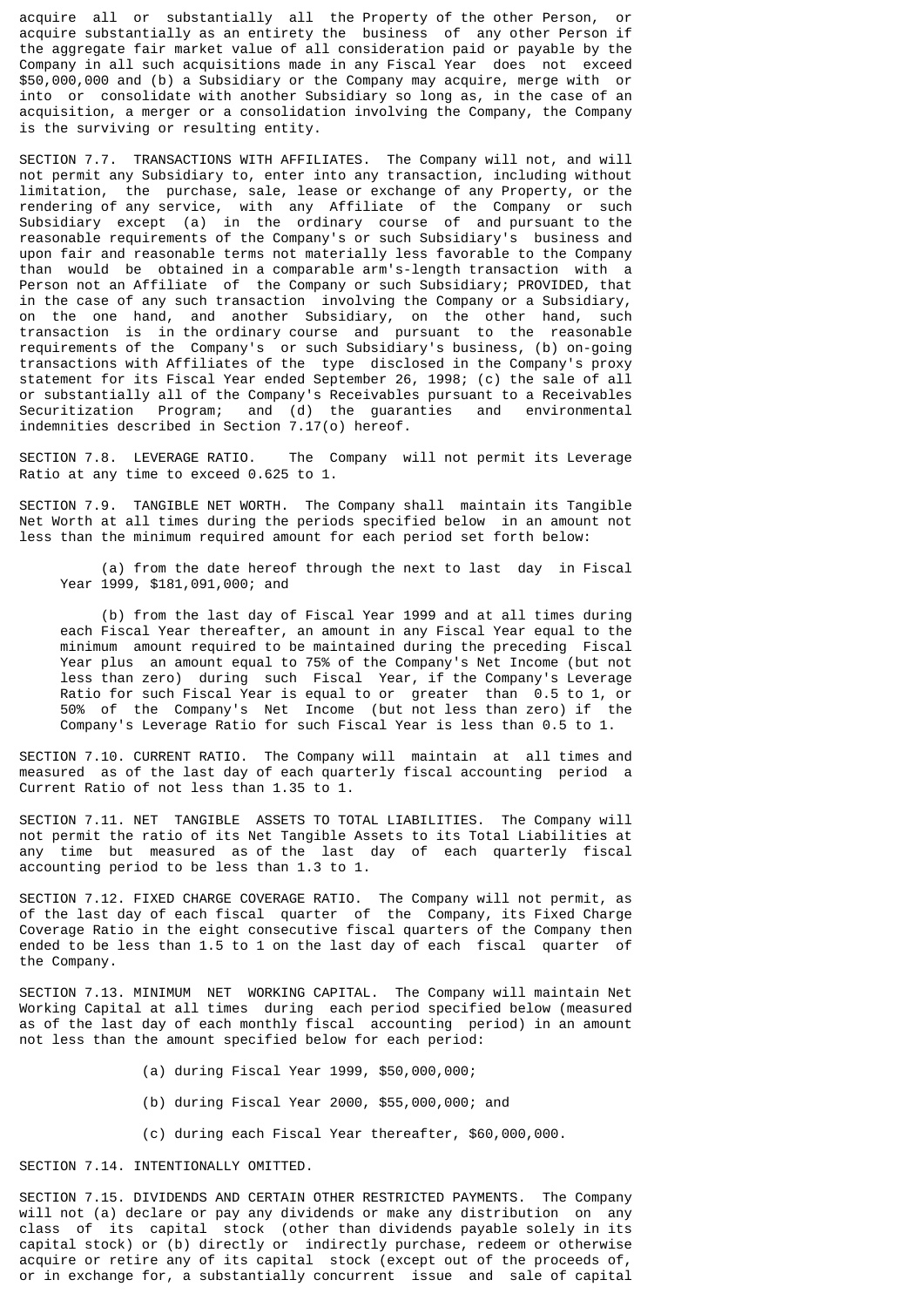stock) or (c) make any other distributions with respect to its capital stock; PROVIDED, HOWEVER, that if no Potential Default or Event of Default shall exist before and after giving effect thereto, the Company may (i) pay dividends in an aggregate amount not to exceed \$3,400,000 in any Fiscal Year, (ii) pay dividends permitted under Section 7.15(i) during the immediately preceding Fiscal Year that were declared but not paid in the immediately preceding Fiscal Year, and (iii) repurchase the Company's capital stock in an aggregate amount not to exceed \$25,000,000.

SECTION 7.16. LIENS. The Company will not, and will not permit any Subsidiary to, pledge, mortgage or otherwise encumber or subject to or permit to exist upon or be subjected to any lien, charge or security interest of any kind (including any conditional sale or other title retention agreement and any lease in the nature thereof), on any of its Properties of any kind or character other than:

 (a) liens, pledges or deposits for workmen's compensation, unemployment insurance, old age benefits or social security obligations, taxes, assessments, statutory obligations or other similar charges, good faith deposits made in connection with tenders, contracts or leases to which the Company or a Subsidiary is a party or other deposits required to be made in the ordinary course of business, provided in each case the obligation secured is not overdue or, if overdue, is being contested in good faith by appropriate proceedings and adequate reserves have been provided therefor in accordance with generally accepted accounting principles and that the obligation is not for borrowed money, customer advances, trade payables or obligations to agricultural producers;

 (b) the pledge of Property for the purpose of securing an appeal or stay or discharge in the course of any legal proceedings, provided that the aggregate amount of liabilities of the Company and its Subsidiaries so secured by a pledge of Property permitted under this subsection (b) including interest and penalties thereon, if any, shall not be in excess of \$5,000,000 at any one time outstanding;

 (c) liens, pledges, mortgages, security interests, or other charges granted to the Agent to secure the Notes, L/Cs, or the Reimbursement Obligations;

 (d) liens, pledges, security interests or other charges now or hereafter created under the Security Agreement;

 (e) security interests or other interests of a lessor in equipment leased by the Company or any Subsidiary as lessee under any financing lease, to the extent such security interest or other interest secures rental payments payable by the Company thereunder;

 (f) liens of carriers, warehousemen, mechanics and materialmen and other like liens, in each case arising in the ordinary course of the Company's or any Subsidiary's business to the extent they secure obligations that are not past due or, if past due, which do not exceed an aggregate at any one time of \$5,000,000 or are being contested in good faith by appropriate proceedings and adequate reserves have been provided therefor in accordance with generally accepted accounting principals;

 (g) such minor defects, irregularities, encumbrances, easements, rights of way, and clouds on title as normally exist with respect to similar properties which do not materially impair the Property affected thereby for the purpose for which it was acquired;

 (h) liens, pledges, mortgages, security interests or other charges granted by any of the Company's Foreign Subsidiaries in such Foreign Subsidiary's Inventory, fixed assets and accounts receivable, in each case securing only indebtedness in an aggregate principal amount of up to 75% of the Net Working Capital of such Foreign Subsidiaries incurred by such Subsidiaries for working capital purposes;

(i) statutory landlord's liens under leases;

(j) existing liens described on Exhibit D hereto;

 (k) liens on the cash surrender value of the life insurance policy maintained by the Company on the life of Mr. Lonnie A. Pilgrim, to the extent such liens secure loans in an aggregate principal amount not to exceed \$900,000;

 (l) liens, security interests, pledges, mortgages or other charges in any Property other than the Collateral securing obligations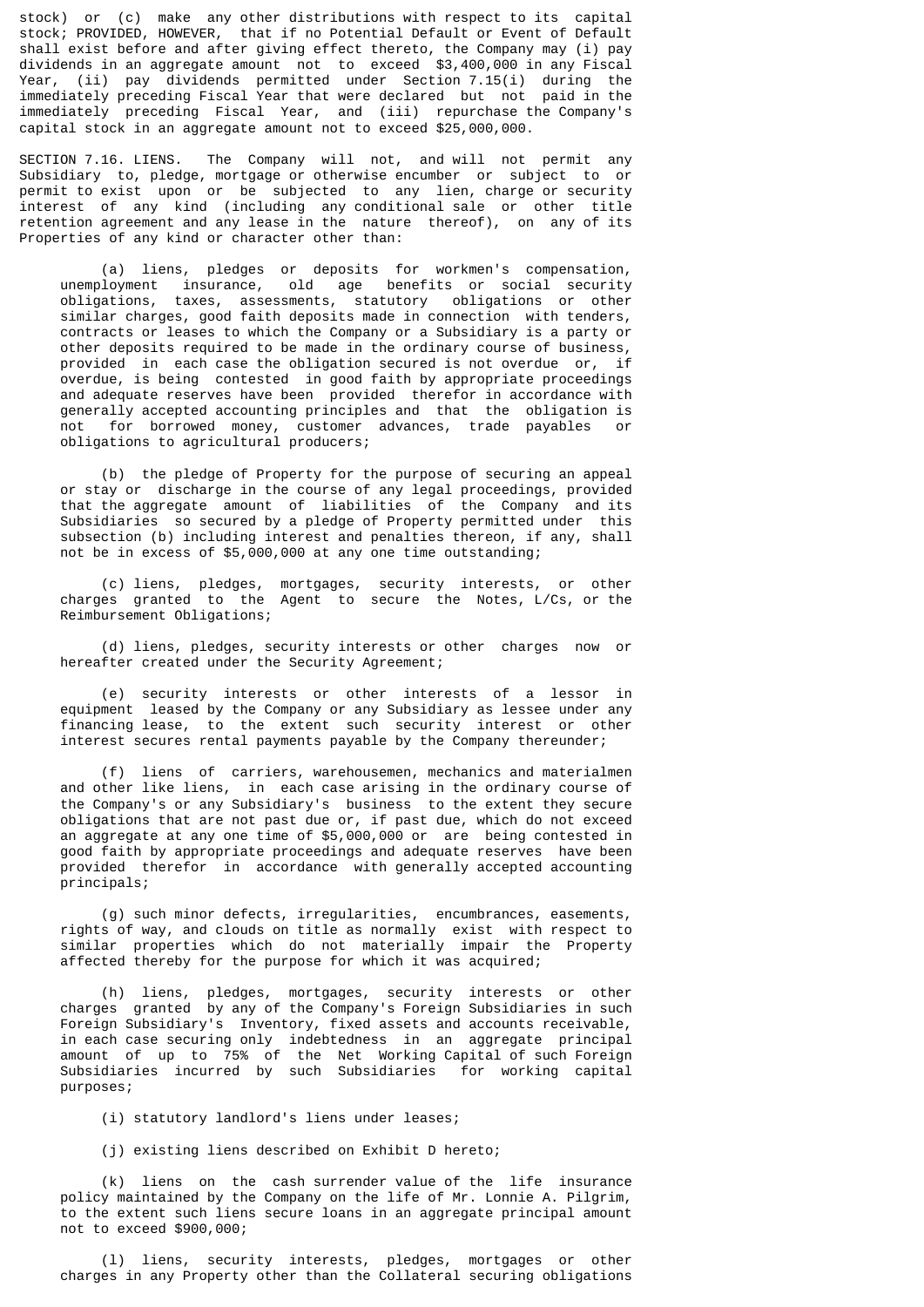in an aggregate amount not exceeding \$1,000,000 at any time;

 (m) liens, mortgages and security interests in the Company's real estate, buildings, machinery and equipment securing indebtedness permitted only by Section  $7.17(j)$  of this Agreement;

 (n) the interest of any purchaser of the Company's Receivables purchased by it pursuant to a Receivables Securitization Program in such Receivables;

 (o) liens and security interests granted by PPAHC on its real estate and all buildings and improvements thereon and all rents, issues and profits thereof securing indebtedness permitted by Sections  $7.17(n)$  and (o) hereof;

 (p) (i) liens, pledges, mortgages, security interests, or other charges granted to the Agent to secure the Bond L/C or the Bond Reimbursement Obligations, and (ii) liens, pledges, mortgages, security interests or other charges in Property other than the Collateral granted to the issuer of an Alternate Credit Facility to secure the Company's obligations to such issuer with respect to the Alternate Credit Facility;

 (q) liens, pledges, mortgages and security interests on assets (other than the Collateral) of the Company and its Subsidiaries to secure indebtedness permitted by Section 7.17(u) hereof; and

 (r) liens of Agricultural Production Credit Association on equity interests in Agricultural Production Credit Association.

SECTION 7.17. BORROWINGS AND GUARANTIES. The Company will not, and will not permit any Subsidiary to, issue, incur, assume, create or have outstanding any indebtedness for borrowed money (including as such all indebtedness representing the deferred purchase price of Property) or customer advances, nor be or remain liable, whether as endorser, surety, guarantor or otherwise, for or in respect of any liability or indebtedness of any other Person, other than:

 (a) indebtedness of the Company arising under or pursuant to this Agreement or the other Loan Documents;

 (b) the liability of the Company arising out of the endorsement for deposit or collection of commercial paper received in the ordinary course of business;

 (c) trade payables of the Company arising in the ordinary course of the Company's business;

 (d) indebtedness disclosed on the audited financial statements referred to in Section 5.3 hereof;

 (e) Subordinated Debt in an aggregate principal amount not to exceed \$100,000,000 maturing no earlier than August 1, 2003;

 (f) indebtedness in an aggregate principal amount of up to 75% of each Foreign Subsidiary's working capital incurred by the Company's Foreign Subsidiaries for working capital purposes;

 (g) Debt arising from sale/leaseback transactions permitted by Section 7.32 hereof and under Capitalized Lease Obligations;

 (h) indebtedness of any Foreign Subsidiary to any other Foreign Subsidiary;

 (i) loans in an aggregate principal amount of up to \$900,000 against the cash surrender value of the life insurance policy maintained on the life of Mr. Lonnie A. Pilgrim;

(j) Funded Debt incurred to finance capital expenditures;

(k) in addition to the indebtedness permitted by Section  $7.17(f)$ <br>hereof unsecured indebtedness of the Company or its Eoreign hereof, unsecured indebtedness of the Company or its Foreign Subsidiaries in an aggregate principal amount not to exceed \$20,000,000 outstanding at any time incurred to finance the Company's or its Foreign Subsidiaries working capital needs;

 (l) indebtedness in an aggregate principal amount not to exceed \$85,000,000, which includes \$15,000,000 currently unfunded at principal and interest payments yet to be determined, owed to John Hancock Mutual Life Insurance Company and Signature 1A (Cayman), Ltd.; notes payable with interest rates at 7.21%, 9.39%, 9.45%, 7.11% and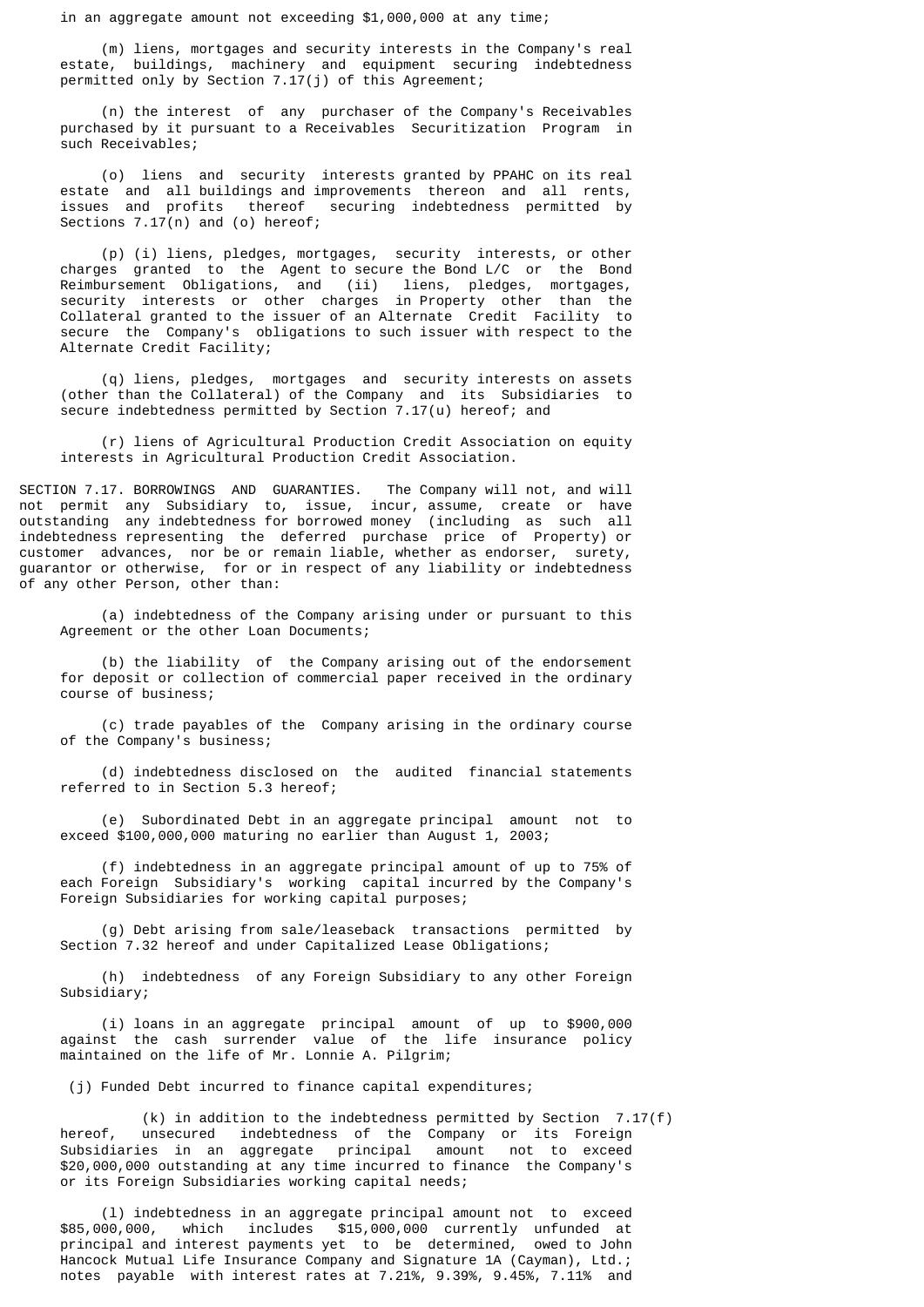7.07%, payable in monthly installments of \$455,305, \$61,839, \$23,860, \$134,750 and \$135,412, respectively, plus balloon payments at maturity on February 28, 2006 and any indebtedness incurred to refinance such indebtedness; PROVIDED such refinancing does not exceed the greater of the original principal amount of the indebtedness being refinanced and 75% of the appraised value (as shown in an appraisal performed by an appraiser satisfactory to the Agent; PROVIDED that the Agent shall be deemed to have approved any appraiser that has prepared an appraisal on or before the date hereof for any assets pledged on or before the date hereof to John Hancock Mutual Life Insurance Company and Signature 1A (Cayman), Ltd., pursuant to the terms of that certain Amended and Restated Note Purchase Agreement among the Company, John Hancock Mutual Life Insurance Company and Signature 1A (Cayman), Ltd., so long as such appraiser prepares the appraisal or update to such appraisal for the same assets referenced above on or before October 31, 2001) of the collateral securing such indebtedness;

 (m) indebtedness of the Company and its Subsidiaries pursuant to Receivables Securitization Programs;

 (n) indebtedness of PPAHC to Harris in an aggregate principal amount not to exceed \$1,820,000 incurred to finance the construction by PPAHC of an apartment building in Camp County, Texas, and any indebtedness incurred to refinance such indebtedness;

 (o) indebtedness of the Company under its guaranty of payment to Harris, and any refinancing lender or lenders, of PPAHC's indebtedness described in subsection (n) above and its environmental indemnity given to Harris, and any refinancing lender or lenders, in connection with PPAHC's indebtedness described in subsection (n) above;

 (p) indebtedness of the Company relating to the Bonds, the Bond L/C and any Alternate Credit Facility;

 (q) unsecured indebtedness of the Company evidenced by its senior notes due no earlier than August 1, 2009 in an original aggregate principal amount not to exceed \$150,000,000 (the "ORIGINAL SENIOR NOTES"), PROVIDED that concurrently with the issuance of the Original Senior Notes the Company shall deposit, or cause to be deposited, with the trustee for the Company's 10-7/8% Senior Subordinated Notes Due 2003 (the "SENIOR SUBORDINATED NOTES") proceeds of the Original Senior Notes in an amount sufficient to repay the Senior Subordinated Notes in full;

 (r) additional unsecured indebtedness of the Company in an original aggregate principal amount not to exceed \$75,000,000 evidenced by additional senior notes of the Company having identical terms as the Original Senior Notes, PROVIDED that after giving effect to the incurrence of such indebtedness the Company shall be in compliance on a PRO FORMA basis with the financial requirements of Sections 7.8, 7.9, 7.10, 7.11, 7.12 and 7.13 of this Agreement;

 (s) unsecured indebtedness of any Subsidiary to any other Subsidiary and unsecured indebtedness of the Company to any Subsidiary, PROVIDED that any such indebtedness of the Company is expressly subordinated to the prior payment in full in cash of all of the Company's indebtedness, obligations and liabilities to the Agent and the Banks under this Agreement and the other Loan Documents;

 (t) guarantee by any Subsidiary of the indebtedness of the Company permitted under subsections (q) and (r) of this Section 7.17; PROVIDED that such Subsidiary guarantees all of the Company's indebtedness, obligations and liabilities to the Agent and the Banks under this Agreement and the other Loan Documents; and

 (u) senior secured indebtedness of the Company under credit facilities agented by CoBank, ACB or other lenders in an aggregate principal amount not to exceed the greater of (i) \$200,000,000, or (ii) 75% of the appraised value (as shown in an appraisal performed by an appraiser satisfactory to the Agent; PROVIDED that the Agent shall be deemed to have approved any appraiser that has prepared an appraisal on or before the date hereof for any assets pledged to CoBank, ACB, as agent, on or before December 31, 1999 pursuant to the terms of that certain Credit Agreement among the Company, CoBank, ACB, and certain lenders a party thereto, so long as such appraiser prepares the appraisal or update to such appraisal for the same assets referenced above on or before October 31, 2001) of the assets of the Company and its Subsidiaries incurred to finance the expansion of the Company's production and processing facilities, fixture acquisitions, repayment of existing indebtedness and for general corporate purposes.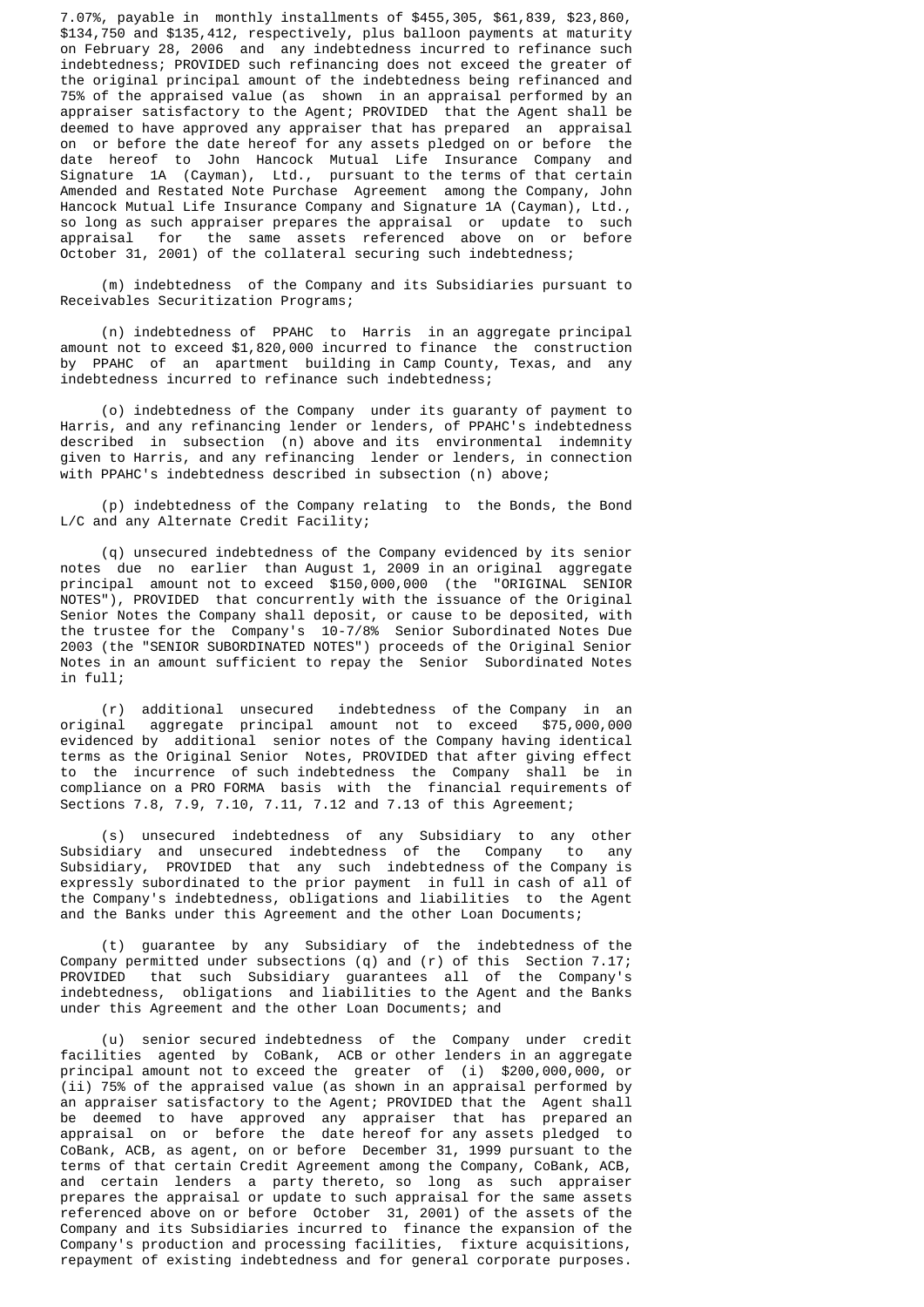SECTION 7.18. INVESTMENTS, LOANS AND ADVANCES. The Company will not, and will not permit any Subsidiary to, make or retain any investment (whether through the purchase of stock, obligations or otherwise) in or make any loan or advance to, any other Person, other than:

 (a) investments in certificates of deposit having a maturity of one year or less issued by any United States commercial bank having capital and surplus of not less than \$50,000,000;

 (b) investments in an aggregate amount of up to \$8,000,000 in deposits maintained with the Pilgrim Bank of Pittsburg;

 (c) investments in commercial paper rated P1 by Moody's Investors Service, Inc. or A1 by Standard & Poor's Ratings Group maturing within 180 days of the date of issuance thereof;

(d) marketable obligations of the United States;

 (e) marketable obligations guaranteed by or insured by the United States, or those for which the full faith and credit of the United States is pledged for the repayment of principal and interest thereof; provided that such obligations have a final maturity of no more than one year from the date acquired by the Company;

 (f) repurchase, reverse repurchase agreements and security lending agreements collateralized by securities of the type described in subsection (c) and having a term of no more than 90 days, PROVIDED, HOWEVER, that the Company shall hold (individually or through an agent) all securities relating thereto during the entire term of such arrangement;

 (g) loans, investments (excluding retained earnings) and advances by the Company to its Subsidiaries located in Mexico in an aggregate outstanding amount not to exceed \$145,000,000 at any time, PROVIDED, HOWEVER, that the Company may make loans, investments (excluding retained earnings) and advances to its Subsidiaries located in Mexico in an aggregate amount equal to the aggregate amount of any capital withdrawn from its Mexican Subsidiaries after the date hereof but not to exceed an aggregate amount of \$25,000,000 in any Fiscal Year of the Company, PROVIDED FURTHER that any such investments (excluding retained earnings), loans and advances shall not cause the aggregate outstanding amount of all such loans, investments (excluding retained earnings) and advances to exceed \$145,000,000 at any time;

 (h) loans and advances to employees and contract growers (other than executive officers and directors of the Company) for reasonable expenses incurred in the ordinary course of business;

 (i) loans and advances from any Subsidiary to any another Subsidiary or to the Company;

 (j) investments in an aggregate amount not to exceed \$1,000,000 in Southern Hens, Inc.;

 (k) investments in and loans and advances to each of PPC Delaware Business Trust, Pilgrim's Pride International, Inc. and PPC Marketing, Ltd. in an aggregate amount not to exceed \$1,000,000 for each such entity;

 (l) an initial capital contribution to Funding Corp. in an amount of up to \$1,000 and investments, if any, arising from the sale of Receivables at a discount pursuant to Receivables Securitization Programs;

 (m) loans and advances to officers and employees of the Company and its Subsidiaries made in connection with such officer's and employee's for housing related expenses or loans associated with the procurement or sale of personal residences or necessary for the moving of key personnel, in an aggregate outstanding amount not to exceed \$3,000,000 at any time;

 (n) investments in Subsidiaries to the extent permitted by Section 7.29 hereof;

(o) investments permitted by Section 7.6;

 (p) investments made prior to the date hereof in Persons, which are not Subsidiaries, identified on Exhibit K hereto;

 (q) investments existing on the date of this Agreement in Subsidiaries listed on Exhibit H; and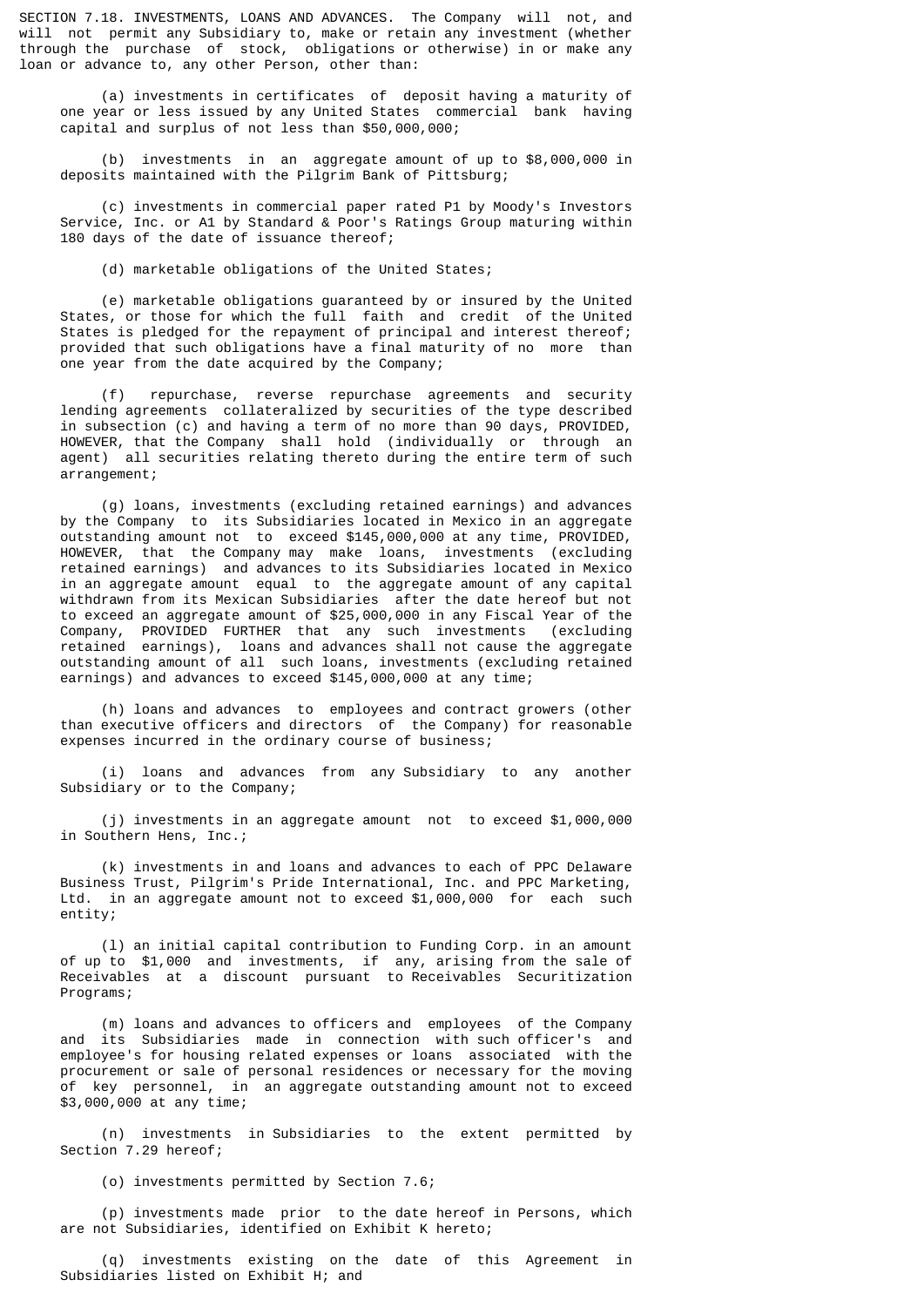(r) investments not covered by subsections (a) through (q) above, in an amount not to exceed at any time an aggregate of \$25,000,000.

SECTION 7.19. SALE OF PROPERTY. The Company will not, and will not permit any Subsidiary to, sell, lease, assign, transfer or otherwise dispose of (whether in one transaction or in a series of transactions) all or a material part of its Property to any other Person in any Fiscal Year of the Company; PROVIDED, HOWEVER, that this Section shall not prohibit:

 (a) sales of Inventory by the Company in the ordinary course of business;

 (b) sales or leases by the Company of its surplus, obsolete or worn-out machinery and equipment;

 (c) the sale by the Company of all or substantially all of its Receivables pursuant to Receivables Securitization Programs; and

 (d) transfers of assets from any Subsidiary to any other Subsidiary or to the Company.

For purposes of this Section 7.19, "MATERIAL PART" shall mean 5% or more of the lesser of the book or fair market value of the Property of the Company.

SECTION 7.20. NOTICE OF SUIT, ADVERSE CHANGE IN BUSINESS OR DEFAULT. The Company shall, as soon as possible, and in any event within fifteen (15) days after the Company learns of the following, give written notice to the Banks of (a) any proceeding(s) that, if determined adversely to the Company or any Subsidiary could reasonably be expected to have a material adverse effect on the Properties, business or operations of the Company and its Subsidiaries, taken as a whole, being instituted or threatened to be instituted by or against the Company or such Subsidiary in any federal, state, local or foreign court or before any commission or other regulatory body (federal, state, local or foreign); (b) any material adverse change in the business, Property or condition, financial or otherwise, of the Company and its Subsidiaries, taken as a whole; and (c) the occurrence of a Potential Default or Event of Default.

SECTION 7.21. ERISA. The Company will, and will cause each Subsidiary to, promptly pay and discharge all obligations and liabilities arising under ERISA of a character which if unpaid or unperformed might result in the imposition of a lien against any of its Property and will promptly notify the Agent of (a) the occurrence of any reportable event (as defined in ERISA) which could reasonably be expected to result in the termination by the PBGC of any Plan covering any officers or employees of the Company or any Subsidiary any benefits of which are, or are required to be, guaranteed by PBGC, (b) receipt of any notice from PBGC of its intention to seek termination of any Plan or appointment of a trustee therefor, and (c) its intention to terminate or withdraw from any Plan. The Company will not, and will not permit any Subsidiary to, terminate any Plan or withdraw therefrom unless it shall be in compliance with all of the terms and conditions of this Agreement after giving effect to any liability to PBGC resulting from such termination or withdrawal.

SECTION 7.22. USE OF LOAN PROCEEDS. The Company will use the proceeds of all Loans and L/Cs made or issued hereunder solely to refinance existing Debt and for general corporate purposes.

SECTION 7.23. CONDUCT OF BUSINESS AND MAINTENANCE OF EXISTENCE. The Company will, and will cause each Subsidiary to, continue to engage in business of the same general type as now conducted by it and, in the case of PPAHC, to engage in no business other than the construction, acquisition and renting, as landlord, an apartment building in Camp County, Texas, and the Company will, and will cause each Subsidiary to, preserve, renew and keep in full force and effect the Company's corporate existence and the Company's and each Subsidiary's rights, privileges and franchises necessary or desirable in the normal conduct of business; except where the failure to preserve, renew and keep in full force and effect such rights, privileges and licenses could not reasonably be expected to have a material adverse effect on the business, operations, Property or condition (financial or otherwise) of the Company and its Subsidiaries, taken as a whole.

SECTION 7.24. ADDITIONAL INFORMATION. Upon request of the Agent, the Company shall provide any reasonable additional information pertaining to any of the Collateral.

SECTION 7.25. SUPPLEMENTAL PERFORMANCE. The Company will at its own expense, register, file, record and execute all such further agreements and documents, including without limitation financing statements, and perform such acts as are necessary and appropriate, or as the Agent or any Bank may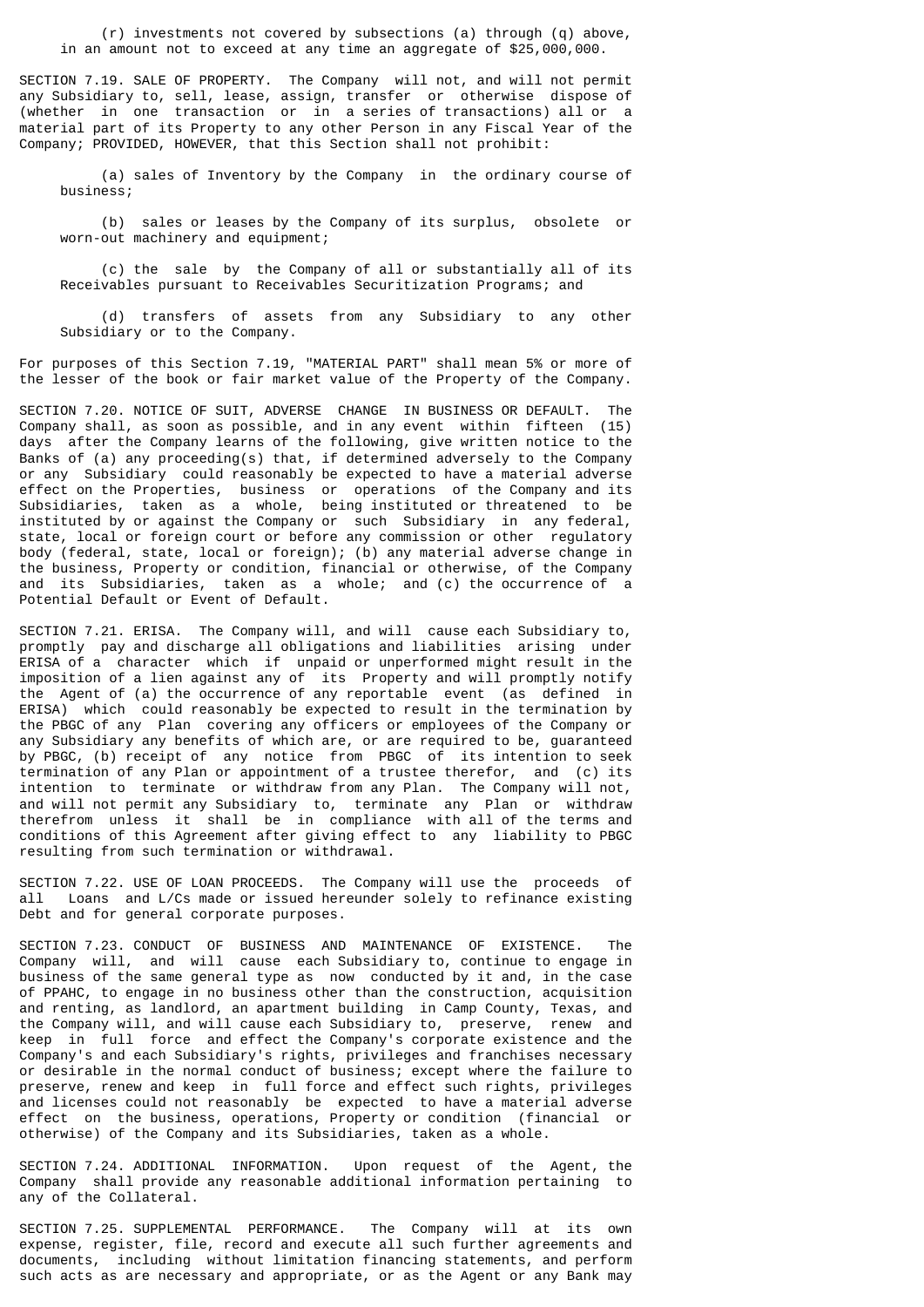reasonably request, to effect the purposes of the Loan Documents.

### SECTION 7.26. Intentionally Omitted.

SECTION 7.27. COMPLIANCE WITH LAWS, ETC. The Company will, and will cause each of its Subsidiaries to, comply in all material respects with all applicable laws, rules, regulations and orders, such compliance to include (without limitation) (a) in the case of the Company, the maintenance and preservation of its corporate existence, (b) qualification as a foreign corporation wherein the nature of its activities requires such qualification except where the failure to be so qualified would not have a material adverse effect on the business, operations, Property or condition (financial or otherwise) of the Company and its Subsidiaries, taken as a whole, (c) the registration pursuant to the Food Security Act of 1985, as amended, with the Secretary of State of each State in which are produced any farm products purchased by the Company and which has established a central filing system, as a buyer of farm products produced in such state, and the maintenance of each such registration, (d) compliance with the Packers and Stockyard Act of 1921, as amended, (e) compliance with all applicable rules and regulations promulgated by the United States Department of Agriculture and all similar applicable state rules and regulations, and (f) compliance with all rules and regulations promulgated pursuant to the Occupational Safety and Health Act of 1970, as amended; PROVIDED that the failure of the Company to comply with this Section 7.27 in any instance not directly involving the Agent and the Banks or adversely affecting the Agent's security interest in the Collateral shall not constitute an Event of Default unless such failure would have a material adverse effect on the business, operations, Property or condition (financial or otherwise) of the Company and its Subsidiaries, taken as a whole.

SECTION 7.28. ENVIRONMENTAL COVENANT. The Company will, and will cause each of its Subsidiaries to:

 (a) use and operate all of its facilities and Properties in material compliance with all Environmental Laws, keep all necessary permits, approvals, certificates, licenses and other authorizations relating to environmental matters in effect and remain in material compliance therewith, and handle all hazardous materials in material compliance with all applicable Environmental Laws;

 (b) immediately notify the Agent and provide copies upon receipt of all material written claims, complaints, notices or inquiries relating to the condition of its facilities and Property or compliance with Environmental Laws, and shall promptly cure and have dismissed, to the reasonable satisfaction of the Required Banks, any actions and proceedings relating to compliance with Environmental Laws unless and to the extent that the same are being contested in good faith and by appropriate proceedings diligently conducted and for which adequate reserves in form and amount reasonably satisfactory to the Required Banks have been established, provided that no proceedings to foreclose any lien which is attached as security therefor shall have been commenced unless such foreclosure is stayed by the filing of an appropriate bond in a manner satisfactory to the Required Banks; and

 (c) provide such information and certifications which the Agent may reasonably request from time to time to evidence compliance with this Section 7.28.

SECTION 7.29. NEW SUBSIDIARIES. The Company will not, directly or indirectly, create or acquire in any Fiscal Year any Subsidiary unless (a) after giving effect to any such creation or acquisition, the total assets (determined in accordance with generally accepted accounting principles, consistently applied) of all such Subsidiaries would not exceed 5% of the Total Assets of the Company and its Subsidiaries, and (b) all Inventory of such Subsidiaries are pledged to the Agent for the benefit of the Banks pursuant to a security agreement substantially identical to the Security Agreement.

SECTION 7.30. GUARANTY FEES. The Company will not, and it will not permit any Subsidiary to, directly or indirectly, pay to the Guarantor or any other guarantor of any of the Company's indebtedness, obligations and liabilities, any fee or other compensation, but excluding salary, bonus and other compensation for services rendered as an employee (collectively the "GUARANTY FEES") in an aggregate amount in excess of \$3,600,000 in any Fiscal Year of the Company. For purposes of this Section 7.30, any Guaranty Fees paid within 45 days after the last day of any Fiscal Year shall be deemed to have been paid during such Fiscal Year.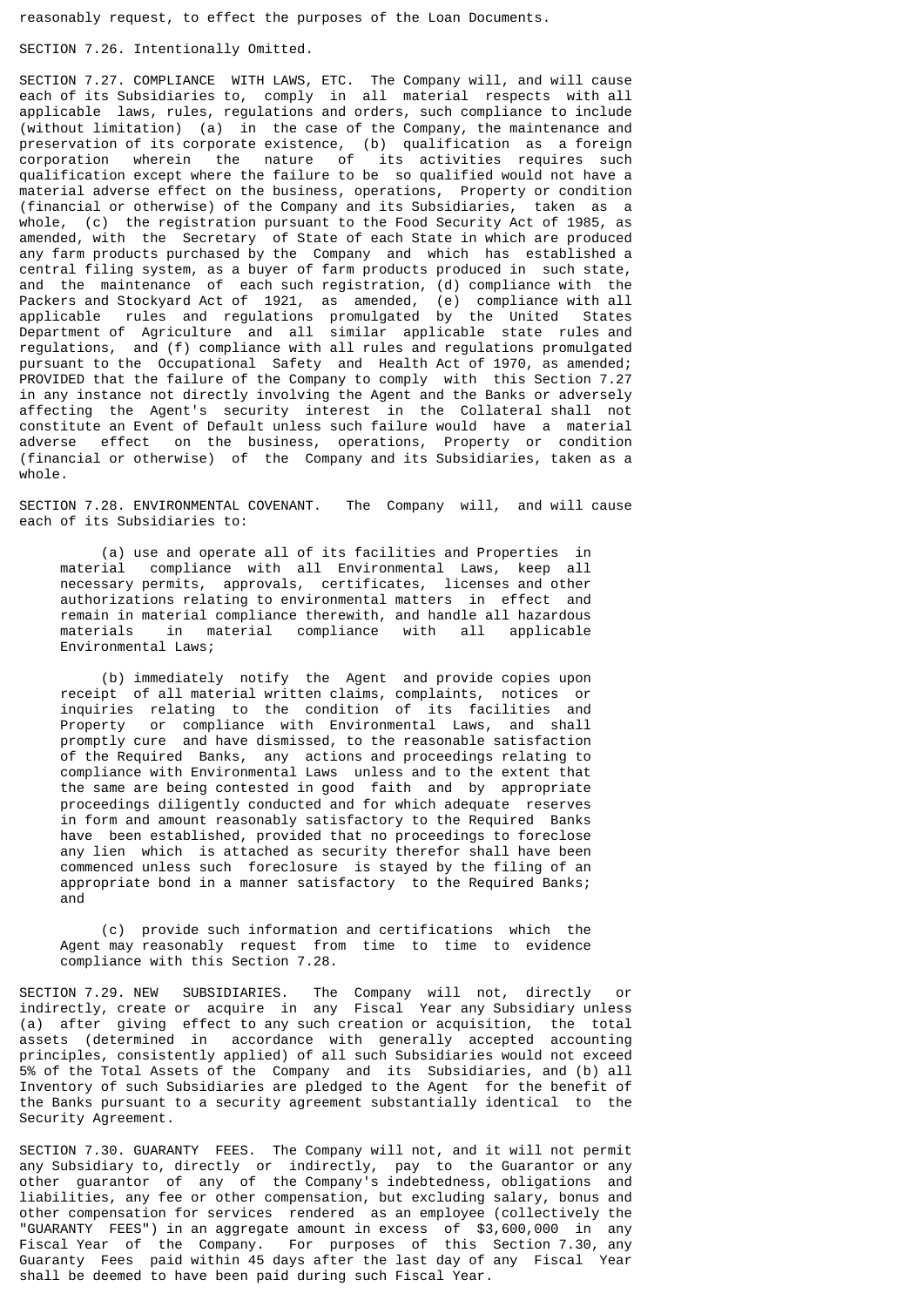SECTION 7.31. KEY MAN LIFE INSURANCE. The Company shall continuously maintain a policy of insurance on the life of Mr. Lonnie A. Pilgrim in the amount of \$1,500,000.00, of which the Company shall be the beneficiary, such policy to be maintained with a good and responsible insurance company acceptable to the Required Banks.

SECTION 7.32. SALE AND LEASEBACKS. The Company will not, and will not permit any Subsidiary to, enter into any arrangement with any lender or investor providing for the leasing by the Company or any Subsidiary of any real or personal property previously owned by the Company or any Subsidiary, except:

 (a) any such sale and leaseback transaction, PROVIDED that (i) such transactions may be entered into only in the year, or in the year immediately preceding the year, in which net operating losses, credits or other tax benefits would otherwise expire unutilized and the Company delivers on officer's certificate to the Agent to the effect that such expiration of such net operating losses, credits or other tax benefits would occur but for entering into the sale/leaseback transaction; (ii) the Company shall be completely discharged with respect to any Debt of the Company or such Subsidiary assumed by the purchaser/lessor in such sale/leaseback transaction; (iii) the Company shall deliver to the Agent an opinion of counsel that the sale of assets and related lease will be treated as a sale and lease, respectively, for federal income tax purposes; and (iv) the proceeds of such transactions are applied to the payment of Debt; and

 (b) such transactions in which the aggregate consideration received by the Company upon the sale of such property does not exceed \$6,000,000 in any Fiscal Year.

SECTION 8. EVENTS OF DEFAULT AND REMEDIES.

SECTION 8.1. DEFINITIONS. Any one or more of the following shall constitute an Event of Default:

 (a) Default in the payment when due of any interest on or principal of any Note, Bond Reimbursement Obligation or Reimbursement Obligation, whether at the stated maturity thereof or as required by Section 3.4 hereof or at any other time provided in this Agreement, or of any fee or other amount payable by the Company pursuant to this Agreement;

 (b) Default in the observance or performance of any covenant set forth in Sections 7.4, 7.5, 7.6, 7.15, 7.17, 7.19 and 7.20, inclusive, hereof, or of any provision of any Security Document requiring the maintenance of insurance on the Collateral subject thereto or dealing with the use or remittance of proceeds of such Collateral;

 (c) Default in the observance or performance of any covenant set forth in Sections 7.7, 7.8, 7.9, 7.10, 7.11, 7.12, 7.13, 7.14, 7.16, 7.18, 7.21, 7.23 and 7.31, inclusive, hereof and such default shall continue for 15 days after written notice thereof to the Company by any Bank;

 (d) Default in the observance or performance of any other covenant, condition, agreement or provision hereof or any of the other Loan Documents and such default shall continue for 30 days after written notice thereof to the Company by any Bank;

 (e) Default shall occur under any evidence of indebtedness in a principal amount exceeding \$10,000,000 issued or assumed or guaranteed by the Company, or under any mortgage, agreement or other similar instrument under which the same may be issued or secured and such default shall continue for a period of time sufficient to permit the acceleration of maturity of any indebtedness evidenced thereby or outstanding or secured thereunder;

 (f) Any representation or warranty made by the Company herein or in any Loan Document or in any statement or certificate furnished by it pursuant hereto or thereto, proves untrue in any material respect as of the date made or deemed made pursuant to the terms hereof;

 (g) Any judgment or judgments, writ or writs, or warrant or warrants of attachment, or any similar process or processes in an aggregate amount in excess of \$10,000,000 shall be entered or filed against the Company or any Subsidiary or against any of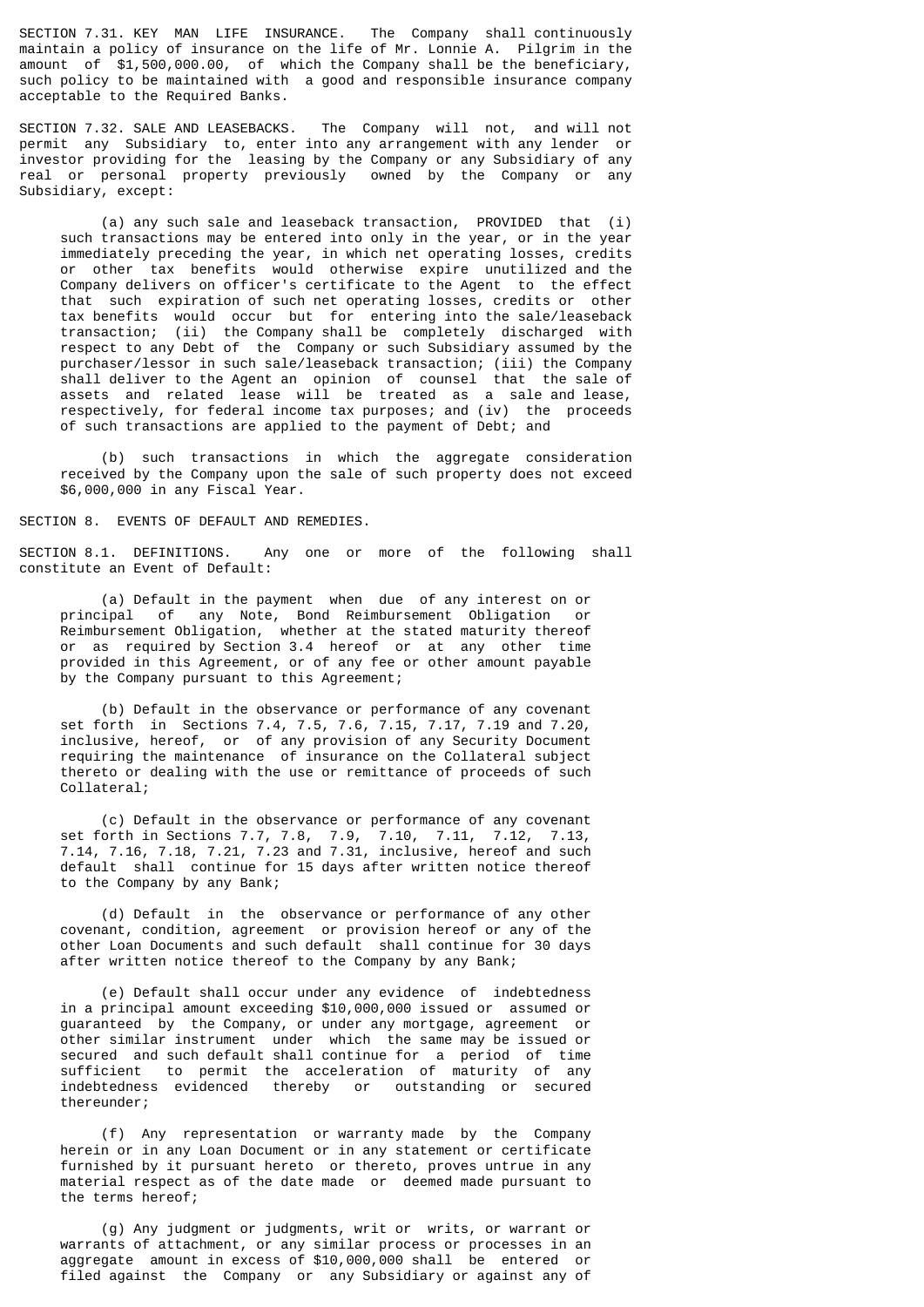their respective Property or assets and remain unbonded, unstayed and undischarged for a period of 30 days from the date of its entry;

 (h) Any reportable event (as defined in ERISA) which constitutes grounds for the termination of any Plan or for the appointment by the appropriate United States District Court of a trustee to administer or liquidate any such Plan, shall have occurred and such reportable event shall be continuing thirty (30) days after written notice to such effect shall have been given to the Company by any Bank; or any such Plan shall be terminated; or a trustee shall be appointed by the appropriate United States District Court to administer any such Plan; or the Pension Benefit Guaranty Corporation shall institute proceedings to administer or terminate any such Plan;

 (i) The Company or any Subsidiary shall (i) have entered involuntarily against it an order for relief under the Bankruptcy Code of 1978, as amended, (ii) admit in writing its inability to pay, or not pay, its debts generally as they become due or suspend payment of its obligations, (iii) make an assignment for the benefit of creditors, (iv) apply for, seek, consent to, or acquiesce in, the appointment of a receiver, custodian, trustee, conservator, liquidator or similar official for it or any substantial part of its property, (v) file a petition seeking relief or institute any proceeding seeking to have entered against it an order for relief under the Bankruptcy Code of 1978, as amended, to adjudicate it insolvent, or seeking dissolution, winding up, liquidation, reorganization, arrangement, marshalling of assets, adjustment or composition of it or its debts under any law relating to bankruptcy, insolvency or reorganization or relief of debtors or fail to file an answer or other pleading denying the material allegations of any such proceeding filed against it, or (vi) fail to contest in good faith any appointment or proceeding described in Section 8.1(j) hereof;

 (j) A custodian, receiver, trustee, conservator, liquidator or similar official shall be appointed for the Company, any Subsidiary or any substantial part of its respective Property, or a proceeding described in Section  $8.1(i)(v)$  shall be instituted against the Company or any Subsidiary and such appointment continues undischarged or any such proceeding continues undismissed or unstayed for a period of 90 days;

 (k) The existence of an "EVENT OF DEFAULT" as defined in the Security Agreement;

 (l) Any shares of the capital stock of the Company owned legally or beneficially by the Guarantor or Mr. and/or Mrs. Lonnie A. Pilgrim shall be pledged, assigned or otherwise encumbered for any reason, other than the pledge of up to 2,000,000 shares to secure personal obligations of Mr. and Mrs. Lonnie A. Pilgrim or such other personal obligations incurred by any Person so long as such obligations are not related to the financing of the Company of any of its Subsidiaries;

 (m) the Guarantor shall terminate, breach, repudiate or disavow the Partnership Guaranty or any part thereof, or any event specified in Sections 8.1(i) or (j) shall occur with regard to the Guarantor;

(n) The occurrence of a Change in Control; or

 (o) The existence of any condition or the occurrence of any event specified as an "Event of Default" under the Reimbursement Agreement.

SECTION 8.2. REMEDIES FOR NON-BANKRUPTCY DEFAULTS. When any Event of Default, other than an Event of Default described in subsections (i) and (j) of Section 8.1 hereof, has occurred and is continuing, the Agent, if directed by the Required Banks, shall give notice to the Company and take any or all of the following actions:  $(i)$  terminate the remaining Revolving Credit Commitments and the Bond L/C Commitment, if any, hereunder on the date (which may be the date thereof) stated in such notice, (ii) declare the principal of and the accrued interest on the Notes, unpaid Bond Reimbursement Obligations and unpaid Reimbursement Obligations to be forthwith due and payable and thereupon the Notes, unpaid Bond Reimbursement Obligations and unpaid Reimbursement Obligations including both principal and interest, shall be and become immediately due and payable without further demand, presentment, protest or notice of any kind, and (iii) proceed to foreclose against any Collateral under any of the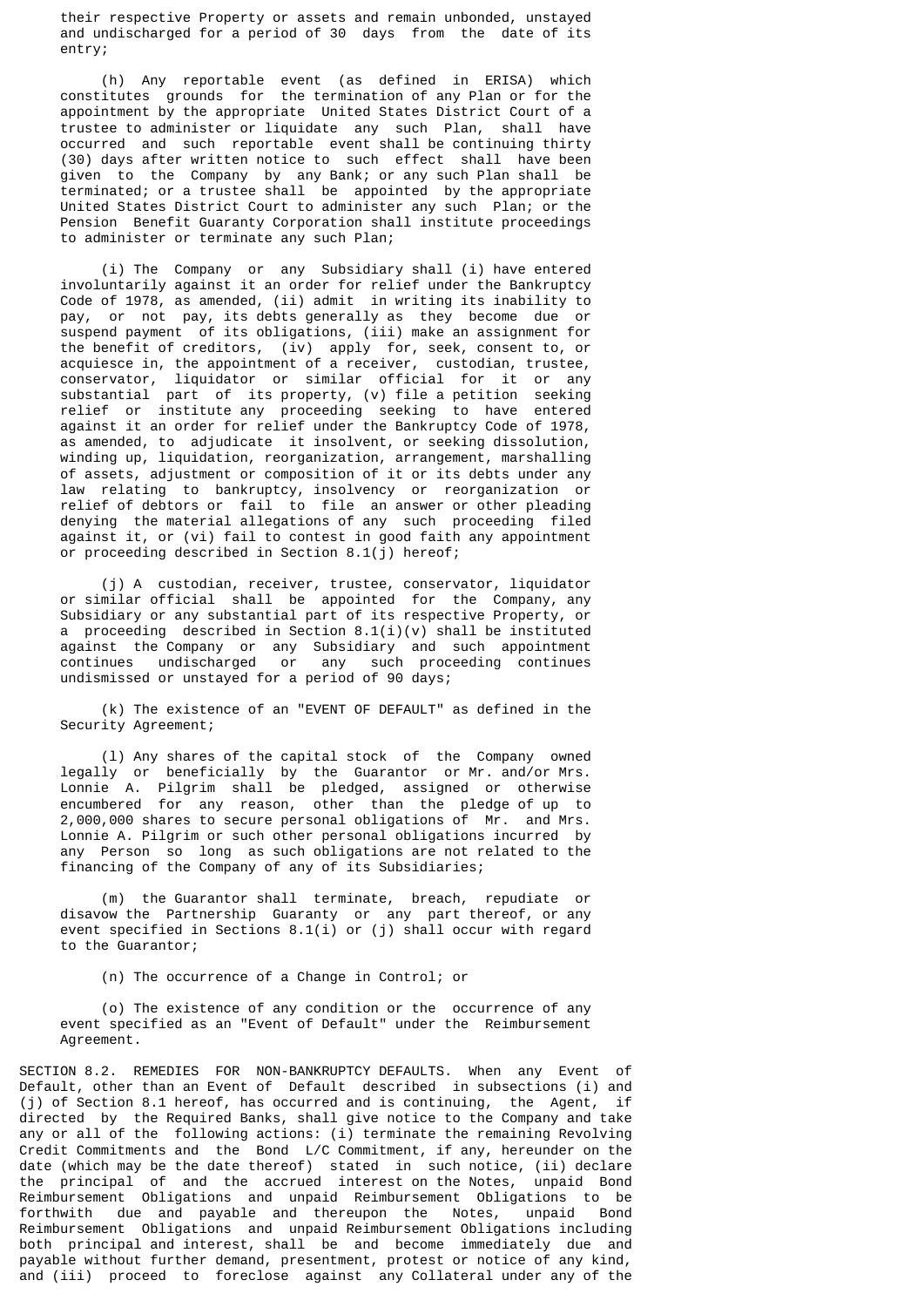Security Documents, take any action or exercise any remedy under any of the Loan Documents or exercise any other action, right, power or remedy permitted by law. Any Bank may exercise the right of set off with regard to any deposit accounts or other accounts maintained by the Company with any of the Banks.

SECTION 8.3. REMEDIES FOR BANKRUPTCY DEFAULTS. When any Event of Default described in subsections (i) or (j) of Section 8.1 hereof has occurred and is continuing, then the Notes, unpaid Bond Reimbursement Obligations and all Reimbursement Obligations shall immediately become due and payable without presentment, demand, protest or notice of any kind, and the obligation of the Banks to extend further credit pursuant to any of the terms hereof shall immediately terminate.

SECTION 8.4. L/Cs. Promptly following the acceleration of the maturity of the Notes pursuant to Section 8.2 or 8.3 hereof, the Company shall immediately pay to the Agent for the benefit of the Banks the full aggregate amount of all outstanding L/Cs and the Bond L/C. The Agent shall hold all such funds and proceeds thereof as additional collateral security for the obligations of the Company to the Banks under the Loan Documents. The amount paid under any of the L/Cs or the Bond L/C for which the Company has not reimbursed the Banks shall bear interest from the date of such payment at the default rate of interest specified in Section 1.3(d) hereof.

SECTION 8.5. REMEDIES UNDER THE BOND DOCUMENTS. In addition to the foregoing, Harris shall have all of the remedies provided to Harris in the Bond Documents upon the occurrence of an Event of Default.

## SECTION 9. CHANGE IN CIRCUMSTANCES REGARDING FIXED RATE LOANS.

SECTION 9.1. CHANGE OF LAW. Notwithstanding any other provisions of this Agreement or any Note to the contrary, if at any time after the date hereof with respect to Fixed Rate Loans, any Bank shall determine in good faith that any change in applicable law or regulation or in the interpretation thereof makes it unlawful for such Bank to make or continue to maintain any Fixed Rate Loan or to give effect to its obligations as contemplated hereby, such Bank shall promptly give notice thereof to the Company to such effect, and such Bank's obligation to make, relend, continue or convert any such affected Fixed Rate Loans under this Agreement shall terminate until it is no longer unlawful for such Bank to make or maintain such affected Loan. The Company shall prepay the outstanding principal amount of any such affected Fixed Rate Loan made to it, together with all interest accrued thereon and all other amounts due and payable to the Banks under Section 9.4 of this Agreement, on the earlier of the last day of the Interest Period applicable thereto and the first day on which it is illegal for such Bank to have such Loans outstanding; provided, however, the Company may then elect to borrow the principal amount of such affected Loan by means of another type of Loan available hereunder, subject to all of the terms and conditions of this Agreement.

SECTION 9.2. UNAVAILABILITY OF DEPOSITS OR INABILITY TO ASCERTAIN THE ADJUSTED EURODOLLAR RATE OR ADJUSTED CD RATE. Notwithstanding any other provision of this Agreement or any Note to the contrary, if prior to the commencement of any Interest Period any Bank shall determine (i) that deposits in the amount of any Fixed Rate Loan scheduled to be outstanding are not available to it in the relevant market or (ii) by reason of circumstances affecting the relevant market, adequate and reasonable means do not exist for ascertaining the Adjusted Eurodollar Rate or the Adjusted CD Rate, then such Bank shall promptly give telephonic or telex notice thereof to the Company, the Agent and the other Banks (such notice to be confirmed in writing), and the obligation of the Banks to make, continue or convert any such Fixed Rate Loan in such amount and for such Interest Period shall terminate until deposits in such amount and for the Interest Period selected by the Company shall again be readily available in the relevant market and adequate and reasonable means exist for ascertaining the Adjusted Eurodollar Rate or the Adjusted CD Rate, as the case may be. Upon the giving of such notice, the Company may elect to either (i) pay or prepay, as the case may be, such affected Loan or (ii) reborrow such affected Loan as another type of Loan available hereunder, subject to all terms and conditions of this Agreement.

SECTION 9.3. TAXES AND INCREASED COSTS. With respect to the Fixed Rate Loans, if any Bank shall determine in good faith that any change in any applicable law, treaty, regulation or guideline (including, without limitation, Regulation D of the Board of Governors of the Federal Reserve System) or any new law, treaty, regulation or guideline, or any interpretation of any of the foregoing by any governmental authority charged with the administration thereof or any central bank or other fiscal, monetary or other authority having jurisdiction over such Bank or its lending branch or the Fixed Rate Loans contemplated by this Agreement (whether or not having the force of law) ("CHANGE IN LAW") shall: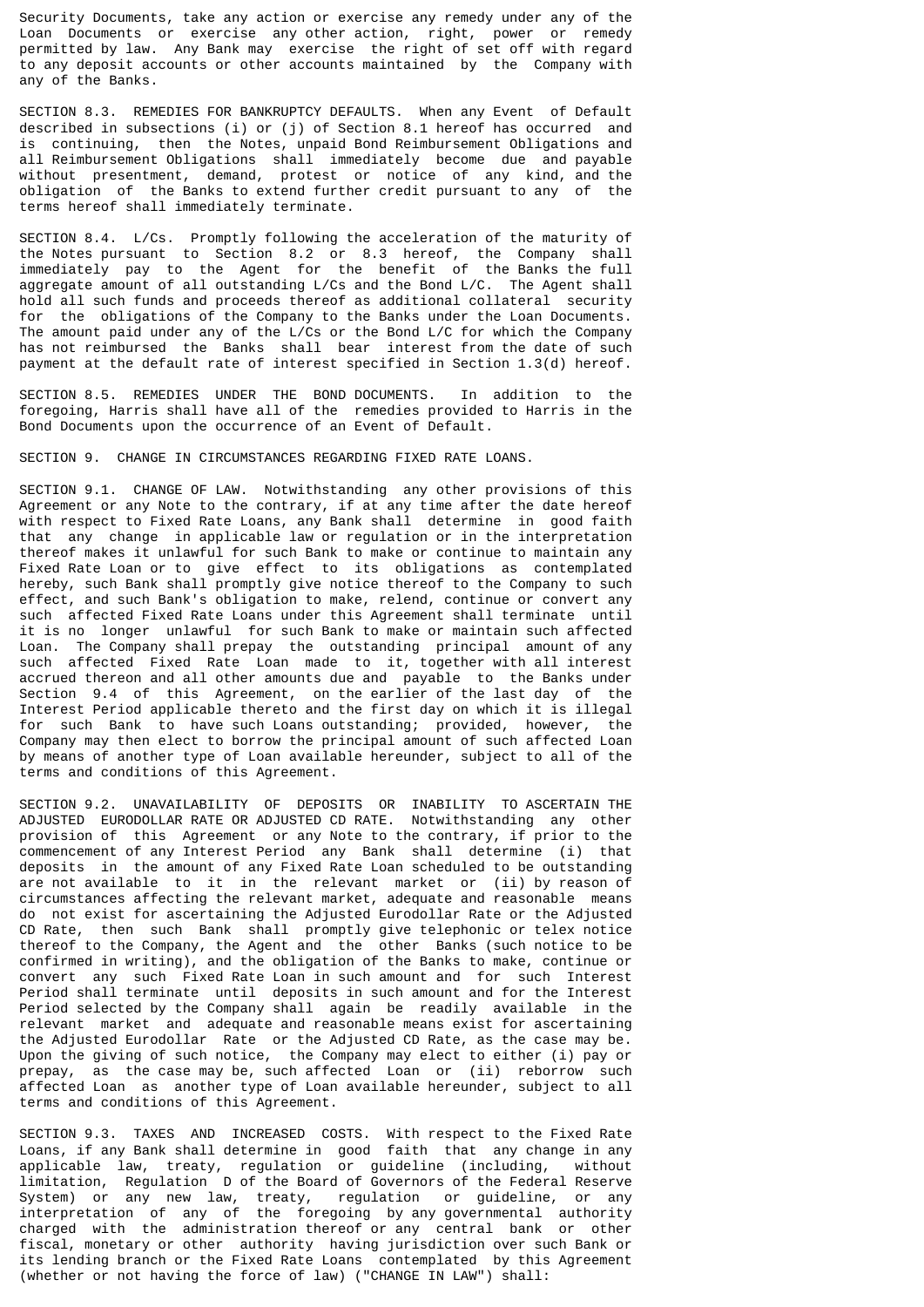(i) impose, modify or deem applicable any reserve, special deposit or similar requirements against assets held by, or deposits in or for the account of, or Loans by, or any other acquisition of funds or disbursements by, such Bank (other than reserves included in the determination of the Adjusted Eurodollar Rate or the Adjusted CD Rate);

 (ii) subject such Bank, any Fixed Rate Loan or any Note to any tax (including, without limitation, any United States interest equalization tax or similar tax however named applicable to the acquisition or holding of debt obligations and any interest or penalties with respect thereto), duty, charge, stamp tax, fee, deduction or withholding in respect of this Agreement, any Fixed Rate Loan or any Note except such taxes as may be measured by the overall net income of such Bank or its lending branch and imposed by the jurisdiction, or any political subdivision or taxing authority thereof, in which such Bank's principal executive office or its lending branch is located;

 (iii) change the basis of taxation of payments of principal and interest due from the Company to such Bank hereunder or under any Note (other than by a change in taxation of the overall net income of such Bank); or

 (iv) impose on such Bank any penalty with respect to the foregoing or any other condition regarding this Agreement, any Fixed Rate Loan or any Note;

and such Bank shall determine that the result of any of the foregoing is to increase the cost (whether by incurring a cost or adding to a cost) to such Bank of making or maintaining any Fixed Rate Loan hereunder or to reduce the amount of principal or interest received by such Bank, then the Company shall pay to such Bank from time to time as specified by such Bank such additional amounts as such Bank shall reasonably determine are sufficient to compensate and indemnify it for such increased cost or reduced amount. If any Bank makes such a claim for compensation, it shall provide to the Company a certificate setting forth such increased cost or reduced amount as a result of any event mentioned herein specifying such Change in Law, and such certificate shall be conclusive and binding on the Company as to the amount thereof except in the case of manifest error. Upon the imposition of any such cost, the Company may prepay any affected Loan, subject to the provisions of Sections 3.3 and 9.4 hereof.

SECTION 9.4. FUNDING INDEMNITY. (a) In the event any Bank shall incur any loss, cost, expense or premium (including, without limitation, any loss of profit and any loss, cost, expense or premium incurred by reason of the liquidation or re-employment of deposits or other funds acquired by such Bank to fund or maintain any Fixed Rate Loan or the relending or reinvesting of such deposits or amounts paid or prepaid to such Bank) as a result of:

 (i) any payment or prepayment of a Fixed Rate Loan on a date other than the last day of the then applicable Interest Period;

 (ii) any failure by the Company to borrow, continue or convert any Fixed Rate Loan on the date specified in the notice given pursuant to Section 1.7 hereof; or

(iii) the occurrence of any Event of Default;

then, upon the demand of such Bank, the Company shall pay to such Bank such amount as will reimburse such Bank for such loss, cost or expense.

 (b) If any Bank makes a claim for compensation under this Section 9.4, it shall provide to the Company a certificate setting forth the amount of such loss, cost or expense in reasonable detail and such certificate shall be conclusive and binding on the Company as to the amount thereof except in the case of manifest error.

SECTION 9.5. LENDING BRANCH. Each Bank may, at its option, elect to make, fund or maintain its Eurodollar Loans hereunder at the branch or office specified opposite its signature on the signature page hereof or such other of its branches or offices as such Bank may from time to time elect, subject to the provisions of Section 1.7(b) hereof.

SECTION 9.6. DISCRETION OF BANK AS TO MANNER OF FUNDING. Notwithstanding any provision of this Agreement to the contrary, each Bank shall be entitled to fund and maintain its funding of all or any part of its Loans in any manner it sees fit, it being understood however, that for the purposes of this Agreement all determinations hereunder shall be made as if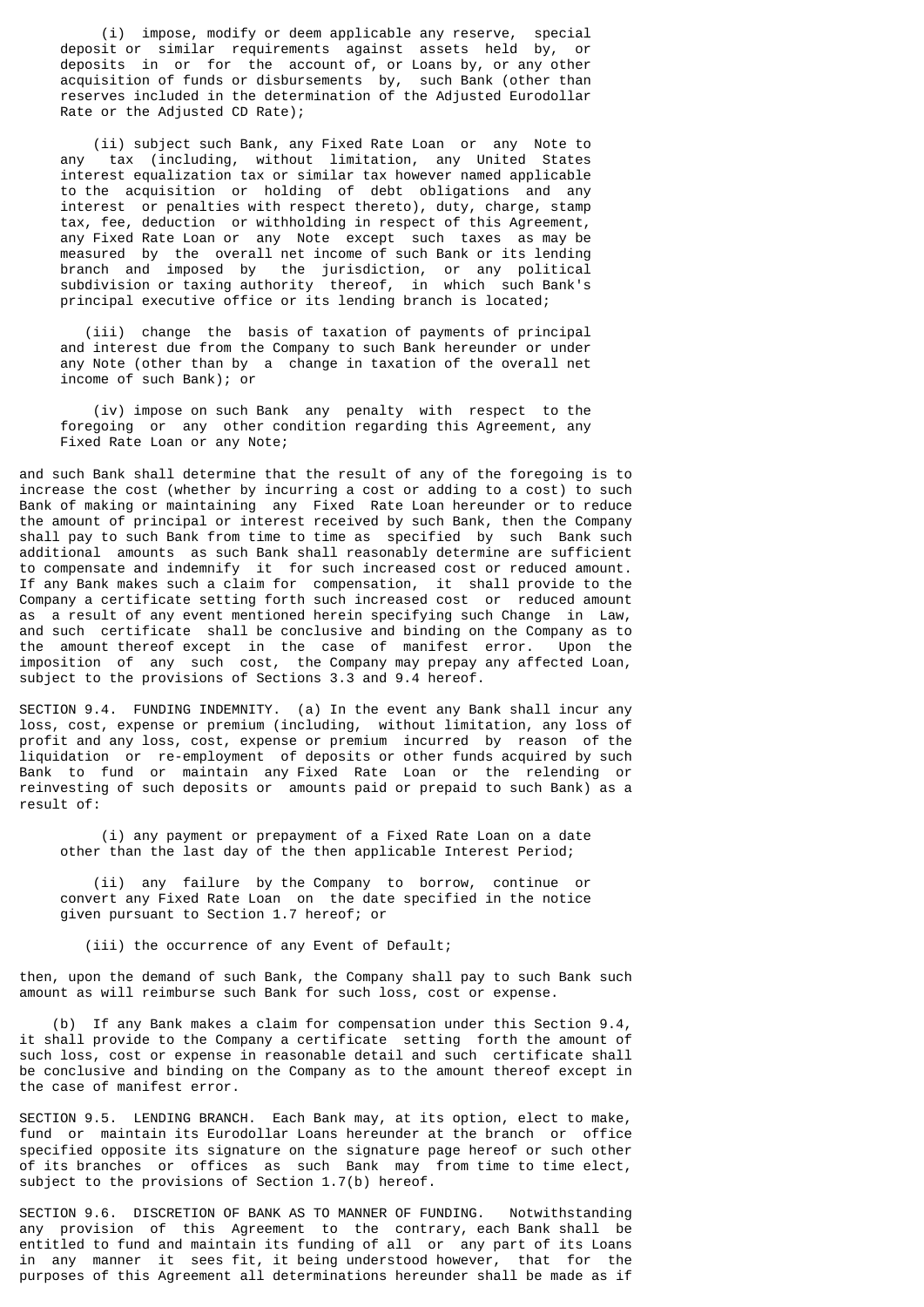the Banks had actually funded and maintained each Fixed Rate Loan during each Interest Period for such Loan through the purchase of deposits in the relevant interbank market having a maturity corresponding to such Interest Period and bearing an interest rate equal to the Adjusted Eurodollar Rate or Adjusted CD Rate, as the case may be, for such Interest Period.

SECTION 10. THE AGENT.

SECTION 10.1. APPOINTMENT AND POWERS. Harris Trust and Savings Bank is hereby appointed by the Banks as Agent under the Loan Documents, including but not limited to the Security Agreement, wherein the Agent shall hold a security interest for the benefit of the Banks, solely as the Agent of the Banks, and each of the Banks irrevocably authorizes the Agent to act as the Agent of such Bank. The Agent agrees to act as such upon the express conditions contained in this Agreement.

SECTION 10.2. POWERS. The Agent shall have and may exercise such powers hereunder as are specifically delegated to the Agent by the terms of the Loan Documents, together with such powers as are incidental thereto. The Loan Documents, together with such powers as are incidental thereto. Agent shall have no implied duties to the Banks, nor any obligation to the Banks to take any action under the Loan Documents except any action specifically provided by the Loan Documents to be taken by the Agent.

SECTION 10.3. GENERAL IMMUNITY. Neither the Agent nor any of its directors, officers, agents or employees shall be liable to the Banks or any Bank for any action taken or omitted to be taken by it or them under the Loan Documents or in connection therewith except for its or their own gross negligence or willful misconduct.

SECTION 10.4. NO RESPONSIBILITY FOR LOANS, RECITALS, ETC. The Agent shall not (i) be responsible to the Banks for any recitals, reports, statements, warranties or representations contained in the Loan Documents or furnished pursuant thereto, (ii) be responsible for the payment or collection of or security for any Loans, Bond Reimbursement Obligations or Reimbursement Obligations hereunder except with money actually received by the Agent for such payment, (iii) be bound to ascertain or inquire as to the performance or observance of any of the terms of the Loan Documents, or (iv) be obligated to determine or verify the existence, eligibility or value of any Collateral, or the correctness of any Borrowing Base Certificate or compliance certificate. In addition, neither the Agent nor its counsel shall be responsible to the Banks for the enforceability or validity of any of the Loan Documents or for the existence, creation, attachment, perfection or priority of any security interest in the Collateral.

SECTION 10.5. RIGHT TO INDEMNITY. The Banks hereby indemnify the Agent for any actions taken in accordance with this Section 10, and the Agent shall be fully justified in failing or refusing to take any action hereunder, unless it shall first be indemnified to its satisfaction by the Banks pro rata against any and all liability and expense which may be incurred by it by reason of taking or continuing to take any such action, other than any liability which may arise out of Agent's gross negligence or willful misconduct.

SECTION 10.6. ACTION UPON INSTRUCTIONS OF BANKS. The Agent agrees, upon the written request of the Required Banks, to take any action of the type specified in the Loan Documents as being within the Agent's rights, duties, powers or discretion. The Agent shall in all cases be fully protected in acting, or in refraining from acting, hereunder in accordance with written instructions signed by the Required Banks, and such instructions and any action taken or failure to act pursuant thereto shall be binding on all of the Banks and on all holders of the Notes. In the absence of a request by the Required Banks, the Agent shall have authority, in its sole discretion, to take or not to take any action, unless the Loan Documents specifically require the consent of the Required Banks or all of the Banks.

SECTION 10.7. EMPLOYMENT OF AGENTS AND COUNSEL. The Agent may execute any of its duties as Agent hereunder by or through agents (other than employees) and attorneys-in-fact and shall not be answerable to the Banks, except as to money or securities received by it or its authorized agents, for the default or misconduct of any such agents or attorneys-in-fact selected by it in good faith and with reasonable care. The Agent shall be entitled to advice and opinion of legal counsel concerning all matters pertaining to the duties of the agency hereby created.

SECTION 10.8. RELIANCE ON DOCUMENTS; COUNSEL. The Agent shall be entitled to rely upon any Note, notice, consent, certificate, affidavit, letter, telegram, statement, paper or document believed by it to be genuine and correct and to have been signed or sent by the proper person or persons, and, in respect to legal matters, upon the opinion of legal counsel selected by the Agent.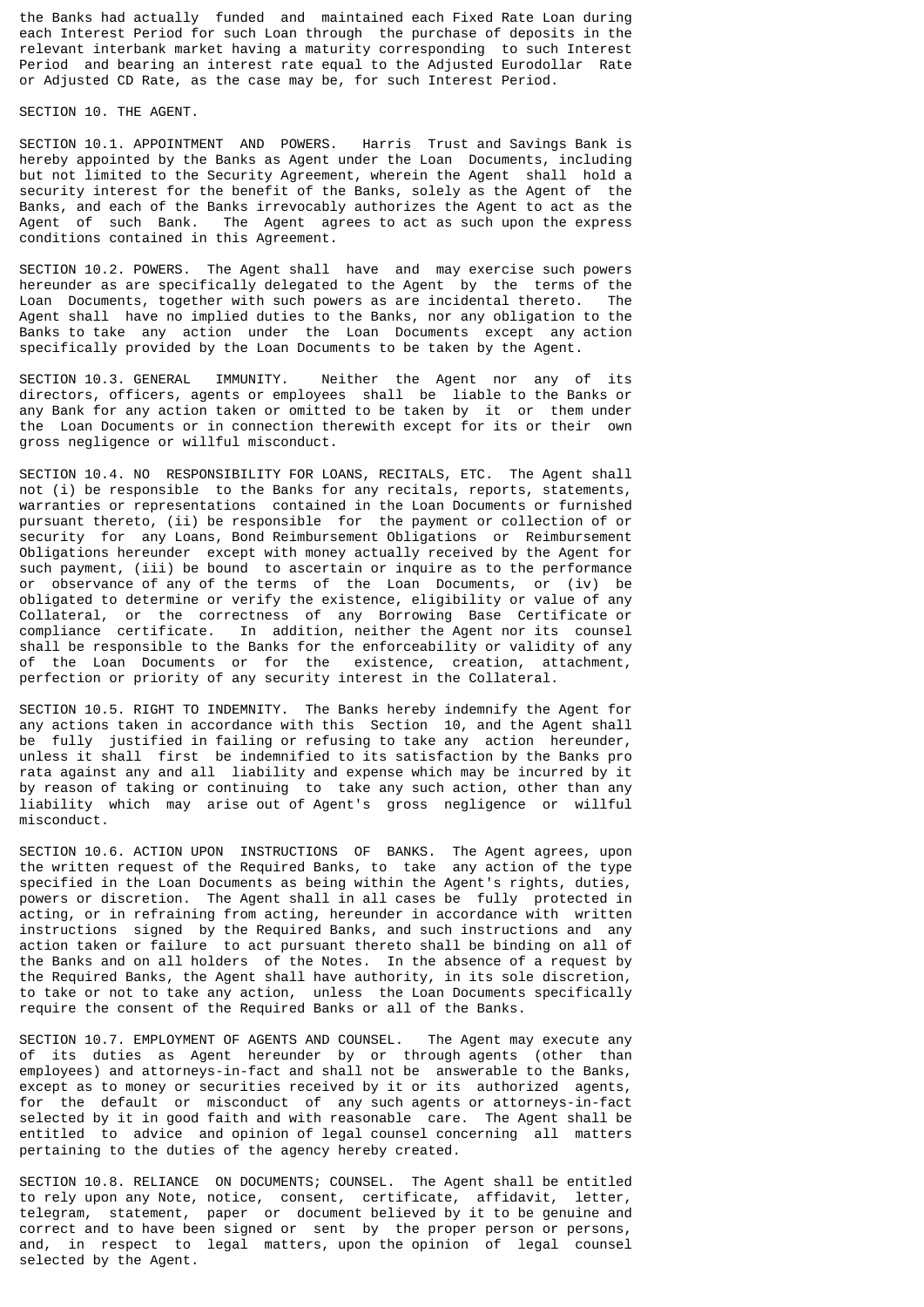SECTION 10.9. MAY TREAT PAYEE AS OWNER. The Agent may deem and treat the payee of any Note as the owner thereof for all purposes hereof unless and until a written notice of the assignment or transfer thereof shall have been filed with the Agent. Any request, authority or consent of any person, firm or corporation who at the time of making such request or giving such authority or consent is the holder of any such Note shall be conclusive and binding on any subsequent holder, transferee or assignee of such Note or of any Note issued in exchange therefor.

SECTION 10.10. AGENT'S REIMBURSEMENT. Each Bank agrees to reimburse the Agent pro rata in accordance with its Commitment Percentage for any reasonable out-of-pocket expenses (including fees and charges for field audits) not reimbursed by the Company (a) for which the Agent is entitled to reimbursement by the Company under the Loan Documents and (b) for any other reasonable out-of-pocket expenses incurred by the Agent on behalf of the Banks, in connection with the preparation, execution, delivery, administration and enforcement of the Loan Documents and for which the Agent is entitled to reimbursement by the Company and has not been reimbursed.

SECTION 10.11. RIGHTS AS A LENDER. With respect to its commitment, Loans made by it, L/Cs issued by it and the Notes issued to it, Harris shall have the same rights and powers hereunder as any Bank and may exercise the same as though it were not the Agent, and the term "BANK" or "BANKS" shall, unless the context otherwise indicates, include Harris in its individual capacity. Harris and each of the Banks may accept deposits from, lend money to, and generally engage in any kind of banking or trust business with the Company as if it were not the Agent or a Bank hereunder, as the case may be.

SECTION 10.12. BANK CREDIT DECISION. Each Bank acknowledges that it has, independently and without reliance upon the Agent or any other Bank and based on the financial statements referred to in Section 5.3 and such other documents and information as it has deemed appropriate, made its own credit analysis and decision to enter into the Loan Documents. Each Bank also acknowledges that it will, independently and without reliance upon the Agent or any other Bank and based on such documents and information as it shall deem appropriate at the time, continue to make its own credit decisions in taking or not taking action under the Loan Documents.

SECTION 10.13. RESIGNATION OF AGENT. Subject to the appointment of a successor Agent, the Agent may resign as Agent for the Banks under this Agreement and the other Loan Documents at any time by sixty days' notice in writing to the Banks. Such resignation shall take effect upon appointment of such successor. The Required Banks shall have the right to appoint a successor Agent who shall be entitled to all of the rights of, and vested with the same powers as, the original Agent under the Loan Documents. In the event a successor Agent shall not have been appointed within the sixty day period following the giving of notice by the Agent, the Agent may appoint its own successor. Resignation by the Agent shall not affect or impair the rights of the Agent under Sections 10.5 and 10.10 hereof with respect to all matters preceding such resignation. Any successor Agent must be a Bank, a national banking association, a bank chartered in any state of the United States or a branch of any foreign bank which is licensed to do business under the laws of any state or the United States.

SECTION 10.14. DURATION OF AGENCY. The agency established by Section 10.1 hereof shall continue, and Sections 10.1 through and including Section 10.14 shall remain in full force and effect, until the Notes and all other amounts due hereunder and thereunder, including without limitation all Bond Reimbursement Obligations or Reimbursement Obligations, shall have been paid in full and the Banks' commitments to extend credit to or for the benefit of the Company shall have terminated or expired.

## SECTION 11. MISCELLANEOUS.

SECTION 11.1. AMENDMENTS AND WAIVERS. Any term, covenant, agreement or condition of this Agreement may be amended only by a written amendment executed by the Company, the Required Banks and, if the rights or duties of the Agent are affected thereby, the Agent, or compliance therewith only may be waived (either generally or in a particular instance and either retroactively or prospectively), if the Company shall have obtained the consent in writing of the Required Banks and, if the rights or duties of the Agent are affected thereby, the Agent, provided, however, that without the consent in writing of the holders of all outstanding Notes, unpaid Bond Reimbursement Obligations and unpaid Reimbursement Obligations and the issuer of any L/C or Bond L/C, or all Banks if no Notes or L/Cs or Bond L/Cs are outstanding, no such amendment or waiver shall (i) change the amount or postpone the date of payment of any scheduled payment or required prepayment of principal of the Notes or reduce the rate or extend the time of payment of interest on the Notes, or reduce the amount of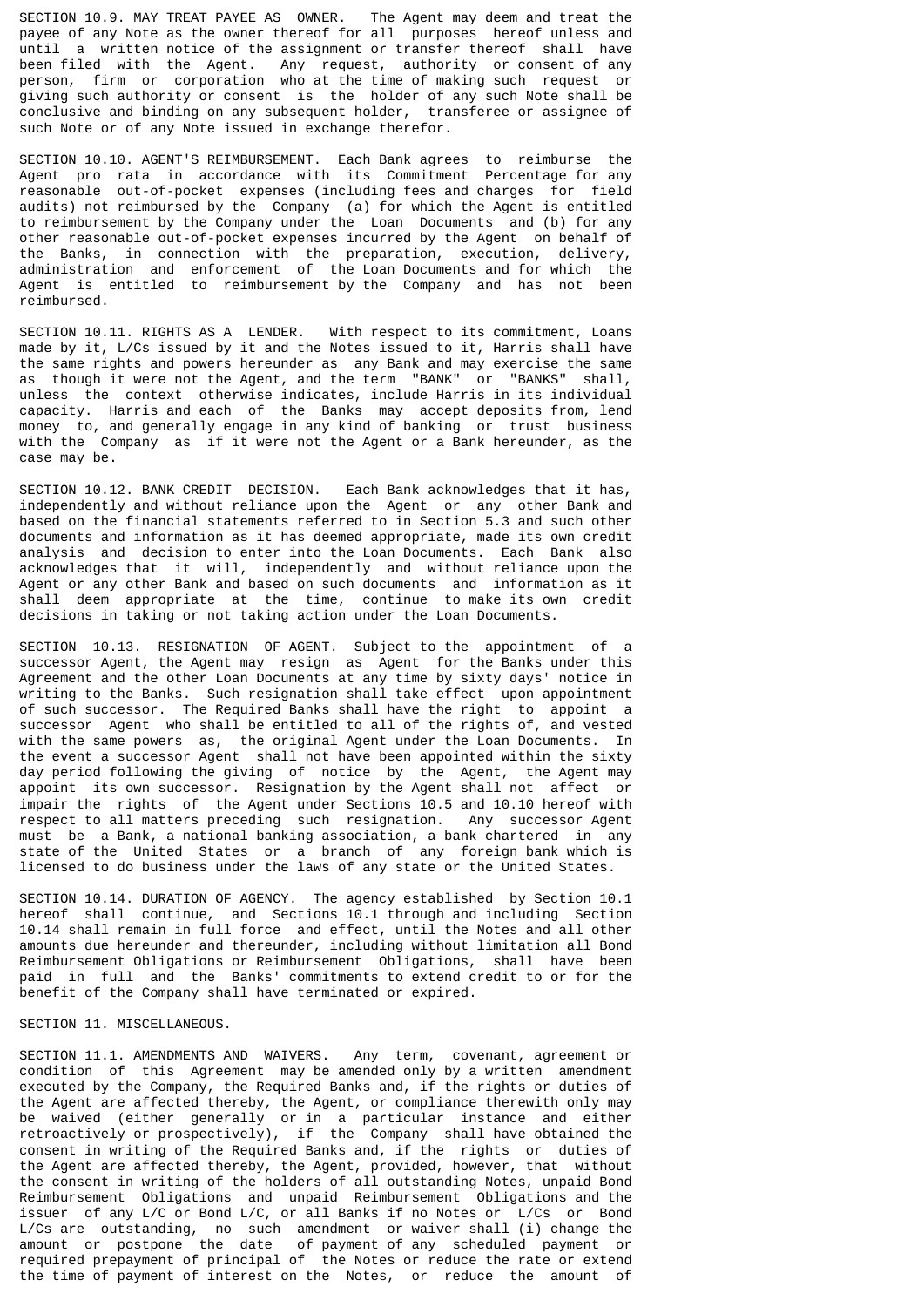principal thereof, or modify any of the provisions of the Notes with respect to the payment or prepayment thereof, (ii) give to any Note any preference over any other Notes, (iii) amend the definition of Required Banks, (iv) alter, modify or amend the provisions of this Section 11.1, (v) change the amount or term of any of the Banks' Revolving Credit Commitments or the fees required under Section 3.1 hereof, (vi) alter, modify or amend the provisions of Sections 1.9, 6 or 9 of this Agreement, (vii) alter, modify or amend any Bank's right hereunder to consent to any action, make any request or give any notice, (viii) change the advance rates under the Borrowing Base or the definitions of "ELIGIBLE INVENTORY," (ix) release any Collateral under the Security Documents or release or discharge any guarantor of the Company's indebtedness, obligations and liabilities to the Banks, in each case, unless such release or discharge is permitted or contemplated by the Loan Documents, or (x) alter, amend or modify any subordination provisions of any Subordinated Debt. Any such amendment or waiver shall apply equally to all Banks and the holders of the Notes, Bond Reimbursement Obligations and Reimbursement Obligations and shall be binding upon them, upon each future holder of any Note, Bond Reimbursement Obligation and Reimbursement Obligation and upon the Company, whether or not such Note shall have been marked to indicate such amendment or waiver. No such amendment or waiver shall extend to or affect any obligation not expressly amended or waived; and PROVIDED FURTHER, that (x) any amendments of the Reimbursement Agreement or the Bond Documents by Harris shall be subject to the provisions of Section 1.19 of this Agreement, and (y) Sections 1.10 through 1.19, both inclusive, of this Agreement may only be amended, modified or waived with the consent of Harris.

SECTION 11.2. WAIVER OF RIGHTS. No delay or failure on the part of the Agent or any Bank or on the part of the holder or holders of any Note, Bond Reimbursement Obligation or Reimbursement Obligation in the exercise of any power or right shall operate as a waiver thereof, nor as an acquiescence in any Potential Default or Event of Default, nor shall any single or partial exercise of any power or right preclude any other or further exercise thereof, or the exercise of any other power or right, and the rights and remedies hereunder of the Agent, the Banks and of the holder or holders of any Notes are cumulative to, and not exclusive of, any rights or remedies which any of them would otherwise have.

SECTION 11.3. SEVERAL OBLIGATIONS. The commitments of each of the Banks hereunder shall be the several obligations of each Bank and the failure on the part of any one or more of the Banks to perform hereunder shall not affect the obligation of the other Banks hereunder, provided that nothing herein contained shall relieve any Bank from any liability for its failure to so perform. In the event that any one or more of the Banks shall fail to perform its commitment hereunder, all payments thereafter received by the Agent on the principal of Loans, Bond Reimbursement Obligations and Reimbursement Obligations hereunder, whether from any Collateral or otherwise, shall be distributed by the Agent to the Banks making such additional Loans ratably as among them in accordance with the principal amount of additional Loans made by them until such additional Loans shall have been fully paid and satisfied. All payments on account of interest shall be applied as among all the Banks ratably in accordance with the amount of interest owing to each of the Banks as of the date of the receipt of such interest payment.

SECTION 11.4. NON-BUSINESS DAY. (a) If any payment of principal or interest on any Domestic Rate Loan shall fall due on a day which is not a Business Day, interest at the rate such Loan bears for the period prior to maturity shall continue to accrue on such principal from the stated due date thereof to and including the next succeeding Business Day on which the same is payable.

 (b) If any payment of principal or interest on any Eurodollar Loan shall fall due on a day which is not a Banking Day, the payment date thereof shall be extended to the next date which is a Banking Day and the Interest Period for such Loan shall be accordingly extended, unless as a result thereof any payment date would fall in the next calendar month, in which case such payment date shall be the next preceding Banking Day.

SECTION 11.5. SURVIVAL OF INDEMNITIES. All indemnities and all provisions relative to reimbursement to the Banks of amounts sufficient to protect the yield to the Banks with respect to Eurodollar Loans, including, but not limited to, Sections 9.3 and 9.4 hereof, shall survive the termination of this Agreement and the payment of the Notes for a period of one year.

SECTION 11.6. DOCUMENTARY TAXES. Although the Company is of the opinion that no documentary or similar taxes are payable in respect of this Agreement or the Notes, the Company agrees that it will pay such taxes, including interest and penalties, in the event any such taxes are assessed irrespective of when such assessment is made and whether or not any credit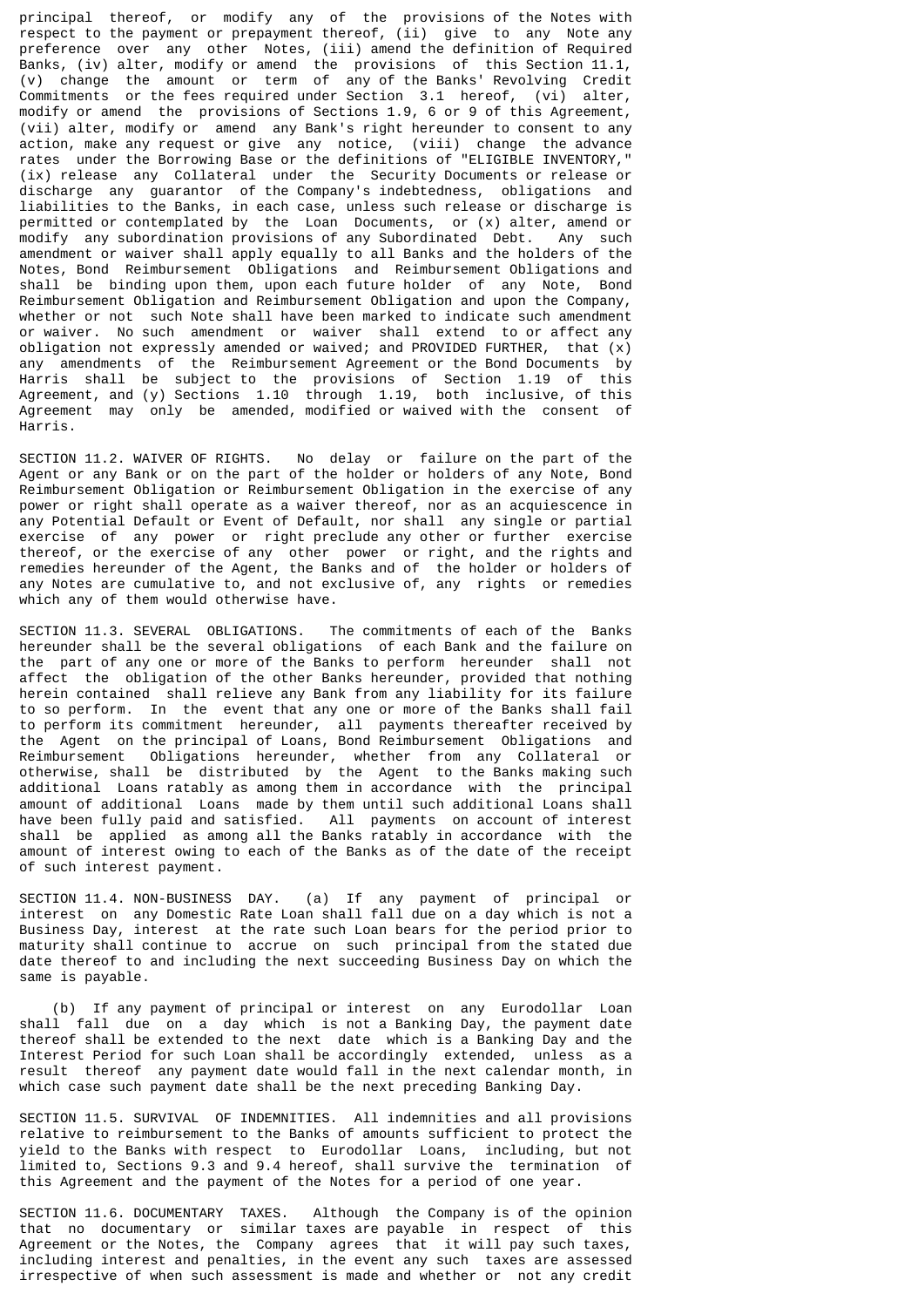is then in use or available hereunder.

SECTION 11.7. REPRESENTATIONS. All representations and warranties made herein or in certificates given pursuant hereto shall survive the execution and delivery of this Agreement and of the Notes, and shall continue in full force and effect with respect to the date as of which they were made and as reaffirmed on the date of each borrowing or request for L/C and as long as any credit is in use or available hereunder.

SECTION 11.8. NOTICES. Unless otherwise expressly provided herein, all communications provided for herein shall be in writing or by telex and shall be deemed to have been given or made when served personally, when an answer back is received in the case of notice by telex or 2 days after the date when deposited in the United States mail (registered, if to the Company) addressed if to the Company to 110 South Texas, Pittsburg, Texas 75686 Attention: Richard A. Cogdill; if to the Agent or Harris at 111 West Monroe Street, Chicago, Illinois 60690, Attention: Agribusiness Division; and if to any of the Banks, at the address for each Bank set forth under its signature hereon; or at such other address as shall be designated by any party hereto in a written notice to each other party pursuant to this Section 11.8.

SECTION 11.9. COSTS AND EXPENSES; INDEMNITY. The Company agrees to pay on demand all costs and expenses of the Agent, in connection with the negotiation, preparation, execution and delivery of this Agreement, the Notes and the other instruments and documents to be delivered hereunder or in connection with the transactions contemplated hereby, including the fees and expenses of Messrs. Chapman and Cutler, special counsel to the Agent; all costs and expenses of the Agent (including attorneys' fees) incurred in connection with any consents or waivers hereunder or amendments hereto, and all costs and expenses (including attorneys' fees), if any, incurred by the Agent, the Banks or any other holders of a Note or any Bond Reimbursement Obligation or any Reimbursement Obligation in connection with the enforcement of this Agreement or the Notes and the other instruments and documents to be delivered hereunder. The Company agrees to indemnify and save harmless the Banks and the Agent from any and all liabilities, losses, costs and expenses incurred by the Banks or the Agent in connection with any action, suit or proceeding brought against the Agent or any Bank by any Person which arises out of the transactions contemplated or financed hereby or by the Notes, or out of any action or inaction by the Agent or any Bank hereunder or thereunder, except for such thereof as is caused by the gross negligence or willful misconduct of the party indemnified. The provisions of this Section 11.9 shall survive payment of the Notes, Bond Reimbursement Obligations and Reimbursement Obligations and the termination of the Revolving Credit Commitments hereunder.

SECTION 11.10. COUNTERPARTS. This Agreement may be executed in any number of counterparts and all such counterparts taken together shall be deemed to constitute one and the same instrument. One or more of the Banks may execute a separate counterpart of this Agreement which has also been executed by the Company, and this Agreement shall become effective as and when all of the Banks have executed this Agreement or a counterpart thereof and lodged the same with the Agent.

SECTION 11.11. SUCCESSORS AND ASSIGNS. This Agreement shall be binding upon each of the Company and the Banks and their respective successors and assigns, and shall inure to the benefit of the Company and each of the Banks and the benefit of their respective successors and assigns, including any subsequent holder of any Note, Bond Reimbursement Obligation or Reimbursement Obligation. The Company may not assign any of its rights or obligations hereunder without the written consent of the Banks.

SECTION 11.12. NO JOINT VENTURE. Nothing contained in this Agreement shall be deemed to create a partnership or joint venture among the parties hereto.

SECTION 11.13. SEVERABILITY. In the event that any term or provision hereof is determined to be unenforceable or illegal, it shall deemed severed herefrom to the extent of the illegality and/or unenforceability and all other provisions hereof shall remain in full force and effect.

SECTION 11.14. TABLE OF CONTENTS AND HEADINGS. The table of contents and section headings in this Agreement are for reference only and shall not affect the construction of any provision hereof.

SECTION 11.15. PARTICIPANTS. Each Bank shall have the right at its own cost to grant participations (to be evidenced by one or more agreements or certificates of participation) in the Loans made, and/or Revolving Credit Commitment and participations in L/Cs, Bond L/Cs, Bond Reimbursement Obligations and Reimbursement Obligations held, by such Bank at any time and from time to time, and to assign its rights under such Loans,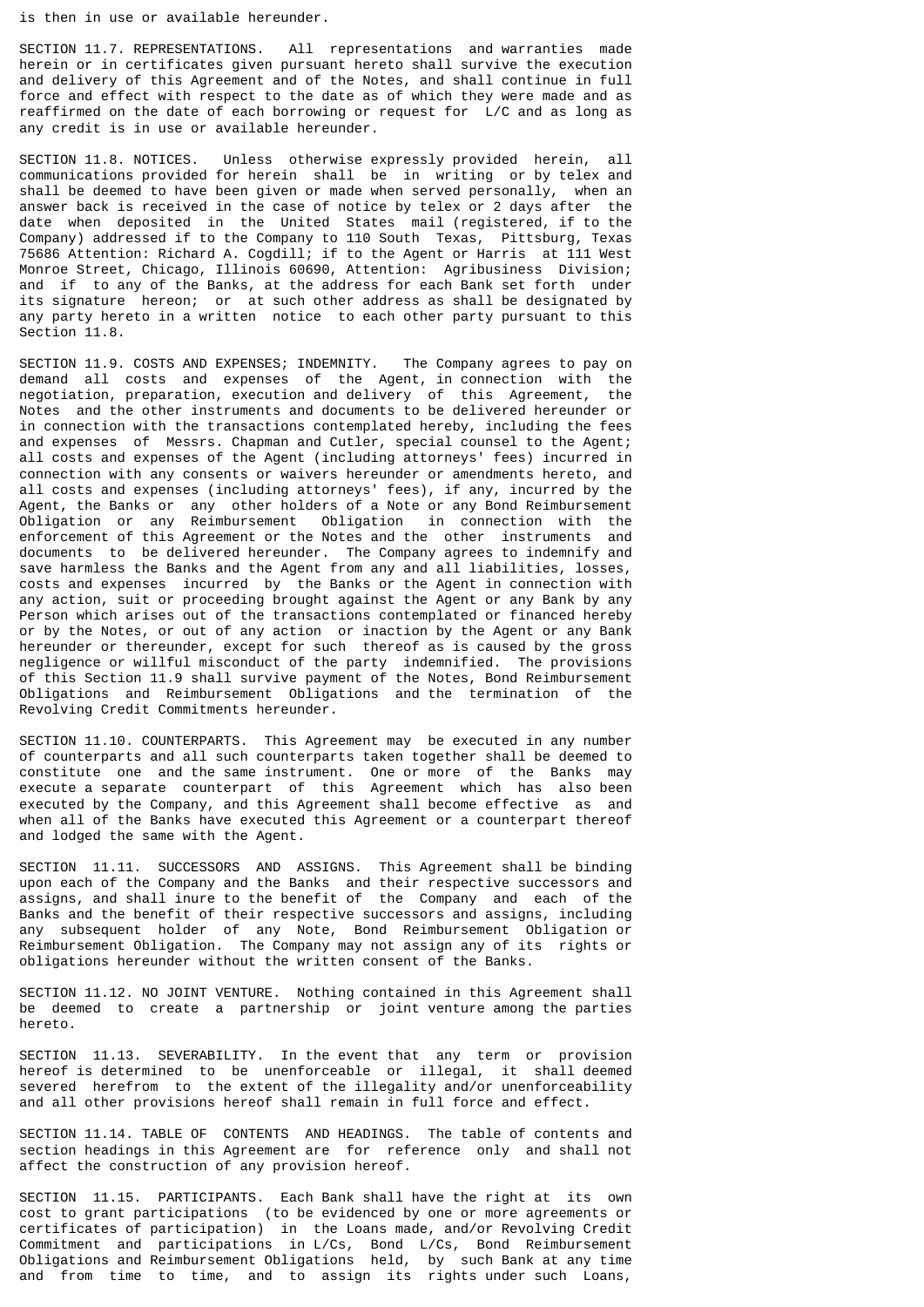participations in L/Cs, Bond L/Cs, Bond Reimbursement Obligations and Reimbursement Obligations or the Notes evidencing such Loans to one or more other Persons; provided that no such participation shall relieve any Bank of any of its obligations under this Agreement, and any agreement pursuant to which such participation or assignment of a Note or the rights thereunder is granted shall provide that the granting Lender shall retain the sole right and responsibility to enforce the obligations of the Company under the Loan Documents, including, without limitation, the right to approve any amendment, modification or waiver of any provision thereof, except that such agreement may provide that such Bank will not agree without the consent of such participant or assignee to any modification, amendment or waiver of this Agreement that would (A) increase any Revolving Credit Commitment of such Lender, or (B) reduce the amount of or postpone the date for payment of any principal of or interest on any Loan, Bond Reimbursement Obligation or Reimbursement Obligation or of any fee payable hereunder in which such participant or assignee has an interest or (C) reduce the interest rate applicable to any Loan or other amount payable in which such participant or assignee has an interest or (D) release any collateral security for or guarantor for any of the Company's indebtedness, obligations and liabilities under the Loan Documents, and provided further that no such assignee or participant shall have any rights under this Agreement except as provided in this Section 11.15, and the Agent shall have no obligation or responsibility to such participant or assignee, except that nothing herein provided is intended to affect the rights of an assignee of a Note to enforce the Note assigned. Any party to which such a participation or assignment has been granted shall have the benefits of Section 1.10, Section 9.3 and Section 9.4 hereof but shall not be entitled to receive any greater payment under any such Section than the Bank granting such participation or assignment would have been entitled to receive with respect to the rights transferred.

SECTION 11.16. ASSIGNMENT OF COMMITMENTS BY BANK. Each Bank shall have the right at any time, with the prior consent of the Company and the Agent (which consent will not be unreasonably withheld), to sell, assign, transfer or negotiate all or any part of its Revolving Credit Commitment to one or more commercial banks or other financial institutions; provided that such assignment is in an amount of at least \$5,000,000 (or, if less than \$5,000,000, the amount of its entire Revolving Credit Commitment), provided further that no Bank may so assign more than one-half of its original Revolving Credit Commitment hereunder unless it is assigning all of its interest hereunder, and provided further that any Bank may assign all of its interest hereunder to any of its subsidiaries or affiliates without the Company's or the Agent's consent. Upon any such assignment, and its notification to the Agent, the assignee shall become a Bank hereunder, all Loans and the Revolving Credit Commitment it thereby holds shall be governed by all the terms and conditions hereof, and the Bank granting such assignment shall have its Revolving Credit Commitment and its obligations and rights in connection therewith, reduced by the amount of such assignment. Upon each such assignment the Bank granting such assignment shall pay to the Agent for the Agent's sole account a fee of \$2,500.

SECTION 11.17. SHARING OF PAYMENTS. Each Bank agrees with each other Bank that if such Bank shall receive and retain any payment, whether by set-off or application of deposit balances or otherwise ("SET-OFF"), on any Loan, Bond Reimbursement Obligation, Reimbursement Obligation or other amount outstanding under this Agreement in excess of its ratable share of payments on all Loans, Bond Reimbursement Obligations, Reimbursement Obligations and other amounts then outstanding to the Banks, then such Bank shall purchase for cash at face value, but without recourse, ratably from each of the other Banks such amount of the Loans, Bond Reimbursement Obligations and Reimbursement Obligations held by each such other Bank (or interest therein) as shall be necessary to cause such Bank to share such excess payment ratably with all the other Banks; PROVIDED, HOWEVER, that if any such purchase is made by any Bank, and if such excess payment or part thereof is thereafter recovered from such purchasing Bank, the related purchases from the other Banks shall be rescinded ratably and the purchase price restored as to the portion of such excess payment so recovered, but without interest. Each Bank's ratable share of any such Set-Off shall be determined by the proportion that the aggregate principal amount of Loans, Bond Reimbursement Obligations and Reimbursement Obligations then due and payable to such Bank bears to the total aggregate principal amount of Loans, Bond Reimbursement Obligations and Reimbursement Obligations then due and payable to all the Banks.

SECTION 11.18. JURISDICTION; VENUE. THE COMPANY HEREBY SUBMITS TO THE NONEXCLUSIVE JURISDICTION OF THE UNITED STATES DISTRICT COURT FOR THE NORTHERN DISTRICT OF ILLINOIS AND OF ANY ILLINOIS COURT SITTING IN CHICAGO FOR PURPOSES OF ALL LEGAL PROCEEDINGS ARISING OUT OF OR RELATING TO THIS AGREEMENT OR THE TRANSACTIONS CONTEMPLATED HEREBY. THE COMPANY IRREVOCABLY WAIVES, TO THE FULLEST EXTENT PERMITTED BY LAW, ANY OBJECTION WHICH IT MAY NOW OR HEREAFTER HAVE TO THE LAYING OF THE VENUE OF ANY SUCH PROCEEDING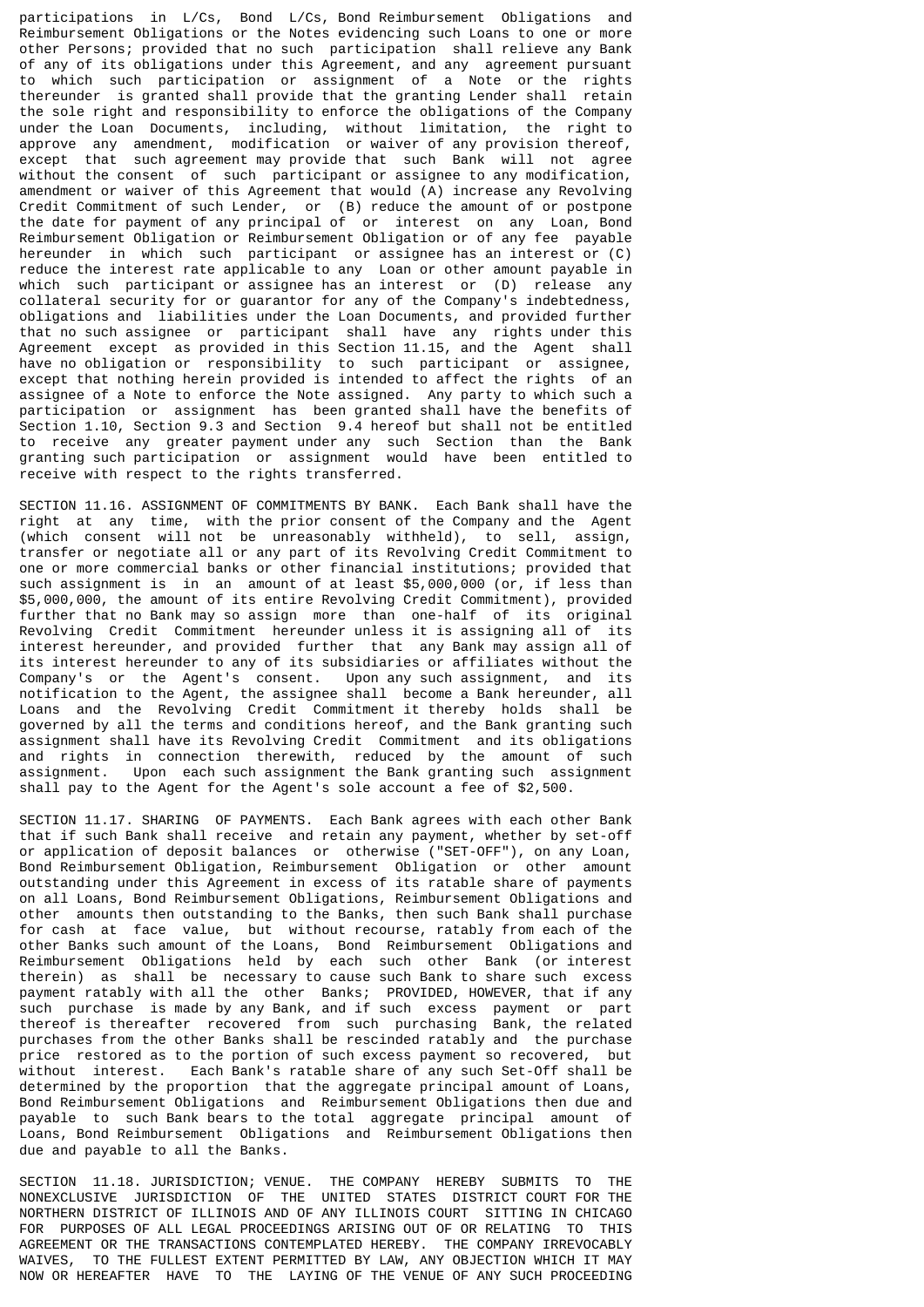BROUGHT IN SUCH A COURT AND ANY CLAIM THAT ANY SUCH PROCEEDING BROUGHT IN SUCH A COURT HAS BEEN BROUGHT IN AN INCONVENIENT FORUM.

SECTION 11.19. LAWFUL RATE. All agreements between the Company, the Agent and each of the Banks, whether now existing or hereafter arising and whether written or oral, are expressly limited so that in no contingency or event whatsoever, whether by reason of demand or acceleration of the maturity of any of the indebtedness hereunder or otherwise, shall the amount contracted for, charged, received, reserved, paid or agreed to be paid to the Agent or each Bank for the use, forbearance, or detention of the funds advanced hereunder or otherwise, or for the performance or payment of any covenant or obligation contained in any document executed in connection herewith (all such documents being hereinafter collectively referred to as the "CREDIT DOCUMENTS"), exceed the highest lawful rate permissible under applicable law (the "HIGHEST LAWFUL RATE"), it being the intent of the Company, the Agent and each of the Banks in the execution hereof and of the Credit Documents to contract in strict accordance with applicable usury laws. If, as a result of any circumstances whatsoever, fulfillment by the Company of any provision hereof or of any of such documents, at the time performance of such provision shall be due, shall involve transcending the limit of validity prescribed by applicable usury law or result in the Agent or any Bank having or being deemed to have contracted for, charged, reserved or received interest (or amounts deemed to be interest) in excess of the maximum, lawful rate or amount of interest allowed by applicable law to be so contracted for, charged, reserved or received by the Agent or such Bank, then, IPSO FACTO, the obligation to be fulfilled by the Company shall be reduced to the limit of such validity, and if, from any such circumstance, the Agent or such Bank shall ever receive interest or anything which might be deemed interest under applicable law which would exceed the Highest Lawful Rate, such amount which would be excessive interest shall be refunded to the Company or, to the extent (i) permitted by applicable law and (ii) such excessive interest does not exceed the unpaid principal balance of the Notes and the amounts owing on other obligations of the Company to the Agent or any Bank under any Loan Document applied to the reduction of the principal amount owing on account of the Notes or the amounts owing on other obligations of the Company to the Agent or any Bank under any Loan Document and not to the payment of interest. All interest paid or agreed to be paid to the Agent or any Bank shall, to the extent permitted by applicable law, be amortized, prorated, allocated, and spread throughout the full period of the indebtedness hereunder until payment in full of the principal of the indebtedness hereunder (including the period of any renewal or extension thereof) so that the interest on account of the indebtedness hereunder for such full period shall not exceed the highest amount permitted by applicable law. This paragraph shall control all agreements between the Company, the Agent and the Banks.

SECTION 11.20. GOVERNING LAW. (a) THIS AGREEMENT AND THE RIGHTS AND DUTIES OF THE PARTIES HERETO, SHALL BE CONSTRUED AND DETERMINED IN ACCORDANCE WITH THE INTERNAL LAWS OF THE STATE OF ILLINOIS, EXCEPT TO THE EXTENT PROVIDED IN SECTION 11.20(b) HEREOF AND TO THE EXTENT THAT THE FEDERAL LAWS OF THE UNITED STATES OF AMERICA MAY OTHERWISE APPLY.

 (b) NOTWITHSTANDING ANYTHING IN SECTION 11.20(a) HEREOF TO THE CONTRARY, NOTHING IN THIS AGREEMENT, THE NOTES, OR THE OTHER LOAN DOCUMENTS SHALL BE DEEMED TO CONSTITUTE A WAIVER OF ANY RIGHTS WHICH THE COMPANY, THE AGENT OR ANY OF THE BANKS MAY HAVE UNDER THE NATIONAL BANK ACT OR OTHER APPLICABLE FEDERAL LAW.

SECTION 11.21. LIMITATION OF LIABILITY. NO CLAIM MAY BE MADE BY THE COMPANY, ANY SUBSIDIARY OR ANY GUARANTOR AGAINST ANY BANK OR ITS AFFILIATES, DIRECTORS, OFFICERS, EMPLOYEES, ATTORNEYS OR AGENTS FOR ANY SPECIAL, INDIRECT OR CONSEQUENTIAL DAMAGES IN RESPECT OF ANY BREACH OR WRONGFUL CONDUCT (WHETHER THE CLAIM THEREFOR IS BASED ON CONTRACT, TORT OR DUTY IMPOSED BY LAW) IN CONNECTION WITH, ARISING OUT OF OR IN ANY WAY RELATED TO THE TRANSACTIONS CONTEMPLATED AND RELATIONSHIPS ESTABLISHED BY THIS AGREEMENT OR ANY OF THE OTHER LOAN DOCUMENTS, OR ANY ACT, OMISSION OR EVENT OCCURRING IN CONNECTION THEREWITH. THE COMPANY, EACH SUBSIDIARY AND EACH GUARANTOR HEREBY WAIVE, RELEASE AND AGREE NOT TO SUE UPON SUCH CLAIM FOR ANY SUCH DAMAGES, WHETHER OR NOT ACCRUED AND WHETHER OR NOT KNOWN OR SUSPECTED TO EXIST IN ITS FAVOR.

SECTION 11.22. NONLIABILITY OF LENDERS. The relationship between the Company and the Banks is, and shall at all times remain, solely that of borrower and lenders, and the Banks and the Agent neither undertake nor assume any responsibility or duty to the Company to review, inspect, supervise, pass judgment upon, or inform the Company of any matter in connection with any phase of the Company's business, operations, or condition, financial or otherwise. The Company shall rely entirely upon its own judgment with respect to such matters, and any review, inspection, supervision, exercise of judgment, or information supplied to the Company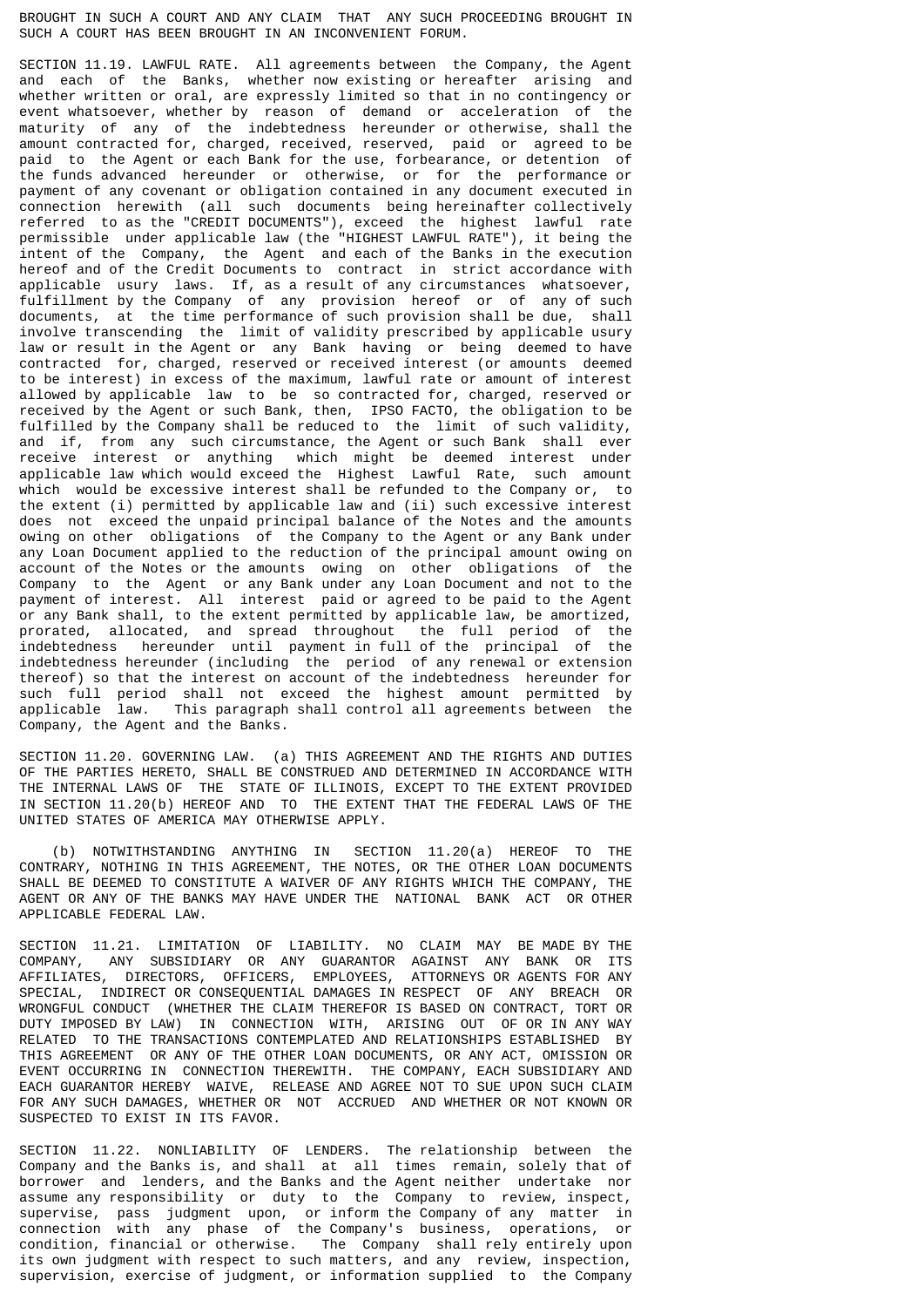by any Bank or the Agent in connection with any such matter is for the protection of the Bank and the Agent, and neither the Company nor any third party is entitled to rely thereon.

SECTION 11.23. NO ORAL AGREEMENTS. THIS WRITTEN AGREEMENT, TOGETHER WITH THE OTHER LOAN DOCUMENTS EXECUTED CONTEMPORANEOUSLY HEREWITH, REPRESENT THE FINAL AGREEMENT BETWEEN THE PARTIES AND MAY NOT BE CONTRADICTED BY EVIDENCE OF PRIOR, CONTEMPORANEOUS OR SUBSEQUENT ORAL AGREEMENTS OF THE PARTIES. THERE ARE NO UNWRITTEN ORAL AGREEMENTS BETWEEN THE PARTIES.

 Exhibits A through N, inclusive of the Credit Agreement shall each be amended, and as so amended shall be restated in their entirety to read as set forth in Exhibits A through N hereto, respectively, and Exhibits O and P of the Credit Agreement are deleted.

 The amendments reflected in the above and foregoing Second Amended and Restated Secured Credit Agreement shall not become effective unless and until the following conditions precedent have been satisfied:

 (a) The Company and each of the Banks shall have executed this Second Amended and Restated Secured Credit Agreement (such execution may be in several counterparts and the several parties hereto may execute on separate counterparts).

 (b) Each of the representations and warranties set forth in Section 5 of the Credit Agreement shall be true and correct.

 (c) The Company shall be in full compliance with all of the terms and conditions of the Credit Agreement and no Event of Default or Potential Default shall have occurred and be continuing thereunder or shall result after giving effect to this Second Amended and Restated Secured Credit Agreement.

 (d) All legal matters incident to the execution and delivery hereof and the instruments and documents contemplated hereby shall be satisfactory to the Banks.

 (e) The Agent shall have received (in sufficient counterparts for distribution to each of the Banks) all of the following in a form satisfactory to the Agent, the Banks and their respective counsel:

 (i) a Secured Revolving Credit Note in the form attached hereto as Exhibit A payable to the order of each Bank in the principal amount of its Revolving Credit Commitment;

 (ii) copies (executed or certified as may be appropriate) of all legal documents or proceedings taken in connection with the execution and delivery of this Second Amended and Restated Secured Credit Agreement, and the other instruments and documents contemplated hereby; and

 (iii) an opinion of counsel to the Company substantially in a form as set forth in Exhibit E hereto and satisfactory to the Agent, the Banks and their respective counsel.

 (f) The Agent shall have received for its account and the account of the Banks all fees payable by the Company to the Agent and the Banks in connection with this Second Amended and Restated Secured Credit Agreement.

 (g) The Company shall at the time all other conditions precedent to the effectiveness of the above and foregoing amendments have been satisfied be able to comply with the conditions precedent to borrowing set forth in Section 6 hereof.

 The Company, by its execution of this Second Amended and Restated Secured Credit Agreement, hereby represents and warrants the following:

 (a) each of the representations and warranties set forth in Section 5 of the Credit Agreement is true and correct as of the date hereof, except that the representations and warranties made under Section 5.3 shall be deemed to refer to the most recent annual report furnished to the Banks by the Company; and

 (b) the Company is in full compliance with all of the terms and conditions of the Credit Agreement and no Event of Default or Potential Default has occurred and is continuing thereunder.

 The Company agrees to pay all costs and expenses incurred by the Agent and the Banks in connection with the preparation, execution and delivery of this Second Amended and Restated Secured Credit Agreement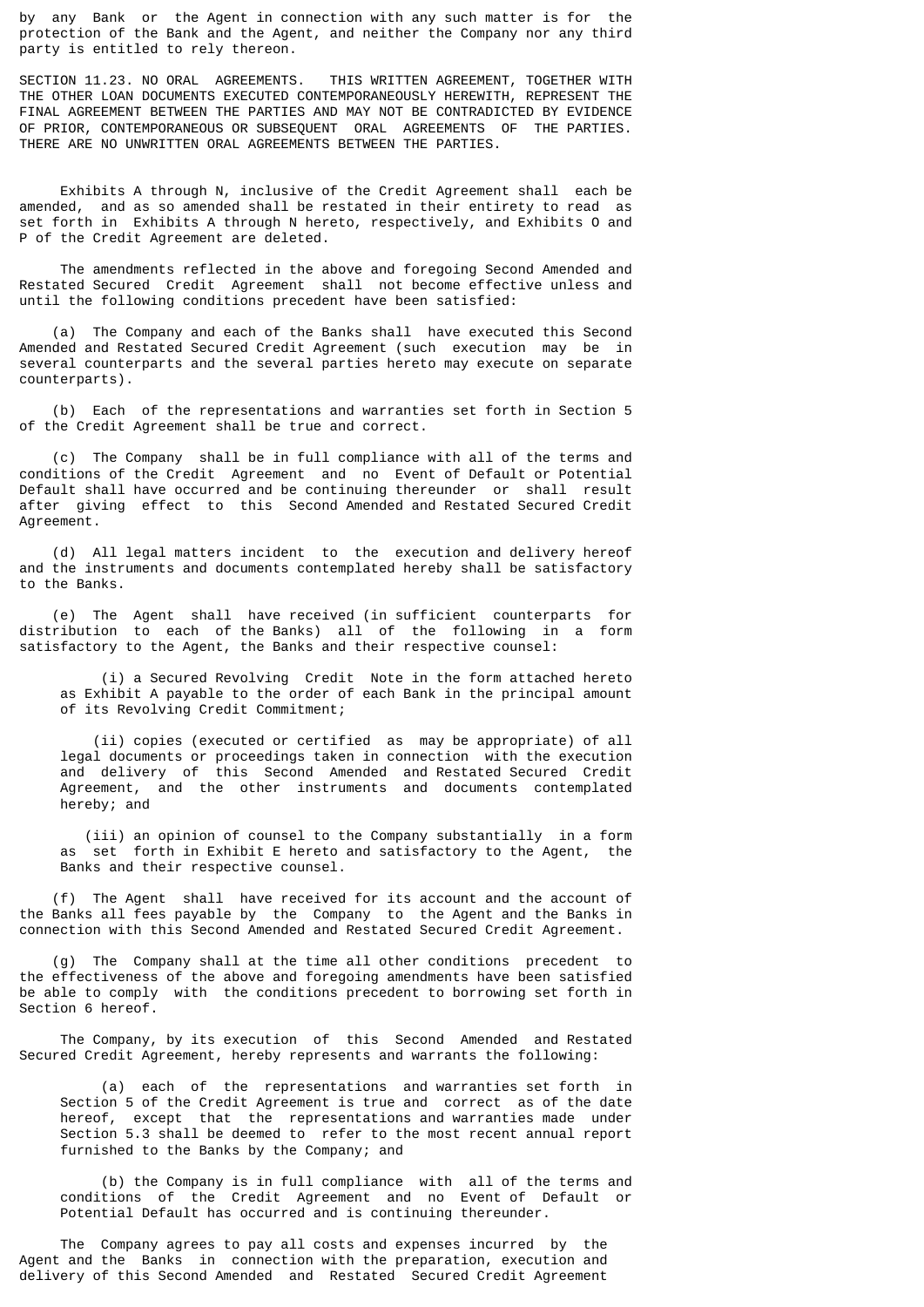and the documents and transactions contemplated hereby including the fees and expenses of Messrs. Chapman and Cutler with respect to the foregoing. No reference to this Second Amended and Restated Secured Credit Agreement need be made in any note, security agreement, instrument or other documents making reference to the Credit Agreement, any reference to the Credit Agreement in any of such to be deemed to be a reference to the Credit Agreement as amended and restated hereby. This Second Amended and Restated Secured Credit Agreement may be executed in any number of counterparts and by different parties hereto on separate counterparts, each of which when so executed shall be deemed an original, but all of which to constitute but one and the same instrument.

 The Company has heretofore executed and delivered to the Agent that certain Security Agreement Re: Accounts Receivable, Farm Products and Inventory dated as of May 27, 1993, as amended (the "SECURITY AGREEMENT"), and the Company hereby agrees that notwithstanding the execution and delivery hereof, the Security Agreement shall be and remain in full force and effect and that any rights and remedies of the Agent thereunder, obligations of the Company thereunder and any liens or security interests created or provided for thereunder shall be and remain in full force and effect, shall not be affected, impaired or discharged thereby and shall secure all of the Company's indebtedness, obligations and liabilities to the Agent and the Banks under the Credit Agreement as amended and restated hereby. Nothing herein contained shall in any manner affect or impair the priority of the liens and security interests created and provided for by the Security Agreement as to the indebtedness which would be secured thereby prior to giving effect hereto. Without limiting the foregoing, the Company acknowledges and agrees that all of its indebtedness, obligations and liabilities to the Agent and the Banks pursuant to the Credit Agreement as amended and restated hereby, including without limitation, all principal of and interest on the Revolving Notes (as defined in the Credit Agreement as amended and restated hereby), all Reimbursement Obligations and all Bond Reimbursement Obligations,  $in$  each case whether presently existing or hereafter arising, shall constitute "Secured Obligations" as defined in the Security Agreement and shall be secured by, and entitled to all of the benefits of, the liens and security interest created and provided for under the Security Agreement. In furtherance of the foregoing, the Company hereby grants to the Agent for the benefit of the Banks, and hereby agrees that the Agent for the benefit of the Banks shall continue to have a continuing security interest in, all and singular of the Company's farm products, inventory, books and records, documents, accessions and additions to all of the foregoing and all products and proceeds of each of the foregoing, and all proceeds or collection of any of the foregoing and all of the other collateral described or referred to in the granting clauses of the Security Agreement, each and all of which granting clauses are hereby incorporated by reference herein in their entirety. The foregoing grant shall be in addition to and supplemental of and not in substitution for the grant by the Company under the Security Agreement, and shall not affect or impair the lien or priority of the Security Agreement in the collateral subject thereto or the indebtedness secured thereby.

 THIS SECOND AMENDED AND RESTATED SECURED CREDIT AGREEMENT AND THE RIGHTS AND DUTIES OF THE PARTIES HERETO, SHALL BE CONSTRUED AND DETERMINED IN ACCORDANCE WITH THE INTERNAL LAWS OF THE STATE OF ILLINOIS, EXCEPT TO THE EXTENT PROVIDED IN THE NEXT PARAGRAPH HEREOF AND TO THE EXTENT THAT THE FEDERAL LAWS OF THE UNITED STATES OF AMERICA MAY OTHERWISE APPLY.

 NOTWITHSTANDING ANYTHING IN THE IMMEDIATELY PRECEDING PARAGRAPH HEREOF TO THE CONTRARY, NOTHING IN THIS SECOND AMENDED AND RESTATED SECURED CREDIT AGREEMENT, THE CREDIT AGREEMENT, THE NOTES, OR THE OTHER LOAN DOCUMENTS SHALL BE DEEMED TO CONSTITUTE A WAIVER OF ANY RIGHTS WHICH THE COMPANY, THE AGENT OR ANY OF THE BANKS MAY HAVE UNDER THE NATIONAL BANK ACT OR OTHER APPLICABLE FEDERAL LAW.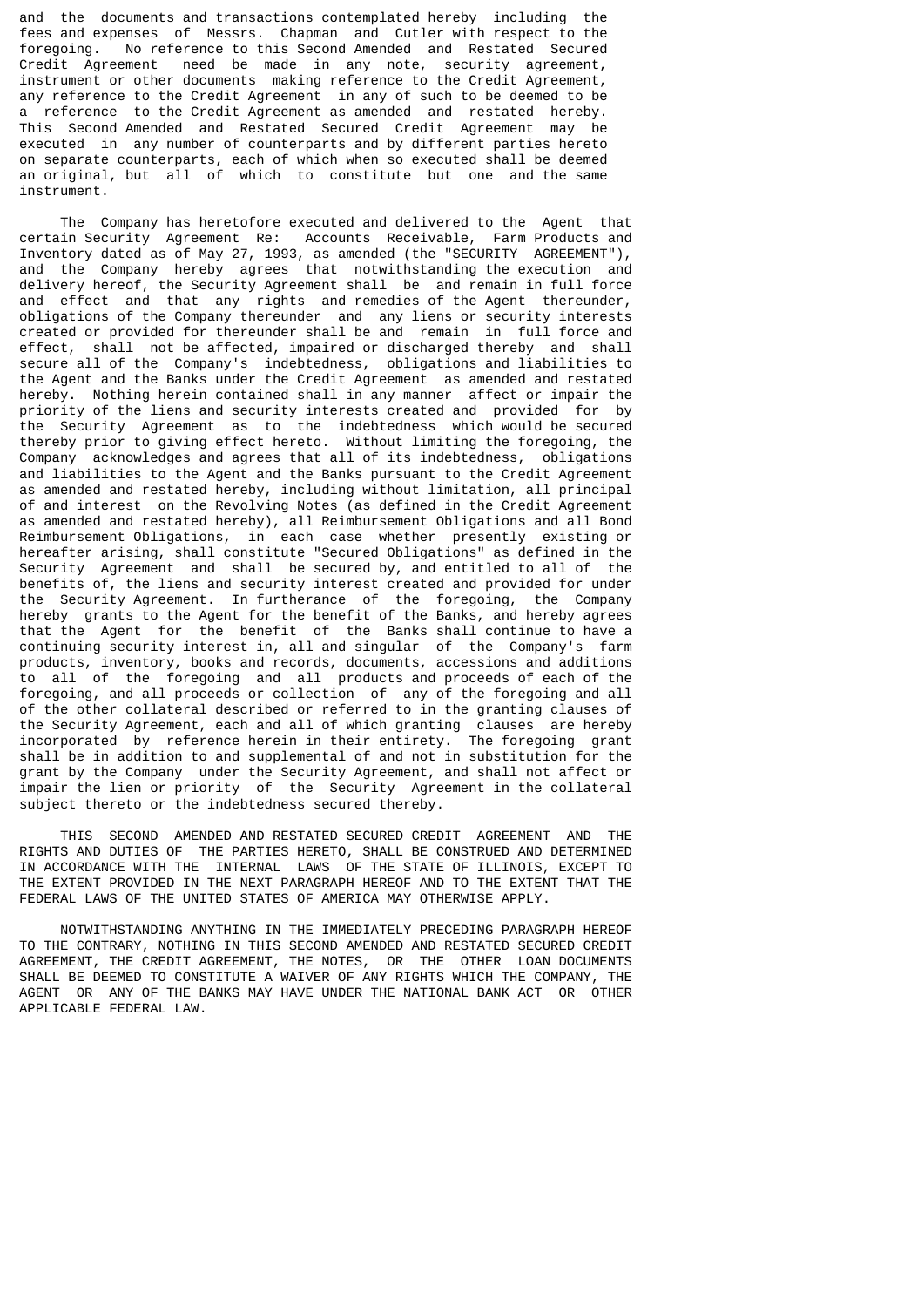Upon your acceptance hereof in the manner hereinafter set forth, this Agreement shall be a contract between us for the purposes hereinabove set forth.

Dated as of November 5, 1999.

 PILGRIM'S PRIDE CORPORATION /s/ Richard A. Cogdill and the state of the Bystem of the Bystem of the Bystem of the Bystem of the Bystem of the Bystem of the Bystem of the Bystem of the Bystem of the Bystem of the Bystem of the Bystem of the Bystem of the Bystem of the Byste

Its Chief Financial Officer

Accepted and Agreed to as of the day and year last above written.

 HARRIS TRUST AND SAVINGS BANK individually and as Agent

and the state of the Bystem of the Bystem of the Bystem of the Bystem of the Bystem of the Bystem of the Bystem of the Bystem of the Bystem of the Bystem of the Bystem of the Bystem of the Bystem of the Bystem of the Byste

Its Vice President

 Address: 111 West Monroe Street Chicago, Illinois 60690 Attention: Agribusiness Division

U.S. BANCORP AG CREDIT, INC.

and the state of the Bystem of the Bystem of the Bystem of the Bystem of the Bystem of the Bystem of the Bystem of the Bystem of the Bystem of the Bystem of the Bystem of the Bystem of the Bystem of the Bystem of the Byste By<br>Its

 Address: 950 Seventeenth Street Suite 350 Denver, Colorado 80202 Attention: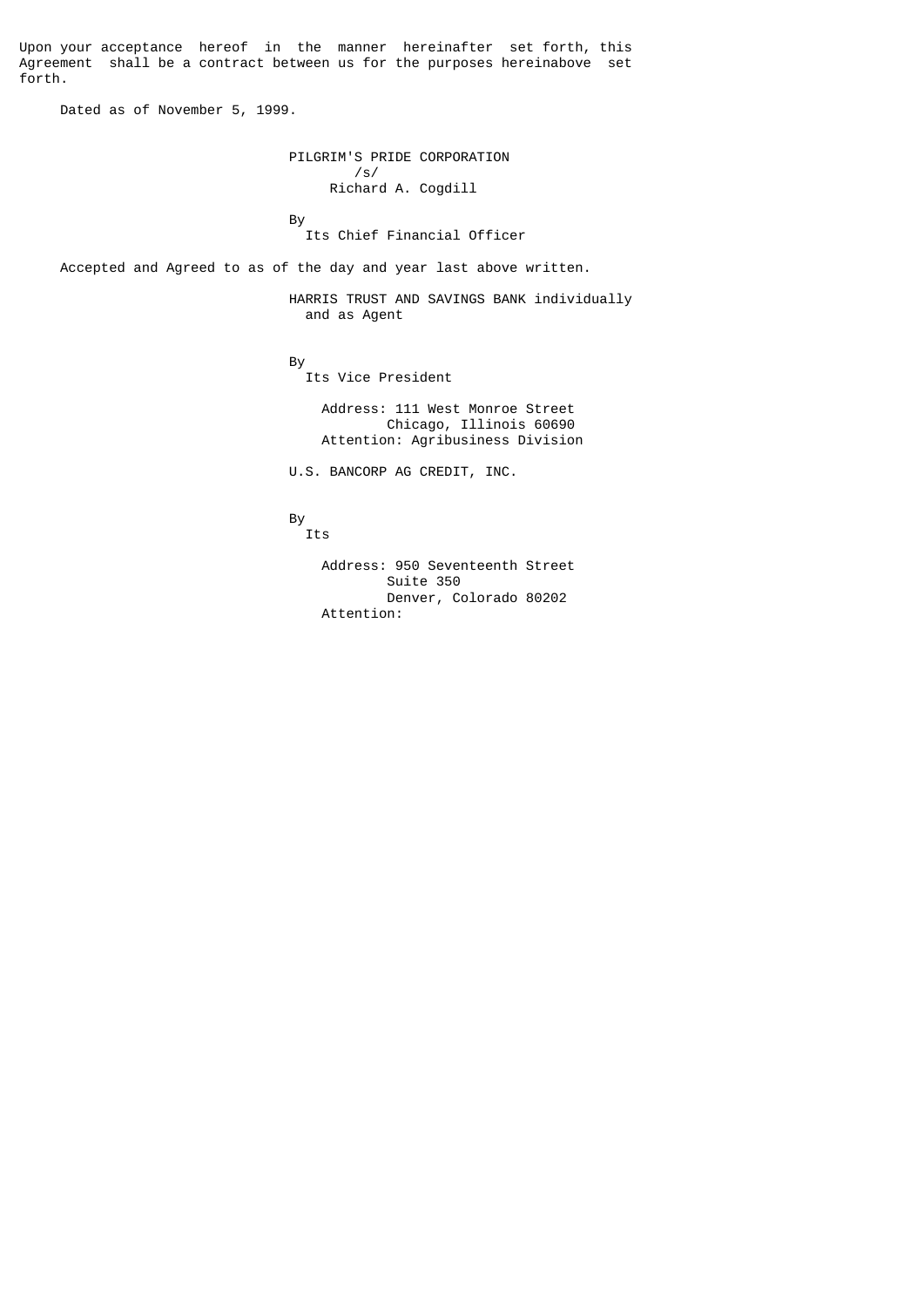```
 COBANK, ACB
and the state of the Bystem of the Bystem of the Bystem of the Bystem of the Bystem of the Bystem of the Bystem of the Bystem of the Bystem of the Bystem of the Bystem of the Bystem of the Bystem of the Bystem of the Byste
 Its
 Address: 5500 South Quebec Street
 Englewood, Colorado 80111
 Attention: Brian Klatt
                                                                   SUNTRUST BANK, ATLANTA
and the state of the Bystem of the Bystem of the Bystem of the Bystem of the Bystem of the Bystem of the Bystem of the Bystem of the Bystem of the Bystem of the Bystem of the Bystem of the Bystem of the Bystem of the Byste
                                                                By<br>Its
                                                                          Address: 303 Peachtree Street
                                                                                      Atlanta, Georgia 30308
                                                                         Attention:
                                                                  CREDIT AGRICOLE INDOSUEZ
and the state of the Bystem of the Bystem of the Bystem of the Bystem of the Bystem of the Bystem of the Bystem of the Bystem of the Bystem of the Bystem of the Bystem of the Bystem of the Bystem of the Bystem of the Byste
                                                                 By<br>Its
and the state of the Bystem of the Bystem of the Bystem of the Bystem of the Bystem of the Bystem of the Bystem of the Bystem of the Bystem of the Bystem of the Bystem of the Bystem of the Bystem of the Bystem of the Byste
                                                                By<br>Its
                                                                          Address: 55 East Monroe Street
                                                                                           Suite 4700
                                                                                           Chicago, Illinois 60603
                                                                          Attention:
```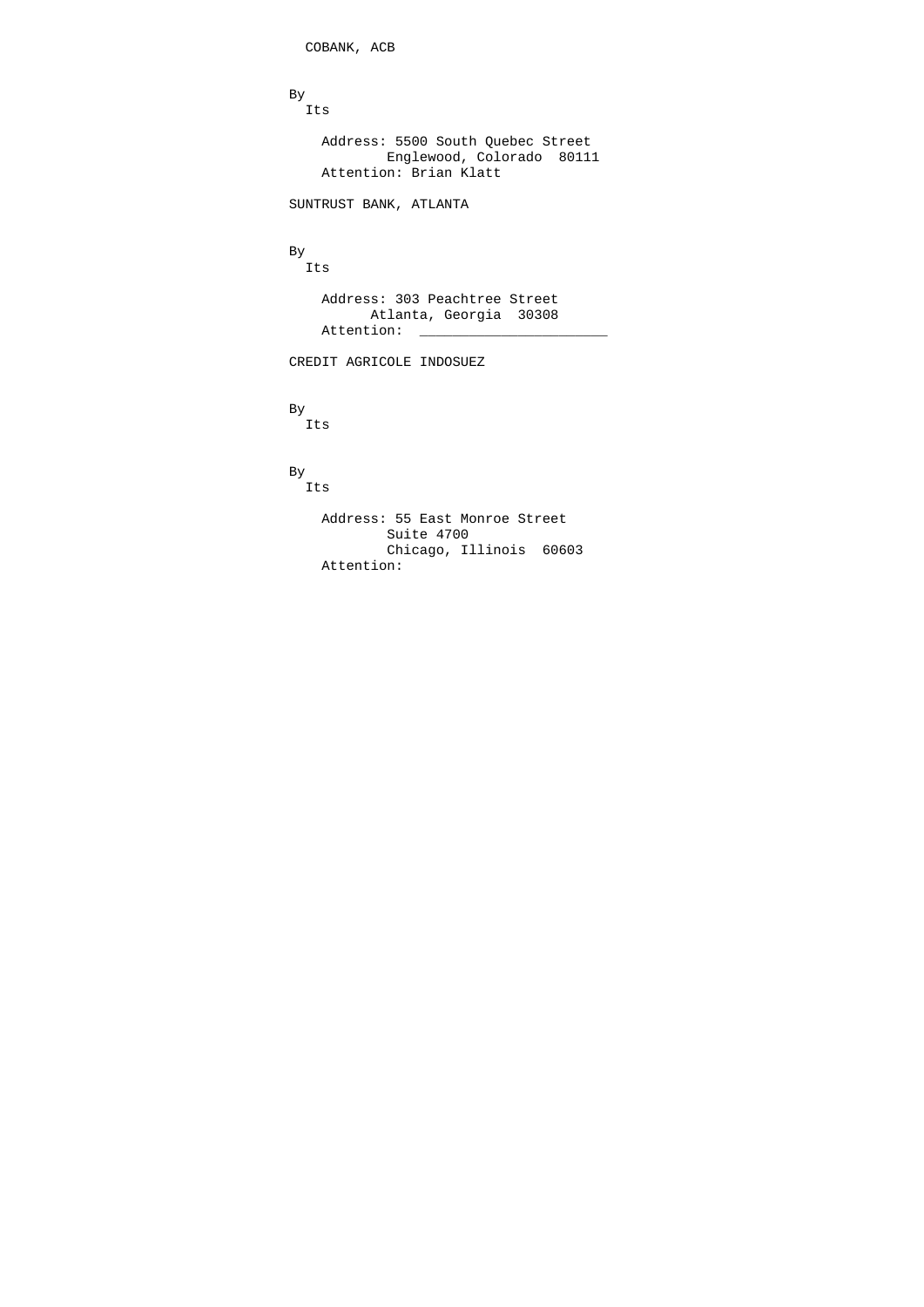#### **FXHTRTT A**

## Pilgrim's Pride Corporation

## SECURED REVOLVING CREDIT NOTE

## November 5, 1999

 FOR VALUE RECEIVED, the undersigned, PILGRIM'S PRIDE CORPORATION, a Delaware corporation (the "COMPANY"), promises to pay to the order of \_\_\_\_\_\_\_\_\_\_\_\_\_\_\_\_ (the "LENDER") on the Termination Date (as defined in the Credit Agreement referred to below), at the principal office of Harris Trust and Savings Bank in Chicago, Illinois, the aggregate unpaid principal amount of all Revolving Credit Loans and Bid Loans made by the Lender to the Company under the Revolving Credit provided for under the Credit Agreement hereinafter mentioned and remaining unpaid on the Termination Date, together with interest on the principal amount of each Revolving Credit Loan and Bid Loan from time to time outstanding hereunder at the rates, and payable in the manner and on the dates specified in said Credit Agreement.

 The Lender shall record on its books or records or on the schedule to this Note which is a part hereof the principal amount of each Revolving Credit Loan and Bid Loan made under the Revolving Credit, whether each Loan is a Domestic Rate Loan or a Eurodollar Loan and, with respect to Fixed Rate Loans, the interest rate and Interest Period applicable thereto, and all payments of principal and interest and the principal balances from time to time outstanding; provided that prior to the transfer of this Note all such amounts shall be recorded on a schedule attached to this Note. The record thereof, whether shown on such books or records or on the schedule to this Note, shall be PRIMA FACIE evidence as to all such amounts; provided, however, that the failure of the Lender to record or any mistake in recording any of the foregoing shall not limit or otherwise affect the obligation of the Company to repay all Revolving Credit Loans and Bid Loans made under the Credit Agreement, together with accrued interest thereon.

 This Note is one of the Revolving Notes referred to in and issued under that certain Second Amended and Restated Secured Credit Agreement dated as of November 5, 1999, among the Company, Harris Trust and Savings Bank, as Agent, and the banks named therein, as amended from time to time (the "CREDIT AGREEMENT"), and this Note and the holder hereof are entitled to all of the benefits and security provided for thereby or referred to therein, including without limitation the collateral security provided pursuant to the Security Agreement (as defined in the Credit Agreement), to which Credit Agreement and Security Agreement reference is hereby made for a statement thereof and a statement of the terms and conditions upon which the Agent may exercise rights with respect to such collateral. All defined terms used in this Note, except terms otherwise defined herein, shall have the same meaning as such terms have in said Credit Agreement.

 Prepayments may be made on any Revolving Credit Loan evidenced hereby and this Note (and the Revolving Credit Loans evidenced hereby) may be declared due prior to the expressed maturity thereof, all in the events, on the terms and in the manner as provided for in said Credit Agreement and the Security Agreement.

 All agreements between the Company, the Agent (as defined in the Credit Agreement) and each of the Banks (as defined in the Credit Agreement), whether now existing or hereafter arising and whether written or oral, are expressly limited so that in no contingency or event whatsoever, whether by reason of demand or acceleration of the maturity of any of the indebtedness hereunder or otherwise, shall the amount contracted for, charged, received, reserved, paid or agreed to be paid to the Agent or each Bank for the use, forbearance, or detention of the funds advanced hereunder or otherwise, or for the performance or payment of any covenant or obligation contained in any document executed in connection herewith (all such documents being hereinafter collectively referred to as the "CREDIT DOCUMENTS"), exceed the highest lawful rate permissible under applicable law (the "HIGHEST LAWFUL RATE"), it being the intent of the Company, the Agent and each of the Banks in the execution hereof and of the Credit Documents to contract in strict accordance with applicable usury laws. If, as a result of any circumstances whatsoever, fulfillment by the Company of any provision hereof or of any of such documents, at the time performance of such provision shall be due, shall involve transcending the limit of validity prescribed by applicable usury law or result in the Agent or any Bank having or being deemed to have contracted for, charged,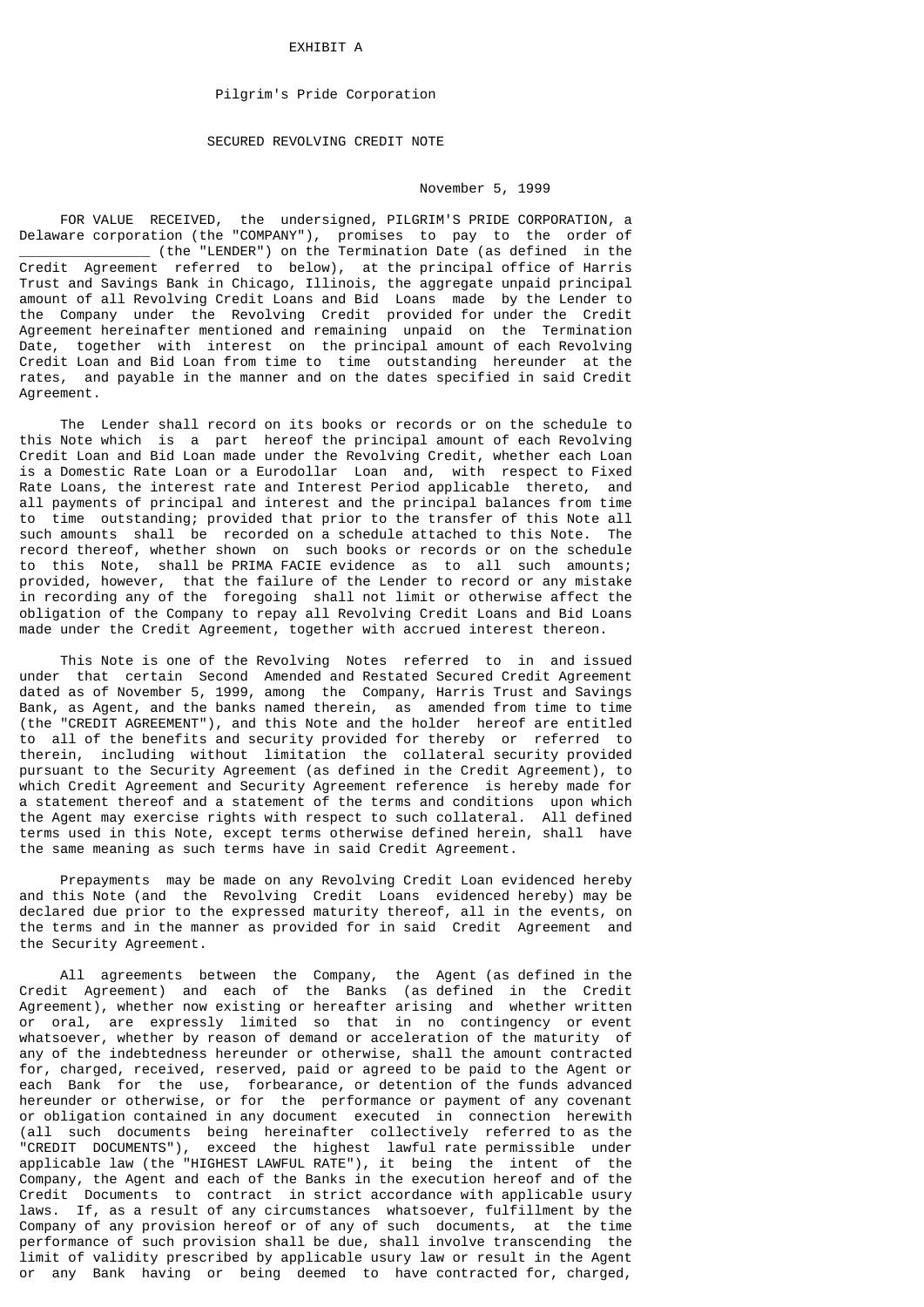reserved or received interest (or amounts deemed to be interest) in excess of the maximum, lawful rate or amount of interest allowed by applicable law to be so contracted for, charged, reserved or received by the Agent or such Bank, then, IPSO FACTO, the obligation to be fulfilled by the Company shall be reduced to the limit of such validity, and if, from any such circumstance, the Agent or such Bank shall ever receive interest or anything which might be deemed interest under applicable law which would exceed the Highest Lawful Rate, such amount which would be excessive interest shall be refunded to the Company or, to the extent (i) permitted by applicable law and (ii) such excessive interest does not exceed the unpaid principal balance of the Notes (as defined in the Credit Agreement) and the amounts owing on other obligations of the Company to the Agent or any Bank under any Loan Document (as defined in the Credit Agreement) applied to the reduction of the principal amount owing on account of the Notes or the amounts owing on other obligations of the Company to the Agent or any Bank under any Loan Document and not to the payment of interest. All interest paid or agreed to be paid to the Agent or any Bank shall, to the extent permitted by applicable law, be amortized, prorated, allocated, and spread throughout the full period of the indebtedness hereunder until payment in full of the principal of the indebtedness hereunder (including the period of any renewal or extension thereof) so that the interest on account of the indebtedness hereunder for such full period shall not exceed the highest amount permitted by applicable law. This paragraph shall control all agreements between the Company, the Agent and the Banks.

 The undersigned hereby expressly waives diligence, presentment, demand, protest, notice of protest, notice of intent to accelerate, notice of acceleration, and notice of any other kind.

 IT IS AGREED THAT THIS NOTE AND THE RIGHTS AND REMEDIES OF THE HOLDER HEREOF SHALL BE CONSTRUED IN ACCORDANCE WITH AND GOVERNED BY THE INTERNAL LAWS OF THE STATE OF ILLINOIS, PROVIDED, HOWEVER, THAT NOTHING IN THIS NOTE SHALL BE DEEMED TO CONSTITUTE A WAIVER OF ANY RIGHTS WHICH THE COMPANY, THE AGENT OR ANY OF THE BANKS MAY HAVE UNDER THE NATIONAL BANK ACT OR OTHER APPLICABLE FEDERAL LAW.

## PILGRIM'S PRIDE CORPORATION

and the state of the Bystem of the Bystem of the Bystem of the Bystem of the Bystem of the Bystem of the Bystem of the Bystem of the Bystem of the Bystem of the Bystem of the Bystem of the Bystem of the Bystem of the Byste Its Chief Financial Officer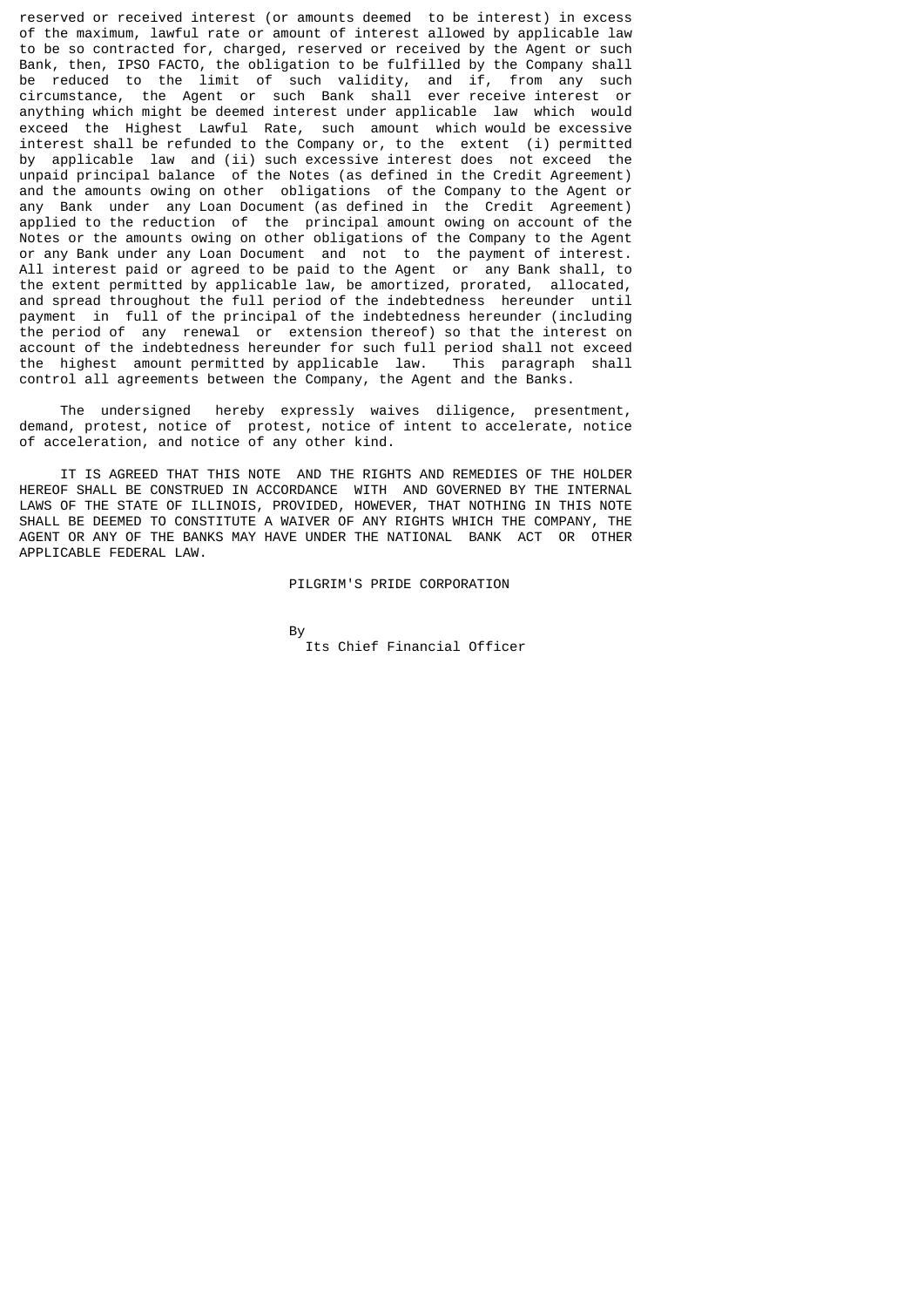EXHIBIT B

L/C AGREEMENT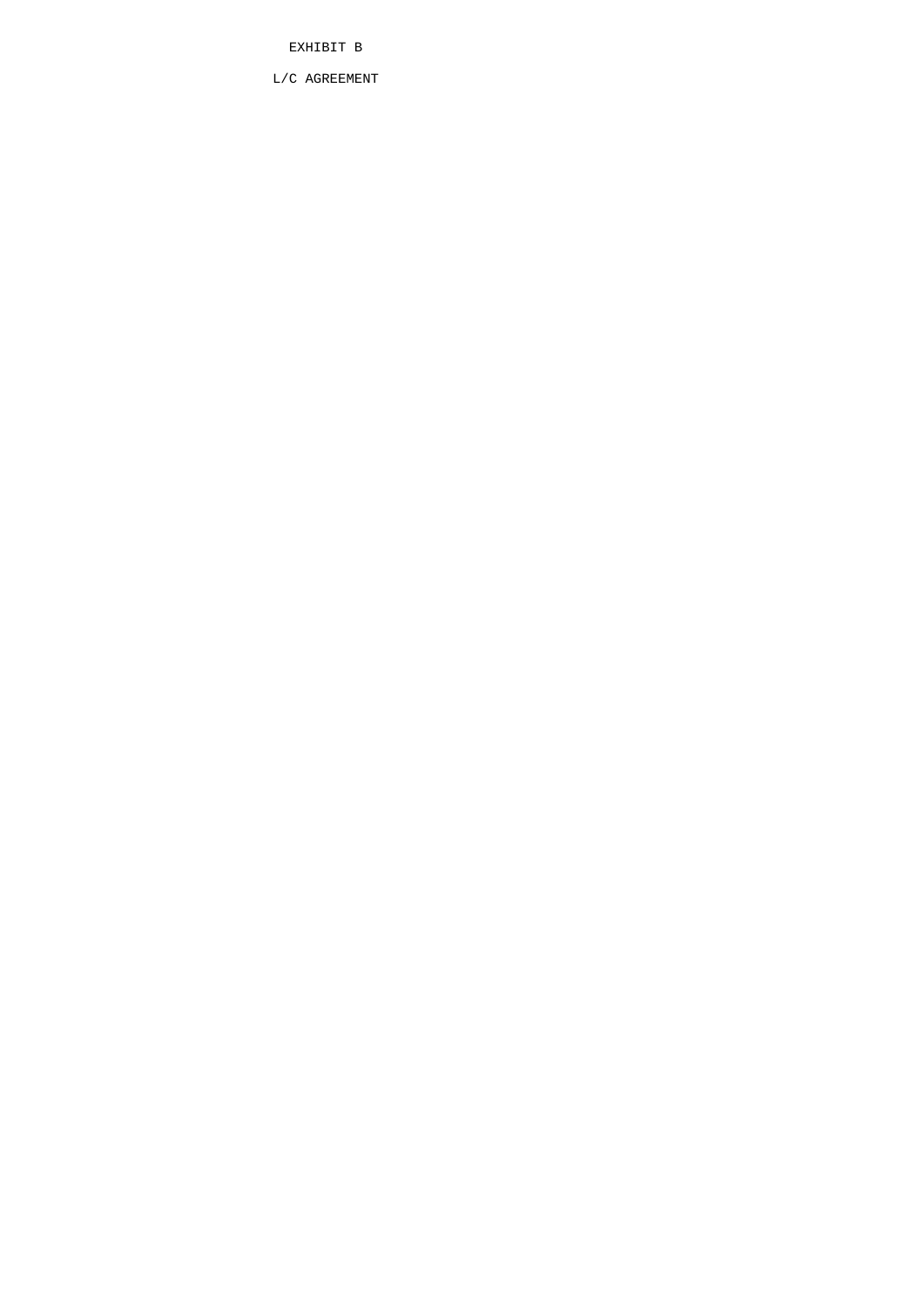## EXHIBIT C

# ENVIRONMENTAL DISCLOSURE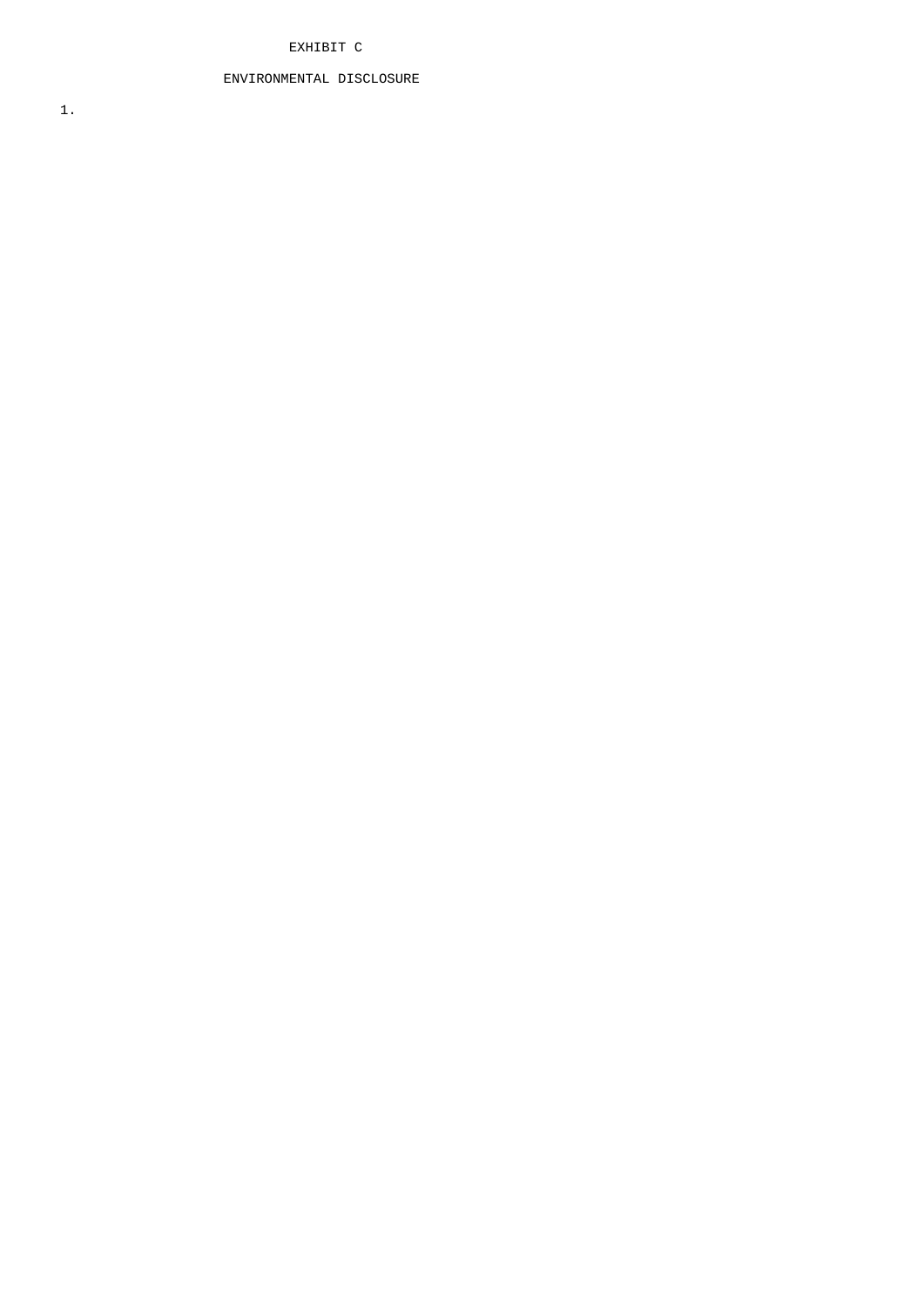## PERMITTED LIENS

LIEN DATE COLLATERAL LIEN HOLDER COLLATERAL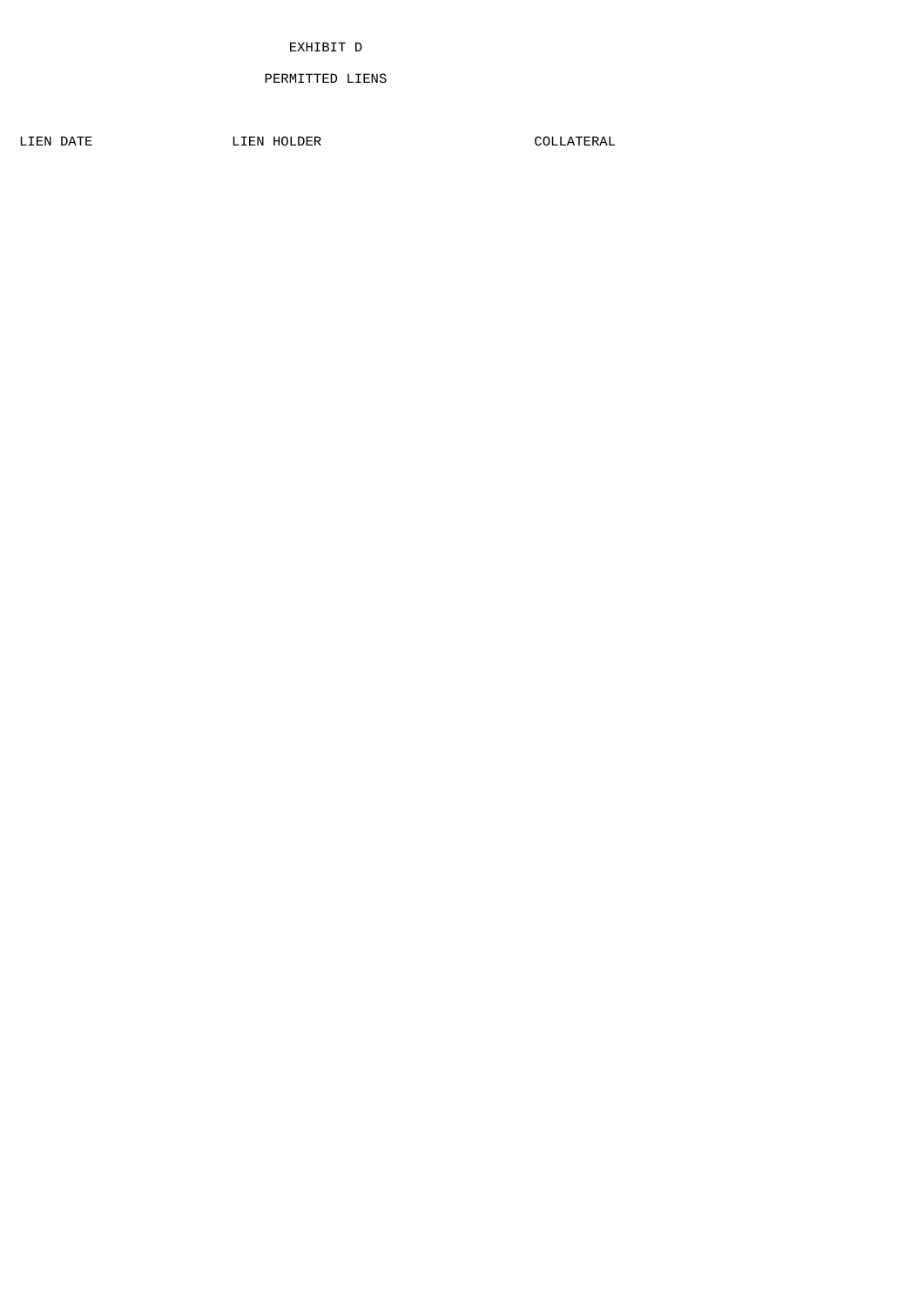EXHIBIT E

LEGAL OPINION

(To Be Retyped On Letterhead Of Counsel And Dated As Of Date Of Closing)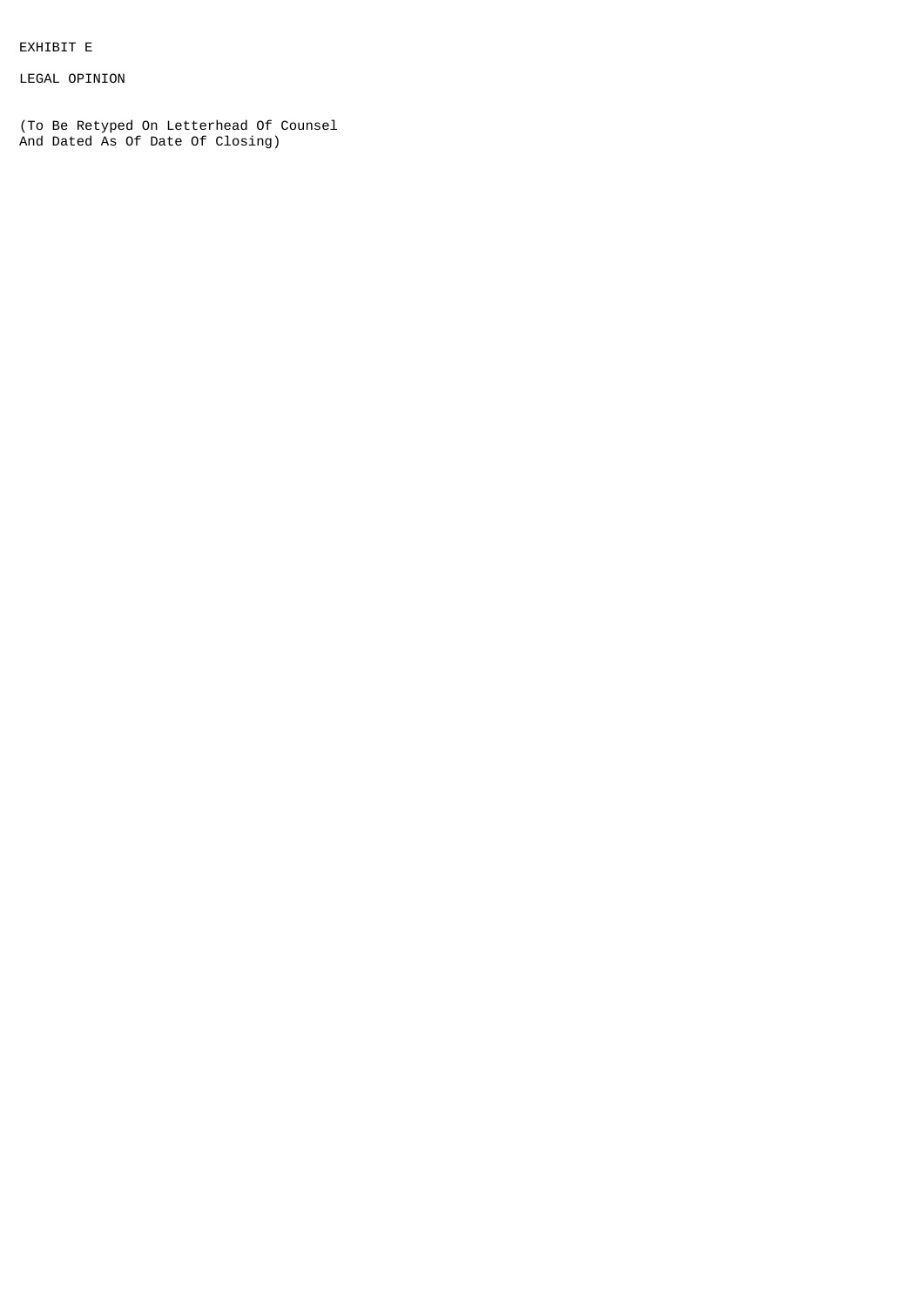### EXHIBIT F

# Pilgrim's Pride Corporation

### COMPLIANCE CERTIFICATE

 This Compliance Certificate is furnished to Harris Trust and Savings Bank, as agent (the "AGENT"), pursuant to that certain Second Amended and Restated Secured Credit Agreement dated as of November 5, 1999 by and among Pilgrim's Pride Corporation (the "COMPANY"), Harris Trust and Savings Bank and the other Banks parties thereto (the "AGREEMENT"). Unless otherwise defined herein, the terms used in this Compliance Certificate have the meanings ascribed thereto in the Agreement.

THE UNDERSIGNED HEREBY CERTIFIES THAT:

1. I am the duly elected \_\_\_\_\_\_\_\_\_\_\_\_\_\_\_\_\_\_\_\_\_\_\_\_\_\_\_\_\_\_\_\_\_\_\_\_\_ of the

Company;

 2. I have reviewed the terms of the Agreement and I have made, or have caused to be made under my supervision, a detailed review of the transactions and conditions of the Company during the accounting period covered by the attached financial statements;

 3. The examinations described in paragraph 2 did not disclose, and I have no knowledge of, the existence of any condition or event which constitutes a Potential Default or Event of Default during or at the end of the accounting period covered by the attached financial statements or as of the date of this Certificate, except as set forth below; and

 4. If attached financial statements are being furnished pursuant to Section 7.4(a) or (b) of the Agreement, Schedule I attached hereto sets forth financial data and computations, evidencing the Company's compliance with certain covenants of the Agreement, all of which data and computations are true, complete and correct.

 Described below are the exceptions, if any, to paragraph 3 by listing, in detail, the nature of the condition or event, the period during which it has existed and the action which the Company has taken, is taking or proposes to take with respect to each such condition or event:

 $\frac{1}{\sqrt{2}}$  ,  $\frac{1}{\sqrt{2}}$  ,  $\frac{1}{\sqrt{2}}$  ,  $\frac{1}{\sqrt{2}}$  ,  $\frac{1}{\sqrt{2}}$  ,  $\frac{1}{\sqrt{2}}$  ,  $\frac{1}{\sqrt{2}}$  ,  $\frac{1}{\sqrt{2}}$  ,  $\frac{1}{\sqrt{2}}$  ,  $\frac{1}{\sqrt{2}}$  ,  $\frac{1}{\sqrt{2}}$  ,  $\frac{1}{\sqrt{2}}$  ,  $\frac{1}{\sqrt{2}}$  ,  $\frac{1}{\sqrt{2}}$  ,  $\frac{1}{\sqrt{2}}$ 

 $\frac{1}{\sqrt{2}}$  ,  $\frac{1}{\sqrt{2}}$  ,  $\frac{1}{\sqrt{2}}$  ,  $\frac{1}{\sqrt{2}}$  ,  $\frac{1}{\sqrt{2}}$  ,  $\frac{1}{\sqrt{2}}$  ,  $\frac{1}{\sqrt{2}}$  ,  $\frac{1}{\sqrt{2}}$  ,  $\frac{1}{\sqrt{2}}$  ,  $\frac{1}{\sqrt{2}}$  ,  $\frac{1}{\sqrt{2}}$  ,  $\frac{1}{\sqrt{2}}$  ,  $\frac{1}{\sqrt{2}}$  ,  $\frac{1}{\sqrt{2}}$  ,  $\frac{1}{\sqrt{2}}$ 

 The foregoing certifications, together with the computations set forth in Schedule I hereto and the financial statements delivered with this Certificate in support hereof, are made and delivered this \_\_\_\_\_\_\_\_ day of  $\_\_$ , 19 $\_\_$ 

PILGRIM'S PRIDE CORPORATION

and the state of the Bystem of the Bystem of the Bystem of the Bystem of the Bystem of the Bystem of the Bystem of the Bystem of the Bystem of the Bystem of the Bystem of the Bystem of the Bystem of the Bystem of the Byste By<br>Its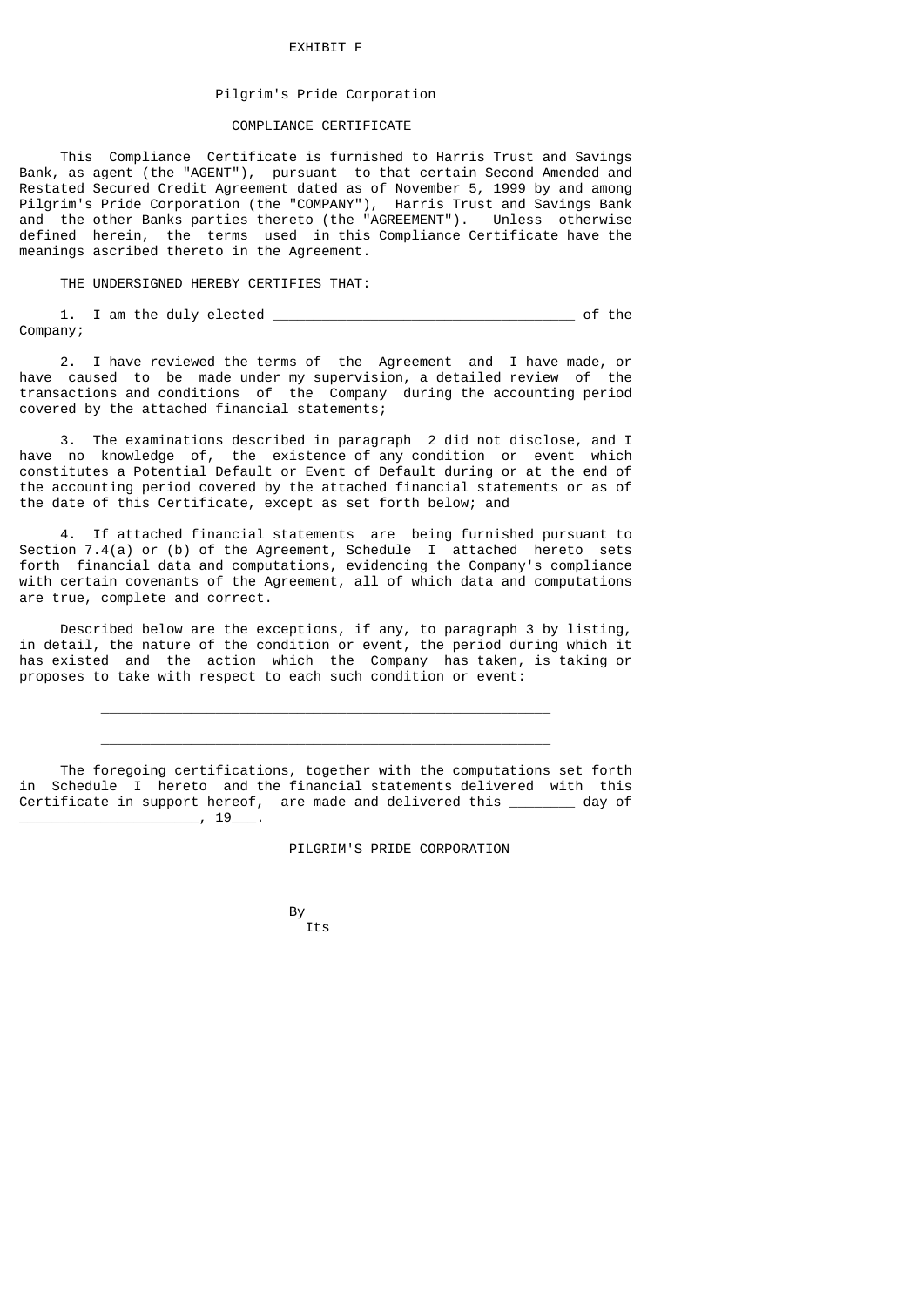# SCHEDULE I TO COMPLIANCE CERTIFICATE PILGRIM'S PRIDE CORPORATION

|              | Compliance Calculations for Second Amended and Restated Secured<br>Credit Agreement Dated as of November 5, 1999           |
|--------------|----------------------------------------------------------------------------------------------------------------------------|
| SECTION 7.8  | LEVERAGE RATIO                                                                                                             |
| (a)          |                                                                                                                            |
| (b)          | Funded Debt \$                                                                                                             |
|              |                                                                                                                            |
|              | TOTAL\$                                                                                                                    |
|              |                                                                                                                            |
|              | *Required to not exceed 0.625 to 1.                                                                                        |
| Compliance   |                                                                                                                            |
| SECTION 7.9  | TANGIBLE NET WORTH                                                                                                         |
| (a)          |                                                                                                                            |
| (b)          | Intangible Assets \$                                                                                                       |
|              |                                                                                                                            |
|              |                                                                                                                            |
|              |                                                                                                                            |
| Compliance   |                                                                                                                            |
|              | SECTION 7.10 CURRENT RATIO                                                                                                 |
| (a)          | Current Assets \$                                                                                                          |
| (b)          | Current Liabilities \$                                                                                                     |
|              |                                                                                                                            |
|              | *Required to be no less than _____ to 1 during this compliance period.                                                     |
| Compliance   |                                                                                                                            |
| SECTION 7.11 | NET TANGIBLE ASSETS TO TOTAL LIABILITIES                                                                                   |
| (a)          | Net Tangible Assets \$                                                                                                     |
| (b)          | Total Liabilities\$                                                                                                        |
|              |                                                                                                                            |
|              | *Required to be no less than 1.3 to 1.                                                                                     |
| Compliance   |                                                                                                                            |
| SECTION 7.12 | FIXED CHARGE COVERAGE RATIO                                                                                                |
| (a)          |                                                                                                                            |
| (b)          | Operating Leases (determined in accordance<br>with generally accepted accounting principles,<br>$consistently applied)$ \$ |
| (c)          |                                                                                                                            |
| (d)          | Interest $Expense$ \$                                                                                                      |
| (e)          | Current Maturities of Long Term Debt\$                                                                                     |
| (f)          | $Non\text{-}\text{C}ancellable Operating Least Payments$                                                                   |
| (g)          | Capital Lease Payments (determined in accordance<br>with generally accepted accounting principles,                         |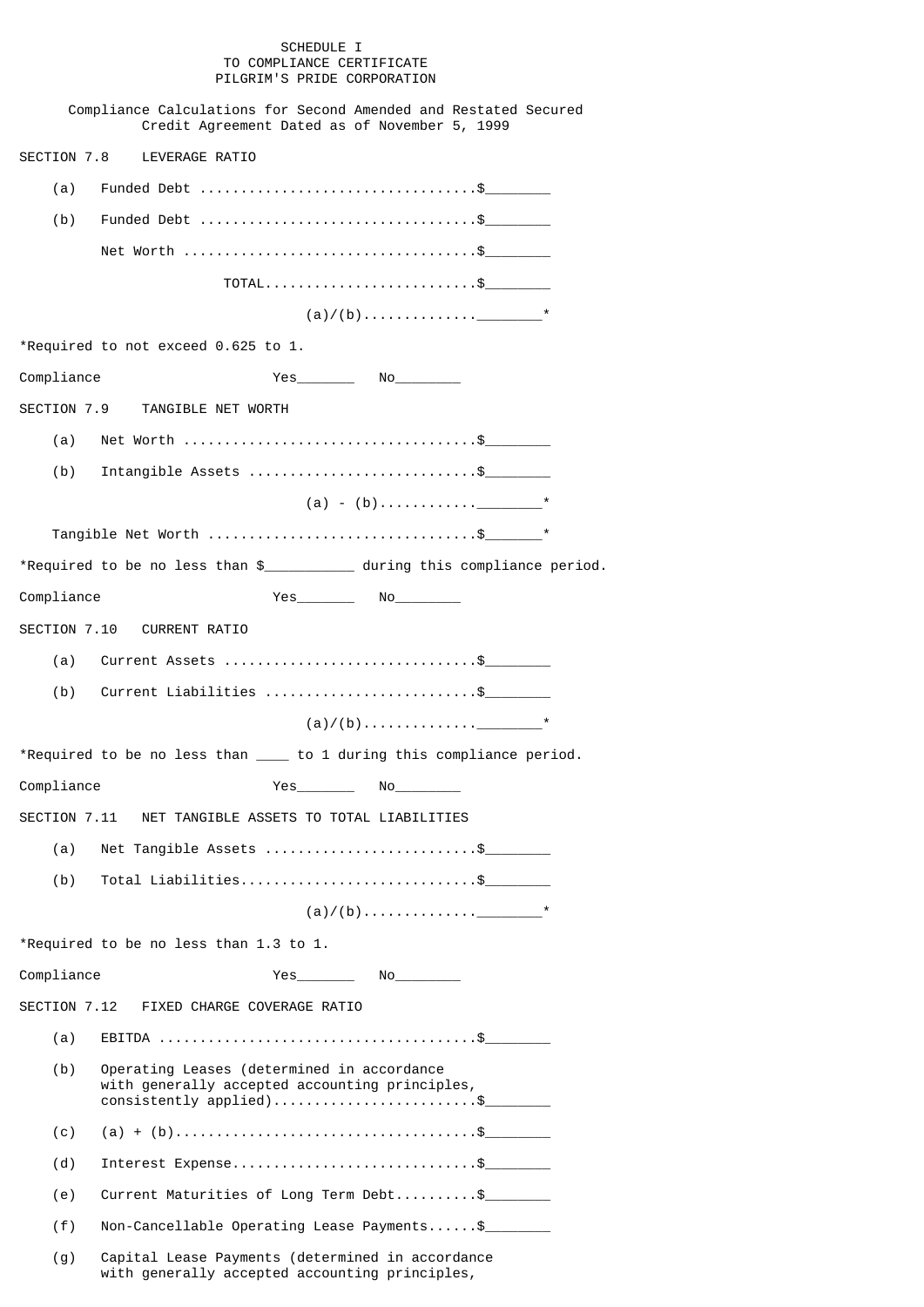|                                                  | consistently applied)\$                                                                                                                                                                                                                      |                |  |  |  |
|--------------------------------------------------|----------------------------------------------------------------------------------------------------------------------------------------------------------------------------------------------------------------------------------------------|----------------|--|--|--|
| (h) (d) + (e) + (f) + (g)\$                      |                                                                                                                                                                                                                                              |                |  |  |  |
| $\star$<br>Required to be no less than 1.5 to 1. |                                                                                                                                                                                                                                              |                |  |  |  |
| Compliance                                       | Yes No                                                                                                                                                                                                                                       |                |  |  |  |
| SECTION 7.13 MINIMUM NET WORKING CAPITAL         |                                                                                                                                                                                                                                              |                |  |  |  |
| (a) Current Assets \$                            |                                                                                                                                                                                                                                              |                |  |  |  |
| (b) Current Liabilities \$                       |                                                                                                                                                                                                                                              |                |  |  |  |
|                                                  |                                                                                                                                                                                                                                              |                |  |  |  |
| compliance period.                               |                                                                                                                                                                                                                                              | during<br>this |  |  |  |
| Compliance                                       | <b>Yes</b><br>No and the state of the state of the state of the state of the state of the state of the state of the state of the state of the state of the state of the state of the state of the state of the state of the state of the sta |                |  |  |  |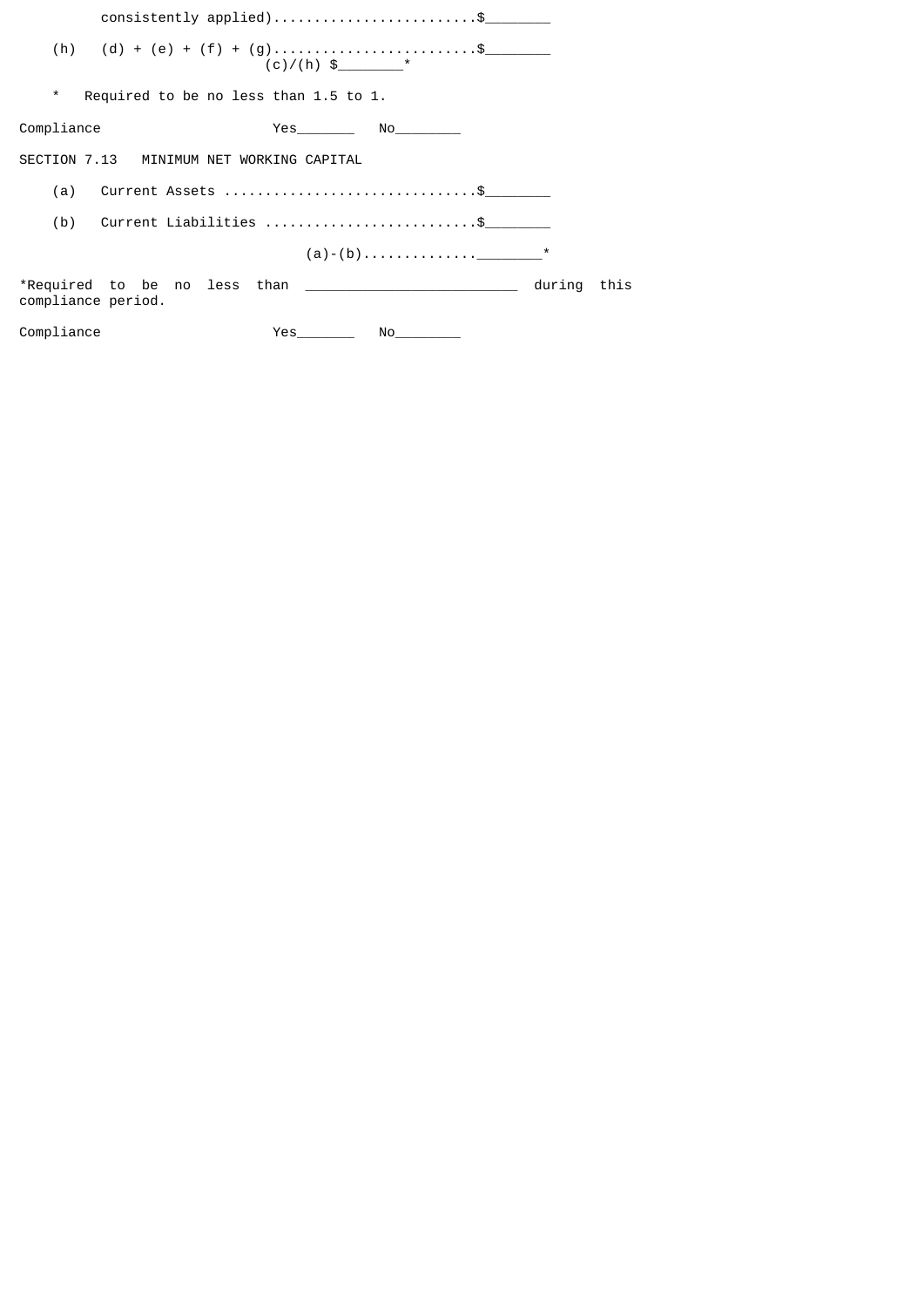# EXHIBIT G

# Pilgrim's Pride Corporation

# BORROWING BASE CERTIFICATE as of \_\_\_\_\_\_\_\_\_\_\_\_\_\_\_\_\_\_\_\_\_

(\$000's omitted)

 This Borrowing Base Certificate is furnished to Harris Trust and Savings Bank, as agent (the "AGENT"), pursuant to that certain Second Amended and Restated Secured Credit Agreement dated as of November 5, 1999, as amended, by and among Pilgrim's Pride Corporation (the "COMPANY"), Harris Trust and Savings Bank and the other Bank parties thereto (the "AGREEMENT"). Unless otherwise defined herein, the terms used in this Borrowing Base Certificate have the meanings ascribed thereto in the Agreement.

THE UNDERSIGNED HEREBY CERTIFIES THAT:

1. I am the duly elected Chief Financial Officer of the Company.

 2. I have reviewed the terms of the Agreement and I have made, or have caused to be made under my supervision, the attached computation of the Borrowing Base as defined in Section 4.1 of the Agreement.

 3. No change of name, corporate identity or address of the chief executive office of the Company has occurred.

 4. I have reviewed the terms of the Agreement and, pursuant to such review, I have no knowledge of the existence of any condition or event which would constitute a Potential Default or Event of Default, except as set forth below (detailing the nature of the condition or event, the period during which it has existed and the action which the Company has taken, is taking or proposes to take with respect to each such condition or event):

 $\overline{\phantom{a}}$  ,  $\overline{\phantom{a}}$  ,  $\overline{\phantom{a}}$  ,  $\overline{\phantom{a}}$  ,  $\overline{\phantom{a}}$  ,  $\overline{\phantom{a}}$  ,  $\overline{\phantom{a}}$  ,  $\overline{\phantom{a}}$  ,  $\overline{\phantom{a}}$  ,  $\overline{\phantom{a}}$  ,  $\overline{\phantom{a}}$  ,  $\overline{\phantom{a}}$  ,  $\overline{\phantom{a}}$  ,  $\overline{\phantom{a}}$  ,  $\overline{\phantom{a}}$  ,  $\overline{\phantom{a}}$  $\overline{\phantom{a}}$  , and the contribution of the contribution of the contribution of the contribution of the contribution of the contribution of the contribution of the contribution of the contribution of the contribution of the  $\overline{\phantom{a}}$  , and the contribution of the contribution of the contribution of the contribution of the contribution of the contribution of the contribution of the contribution of the contribution of the contribution of the  $\frac{1}{2}$  ,  $\frac{1}{2}$  ,  $\frac{1}{2}$  ,  $\frac{1}{2}$  ,  $\frac{1}{2}$  ,  $\frac{1}{2}$  ,  $\frac{1}{2}$  ,  $\frac{1}{2}$  ,  $\frac{1}{2}$  ,  $\frac{1}{2}$  ,  $\frac{1}{2}$  ,  $\frac{1}{2}$  ,  $\frac{1}{2}$  ,  $\frac{1}{2}$  ,  $\frac{1}{2}$  ,  $\frac{1}{2}$  ,  $\frac{1}{2}$  ,  $\frac{1}{2}$  ,  $\frac{1$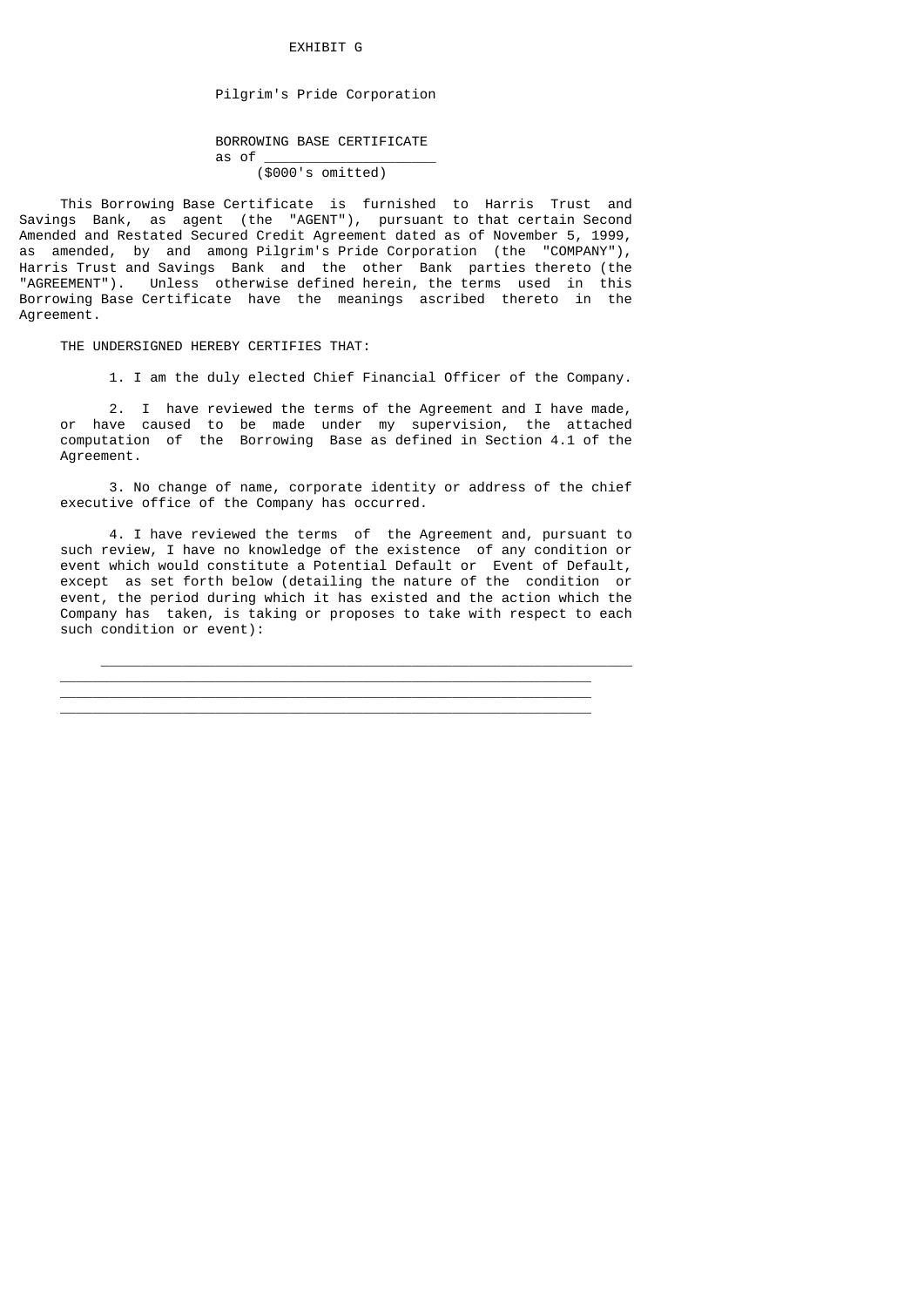5. The information above and any attached exhibits do not contain any untrue statement of material fact or omit a material fact, either individually or in aggregate, that would make the information or any attached exhibits misleading.

PILGRIM'S PRIDE CORPORATION

and the state of the Bystem of the Bystem of the Bystem of the Bystem of the Bystem of the Bystem of the Bystem of the Bystem of the Bystem of the Bystem of the Bystem of the Bystem of the Bystem of the Bystem of the Byste By<br>Its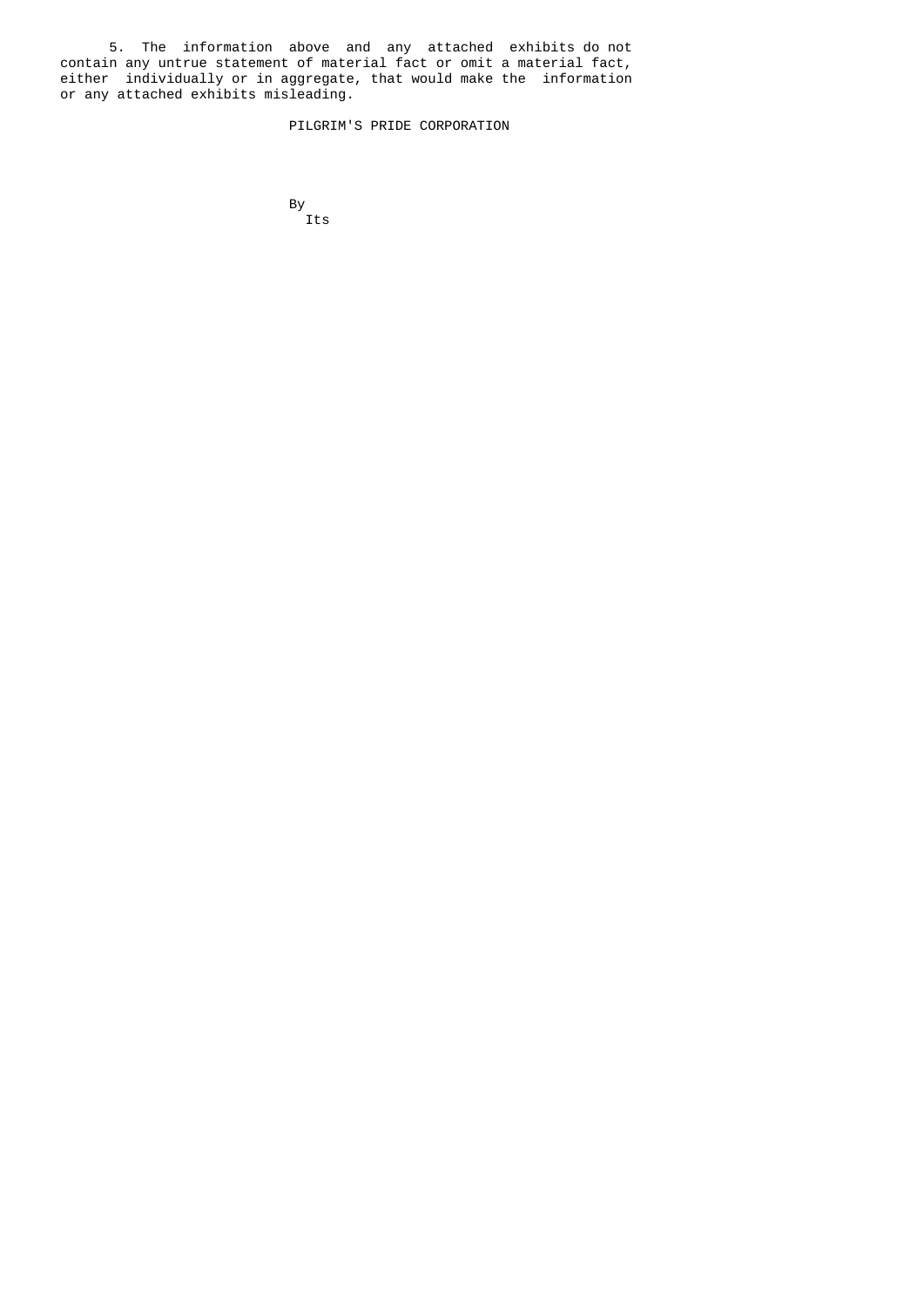SUMMARY OF COLLATERAL POOL Dated as of \_\_\_\_\_\_\_\_\_, 199\_\_

|         |                                                    | UNITS                                                                                                                                                                                                                                                                                                                              | INVENTORY<br>VALUE                                                                                                                                                                                                                                                                                                                                                                                                                                                              | ADVANCE<br>VALUE                                                                                                                                                                                                                                                                                                                                                                                                                                                                                                                                                                                                                                                   |
|---------|----------------------------------------------------|------------------------------------------------------------------------------------------------------------------------------------------------------------------------------------------------------------------------------------------------------------------------------------------------------------------------------------|---------------------------------------------------------------------------------------------------------------------------------------------------------------------------------------------------------------------------------------------------------------------------------------------------------------------------------------------------------------------------------------------------------------------------------------------------------------------------------|--------------------------------------------------------------------------------------------------------------------------------------------------------------------------------------------------------------------------------------------------------------------------------------------------------------------------------------------------------------------------------------------------------------------------------------------------------------------------------------------------------------------------------------------------------------------------------------------------------------------------------------------------------------------|
|         | 1.                                                 |                                                                                                                                                                                                                                                                                                                                    |                                                                                                                                                                                                                                                                                                                                                                                                                                                                                 |                                                                                                                                                                                                                                                                                                                                                                                                                                                                                                                                                                                                                                                                    |
|         | Live Broilers                                      | $\overline{a}$ and $\overline{a}$ are $\overline{a}$ and $\overline{a}$ and $\overline{a}$ are $\overline{a}$ and $\overline{a}$ are $\overline{a}$ and $\overline{a}$ and $\overline{a}$ are $\overline{a}$ and $\overline{a}$ and $\overline{a}$ are $\overline{a}$ and $\overline{a}$ and $\overline{a}$ are $\overline{a}$ and | $\mathfrak s$ and $\mathfrak s$ and $\mathfrak s$ and $\mathfrak s$ and $\mathfrak s$ and $\mathfrak s$ and $\mathfrak s$ and $\mathfrak s$ and $\mathfrak s$ and $\mathfrak s$ and $\mathfrak s$ and $\mathfrak s$ and $\mathfrak s$ and $\mathfrak s$ and $\mathfrak s$ and $\mathfrak s$ and $\mathfrak s$ and $\mathfrak s$ and $\mathfrak$                                                                                                                                 | $\frac{1}{2}$                                                                                                                                                                                                                                                                                                                                                                                                                                                                                                                                                                                                                                                      |
|         | Breeder Hens<br>2.<br>Breeder Pullets<br>3.        |                                                                                                                                                                                                                                                                                                                                    | $\sim$<br>$\mathbb S$ and $\mathbb S$ and $\mathbb S$ and $\mathbb S$ and $\mathbb S$ and $\mathbb S$ and $\mathbb S$ and $\mathbb S$ and $\mathbb S$ and $\mathbb S$ and $\mathbb S$ and $\mathbb S$ and $\mathbb S$ and $\mathbb S$ and $\mathbb S$ and $\mathbb S$ and $\mathbb S$ and $\mathbb S$ and $\mathbb S$ and $\mathbb S$ and                                                                                                                                       | $\mathbb S$ and $\mathbb S$ and $\mathbb S$ and $\mathbb S$ and $\mathbb S$ and $\mathbb S$ and $\mathbb S$ and $\mathbb S$ and $\mathbb S$ and $\mathbb S$ and $\mathbb S$ and $\mathbb S$ and $\mathbb S$ and $\mathbb S$ and $\mathbb S$ and $\mathbb S$ and $\mathbb S$ and $\mathbb S$ and $\mathbb S$ and $\mathbb S$ and<br>$\mathbb S$ and $\mathbb S$ and $\mathbb S$ and $\mathbb S$ and $\mathbb S$ and $\mathbb S$ and $\mathbb S$ and $\mathbb S$ and $\mathbb S$ and $\mathbb S$ and $\mathbb S$ and $\mathbb S$ and $\mathbb S$ and $\mathbb S$ and $\mathbb S$ and $\mathbb S$ and $\mathbb S$ and $\mathbb S$ and $\mathbb S$ and $\mathbb S$ and |
|         | 4.<br>Commercial Hens                              |                                                                                                                                                                                                                                                                                                                                    | $\mathbb S$ and $\mathbb S$ and $\mathbb S$ and $\mathbb S$ and $\mathbb S$ and $\mathbb S$ and $\mathbb S$ and $\mathbb S$ and $\mathbb S$ and $\mathbb S$ and $\mathbb S$ and $\mathbb S$ and $\mathbb S$ and $\mathbb S$ and $\mathbb S$ and $\mathbb S$ and $\mathbb S$ and $\mathbb S$ and $\mathbb S$ and $\mathbb S$ and                                                                                                                                                 | \$                                                                                                                                                                                                                                                                                                                                                                                                                                                                                                                                                                                                                                                                 |
|         | Commercial Pullets<br>$5.$ )                       |                                                                                                                                                                                                                                                                                                                                    | \$                                                                                                                                                                                                                                                                                                                                                                                                                                                                              | \$                                                                                                                                                                                                                                                                                                                                                                                                                                                                                                                                                                                                                                                                 |
|         | Grain Feed (Field)<br>6.<br>7.)<br>Eggs (Hatching/ |                                                                                                                                                                                                                                                                                                                                    | \$                                                                                                                                                                                                                                                                                                                                                                                                                                                                              | \$                                                                                                                                                                                                                                                                                                                                                                                                                                                                                                                                                                                                                                                                 |
|         | In Transit)                                        |                                                                                                                                                                                                                                                                                                                                    | \$                                                                                                                                                                                                                                                                                                                                                                                                                                                                              | \$                                                                                                                                                                                                                                                                                                                                                                                                                                                                                                                                                                                                                                                                 |
|         | Dressed Broilers<br>8.                             |                                                                                                                                                                                                                                                                                                                                    | \$                                                                                                                                                                                                                                                                                                                                                                                                                                                                              | \$                                                                                                                                                                                                                                                                                                                                                                                                                                                                                                                                                                                                                                                                 |
| $10.$ ) | 9.<br>Prepared Foods<br>Eggs (Commercial)          | $\overline{\phantom{a}}$ . The contract of $\overline{\phantom{a}}$                                                                                                                                                                                                                                                                | $\frac{1}{2}$<br>$\sim$                                                                                                                                                                                                                                                                                                                                                                                                                                                         | $\sim$<br>$\mathbb S$ and $\mathbb S$                                                                                                                                                                                                                                                                                                                                                                                                                                                                                                                                                                                                                              |
| 11.     | Grain (Feedmills)                                  |                                                                                                                                                                                                                                                                                                                                    |                                                                                                                                                                                                                                                                                                                                                                                                                                                                                 |                                                                                                                                                                                                                                                                                                                                                                                                                                                                                                                                                                                                                                                                    |
| 12.     | Branch Inventory                                   |                                                                                                                                                                                                                                                                                                                                    |                                                                                                                                                                                                                                                                                                                                                                                                                                                                                 |                                                                                                                                                                                                                                                                                                                                                                                                                                                                                                                                                                                                                                                                    |
| $13.$ ) | of Packaged Items<br>Packaging, Vaccines,          |                                                                                                                                                                                                                                                                                                                                    | \$                                                                                                                                                                                                                                                                                                                                                                                                                                                                              | \$                                                                                                                                                                                                                                                                                                                                                                                                                                                                                                                                                                                                                                                                 |
|         | Supplies                                           |                                                                                                                                                                                                                                                                                                                                    | \$                                                                                                                                                                                                                                                                                                                                                                                                                                                                              | \$                                                                                                                                                                                                                                                                                                                                                                                                                                                                                                                                                                                                                                                                 |
|         | $SUBTOTAL(lines 1-13)$                             |                                                                                                                                                                                                                                                                                                                                    | $\frac{1}{2}$                                                                                                                                                                                                                                                                                                                                                                                                                                                                   | \$                                                                                                                                                                                                                                                                                                                                                                                                                                                                                                                                                                                                                                                                 |
| $14.$ ) | Less Grower Payables Greater                       |                                                                                                                                                                                                                                                                                                                                    |                                                                                                                                                                                                                                                                                                                                                                                                                                                                                 | $(* \_$                                                                                                                                                                                                                                                                                                                                                                                                                                                                                                                                                                                                                                                            |
|         | than 15 days                                       |                                                                                                                                                                                                                                                                                                                                    |                                                                                                                                                                                                                                                                                                                                                                                                                                                                                 |                                                                                                                                                                                                                                                                                                                                                                                                                                                                                                                                                                                                                                                                    |
| $15.$ ) | Less Bond L/C Exposure                             |                                                                                                                                                                                                                                                                                                                                    |                                                                                                                                                                                                                                                                                                                                                                                                                                                                                 | (\$__                                                                                                                                                                                                                                                                                                                                                                                                                                                                                                                                                                                                                                                              |
|         | TOTAL COLLATERAL POOL                              |                                                                                                                                                                                                                                                                                                                                    | \$                                                                                                                                                                                                                                                                                                                                                                                                                                                                              | \$                                                                                                                                                                                                                                                                                                                                                                                                                                                                                                                                                                                                                                                                 |
|         | Less O/S Indebtedness<br>as of:                    |                                                                                                                                                                                                                                                                                                                                    |                                                                                                                                                                                                                                                                                                                                                                                                                                                                                 |                                                                                                                                                                                                                                                                                                                                                                                                                                                                                                                                                                                                                                                                    |
|         | TOTAL AVAILABLE CREDIT:                            |                                                                                                                                                                                                                                                                                                                                    |                                                                                                                                                                                                                                                                                                                                                                                                                                                                                 | \$                                                                                                                                                                                                                                                                                                                                                                                                                                                                                                                                                                                                                                                                 |
|         | COLLATERAL POOL:                                   |                                                                                                                                                                                                                                                                                                                                    | GROSS VALUE COMPUTATION                                                                                                                                                                                                                                                                                                                                                                                                                                                         | ADVANCE VALUE                                                                                                                                                                                                                                                                                                                                                                                                                                                                                                                                                                                                                                                      |
| 1)      | Live Broiler Value:<br>Number of Head              |                                                                                                                                                                                                                                                                                                                                    | e Head Head                                                                                                                                                                                                                                                                                                                                                                                                                                                                     |                                                                                                                                                                                                                                                                                                                                                                                                                                                                                                                                                                                                                                                                    |
|         | (-) Death/Reject Rate (4%)                         |                                                                                                                                                                                                                                                                                                                                    | _____________________ Head                                                                                                                                                                                                                                                                                                                                                                                                                                                      |                                                                                                                                                                                                                                                                                                                                                                                                                                                                                                                                                                                                                                                                    |
|         | (x) Avg. Weight per Bird (2)                       |                                                                                                                                                                                                                                                                                                                                    | $\overline{\phantom{a}}$ $\overline{\phantom{a}}$ $\overline{\phantom{a}}$ $\overline{\phantom{a}}$ $\overline{\phantom{a}}$ $\overline{\phantom{a}}$ $\overline{\phantom{a}}$ $\overline{\phantom{a}}$ $\overline{\phantom{a}}$ $\overline{\phantom{a}}$ $\overline{\phantom{a}}$ $\overline{\phantom{a}}$ $\overline{\phantom{a}}$ $\overline{\phantom{a}}$ $\overline{\phantom{a}}$ $\overline{\phantom{a}}$ $\overline{\phantom{a}}$ $\overline{\phantom{a}}$ $\overline{\$ |                                                                                                                                                                                                                                                                                                                                                                                                                                                                                                                                                                                                                                                                    |
|         | $Lbs.$ )                                           |                                                                                                                                                                                                                                                                                                                                    |                                                                                                                                                                                                                                                                                                                                                                                                                                                                                 |                                                                                                                                                                                                                                                                                                                                                                                                                                                                                                                                                                                                                                                                    |
|         |                                                    |                                                                                                                                                                                                                                                                                                                                    |                                                                                                                                                                                                                                                                                                                                                                                                                                                                                 |                                                                                                                                                                                                                                                                                                                                                                                                                                                                                                                                                                                                                                                                    |
|         | as of ____________                                 |                                                                                                                                                                                                                                                                                                                                    | $\sim$ $\times$ 65%                                                                                                                                                                                                                                                                                                                                                                                                                                                             |                                                                                                                                                                                                                                                                                                                                                                                                                                                                                                                                                                                                                                                                    |
| 2)      | Breeder Hen Value:<br>Number of Head               |                                                                                                                                                                                                                                                                                                                                    | ___________________ Неаd                                                                                                                                                                                                                                                                                                                                                                                                                                                        |                                                                                                                                                                                                                                                                                                                                                                                                                                                                                                                                                                                                                                                                    |
|         | $(x)$ Loan Value @ \$1.50/bird                     |                                                                                                                                                                                                                                                                                                                                    | $\overline{a}$ 100%                                                                                                                                                                                                                                                                                                                                                                                                                                                             |                                                                                                                                                                                                                                                                                                                                                                                                                                                                                                                                                                                                                                                                    |
| 3)      | Breeder Pullet Value:<br>Number of Head            |                                                                                                                                                                                                                                                                                                                                    | <b>Manufacture 1997</b>                                                                                                                                                                                                                                                                                                                                                                                                                                                         |                                                                                                                                                                                                                                                                                                                                                                                                                                                                                                                                                                                                                                                                    |
|         | $(x)$ Loan Value @ \$1.00/bird                     |                                                                                                                                                                                                                                                                                                                                    | $\overline{a}$ 100%                                                                                                                                                                                                                                                                                                                                                                                                                                                             | the company of the company of                                                                                                                                                                                                                                                                                                                                                                                                                                                                                                                                                                                                                                      |
| 4)      | Commercial Hen Value:<br>Number of Head            |                                                                                                                                                                                                                                                                                                                                    | <b>Head</b> Head                                                                                                                                                                                                                                                                                                                                                                                                                                                                |                                                                                                                                                                                                                                                                                                                                                                                                                                                                                                                                                                                                                                                                    |
|         | $(x)$ Loan Value @ \$0.70/bird                     |                                                                                                                                                                                                                                                                                                                                    | $\begin{array}{ccc}\n & & \mathbb{Q} & 100\% \end{array}$                                                                                                                                                                                                                                                                                                                                                                                                                       |                                                                                                                                                                                                                                                                                                                                                                                                                                                                                                                                                                                                                                                                    |
| 5)      | Commercial Pullet Value:<br>Number of Head         |                                                                                                                                                                                                                                                                                                                                    | Head                                                                                                                                                                                                                                                                                                                                                                                                                                                                            |                                                                                                                                                                                                                                                                                                                                                                                                                                                                                                                                                                                                                                                                    |
|         | $(x)$ Loan Value @ \$0.40/bird                     |                                                                                                                                                                                                                                                                                                                                    | $\overline{a}$ 100%                                                                                                                                                                                                                                                                                                                                                                                                                                                             |                                                                                                                                                                                                                                                                                                                                                                                                                                                                                                                                                                                                                                                                    |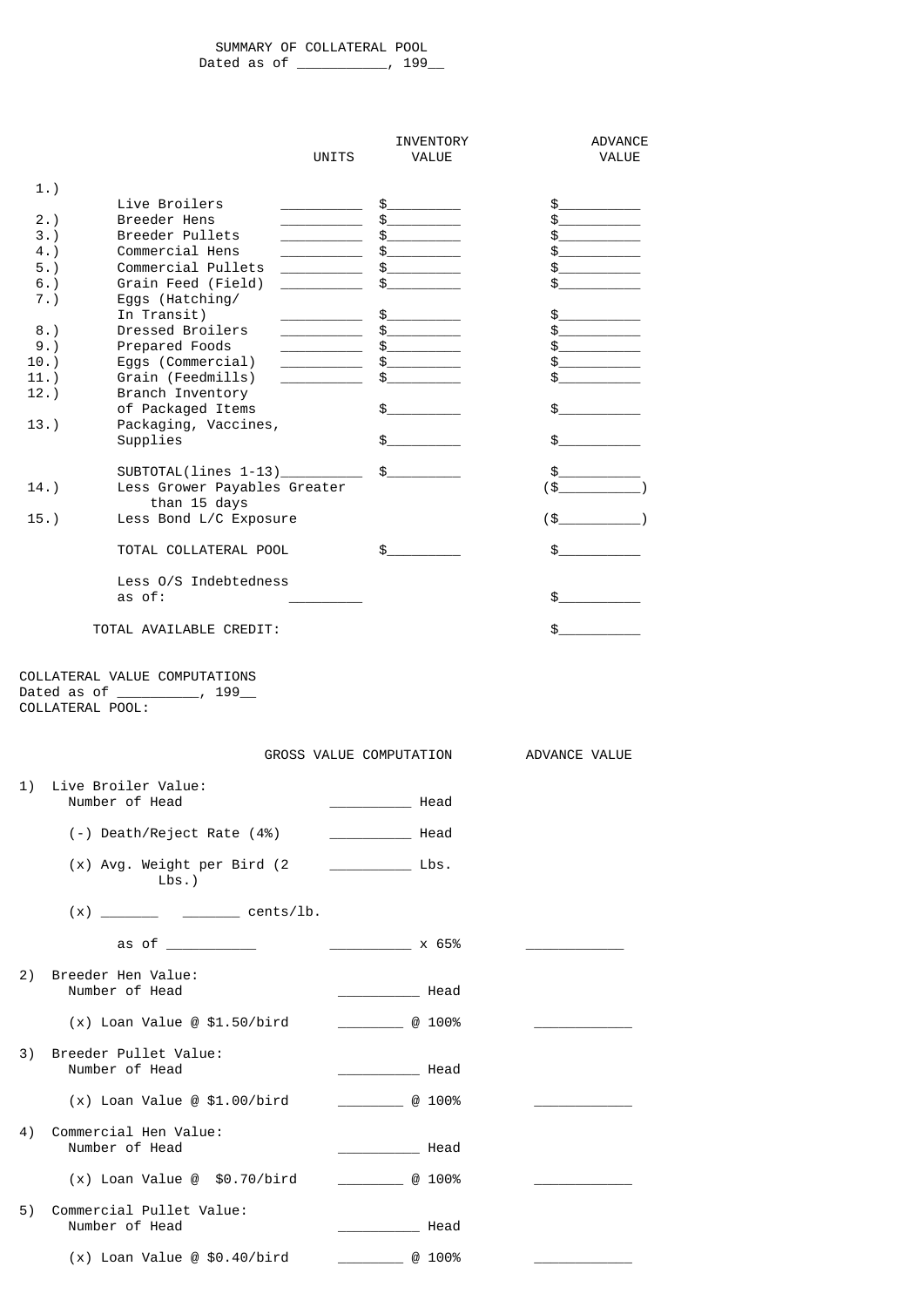| 6)                    | Grain Feed Value (Field):<br>Number of Head (NET)                                                                                                                                                                                                                                                                                                                                                                                                                              | Head                                                          |                                          |
|-----------------------|--------------------------------------------------------------------------------------------------------------------------------------------------------------------------------------------------------------------------------------------------------------------------------------------------------------------------------------------------------------------------------------------------------------------------------------------------------------------------------|---------------------------------------------------------------|------------------------------------------|
|                       | $(x)$ 0.75 Lbs/day $(7)$ 2,000                                                                                                                                                                                                                                                                                                                                                                                                                                                 |                                                               |                                          |
|                       |                                                                                                                                                                                                                                                                                                                                                                                                                                                                                |                                                               |                                          |
| 7)                    | Eggs (Hatching & In Transit):<br>Number of Dozens                                                                                                                                                                                                                                                                                                                                                                                                                              | $\overline{\phantom{iiiiiiiiiiiiiiiiiiiiiiiiiiiiiiii}}$ Dozen |                                          |
|                       | (x)<br>\$1.25/Doz                                                                                                                                                                                                                                                                                                                                                                                                                                                              | $\omega$ 100%                                                 |                                          |
| 8)                    | Dressed Broilers (All Locations):<br>Number of pounds                                                                                                                                                                                                                                                                                                                                                                                                                          |                                                               |                                          |
|                       | $(x)$ Price/Lb. computed____________________________ x 65%                                                                                                                                                                                                                                                                                                                                                                                                                     |                                                               |                                          |
| 9)                    | Prepared Foods (All Locations)<br>Number of pounds                                                                                                                                                                                                                                                                                                                                                                                                                             |                                                               |                                          |
|                       | $(x)$ Price/Lb. computed___________________________ x 65%                                                                                                                                                                                                                                                                                                                                                                                                                      |                                                               |                                          |
|                       | 10) Eggs (Commercial)<br>Number of Dozens                                                                                                                                                                                                                                                                                                                                                                                                                                      | <u>Dozen</u>                                                  |                                          |
|                       | ______________/dozen _____________ x 65%<br>(x)                                                                                                                                                                                                                                                                                                                                                                                                                                |                                                               |                                          |
|                       | 11) Grain Value (Feedmills):                                                                                                                                                                                                                                                                                                                                                                                                                                                   |                                                               |                                          |
|                       | Corn:<br>$\frac{1}{\sqrt{1-\frac{1}{2}}}\times\frac{1}{\sqrt{1-\frac{1}{2}}}\times\frac{1}{\sqrt{1-\frac{1}{2}}}\times\frac{1}{\sqrt{1-\frac{1}{2}}}\times\frac{1}{\sqrt{1-\frac{1}{2}}}\times\frac{1}{\sqrt{1-\frac{1}{2}}}\times\frac{1}{\sqrt{1-\frac{1}{2}}}\times\frac{1}{\sqrt{1-\frac{1}{2}}}\times\frac{1}{\sqrt{1-\frac{1}{2}}}\times\frac{1}{\sqrt{1-\frac{1}{2}}}\times\frac{1}{\sqrt{1-\frac{1}{2}}}\times\frac{1}{\sqrt{1-\frac{1}{2}}}\times\frac{1$<br>Cost/Ton | <b>EXECUTE:</b> X 65%                                         |                                          |
|                       | Soybean Meal: ______ x ______ _ _ ______ x 65%<br>Cost/Ton                                                                                                                                                                                                                                                                                                                                                                                                                     |                                                               | <u> 1989 - Johann Marie Barn, mars a</u> |
|                       | Feed Supplements: ______ x ______ _ _______ x 65%<br>Cost/Ton                                                                                                                                                                                                                                                                                                                                                                                                                  |                                                               |                                          |
|                       | Finished Feeds: ______ x _____<br>Cost/Ton                                                                                                                                                                                                                                                                                                                                                                                                                                     | $\frac{1}{1}$ x 65%                                           |                                          |
|                       | Total Tons:                                                                                                                                                                                                                                                                                                                                                                                                                                                                    |                                                               |                                          |
| 12)                   | Branch Inventory of Packaged Items<br>$(@$ Cost)                                                                                                                                                                                                                                                                                                                                                                                                                               | $\frac{1}{2}$ x 65%                                           |                                          |
| 13)                   | Packaging, Vaccines, Supplies<br>$(@$ Cost)                                                                                                                                                                                                                                                                                                                                                                                                                                    | $\times$ 40%                                                  |                                          |
| Total Collateral Pool |                                                                                                                                                                                                                                                                                                                                                                                                                                                                                |                                                               |                                          |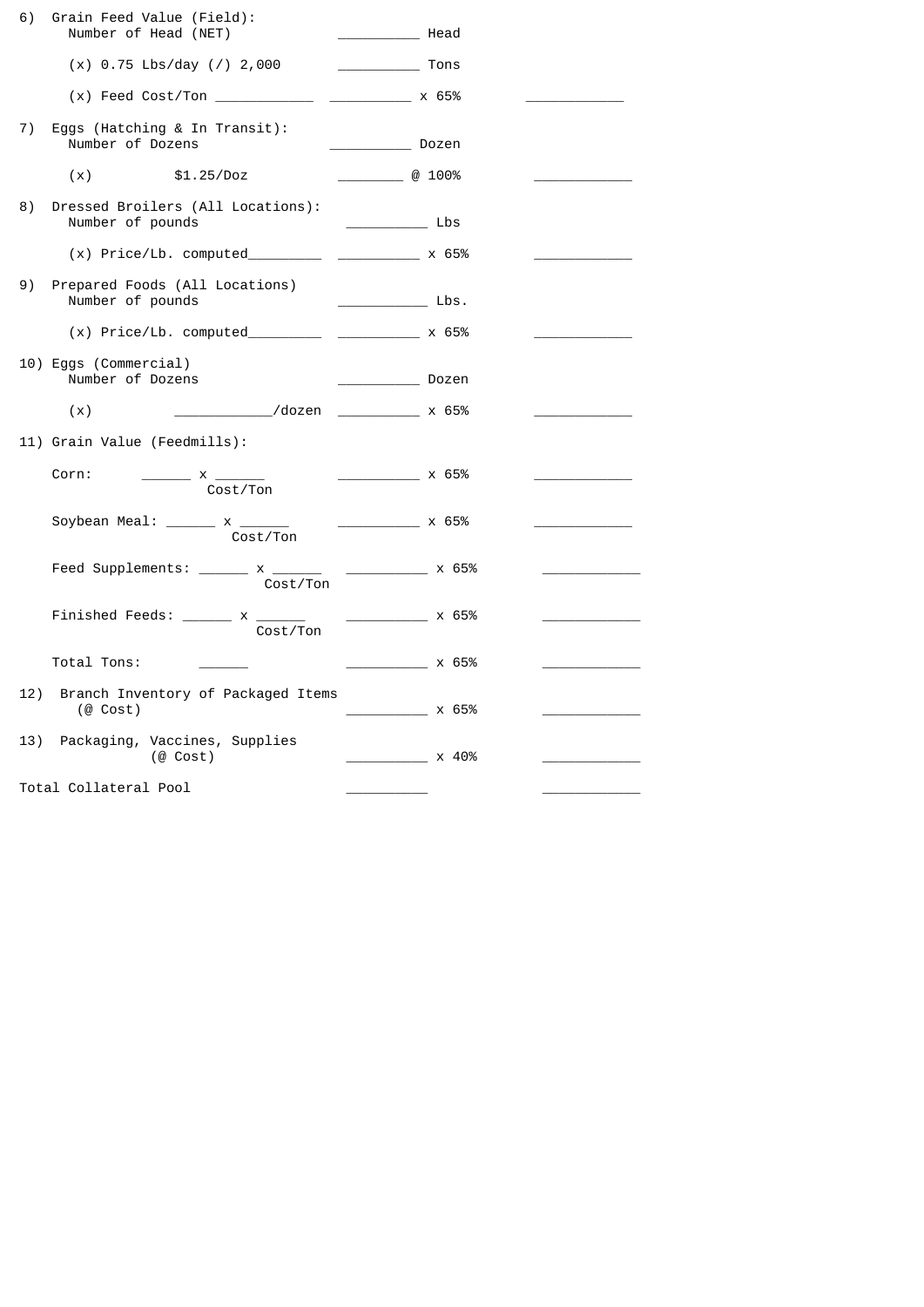# EXHIBIT H

 PILGRIM'S PRIDE CORPORATION SUBSIDIARIES AND AFFILIATES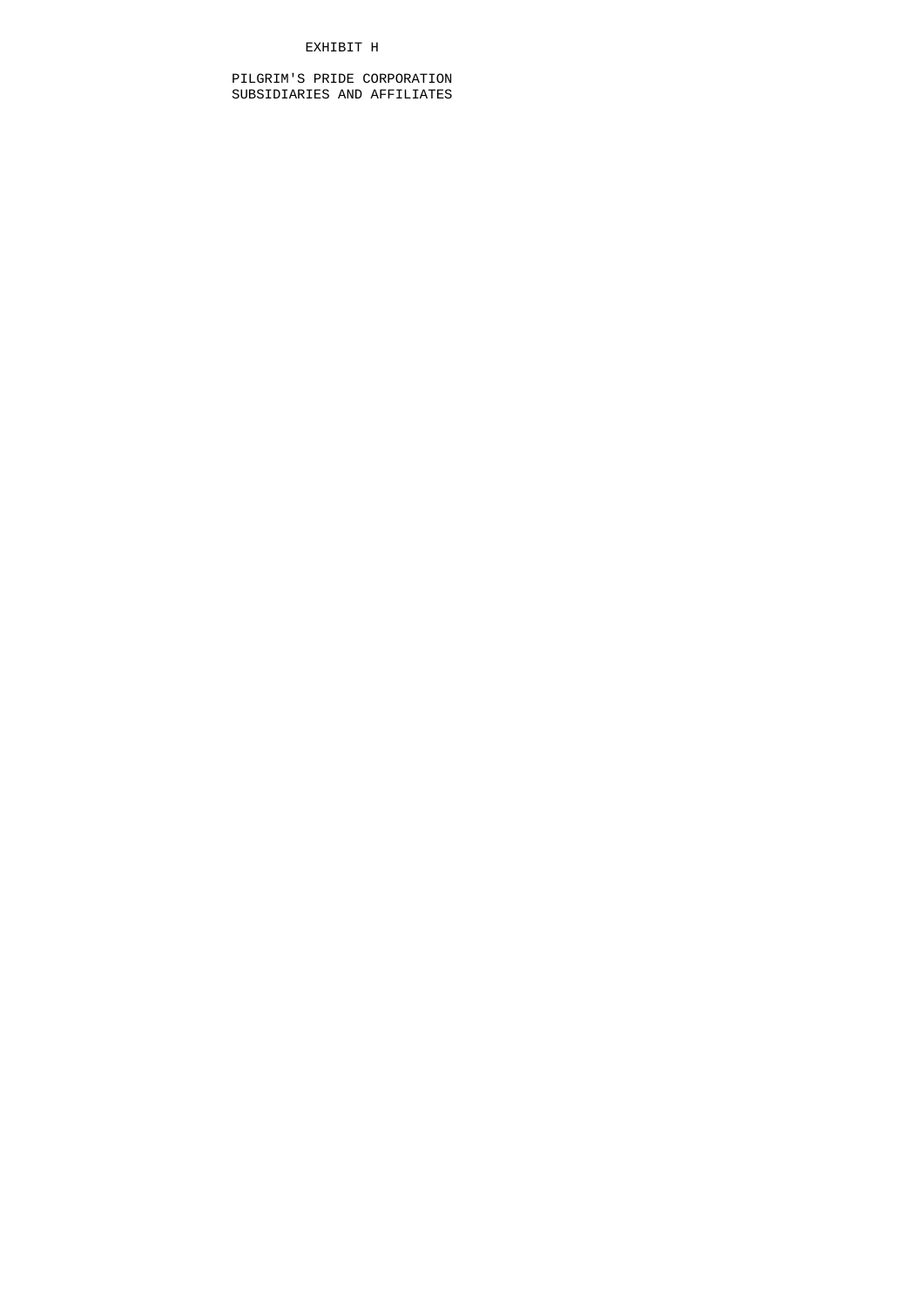# EXHIBIT I

# INTENTIONALLY OMITTED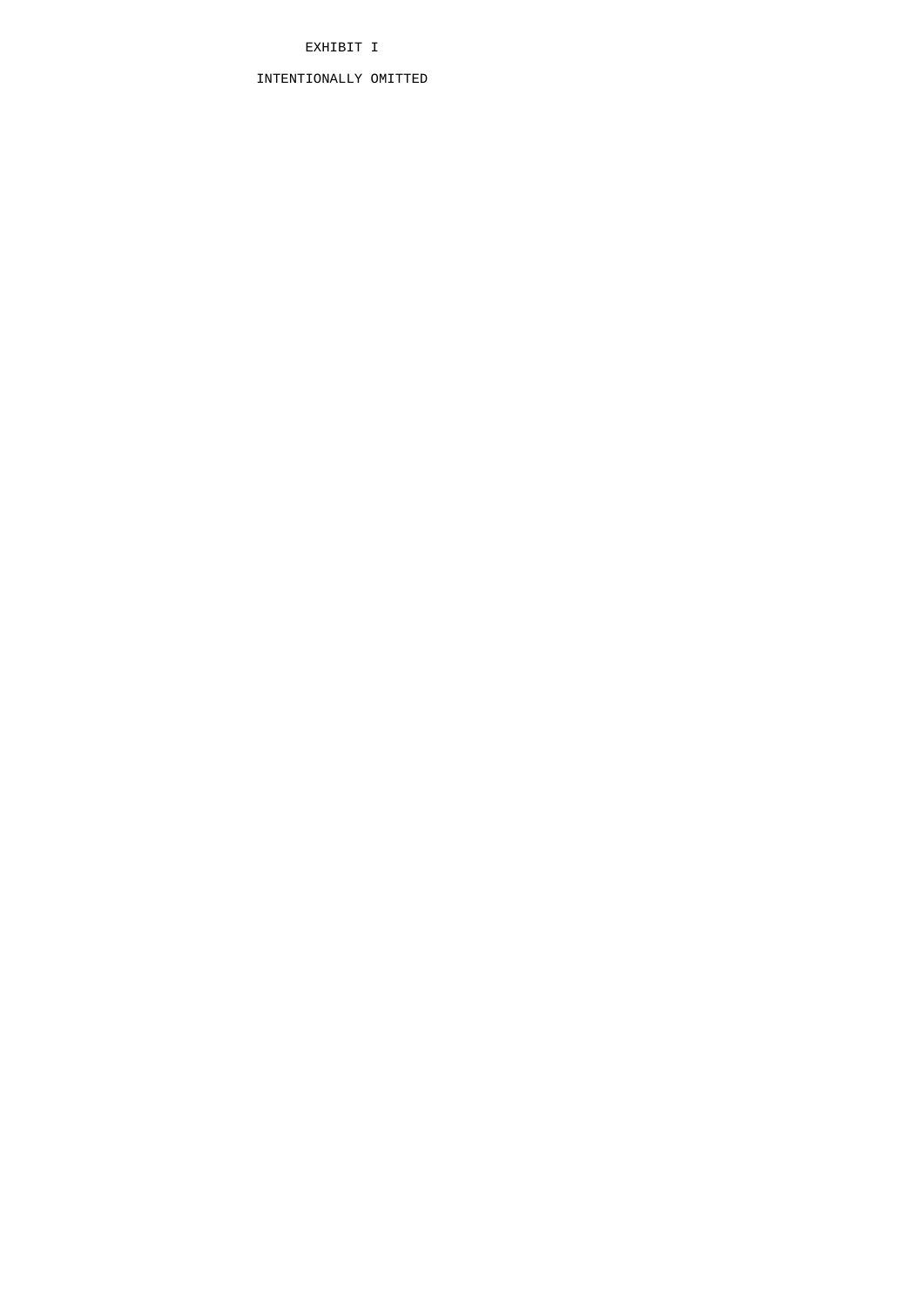EXHIBIT J

LABOR DISPUTES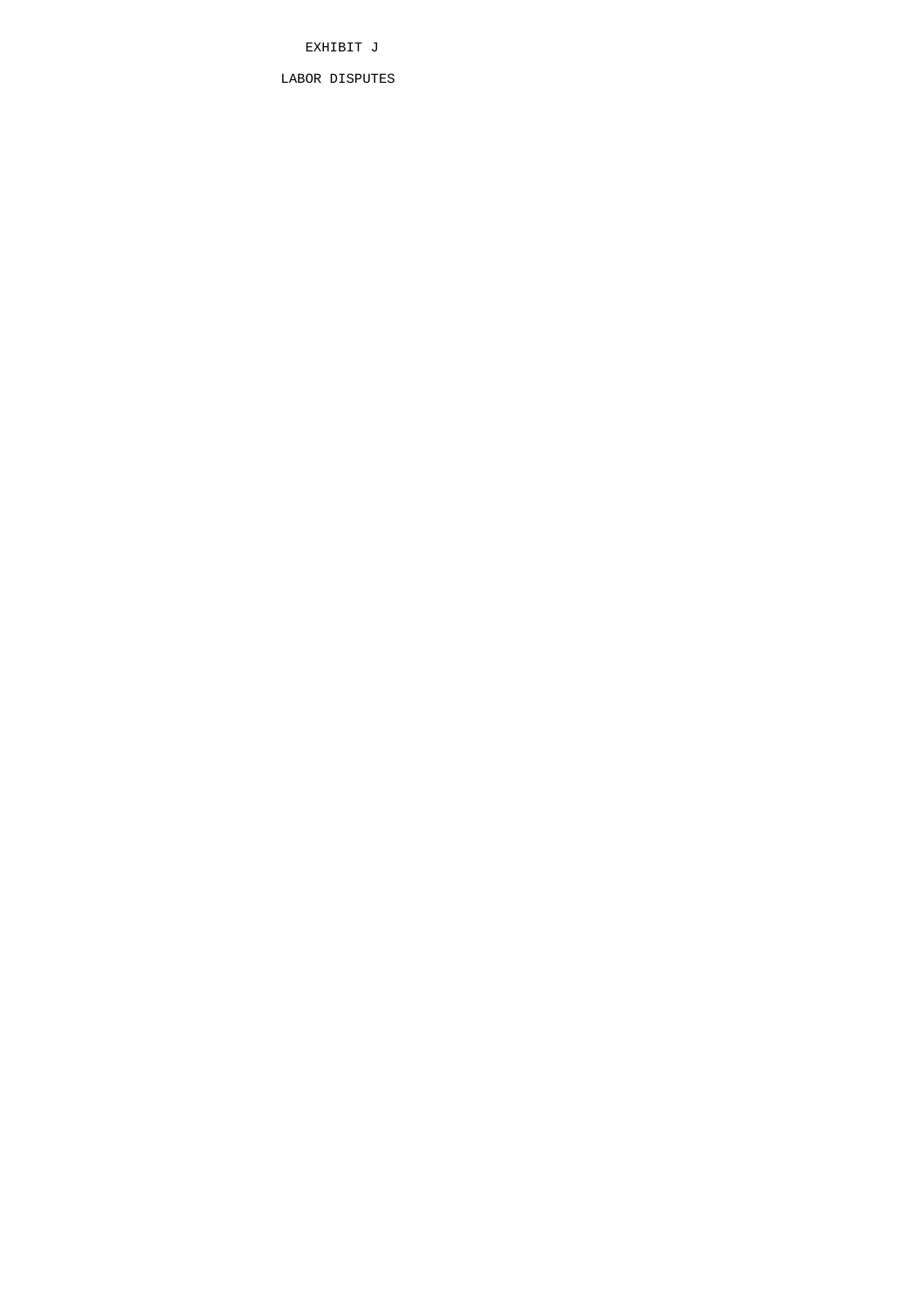# EXHIBIT K

# EXISTING INVESTMENTS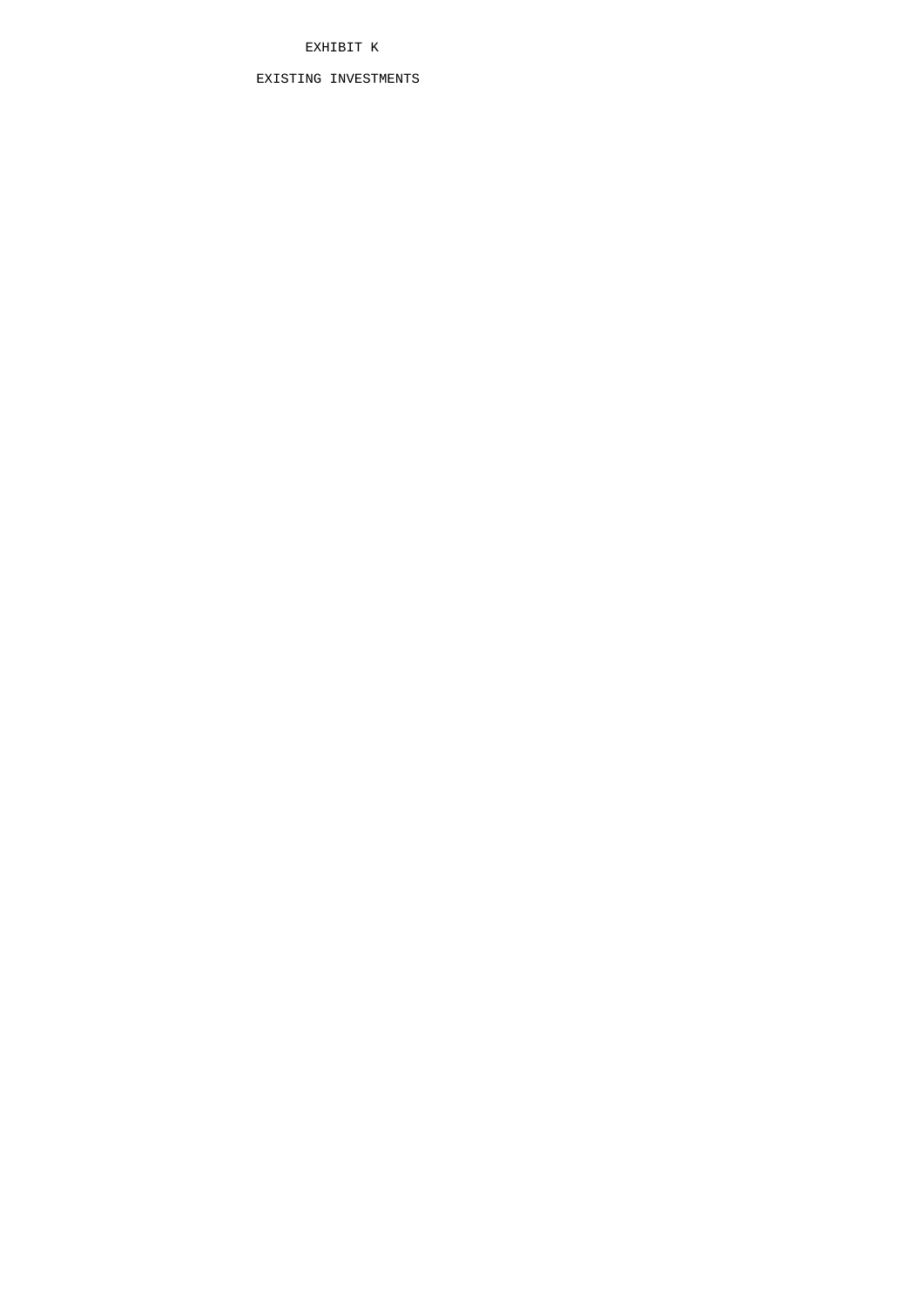# COMPETITIVE BID REQUEST CONFIRMATION

# [Date]

Harris Trust and Savings Bank as Agent for the Banks parties to the Second Amended and Restated Secured Credit Agreement referred to below

#### Attention:

#### Ladies and Gentlemen:

 The undersigned, PILGRIM'S PRIDE CORPORATION (the "COMPANY") refers to the Second Amended and Restated Secured Credit Agreement dated as of November 5, 1999 (the "CREDIT AGREEMENT"), among the Company, the Banks named therein and Harris Trust and Savings Bank, as Agent for the Banks. Capitalized terms used herein and not defined shall have the meanings assigned to such terms in the Credit Agreement. The Company hereby confirms that it has, on the date hereof, given you notice pursuant to Section 2.2 of the Credit Agreement that it requests a Bid Loan under the Credit Agreement, and in that connection sets forth below the terms on which such Bid Loan is requested to be made:

- (A) Date of Bid Loans {1}
- (B) Aggregate Principal Amount of Bid Loan {2}
- (C) Interest Periods{3}

 Upon acceptance of any or all of the Bid Loans offered by Banks in response to this request, the Company shall be deemed to affirm as of such date the representations and warranties made in the Credit Agreement to the extent specified in Section 6 thereof.

 Very truly yours, PILGRIM'S PRIDE CORPORATION and the state of the Bystem of the Bystem of the Bystem of the Bystem of the Bystem of the Bystem of the Bystem of the Bystem of the Bystem of the Bystem of the Bystem of the Bystem of the Bystem of the Bystem of the Byste Its

\*\*FOOTNOTES\*\*

- {1} The Competitive Bid Request Confirmation must be received on a Business Day by the Agent not later than 11:30 A.M., Chicago time, one Business Day before the date of the proposed Bid Loan (which must be a Business Day).
- {2} Not less than \$3,000,000 and in integral multiples of \$1,000,000.
- {3} Which shall be no more than 180 days or less than 7 days and shall end not later than the Termination Date.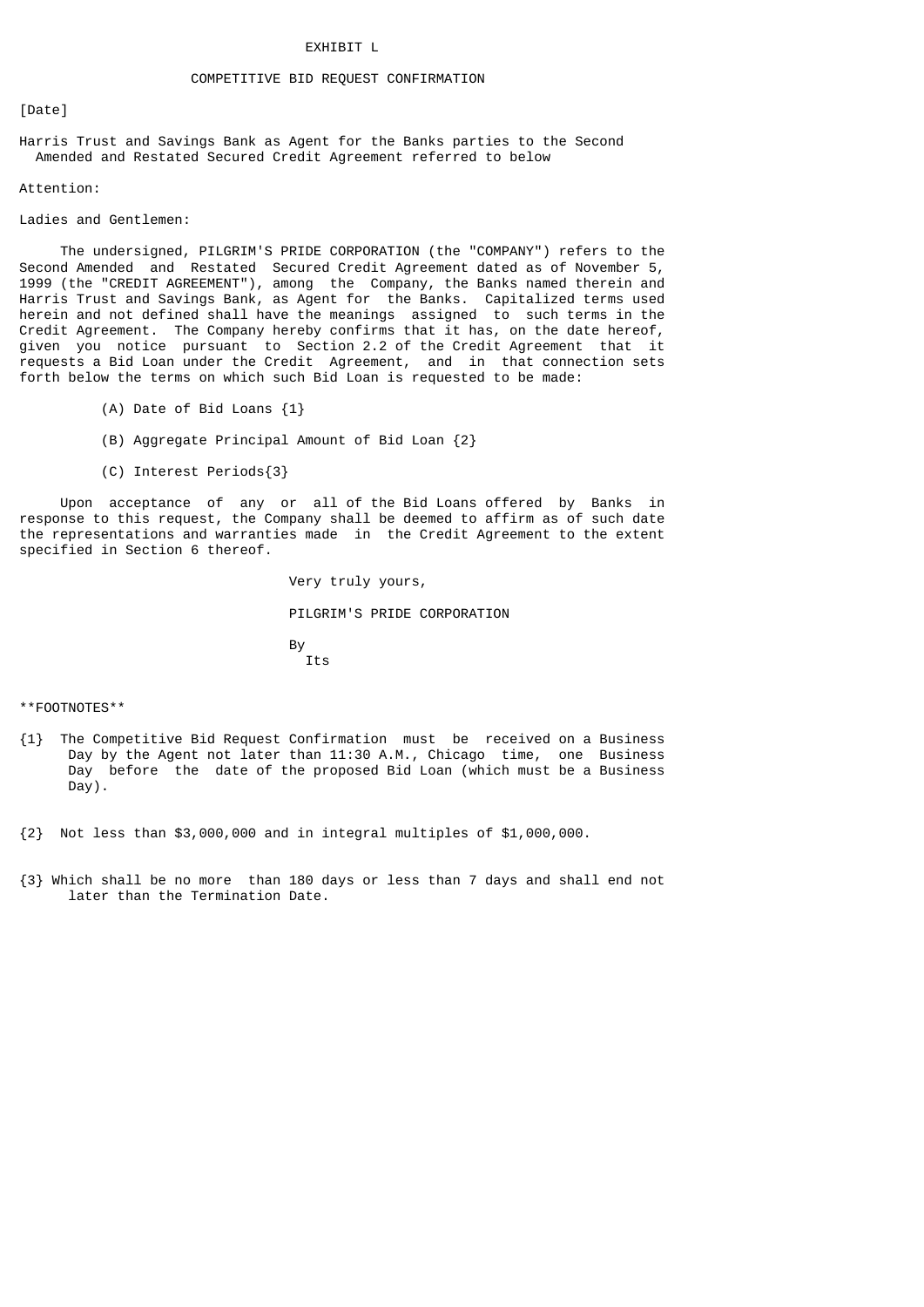#### EXHIBIT M

# CONFIRMATION OF NOTICE OF COMPETITIVE BID REQUEST

[Name of Bank] [Date] [Address]

Attention:

Ladies and Gentlemen:

 Reference is made to the Second Amended and Restated Secured Credit Agreement, dated as of November 5, 1999 (the "CREDIT AGREEMENT") among PILGRIM'S PRIDE CORPORATION (the "COMPANY"), the Banks named therein and Harris Trust and Savings Bank, as Agent for the Banks. Capitalized terms used herein and not defined shall have the meanings assigned to such terms in the Credit Agreement. The Company made a Competitive Bid Request on \_\_\_\_\_\_\_\_\_\_\_, 19\_ pursuant to Section 2.2 of the Credit Agreement, and in that connection you are invited to submit a Competitive Bid by [DATE]  $\{4\}$  $i$ nvited to submit a Competitive Bid by

 Your Competitive Bid must comply with Section 2.3 of the Credit Agreement and the terms set forth below on which the Competitive Bid Request was made.

- (A) Date of Bid Loan
- (B) Aggregate principal amount  $\overline{0}$ of Bid Loan
- (C) Interest Periods \_\_\_\_\_\_\_\_\_\_\_

Very truly yours,

 HARRIS TRUST AND SAVINGS BANK, as Agent for the Banks

and the state of the Bystem of the Bystem of the Bystem of the Bystem of the Bystem of the Bystem of the Bystem of the Bystem of the Bystem of the Bystem of the Bystem of the Bystem of the Bystem of the Bystem of the Byste Its

\*\*FOOTNOTES\*\*

{4} The Competitive Bid must be received by the Agent not later than 8:45 A.M., Chicago time, on the proposed Borrowing Date.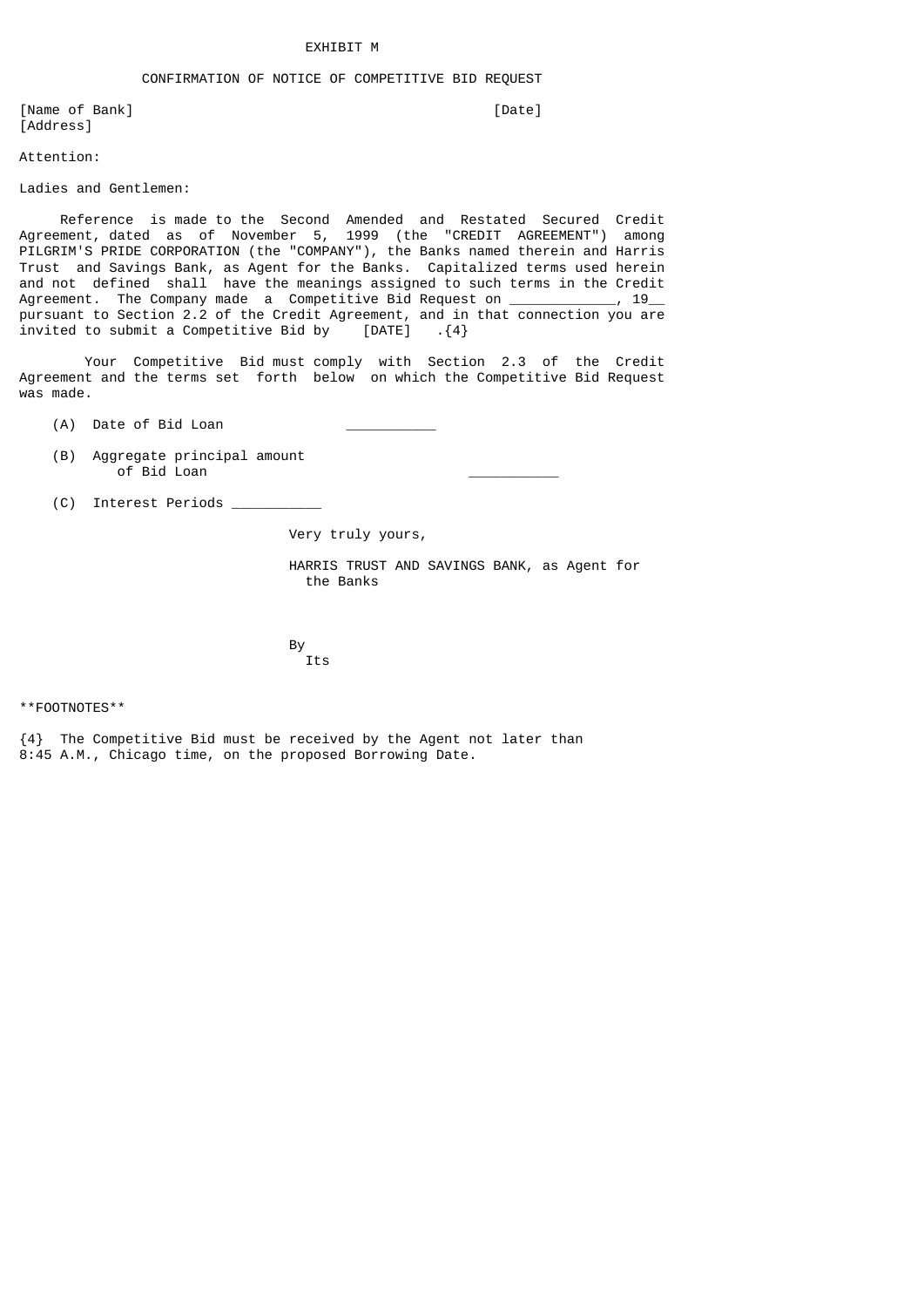# **EXHIBIT N**

# CONFIRMATION OF COMPETITIVE BID

[Date]

Harris Trust and Savings Bank, as Agent for the Banks parties to the Second Amended and Restated Secured Credit Agreement referred to below

#### Attention:

Ladies and Gentlemen:

 The undersigned, [NAME OF BANK], refers to the Second Amended and Restated Secured Credit Agreement dated as of November 5, 1999 (the "CREDIT AGREEMENT") among PILGRIM'S PRIDE CORPORATION (the "COMPANY"), the Banks named therein and Harris Trust and Savings Bank, as Agent for the Banks. Capitalized terms used herein and not defined shall have the meanings assigned to such terms in the Credit Agreement. The undersigned hereby confirms that on the date hereof it has made a Competitive Bid pursuant to Section 2.3 of the Credit Agreement, in response to the Competitive Bid Request made by the Company on 19 , and in that connection sets forth below the terms on which such Competitive Bid is made:

Date of Borrowing:  ${5}$ 

PRINCIPAL AMOUNT{6}  $\overline{O}$  INTEREST PERIOD{7} YIELD{8} Very truly yours,

and the state of the Bystem of the Bystem of the Bystem of the Bystem of the Bystem of the Bystem of the Bystem of the Bystem of the Bystem of the Bystem of the Bystem of the Bystem of the Bystem of the Bystem of the Byste Its

 $\_$ 

\*\*FOOTNOTES\*\*

{5} As specified in the related Confirmation of Notice of Competitive Bid Request.

- {6} Principal amount bid for each Interest Period may not exceed the principal amount requested by the Company. Bids must be made in a minimum amount of \$3,000,000 and in integral multiples of \$1,000,000.
- {7} Up to 180 days and not less than 30 days, as specified in the related Confirmation of Notice of Competitive Bid Request.
- {8} Specify rate of interest per annum computed on the basis of a year of 360 days and actual days elapsed.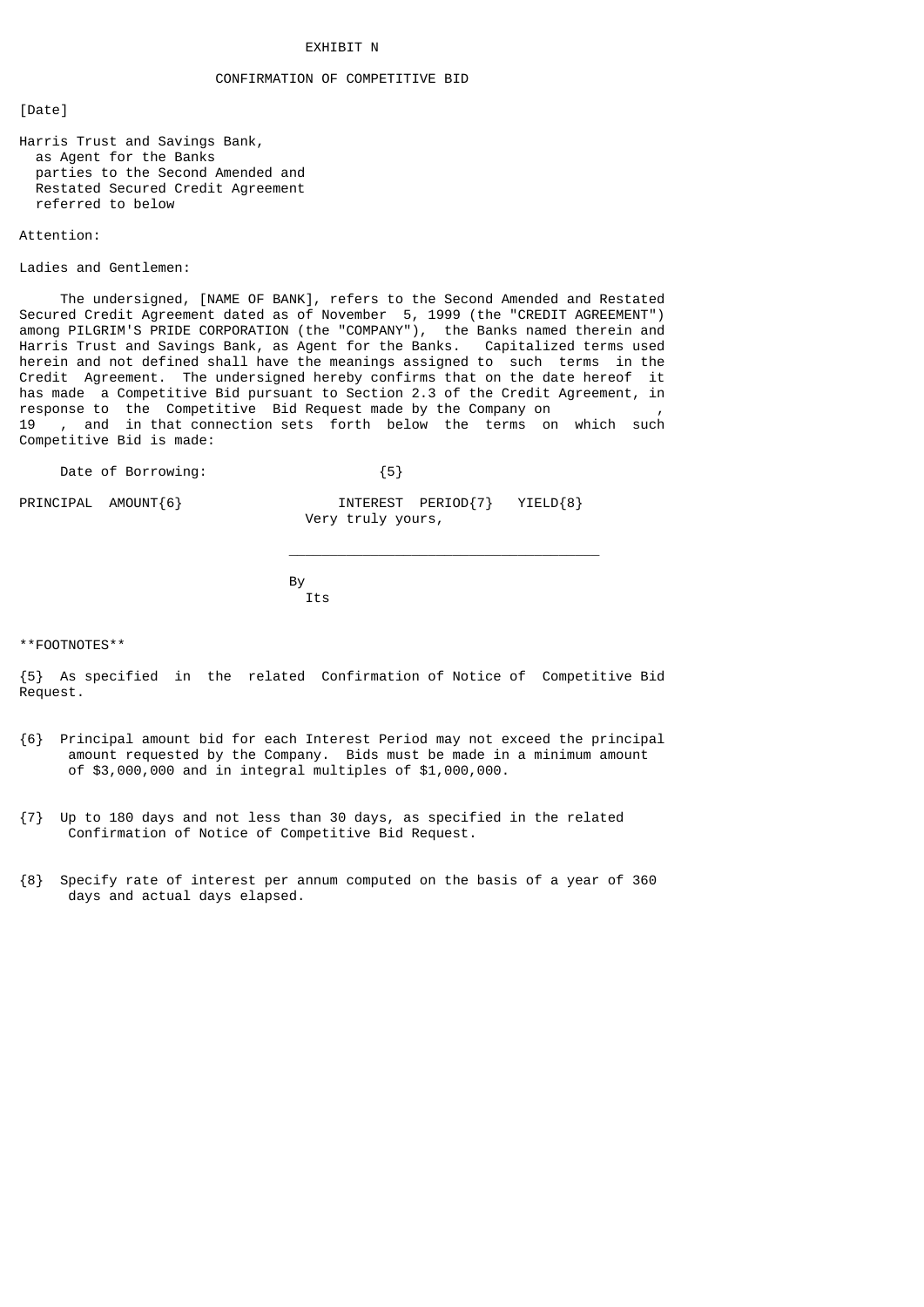### AGREEMENT BETWEEN PILGRIM'S PRIDE CORPORATION AND PILGRIM INTERESTS, LTD.

 AGREEMENT MADE effective as of June 11, 1999, by and between PILGRIM INTERESTS, LTD., a Texas limited partnership (the "Partnership") and PILGRIM'S PRIDE CORPORATION, a Delaware corporation with its principal offices at 110 South Texas Street, Pittsburg, Texas (herein called the "Company").

### PRELIMINARY STATEMENT

 In order to meet its continuing business needs, the Company will incur certain indebtedness after the date of this Agreement and has incurred certain indebtedness prior to the date of this Agreement by reason of credit extended to it by certain creditors who will require or have required the Partnership to guarantee such indebtedness as a condition to extending such credit ("Guaranteed Indebtedness").

 As a condition to the Partnership's being contingently liable as a Guarantor on any Guaranteed Indebtedness, the Partnership requires that the Company shall pay the Partnership a reasonable fee for such guaranty undertaking.

#### AGREEMENT

 In consideration of the premises and the mutual covenants contained herein it is understood and agreed to by the parties hereto as follows:

# 1. GUARANTY OF GUARANTEED INDEBTEDNESS.

 1.01. GUARANTY. In reliance upon the representations and warranties herein and subject to the terms and conditions hereof, during the term of this Agreement the Partnership shall, when required by the Company, guarantee any Eligible Indebtedness to be incurred by the Company in form and substance satisfactory to the related creditor ("Guaranty"). Any Eligible Indebtedness so guaranteed is herein referred to as "Guaranteed Indebtedness."

 1.02. ELIGIBLE INDEBTEDNESS. The term "Eligible Indebtedness" shall mean (i) any indebtedness to be incurred by the Company after the date of this Agreement and required by its business needs by reason of credit to be extended to the Company by a creditor who shall require the Partnership to guarantee such indebtedness as a condition to extending such credit to the Company; and (ii) any Indebtedness incurred by the Company prior to the date of this Agreement and guaranteed by the Partnership pursuant to the terms therein. For purposes of this Agreement a resolution by the Board of Directors that such indebtedness is required by the business needs of the Company is and shall be binding and conclusive upon all parties to this Agreement.

 1.03. CONDITION PRECEDENT TO ISSUANCE OF GUARANTY. The Partnership shall not be required to issue a Guaranty after the date of this Agreement until it has been furnished a certificate of the Secretary of the Company certifying (i) the Eligible Indebtedness (including the maximum amount of indebtedness, the name of the creditor and the terms and conditions thereof) to be so guaranteed; (ii) a resolution of the Board of Directors of the Company authorizing the Company to incur the Eligible Indebtedness; and (iii) the principal amount of all Guaranteed Indebtedness then outstanding. Notwithstanding the previous sentence, any Guaranty of Eligible Indebtedness prior to the date of this Agreement guaranteed by the Partnership shall not require satisfaction of the condition precedent contained in this Section 1.03.

#### 2. GUARANTY FEE.

 2.01. GENERAL. So long as a Guaranty shall be outstanding the Company shall pay a fee to the Partnership for the undertaking herein by the Partnership under a Guaranty issued on or after the date of this Agreement and any Guaranty issued prior to the date of this Agreement by the Partnership, computed and subject to limitations as provided herein ("Fee").

 2.02. DETERMINATION AND PAYMENT OF FEES. The total Fees which shall accrue with respect to any calendar quarter shall be an amount equal to 1/4{th} of a percent multiplied by the average daily balance of the principal amount of Guaranteed Indebtedness outstanding during such calendar quarter. All Fees shall be paid quarterly within 45 days after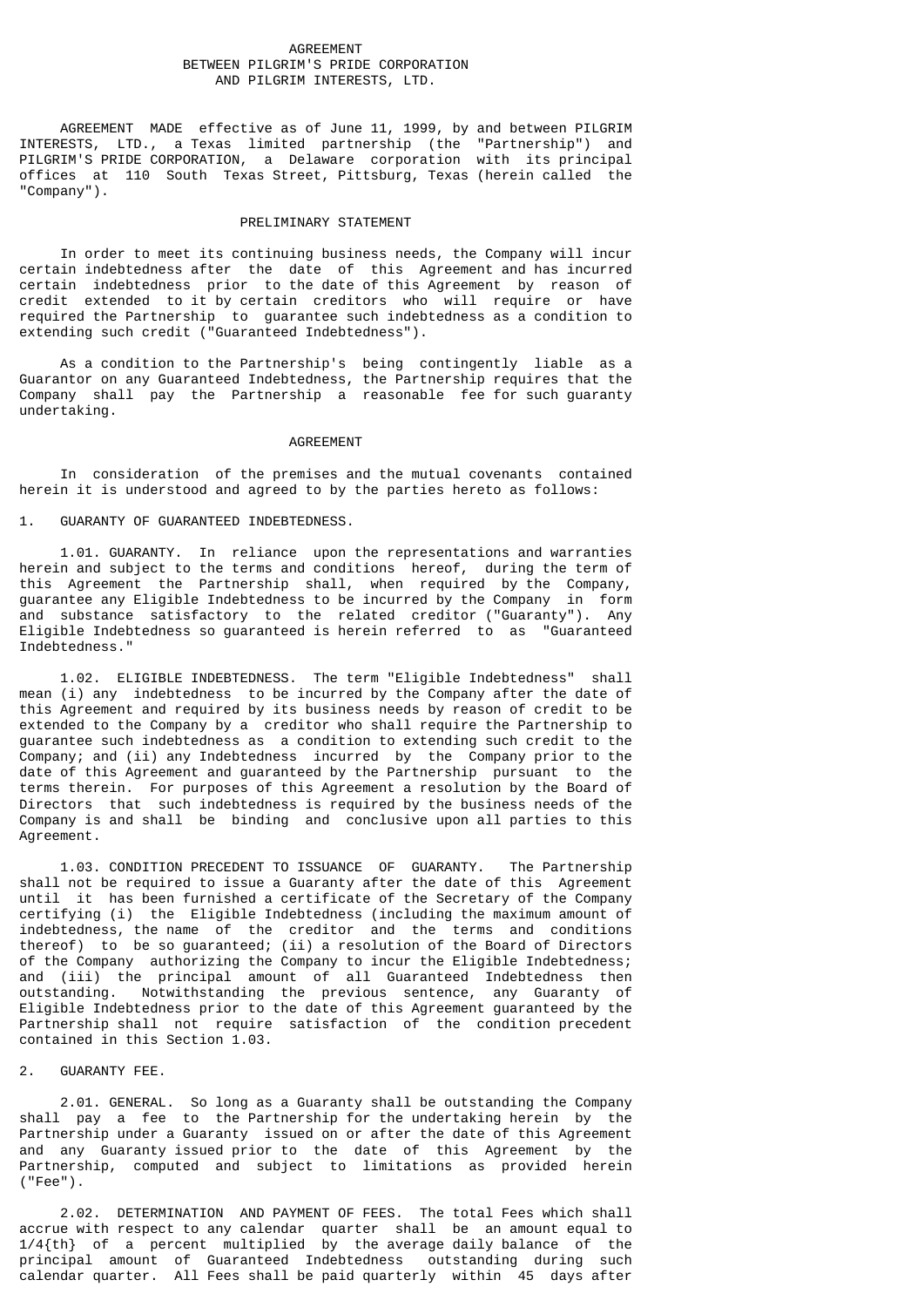the end of each calendar quarter.

#### 3. REPRESENTATIONS AND WARRANTIES.

 3.01. REPRESENTATIONS AND WARRANTIES OF COMPANY. The Company represents and warrants to the Partnership that:

 (a) GUARANTIES REQUIRED BY CREDITORS. Certain creditors or proposed creditors of the Company (including certain lessors) have advised the Company that they will not extend credit to the Company after the date of this Agreement without the Guaranty of the Partnership.

 (b) CREDIT REQUIRED BY THE BUSINESS NEEDS OF COMPANY. All Guaranteed Indebtedness will be required by the business needs of the Company.

 3.02 REPRESENTATIONS AND WARRANTIES OF THE PARTNERSHIP. The Partnership represents and warrants to the Company that the Partnership now owns of record or beneficially such number of shares, \$.01 par value, of Class A common stock and Class B common stock of the Company as is set forth with the signature subscribed at the end of this Agreement.

 3.03. REPRESENTATIONS OF PARTIES AS TO REASONABLENESS OF FEES. Each party hereto represents that the amount of Fees to be paid to the Partnership as provided herein is reasonable under the circumstances.

4. MISCELLANEOUS.

 4.01. PRIOR AGREEMENT. This Agreement shall supersede any obligation to issue a Guaranty in the future as shall have been required by any such prior agreement, if any.

 4.02. NOTICES. All communications and notices hereunder shall be in writing and shall be mailed or delivered to the Partnership at its address as it appears herein below in this Agreement or to the Company at its mailing address, P.O. Box 93, Pittsburg, Texas 75686 or delivered to its principal office, 110 South Texas Street, Pittsburg, Texas. The Company or the Partnership may change its respective address where all communications and notices may be sent hereunder by addressing notice of such change in the manner above provided.

 4.03. EXPENSES. Inasmuch as this Agreement is for the primary benefit of the Company, the Company shall pay all counsel fees and other expenses incurred in connection with the preparation and execution of this Agreement.

 4.04. SURVIVAL OF REPRESENTATIONS AND WARRANTIES, ETC. All representations, warranties and covenants made by the Partnership or the Company herein or in any certificate or other instrument delivered by and pursuant hereto or in connection herewith, shall be deemed to have been relied upon by all parties hereto, and shall survive throughout the term of this Agreement and for two years thereafter regardless of any investigation made by or on behalf of any party hereto.

 4.05. CONTROLLING LAW. The validity of this Agreement shall be governed by the laws of the State of Texas, and this Agreement shall be construed and in force in accordance with the laws of the State of Texas.

 4.06. BENEFIT. This Agreement shall be binding upon and inure to the benefit of (i) any successor of the Company by statutory merger or consolidation; and (ii) any successor or assign of the Partnership.

 4.07. PERFORMANCE. Time is of the essence in this Agreement. All obligations of any party are performable in Camp County, Texas.

 4.08. ENTIRE AGREEMENT. This instrument contains the entire Agreement between the parties hereto with the respect to the transactions contemplated herein. No modification, alteration or amendment to this Agreement nor any waiver of any provision hereof shall be valid or effective unless in writing and executed by all parties hereto.

 4.09. SEVERABILITY. If any part of this Agreement is judicially held to be invalid, unenforceable or void, such holding shall not have the effect of invalidating or voiding the remainder of this Agreement not so declared, or any part thereof, the parties hereby agreeing that the part or parts so held to be invalid, unenforceable or void shall be deemed to have been stricken here from with the same force and effect as if such part or parts had never been included herein.

4.10. TERMINATION OF AGREEMENT.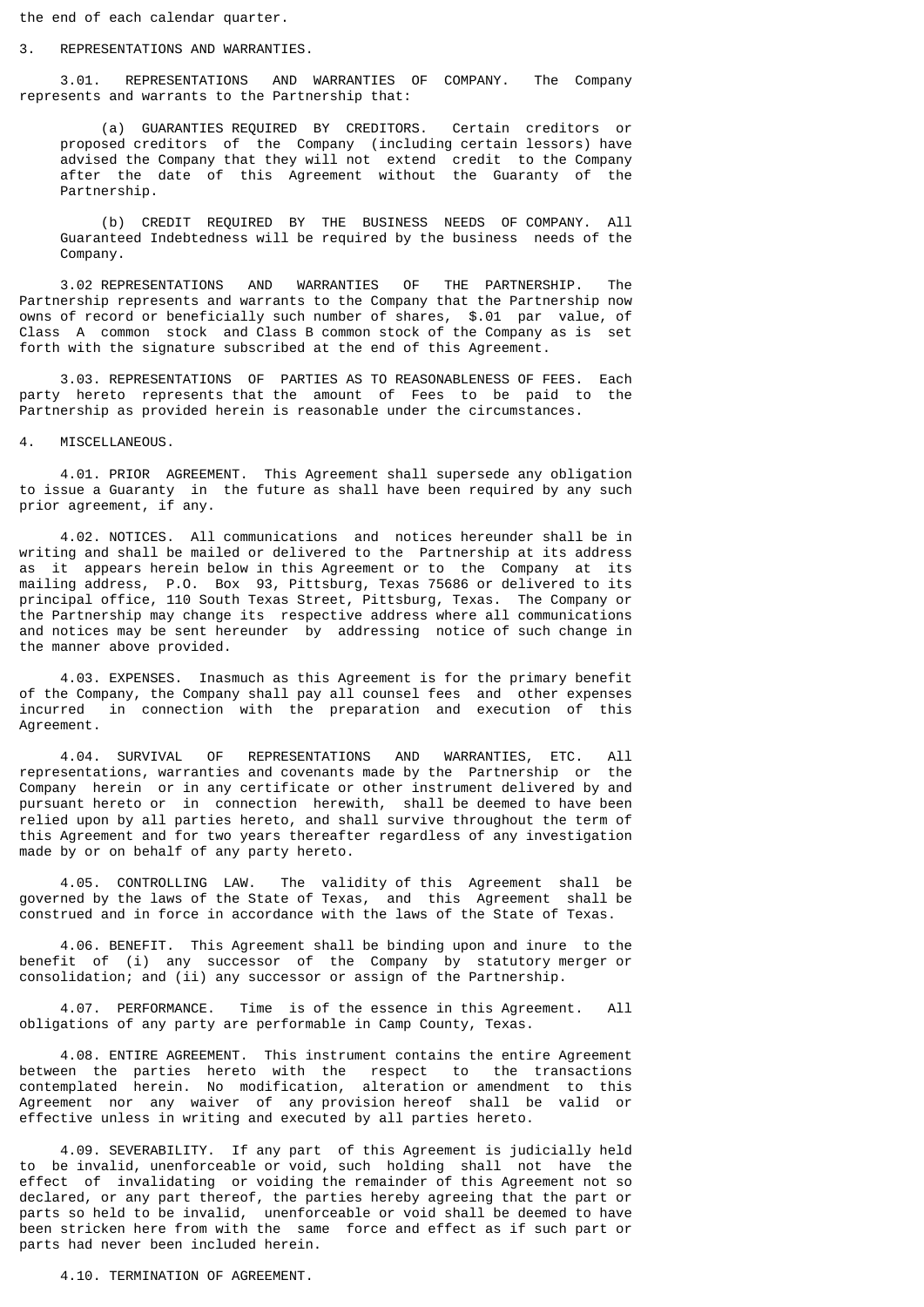(a) GENERAL. Unless sooner terminated by the consent of all the parties hereto this Agreement shall terminate upon the earlier of:

 (1) EXPIRATION OF TIME. Expiration of 10 years after the date of this Agreement.

 (2) NOTICE OF THE PARTNERSHIP. Expiration of 30 days after the Partnership shall have given written notice to the Company to such effect on or after the date of execution of this Agreement.

 (b) EFFECT OF TERMINATION. Upon the termination of this Agreement the obligations of all parties hereto shall then be discharged in full except that all Guaranties then outstanding shall remain in full force according to their respective terms and conditions, and the Company shall pay the Fees to the Partnership with respect to Guaranteed Indebtedness outstanding after termination as provided in Article 2.

 This Agreement is signed and delivered on the date and year first above set forth in multiple counterparts each of which shall be an original.

\* \* \*

PILGRIM'S PRIDE CORPORATION

 $\frac{1}{s}$ /s/ David Van Hoose By: David Van Hoose

Chief Executive Officer

 PILGRIM INTERESTS, LTD., a Texas limited partnership P.O. Box 93 Pittsburg, TX 75686 Shares of Class A Common Stock Directly Owned: 7,197,692

 Shares of Class B Common Stock Directly Owned: 14,395,385

/s/ Lonnie A. Pilgrim

 By: \_\_\_\_\_\_\_\_\_\_\_\_\_\_\_\_\_\_\_\_\_\_\_\_\_\_\_\_ Lonnie A. Pilgrim, as trustee of the Lonnie A. Pilgrim 1998 Revocable **Trust Trust** General Partner

/s/ Lonnie Ken Pilgrim

By: \_\_\_\_\_\_\_\_\_\_\_\_\_\_\_\_\_\_\_\_\_\_\_\_\_\_\_\_

 Lonnie Ken Pilgrim General Partner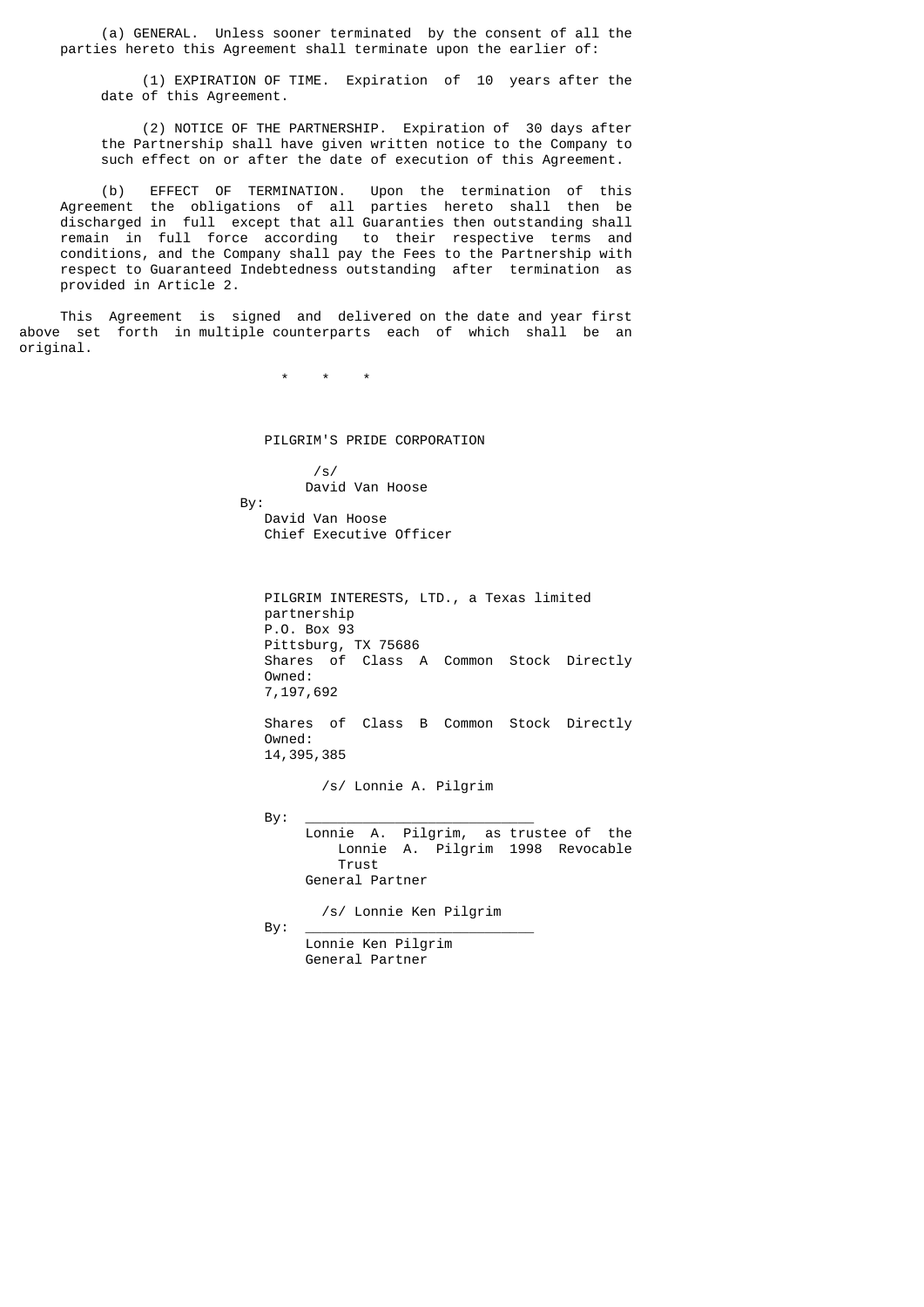# PILGRIM'S PRIDE CORPORATION BREEDER AND PULLET GROWER AGREEMENT

THE STATE OF TEXAS

COUNTY OF NACOGDOCHES

THIS AGREEMENT, MADE AND ENTERED INTO THIS, THE 27TH DAY

OF OCTOBER , 1999 , BY AND BETWEEN DAVID VAN HOOSE ,

HEREAFTER CALLED "PRODUCER", AND PILGRIM'S PRIDE CORPORATION,

HEREAFTER CALLED "OWNER".

## **WITNESSETH**

The "PRODUCER" located at Timber Lake Farms in the County

Of Nacogdoches , State of Texas, for about 66,000 breeder hens and pullets and 6,900 cockerels under the conditions set forth as follows:

A. "PRODUCER" AGREES TO BE SOLEY RESPONSIBLE FOR AND TO SUPPLY AT HIS OWN EXPENSE THE FOLLOWING PROPERTY AND SERVICES:

- 1) If Breeder hens are raised, "Producer" will furnish proper housing and equipment as deemed necessary by "OWNER". Properly insulated, "pad- fan" ventilated are required for breeder hens. A stand-by generator with capacity to run entire farm in case of power failure is required for both breeder hens and pullets.
- 2) To be present when birds are being moved onto farm, and to provide help for the unloading of birds.
- 3) To provide approved rat bait stations.
- 4) If Breeder hens are raised, "Producer", will provide an egg cooler mechanically cooled and heated so as to maintain a temperature of 65-68 degrees and 75 percent humidity.
- 5) If Breeder hens are raised, "Producer", will provide a shavings storage warehouse.
- 6) Grower agrees to dispose of all dead birds and poultry house liter in accordance with the best Management Practices provided as Attachment A to this contract. Further, grower agrees to dispose of all dead birds and poultry house litter in accordance with applicable federal, state and local laws, rules and regulations where more stringent than the Best Management Practices provided in Attachment A.
	- 7) To supply all water, electricity, fuel and litter for nests as directed by the "OWNER".
	- 8) To follow all management recommendations as stated in written instructions by the "OWNER".
	- 9) To abide by, and enforce quarantine regulations prescribed by the "OWNER". This includes keeping all unauthorized people off the farm and to assure that anyone that works on the farm does not own any fowl or visit any other poultry farms. "PRODUCER" is not to visit any other poultry farms or work on any other farm.
	- 10) To keep daily and accurate records as required by the "OWNER".
	- 11) To grade, clean and care for eggs produced.
	- 12) To make houses ready for catch-out.
	- 13) After birds have been removed from the farm, "PRODUCER" agrees to remove necessary equipment and all manure from the house and provide for proper washing and sanitizing of house and equipment, and to provide necessary water for these purpose.
- 14) To provide and maintain a road on and to farm that is accessible in all weather conditions. "PRODUCER" will be charged for wrecker bills if a wrecker is required to pull any company or contract vehicles out because of poor road conditions.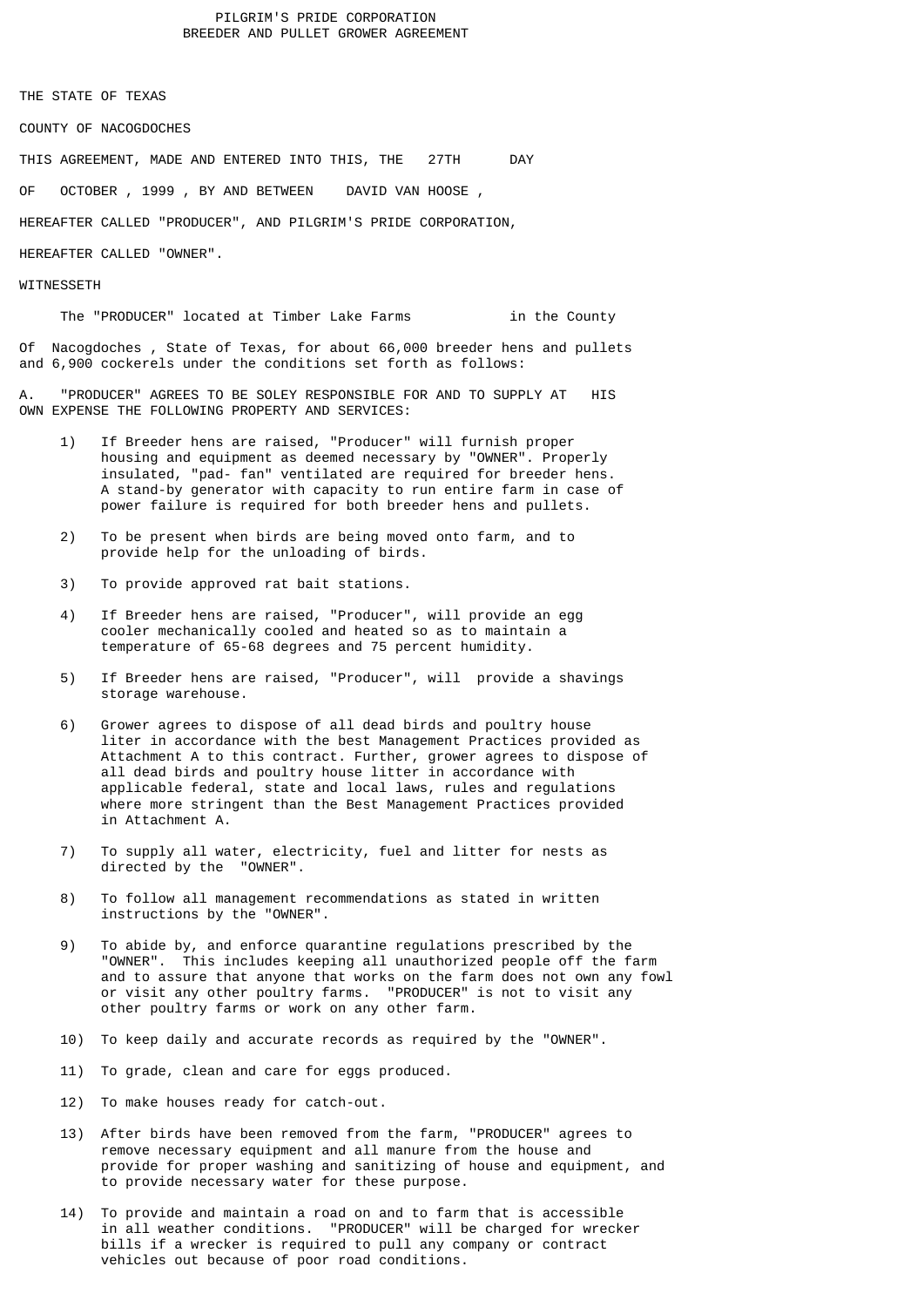- 15) "PRODUCER" agrees to reinstall sanitized equipment into houses.
- 16) To provide fences, wash areas and clean up areas for employees working on the Farm.
- 17) To keep houses and equipment in good repair and maintain adequate roads.
- 18) To allow no other fowl or hogs on the premises.
- 19) If pullets are being raised and in the event pullets are not available for "PRODUCER'S" farm, "PRODUCER" agrees to accept broilers in lieu of pullets at the "OWNER"S" current boiler contract price.
	- 20) If pullets are raised "Producer ", will be present during bird handling and moving and to remove growing equipment as directed by the "OWNER".

B. "OWNER" AGREES TO BE SOLELY RESPONSIBLE FOR AND SUPPLY AT HIS OWN EXPENSE THE FOLLOWING:

BREEDER

- 1) Owner will furnish the chickens, feed, medication, vaccines, labor for blood testing and debeaking and other items necessary for production of a flock.
- 2) To supply labor and supervision of vaccination, blood testing and moving.
- 3) Make routine visits to the flock and provide recommendations as to proper management and feeding practices.
- 4) After manure and equipment have been removed from the houses by "PRODUCER" for clean out, to provide equipment and disinfectants needed for proper washing and sanitizing of houses and equipment.
- 5) To supply adequate litter for the scratch area of the poultry house or houses. This does not include nest litter.

PULLET

- 1) To supply breeding stock chickens, all feed, medication and vaccines needed by the flock and to provide rat baits and insecticides as needed for control of rodents and insects. To provide "PRODUCER" with pesticide use information and medication use information.
- 2) To supply labor and supervision for vaccination, blood testing and bird moving.
- 3) To make routine visits to the flock and make recommendations as to management and feeding.
- 4) To supply birds in `PRODUCERS" house for a minimum of forty-two (42) weeks each year.

 For the above mentioned services and use of property, the "OWNER" agrees to pay the "PRODUCER" as outlined in Attachment B, which may be amended from time to time.

- C. IT IS EXPRESSLY AGREED AND UNDERSTOOD BETWEEN THE PARTIES THAT:
- 1) Title to all poultry, feed, eggs and any other item of cost is the property of the "OWNER".
- 2) In the event the "PRODUCER" shall fail to comply with the terms of this agreement, the "OWNER" shall have the right, at his option, to enter upon the "PRODUCERS" property and take possession of said poultry and to care for said poultry during the remainder of the production life without court order to writ.
	- 3) It is expressly agreed and understood the "PRODUCER" is not an employee of the "OWNER", but rather is an "Independent Contractor" utilizing his own facilities, utilities, and employees. "PRODUCER" further warrants to hold "OWNER" harmless from and indemnify "OWNER" against any and all claims,suit demands or actions arising in any manner from the operation of said premises, save and except those arising from the acts of "OWNER", its agent and/or employees.
	- 4) There is to be no other poultry, fowl, or swine on the farm.